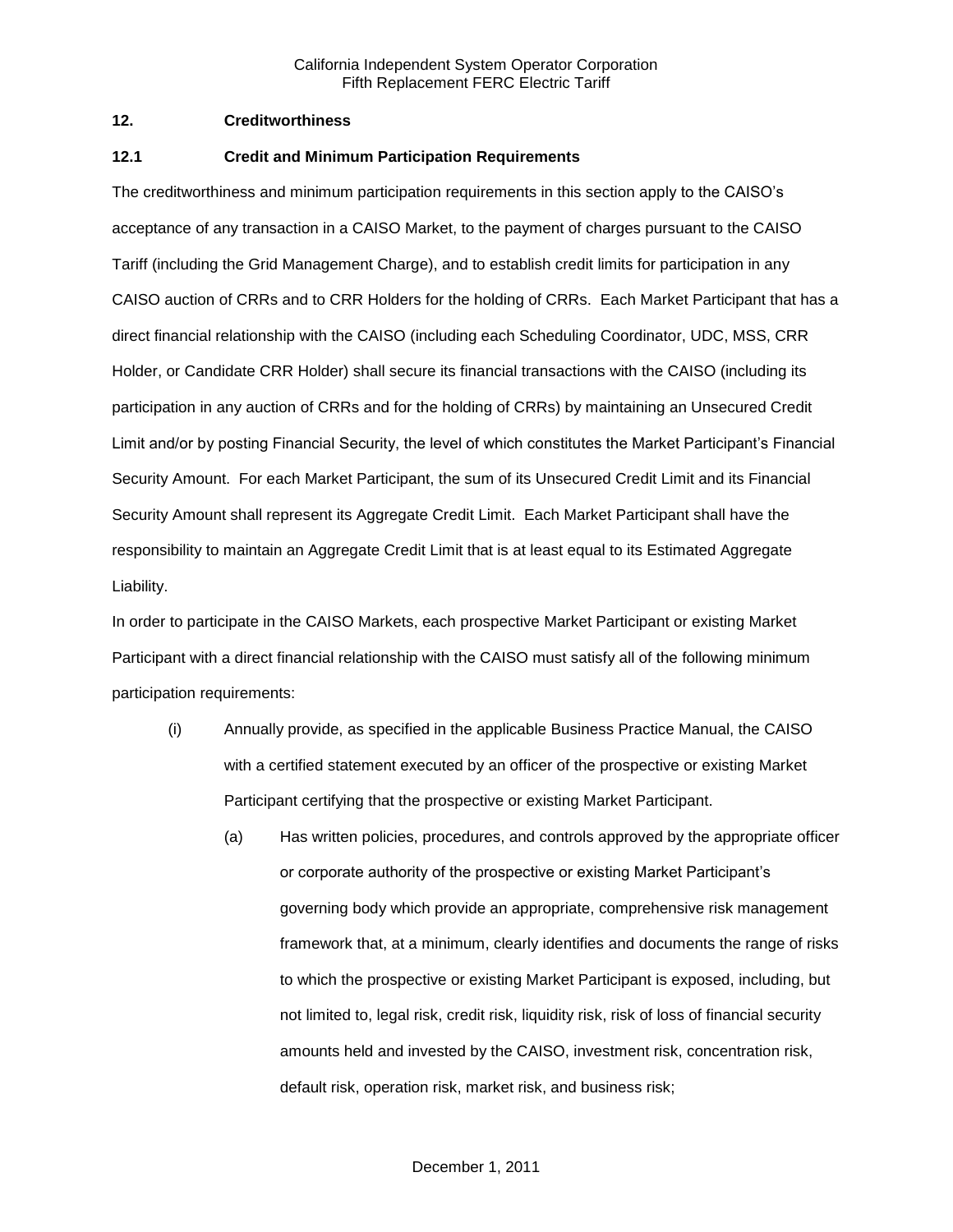- (b) Has appropriate operating procedures and technical abilities to promptly and effectively respond to all CAISO communications and directions, including, but not limited to, the CAISO's issuance of invoices and collateral requests to the prospective or existing Market Participant; and
- (c) Has satisfied any applicable CAISO training requirements including as specified in Sections 4.5.1.2.10.1 and 36.5.2.
- (ii) Satisfy the following capitalization requirements:
	- (a) Pursuant to Sections 12.1 and 12.1.1, the prospective or existing Market Participant or its guarantor must have at least \$1 million in Tangible Net Worth or \$10 million in total assets, or post Financial Security using one or more of the forms specified in Section 12.2 (a) through (e) in the amounts set forth below. In the event the prospective or existing Market Participant must post Financial Security, that financial security will not be added to Market Participant's Aggregate Credit Limit and, therefore, cannot be used to meet Market Participant's minimum credit requirements to participate in a Congestion Revenue Rights auction or to offset any market obligations as reflected in Market Participant's Estimated Aggregate Liability. However, all Financial Security in any form may be used to satisfy any financial obligation of the Market Participant.
		- \$500,000 for a prospective or existing Market Participant with fewer than six (6) months of CAISO Market activity; \$100,000 for an existing Market Participant with six (6) months or more of CAISO Market activity and whose highest Estimated Aggregate Liability for the preceding six (6) months is less than or equal to \$100,000; or \$500,000 for an existing Market Participant with six (6) months or more of market activity and whose highest Estimated Aggregate Liability for the preceding six (6) months is greater than \$100,000.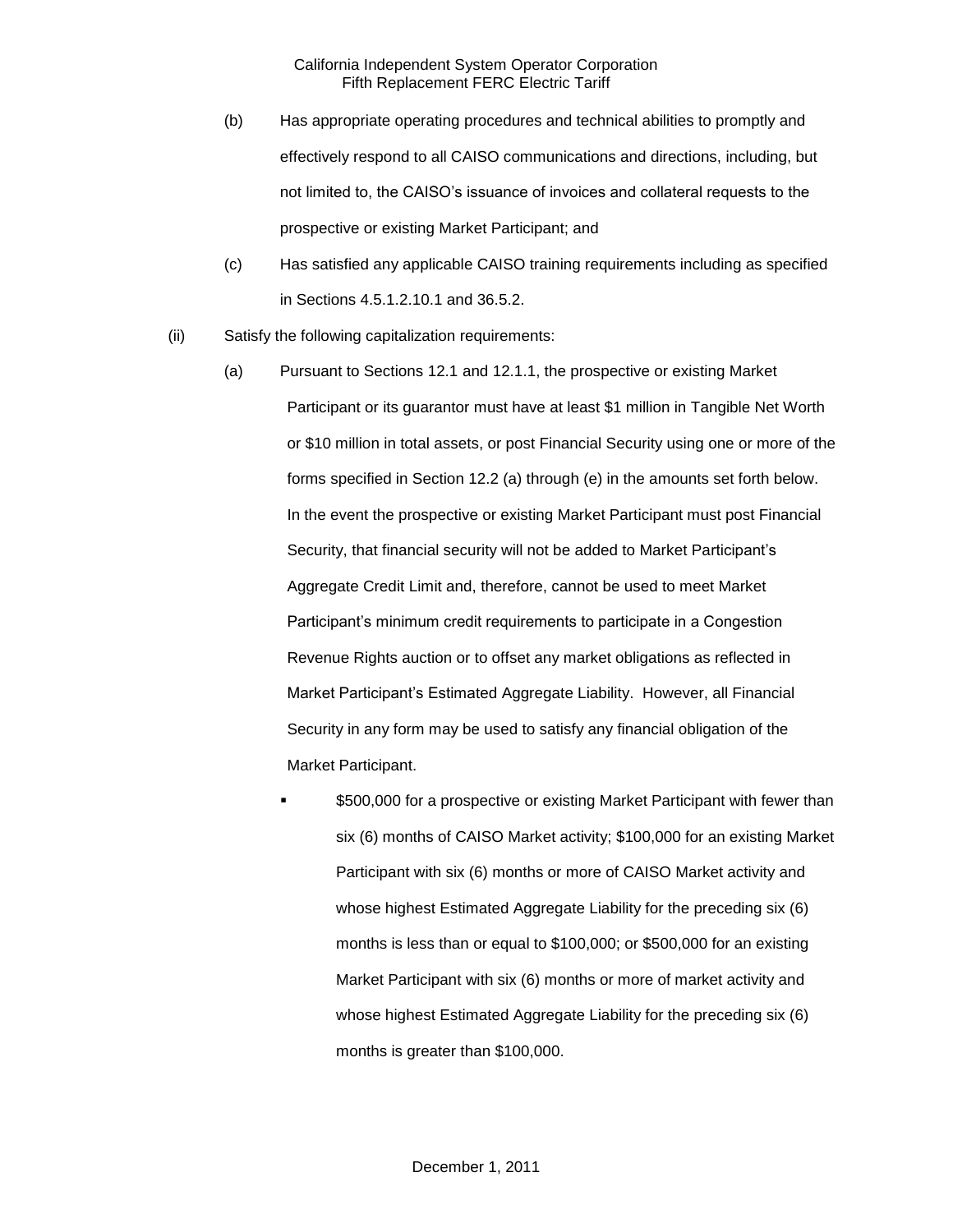(b) The CAISO will review whether the prospective or existing Market Participant continues to satisfy the capitalization requirements set forth in Section 12.1(ii)(a). The CAISO will conduct such a review every six (6) months, when new financial statements are posted for the prospective or existing Market Participant, or when an increase in CAISO Market activity causes the Market Participant's Estimate Agreement Liability to exceed \$100,000.

Each prospective Market Participant that does not satisfy all of the minimum participation requirements set forth in this Section 12.1 will be prohibited from participating in the CAISO Markets. Each prospective Market Participant taking part in the Scheduling Coordinator certification process pursuant to Section 4.5.1 or the Candidate CRR Holder application process pursuant to Section 4.10.1 that does not satisfy all of the minimum participation requirements set forth in this Section 12.1 will be ineligible to become a Market Participant or CRR Holder. Each existing Market Participant that does not satisfy all of the minimum participation requirements set forth in this Section 12.1 will be out of compliance with the CAISO Tariff. Any failure of a Market Participant to satisfy the minimum participation requirements set forth in this Section 12.1 that is not cured within thirty (30) days of CAISO notification that a failure occurred will subject the Market Participant to CAISO enforcement actions as set forth in Section 12.5.

#### **12.1.1 Unsecured Credit Limit**

Each Market Participant requesting an Unsecured Credit Limit shall submit an application to the CAISO in the form specified on the CAISO Website. The CAISO shall determine the Unsecured Credit Limit for each Market Participant in accordance with the procedures set forth in the applicable Business Practice Manual. The maximum Unsecured Credit Limit for any Market Participant, and group of Market Participant Affiliates, shall be \$50 million. In accordance with the procedures described in the applicable Business Practice Manual, each Market Participant requesting or maintaining an Unsecured Credit Limit is required to submit to the CAISO or its agent financial statements and other information related to its overall financial health as directed by the CAISO. Each Market Participant is responsible for the timely submission of its latest financial statements as well as other information, including but not limited to information concerning all entities that are Affiliates or become Affiliates, that may be reasonably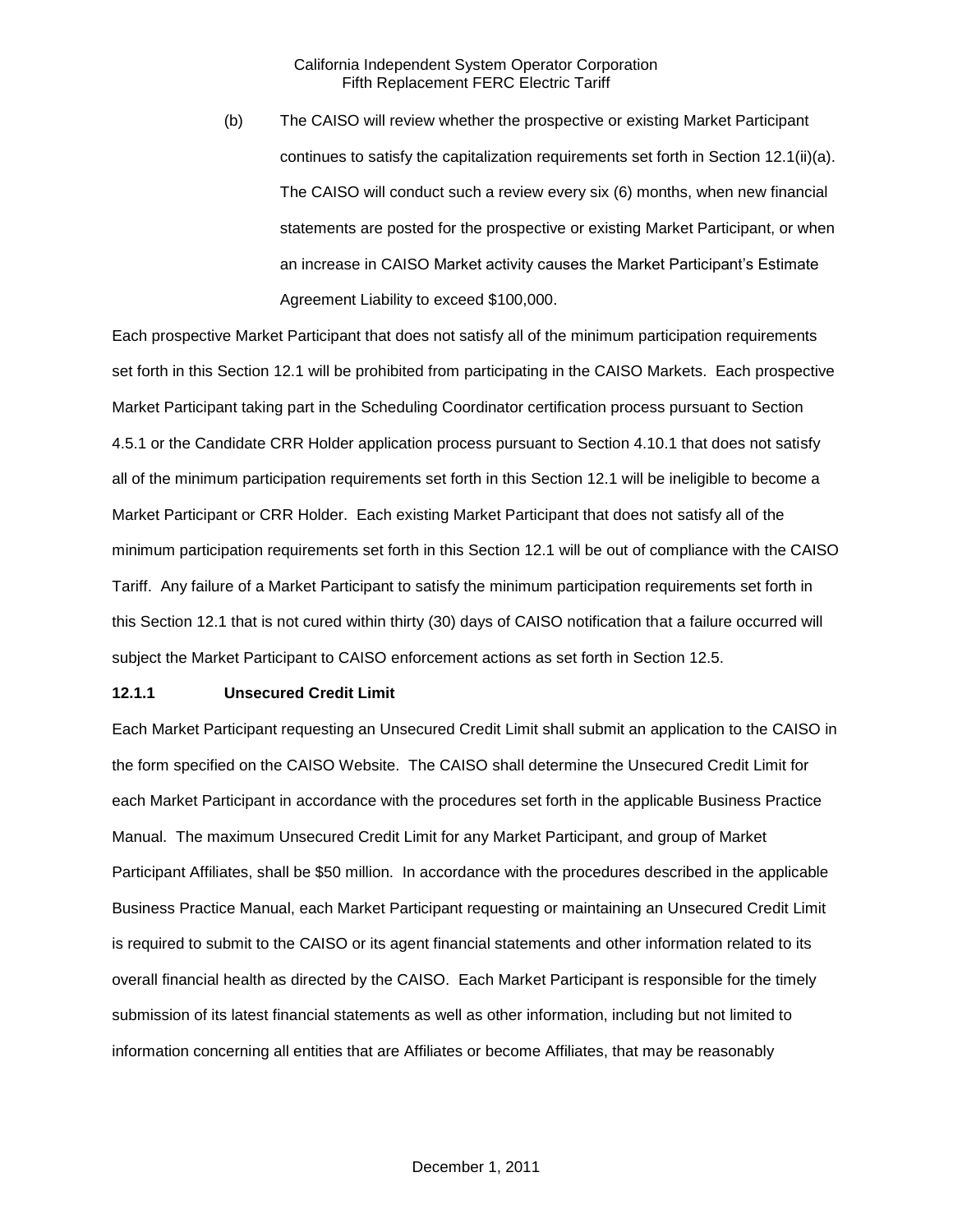necessary for the CAISO to conduct its evaluation. The CAISO shall determine the Unsecured Credit Limit for each Market Participant as described in Sections 12.1.1.1, 12.1.1.1.1, and 12.1.1.1.2. As a result of the CAISO's credit evaluation, a Market Participant may be given an Unsecured Credit Limit by the CAISO or denied an Unsecured Credit Limit with the CAISO. Following the initial application and the establishment of an Unsecured Credit limit, the CAISO will review each Market Participant's Unsecured Credit Limit on a quarterly basis, unless that entity does not prepare quarterly statements, in which case the review will occur on an annual basis, and no entity shall be required to submit a new application. In addition, the CAISO may review the Unsecured Credit Limit for any Market Participant whenever the CAISO becomes aware of information that could indicate a Material Change in Financial Condition. In the event the CAISO determines that the Unsecured Credit Limit of a Market Participant must be reduced as a result of a subsequent review due to a reason other than a Material Change in Financial Condition, the CAISO shall notify the Market Participant of the reduction, and shall, upon request, also provide the Market Participant with a written explanation of why the reduction was made. In the event the CAISO determines that the Unsecured Credit Limit of a Market Participant must be reduced as a result of a subsequent review due to a Material Change in Financial Condition, the CAISO shall notify the Market Participant of the reduction in writing and shall provide the Market Participant with a written explanation of the reasons for the reduction, either in advance of the reduction if reasonably practicable or after the reduction was made if providing the written notification and explanation in advance is not reasonably practicable, as set forth in the applicable Business Practice Manual.

#### **12.1.1.1 Unsecured Credit Limit Calculation**

An Unsecured Credit Limit (UCL) for each Market Participant that is a Rated or Unrated Public/Private Corporation, a Rated or Unrated Governmental Entity, or a Local Publicly Owned Electric Utility and that requests an Unsecured Credit Limit is calculated as follows:

> 1. For each Rated Public/Private Corporation, the Unsecured Credit Limit is the lesser of \$50 million or an amount equal to the Market Participant's Tangible Net Worth multiplied by a calculated percentage of Tangible Net Worth. The Tangible Net Worth percentage is comprised of fifty percent (50%) of the Market Participant's lowest credit agency issuer rating and fifty percent (50%) of the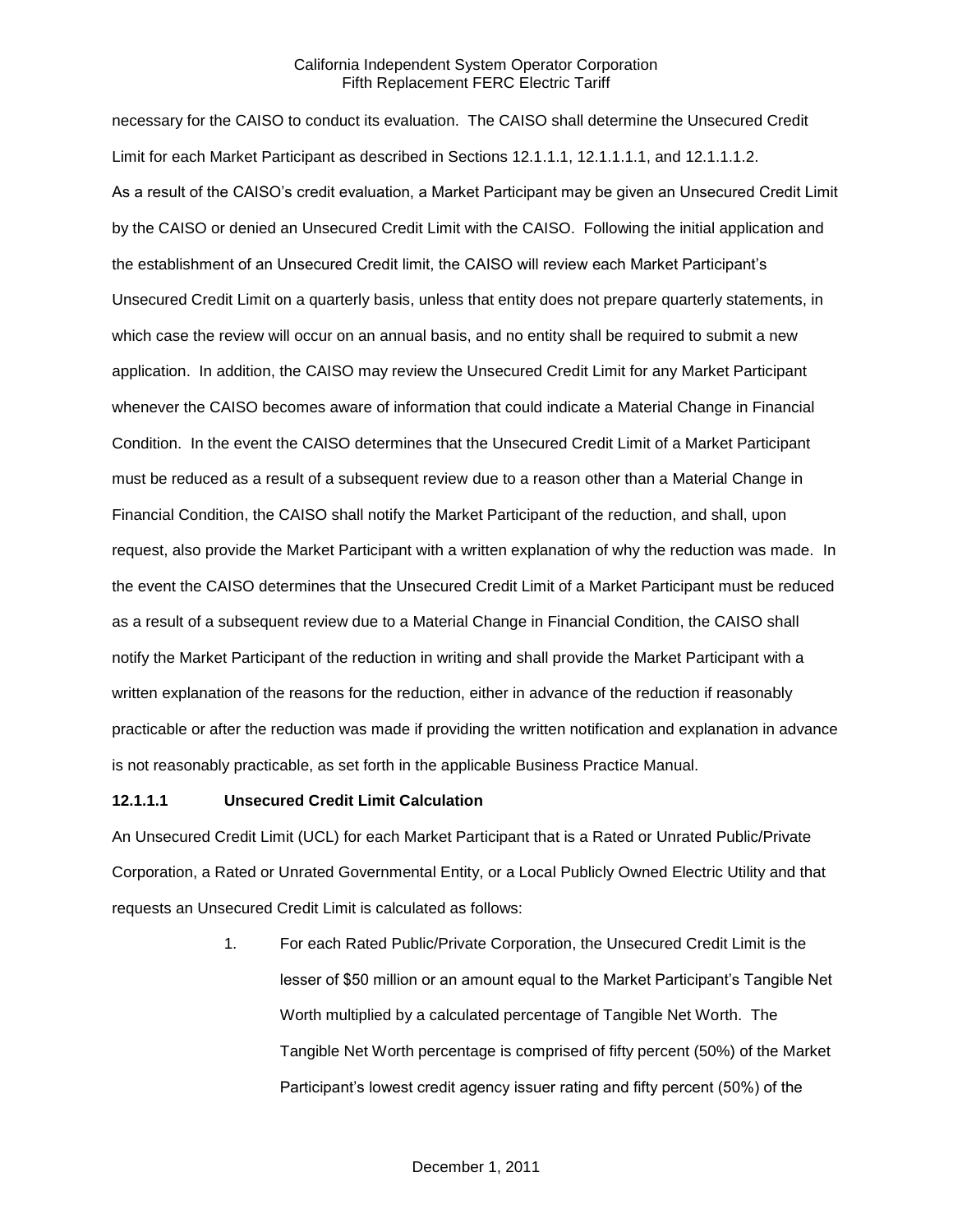Moody's KMV Equivalent Rating, if reasonably applicable. If a Moody's KMV Equivalent Rating is not reasonably applicable, the Tangible Net Worth percentage is comprised of one hundred percent (100%) of the Market Participant's lowest credit agency issuer rating.

- 2. For each Unrated Public/Private Corporation, the Unsecured Credit Limit is the lesser of \$50 million or an amount equal to the Market Participant's Tangible Net Worth multiplied by a calculated percentage of Tangible Net Worth. The Tangible Net Worth percentage is comprised of one hundred percent (100%) of the Moody's KMV Equivalent Rating.
- 3. For each Rated Governmental Entity, the Unsecured Credit Limit is the lesser of \$50 million or an amount equal to the Market Participant's Net Assets multiplied by a calculated percentage of Net Assets. The Net Assets percentage is comprised of one hundred percent (100%) of the Market Participant's lowest credit agency issuer rating.
- 4. (a) For each Unrated Governmental Entity other than one that receives appropriations from the federal government or a state government, the Unsecured Credit Limit is the lesser of \$50 million or an amount equal to a specified percentage of the Market Participant's Net Assets if the Market Participant has a minimum of \$25 million in Net Assets and its Times Interest Earned, Debt Service Coverage and Equity to Assets ratios (as those ratios are defined in the applicable Business Practice Manual) meet or exceed minimums specified in the applicable Business Practice Manual.

(b) For each Unrated Governmental Entity that receives appropriations from the federal government or a state government, the Unsecured Credit Limit is the lesser of \$50 million or the amount appropriated by the federal or relevant state government for the purpose of procuring Energy and Energy-related products and services for the applicable fiscal year. The Unrated Governmental Entity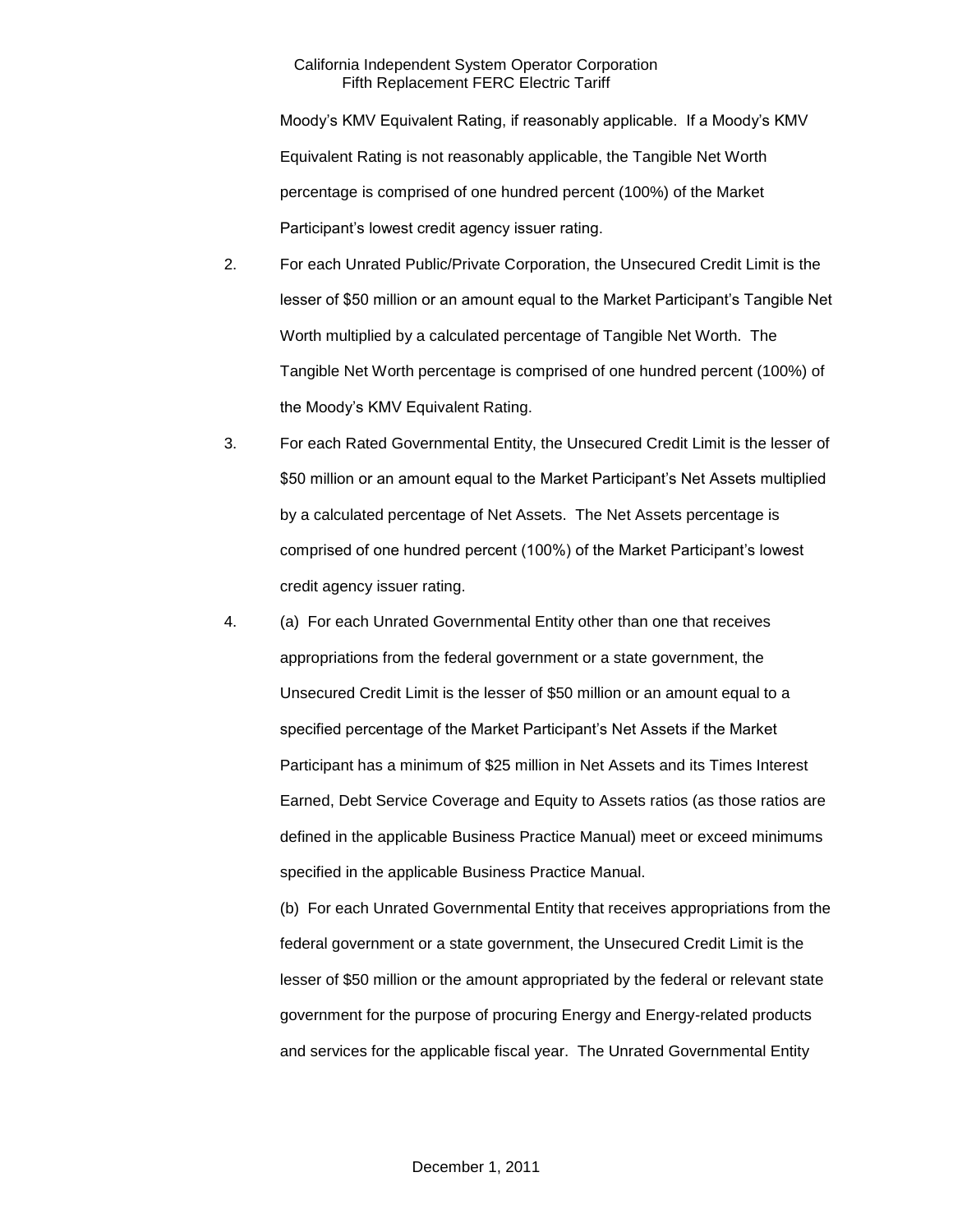seeking to establish an Unsecured Credit Limit pursuant to this section shall provide documentation establishing its annual appropriations.

5. A Local Publicly Owned Electric Utility with a governing body having ratemaking authority that has submitted an application for an Unsecured Credit Limit shall be entitled to an Unsecured Credit Limit of \$1 million without regard to its Net Assets. Such Local Publicly Owned Electric Utility shall be entitled to request an Unsecured Credit Limit based on Net Assets as provided in Section 12.1.1.1(3) or 12.1.1.1(4) in order to establish an Unsecured Credit Limit as the greater of \$1 million or the amount determined as provided in this Section 12.1.1.1(5). A public entity that is not a Local Publicly Owned Electric Utility is not entitled to an Unsecured Credit Limit of \$1 million under this Section 12.1.1.1(5) but may seek to establish an Unsecured Credit Limit as provided in any other provision of the CAISO Tariff that may apply.

Public entities, including Local Publicly Owned Electric Utilities, that operate through a Joint Powers Agreement, or a similar agreement acceptable to the CAISO with the same legal force and effect, shall be entitled to aggregate or assign their Unsecured Credit Limits subject to the following limitations and requirements. A public entity that is a party to a Joint Powers Agreement or similar agreement and that is also participating independently in the CAISO Markets with an established Unsecured Credit Limit shall not be entitled to assign or aggregate any portion of its Unsecured Credit Limit that the public entity is using to support financial liabilities associated with its individual participation in the CAISO Markets. A Local Publicly Owned Electric Utility that operates through a Joint Powers Authority or similar agreement that desires to aggregate a portion of its Unsecured Credit Limit that is equal to or less than \$1 million with one or more other Local Publicly Owned Electric Utilities that operate through that Joint Powers Agreement or similar agreement or to assign a portion of its Unsecured Credit Limit that is equal to or less than \$1 million to the Joint Powers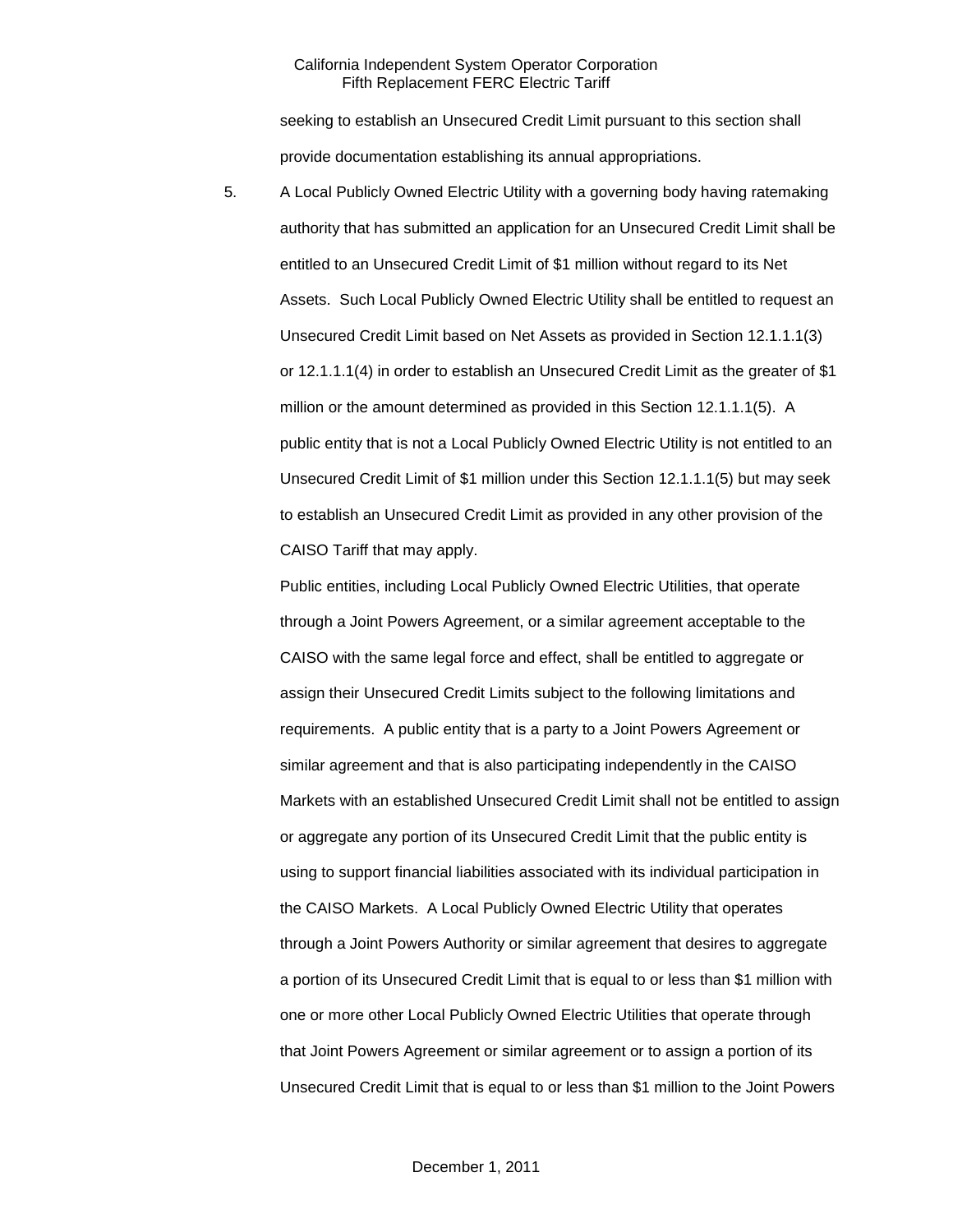Authority shall be entitled to do so. A Local Publicly Owned Electric Utility that operates through a Joint Powers Agreement or similar agreement that desires to aggregate its Unsecured Credit Limit with one or more other Local Publicly Owned Electric Utilities that operate through that Joint Powers Agreement or similar agreement or to assign a portion of its Unsecured Credit Limit to the Joint Powers Authority that exceeds \$1 million, and any public entity that is not a Local Publicly Owned Electric Utility that operates through a Joint Powers Agreement or similar agreement that desires to aggregate its Unsecured Credit Limit with one or more other Local Publicly Owned Electric Utilities that operate through that Joint Powers Agreement or similar agreement or to assign any portion of its Unsecured Credit Limit to the Joint Powers Authority, shall provide documentation that is acceptable to the CAISO and that demonstrates the Local Publicly Owned Electric Utility or public entity will assume responsibility for the financial liabilities of the Joint Powers Authority associated with the assigned or aggregated portion of the Unsecured Credit Limit. Such documentation may include a guaranty or similar instrument acceptable to the CAISO.

Unsecured Credit Limits established pursuant to this Section 12.1.1.1 shall be subject to the CAISO's consideration of the same qualitative factors that apply to all Market Participants as set forth in Section 12.1.1.2 and, accordingly, the CAISO may adjust their Unsecured Credit Limits pursuant to Section 12.1.1.

#### **12.1.1.1.1 Maximum Percentage of Tangible Net Worth and Net Assets**

For Rated and Unrated Public/Private Corporations or Rated Governmental Entities, the maximum percentage of Tangible Net Worth or Net Assets is 7.5 percent (7.5%) for the highest quality firms; that is, those Market Participants who maintain the highest Moody's KMV Equivalent Rating and/or highest credit agency issuer rating. The percentage of Tangible Net Worth or Net Assets that a Market Participant qualifies for will be reduced as its credit risk increases as determined by having a lower Moody's KMV Equivalent Rating and/or lower credit agency issuer rating.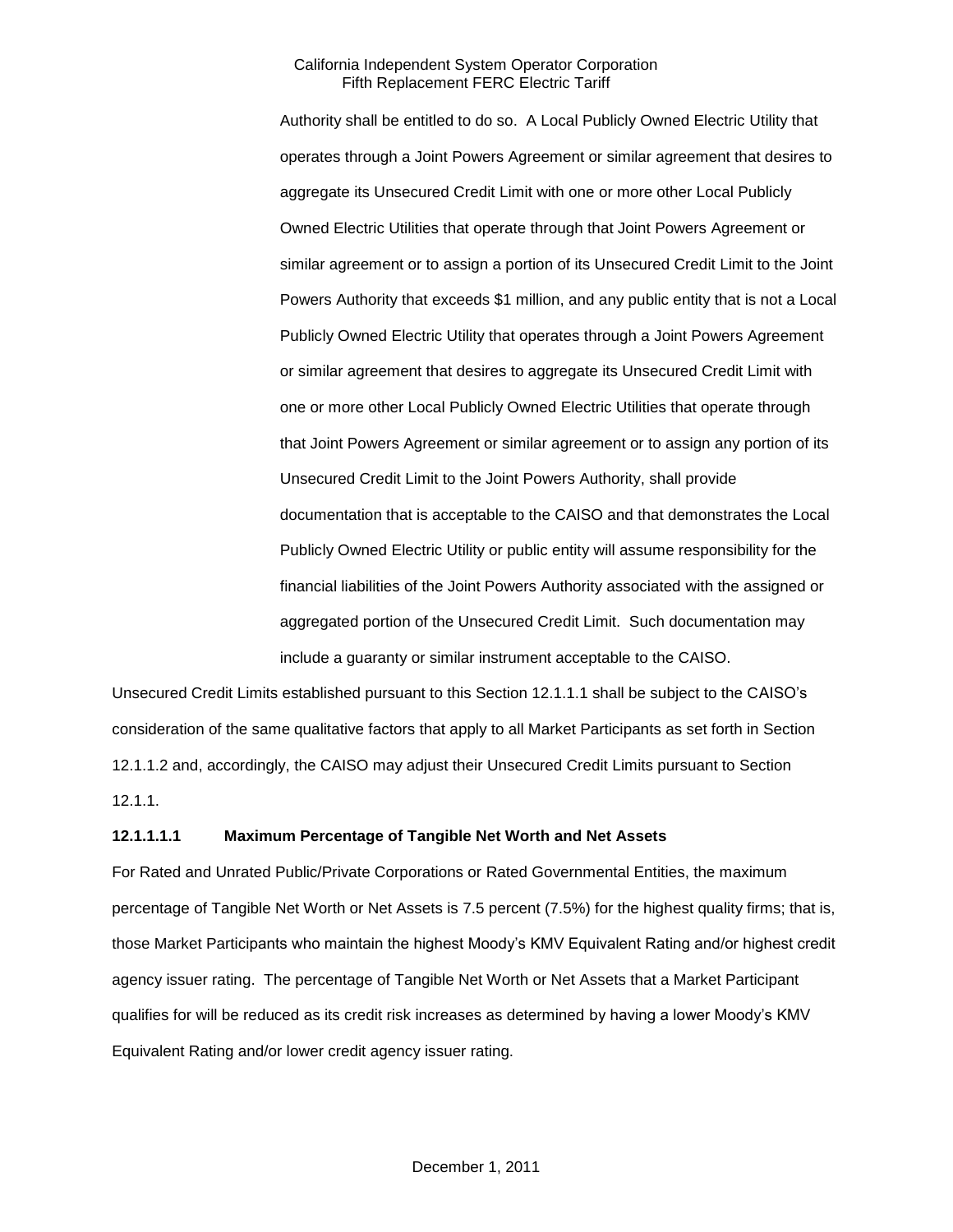For Unrated Governmental Entities, the CAISO may provide an Unsecured Credit Limit of up to five percent (5%) of Net Assets.

With respect to either of these potential maximum percentages, a lesser amount of unsecured credit may be granted if the CAISO becomes aware of information related to a Material Change in Financial Condition or other significant information that presents a significant risk to the creditworthiness of the entity.

# **12.1.1.1.2 Unsecured Credit Limit Calculation Steps**

A six-step process is used to determine Unsecured Credit Limits for Market Participants that are Rated Public/Private Corporations, Unrated Public/Private Corporations, and Rated Governmental Entities.

- Step 1 If the Market Participant has a credit rating(s) from one or more of the Nationally Recognized Statistical Rating Organizations, verify the rating(s) with the appropriate organization. Regardless of the number of ratings available, the lowest rating will be used for purposes of determining the percentage of Tangible Net Worth or Net Assets.
- Step 2 –Obtain the Market Participant's Moody's KMV Equivalent Rating.
- Step 3 Calculate the percentage of Tangible Net Worth or Net Assets based on the entity type as described in Section 12.1.1.1.
- Step 4 Calculate the Market Participant's Tangible Net Worth or Net Assets.
	- (a) Tangible Net Worth for Rated or Unrated Public/Private Corporations equals total assets minus assets (net of any matching liabilities, assuming the result is a positive value) the CAISO reasonably believes to be restricted or potentially unavailable to settle a claim in the event of a default (examples include restricted assets and Affiliate assets) minus intangible assets (i.e., those assets not having a physical existence such as patents, trademarks, franchises, intellectual property, and goodwill) minus derivative assets (net of any matching liabilities, assuming the result is a positive value) minus total liabilities.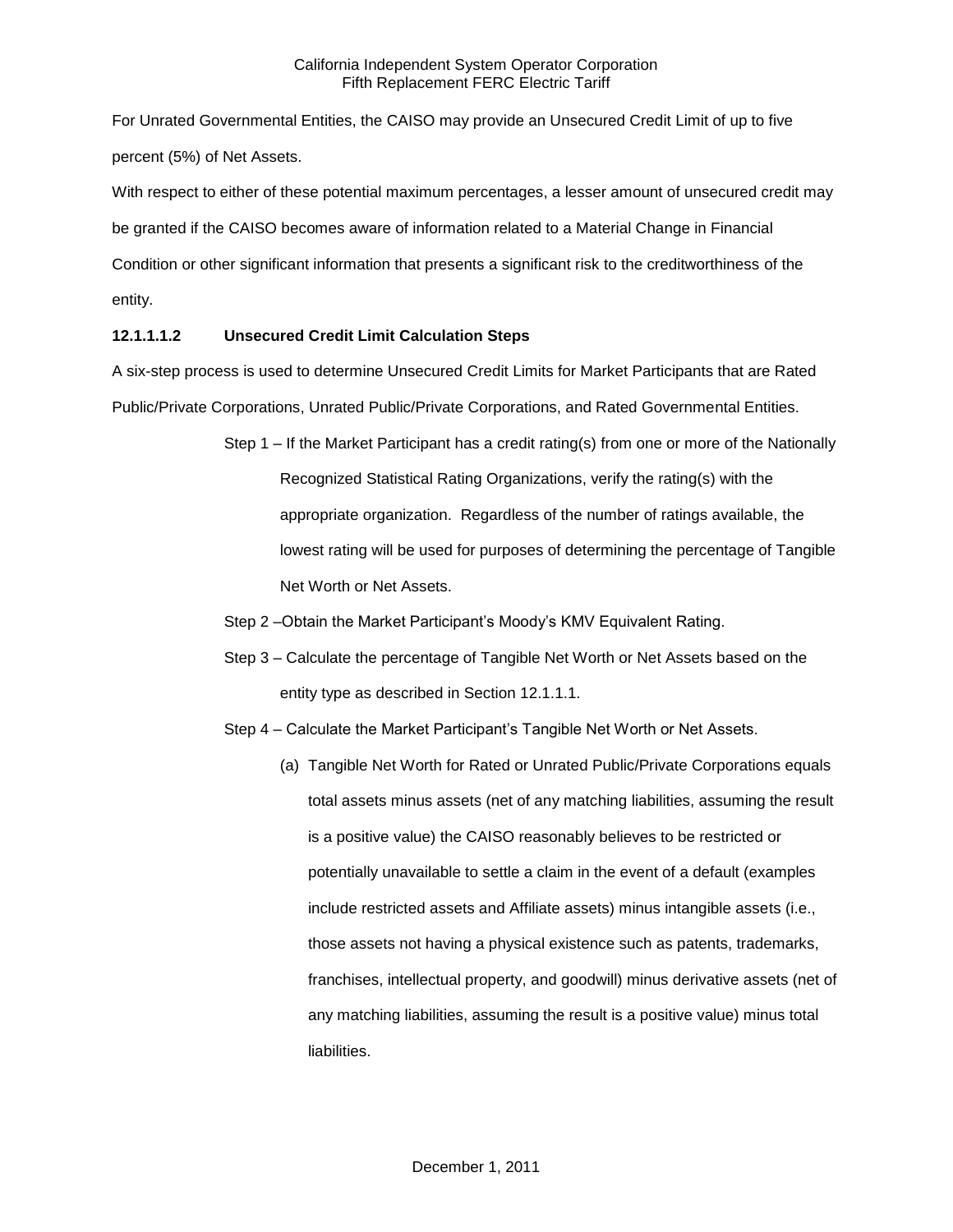(b) Net Assets for Rated Governmental Entities equals total assets minus assets (net of any matching liabilities, assuming the result is a positive value) the CAISO reasonably believes to be restricted or potentially unavailable to settle a claim in the event of a default (examples include restricted assets) minus total liabilities.

Step 5 – Calculate the Market Participant's intermediate Unsecured Credit Limit.

- (a) intermediate Unsecured Credit Limit = Tangible Net Worth \* percentage of Tangible Net Worth for Rated or Unrated Public/Private Corporations
- (b) intermediate Unsecured Credit Limit = Net Assets \* percentage of Net Assets for Rated Governmental Entities
- Step 6 Adjust the intermediate Unsecured Credit Limit downward, if warranted based on the CAISO's review of qualitative and quantitative credit strength indicators in Section 12.1.1.2.
	- (a) Final Unsecured Credit Limit = intermediate Unsecured Credit Limit from Step 5 \* (0 - 100%)

# **12.1.1.2 Credit Strength Indicators**

In determining a Market Participant's Unsecured Credit Limit, the CAISO may rely on information gathered from financial reporting agencies, the general/financial/energy press, and provided by the Market Participant to assess its overall financial health and its ability to meet its financial obligations. Information considered by the CAISO in this process may include the following qualitative factors:

- (a) Applicant's history;
- (b) Nature of organization and operating environment;
- (c) Management;
- (d) Contractual obligations;
- (e) Governance policies;
- (f) Financial and accounting policies;
- (g) Risk management and credit policies;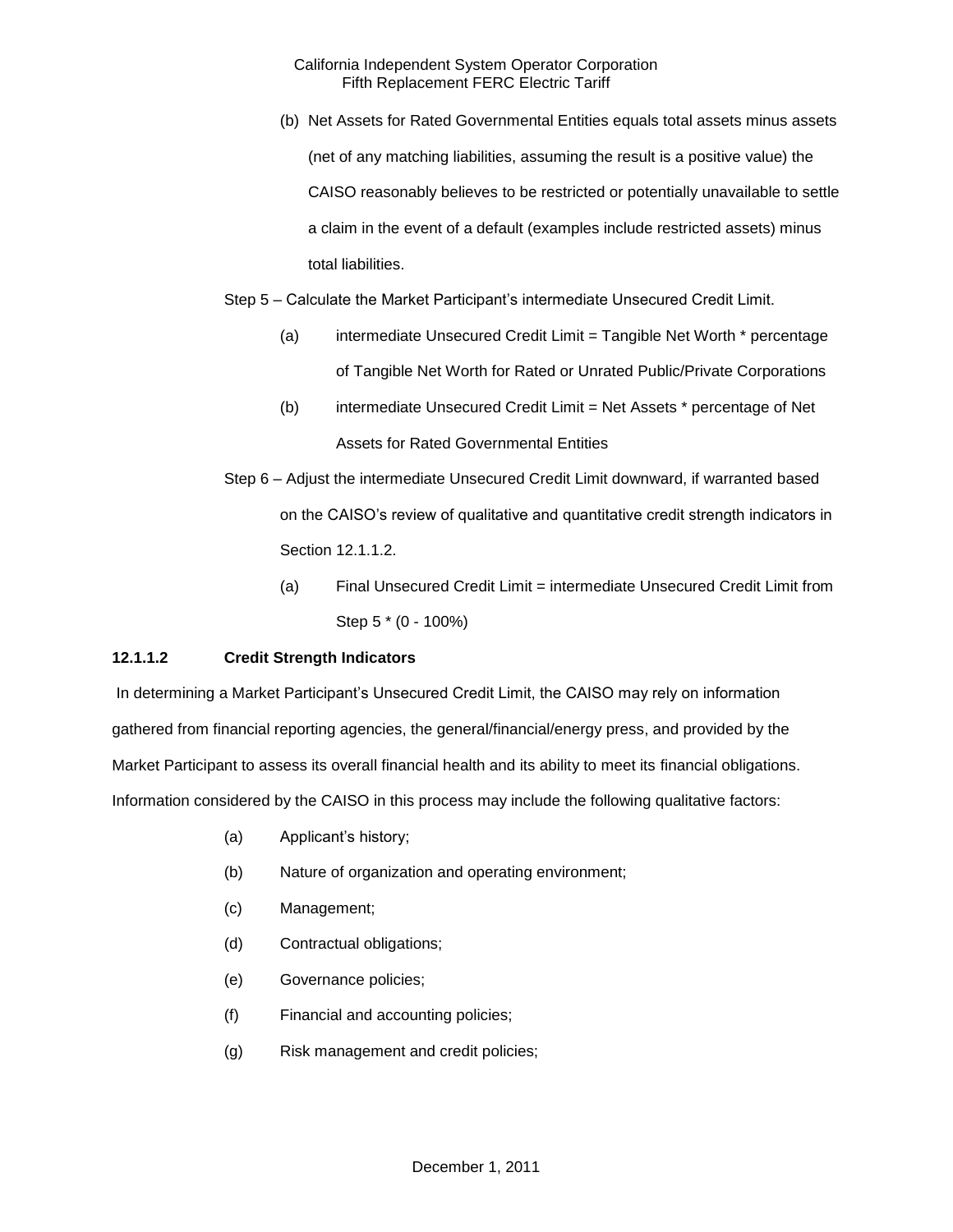- (h) Market risk including price exposures, credit exposures and operational exposures;
- (i) Event risk;
- (j) The state or local regulatory environment; and
- (k) Affiliate disclosure information provided pursuant to this CAISO Tariff, including Sections 4.14.2.1, 12.1.1, 39.9, and/or 39.11.1.

Material negative information in these areas may result in a reduction of up to one hundred percent (100%) in the Unsecured Credit Limit that would otherwise be granted based on the six-step process described in Section 12.1.1.1. A Market Participant, upon request, will be provided a written analysis as to how the provisions in Section 12.1.1.1 and this section were applied in setting its Unsecured Credit Limit.

#### **12.1.1.3 Financial Statements**

Market Participants requesting unsecured credit are required to provide financial statements so that a credit review can be completed. Based on availability, the Market Participant must submit a financial statement for the most recent financial quarter, as well as audited financial statements for the most recent three fiscal years, or the period of existence of the Market Participant, if shorter, to the CAISO or the CAISO's designee. If audited financial statements are not available, financial statements, as described below, should be submitted, signed and attested to by an officer of the Market Participant as a fair representation of the financial condition of the Market Participant in accordance with generally accepted accounting principles. The information should include, but is not limited to, the following:

- (a) If publicly traded:
	- (i) Annual and quarterly reports on Form 10-K and Form 10-Q, respectively
	- (ii) Form 8-K reports, if any
- (b) If privately held or governmentally owned:
	- (i) Management's discussion & analysis (if available)
	- (ii) Report of independent accountants (if available)
	- (iii) Financial statements, including:
		- Balance sheet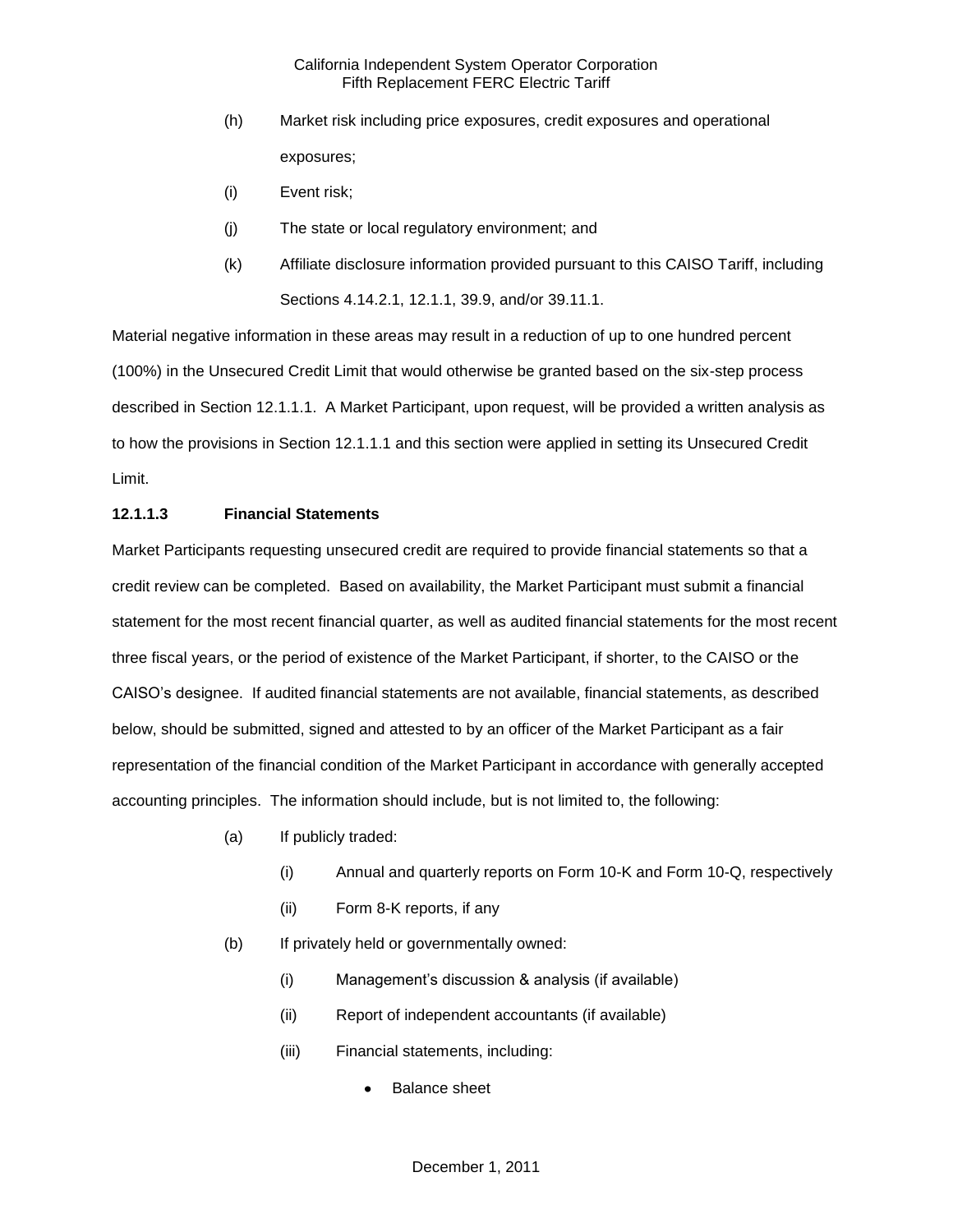- Income statement
- Statement of cash flows
- Statement of stockholder's equity
- (iv) Notes to financial statements

If the above information is available electronically on the internet, the Market Participant may indicate in written or electronic communication where such statements are located for retrieval by the CAISO or the CAISO's designee.

## **12.1.1.4 Determination of Unsecured Credit Limits for Affiliates**

If any Market Participant requesting or maintaining an Unsecured Credit Limit is affiliated with one or more other entities subject to the credit requirements of this Section 12, the CAISO may consider the overall creditworthiness and financial condition of such Affiliates when determining the applicable Unsecured Credit Limit. The maximum Unsecured Credit Limit specified in Section 12.1.1 applies to the combined activity of such Affiliates.

# **12.1.1.5 Notification of Material Change in Financial Condition**

Each Market Participant shall notify the CAISO in writing of a Material Change in Financial Condition, within five (5) Business Days of when the Material Change in Financial Condition is known or reasonably should be known by the Market Participant. Examples of a Material Change of Financial Condition may include, but are not limited to:

- a) A credit agency or Moody's KMV equivalent rating downgrade to below investment grade;
- b) Being placed on a negative credit watch list by a major rating agency;
- c) A bankruptcy filing;
- d) Insolvency;
- e) The filing of a material lawsuit that could significantly and adversely affect past, current, or future financial results;
- f) Restatement of one or more financial statements for a prior year in a way that reduces the amount of unsecured credit that was previously provided;
- g) A default in another organized market for which any cure period has expired; or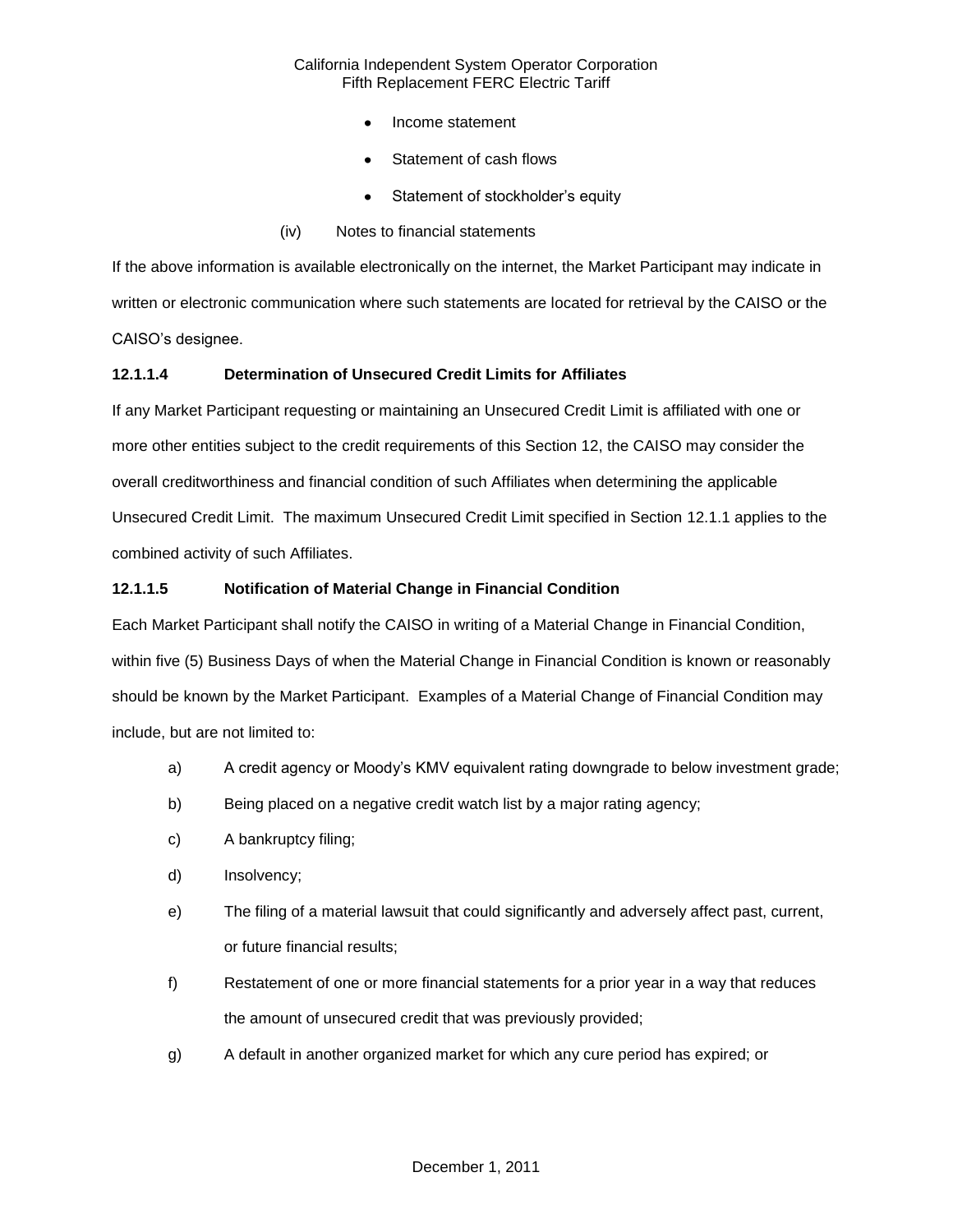h) Any change in the financial condition of the Market Participant that exceeds a five (5) percent reduction in the Market Participant's Tangible Net Worth or Net Assets for the Market Participant's preceding fiscal year, calculated in accordance with generally accepted accounting practices.

The provision to the CAISO of a copy of a Form 10-K, Form 10-Q, or Form 8-K filed with the U.S. Securities and Exchange Commission shall satisfy the requirement of notifying the CAISO of such Material Change in Financial Condition if such Material Change in Financial Condition is identified in the Form 10-K, Form 10-Q, or Form 8-K. Alternatively, the Market Participant may direct the CAISO to the location of the information on their company website or the website of the U.S. Securities & Exchange Commission.

# **12.1.2 Financial Security And Financial Security Amount**

A Market Participant that does not have an Unsecured Credit Limit, or that has an Unsecured Credit Limit that is less than its Estimated Aggregate Liability, shall post Financial Security that is acceptable to the CAISO and that is sufficient to ensure that its Aggregate Credit Limit (i.e., the sum of its Unsecured Credit Limit and Financial Security Amount) is equal to or greater than its Estimated Aggregate Liability. The Financial Security posted by a Market Participant may be any combination of the following types of Financial Security provided in favor of the CAISO and notified to the CAISO under Section 12.3:

- (a) an irrevocable and unconditional letter of credit issued by a bank or financial institution that is reasonably acceptable to the CAISO;
- (b) an irrevocable and unconditional surety bond issued by an insurance company that is reasonably acceptable to the CAISO;
- (c) an unconditional and irrevocable guaranty issued by a company that is reasonably acceptable to the CAISO;
- (d) a cash deposit standing to the credit of the CAISO in an interest-bearing escrow account maintained at a bank or financial institution that is reasonably acceptable to the CAISO;
- (e) a certificate of deposit in the name of the CAISO issued by a bank or financial institution that is reasonably acceptable to the CAISO;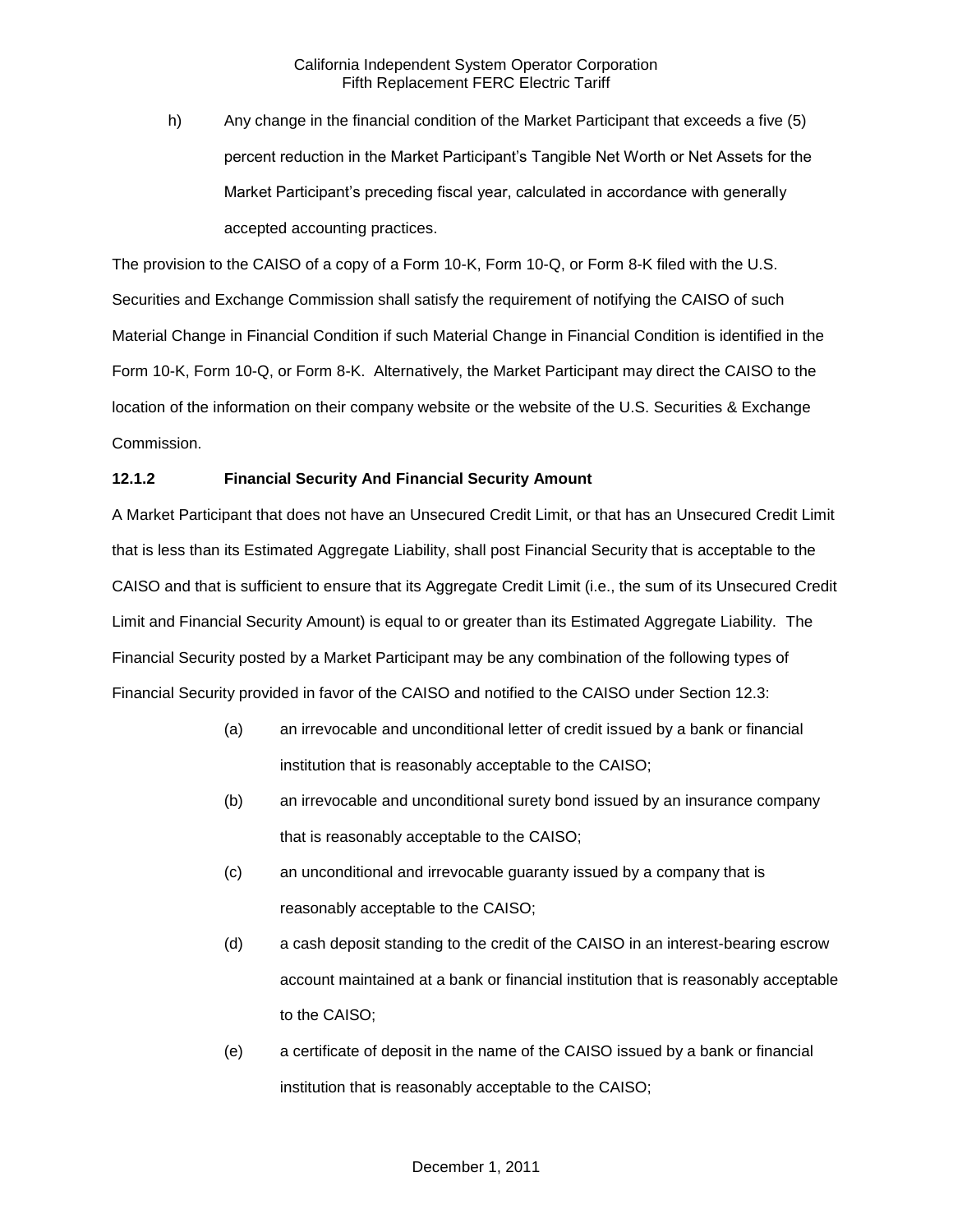- (f) a payment bond certificate in the name of the CAISO issued by a bank or financial institution that is reasonably acceptable to the CAISO; or
- (g) a prepayment to the CAISO.

Financial Security instruments as listed above shall be in such form as the CAISO may reasonably require from time to time by notice to Market Participants, or in such other form as has been evaluated and approved as reasonably acceptable by the CAISO. The CAISO shall publish and maintain standardized forms related to the types of Financial Security listed above on the CAISO Website. The CAISO shall require the use of standardized forms of Financial Security to the greatest extent possible.

#### **12.1.2.1 Additional Procedures Regarding Certain Types of Financial Security**

- (a) Unconditional and irrevocable guaranties: In those cases where a Market Participant is a subsidiary or Affiliate of another entity and would like to utilize the consolidated financial statements and other relevant information of that entity for obtaining credit, a signed corporate guaranty is required. A guarantor would be considered reasonably acceptable and a corresponding Financial Security Amount would be set based on the guarantor's credit evaluation according to the same procedures that apply to the credit evaluation of a Market Participant pursuant to Section 12.1.1.
- (b) Cash deposits standing to the credit of the CAISO in interest-bearing escrow accounts: Interest on a cash deposit standing to the credit of the CAISO in an interest-bearing escrow account will accrue to the Market Participant's benefit and will be added to the Market Participant's prepayment account on a monthly basis. Should a Market Participant become delinquent in payments, the Market Participant's outstanding account balance will be satisfied using deposited funds. The Market Participant must take care to replenish used funds to ensure that its Aggregate Credit Limit continues to exceed its Estimated Aggregate Liability.
- (c) Prepayments to the CAISO: Prepayments to the CAISO will be held in an interest-bearing account or another investment acceptable to the Market Participant and the CAISO, and interest on the investment will accrue at the rate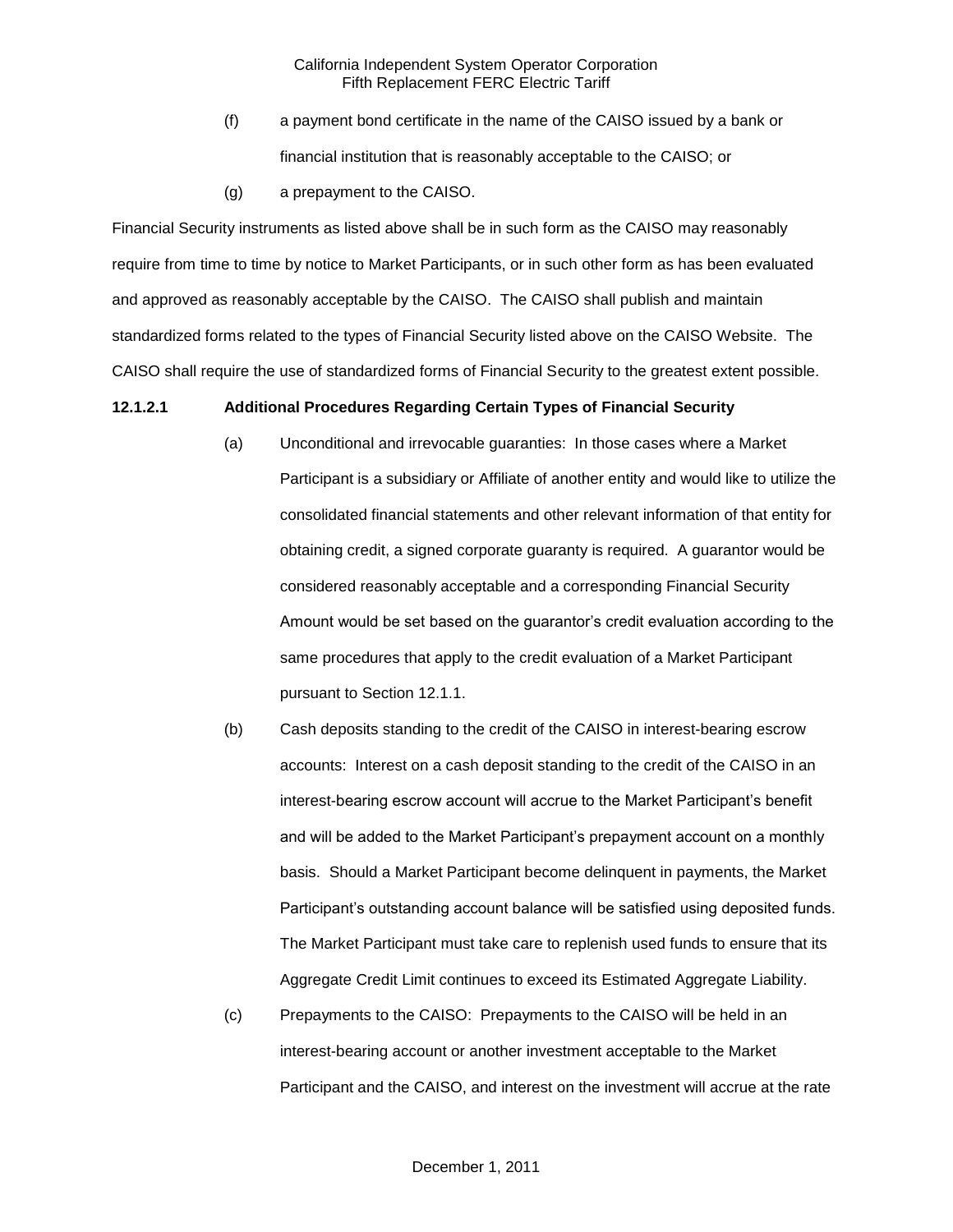as provided for in the investment. Interest will accrue to the Market Participant's benefit and will be added to the Market Participant's prepayment account on a monthly basis. Due to the additional administrative effort involved in tracking and posting interest on such prepayments, the use of this option is not encouraged.

# **12.1.2.2 Process for Evaluating Requests to Use Non-Standardized Forms of Financial Security**

A Market Participant that seeks permission to use a form for Financial Security other than one or more of the standardized forms posted on the CAISO Website shall seek such permission in a written request to the CAISO that explains the basis for the use of such non-standardized form. The CAISO shall have ten (10) Business Days from receipt of such request to evaluate it and determine whether it will be approved as reasonably acceptable. If the CAISO does not respond to such request within the ten (10) Business Day period, the request shall be deemed to have been denied. Until and unless the CAISO approves the use of a non-standardized form for Financial Security, the Market Participant that submitted such request shall be required to use one of the standardized forms for Financial Security described in this Section 12.1.2.

#### **12.1.2.3 Expiration of Financial Security**

Each Market Participant shall ensure that the financial instruments it uses for the purpose of providing Financial Security will not expire and thereby cause the Market Participant's Aggregate Credit Limit to fall below the Market Participant's Estimated Aggregate Liability. The CAISO will treat a financial instrument that does not have an automatic renewal provision and that is not renewed or replaced within seven (7) days of its date of expiration as being out of compliance with the standards for Financial Security contained in this Section 12 and will deem the value of such financial instrument to be zero, and will draw upon such Financial Security prior to its stated expiration if deemed necessary by the CAISO.

**12.1.2.4 Risk of Loss of Financial Security Amounts Held and Invested by the CAISO** In accordance with the CAISO's investment policy, the CAISO will invest each Financial Security Amount of a Market Participant only in bank accounts, money market accounts, and/or U.S. Treasury/Agency securities unless a specific written request is received from the Market Participant for a different type of investment and the CAISO provides its written consent to such alternative investment. A Market Participant that provides a Financial Security Amount that is held and invested by the CAISO on behalf of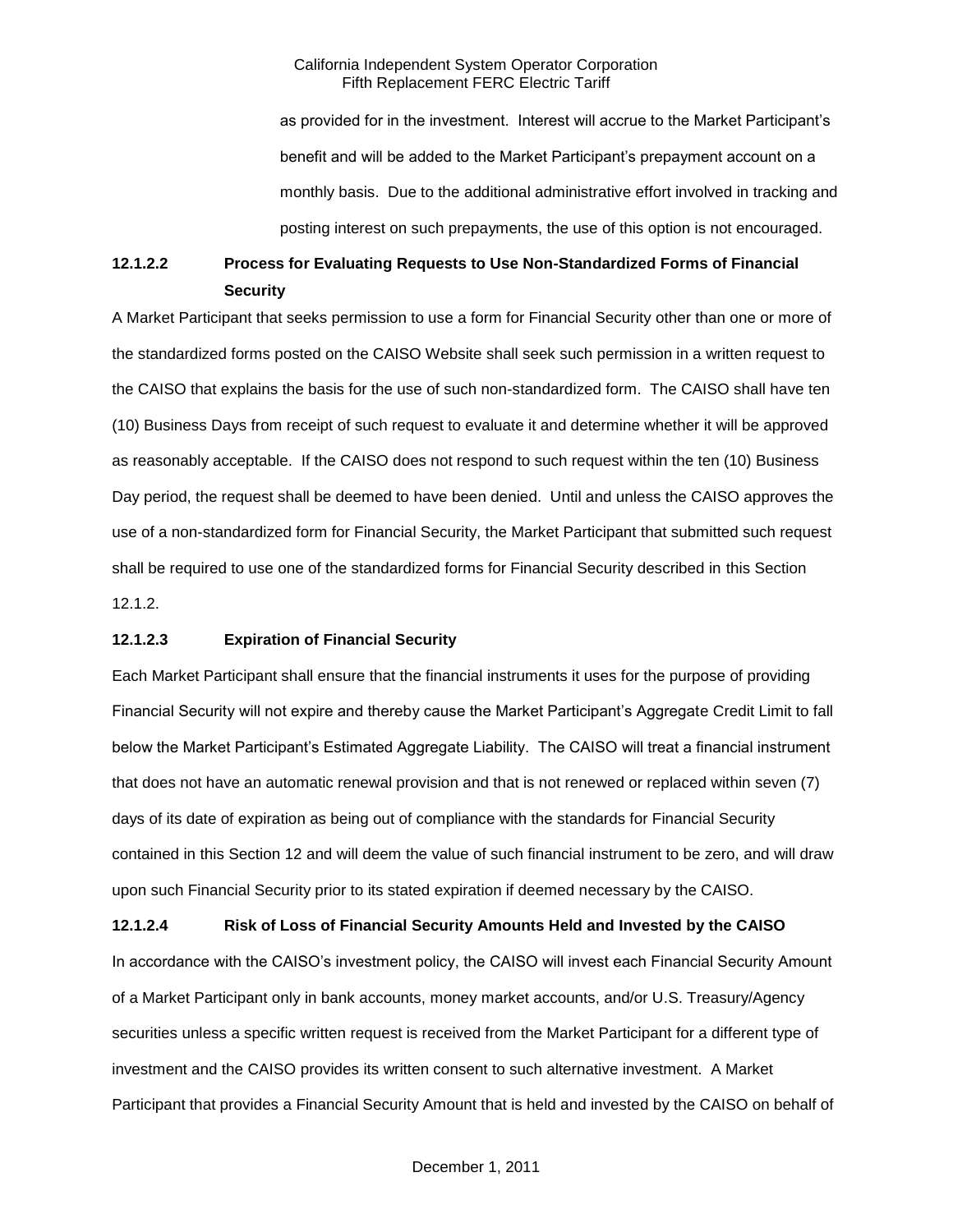the Market Participant will bear all risks that such Financial Security Amount will incur a loss of principal and/or interest as a result of the CAISO's investment of such Financial Security Amount.

## **12.1.3 Estimated Aggregate Liability**

The CAISO will periodically calculate the Estimated Aggregate Liability of each Market Participant, based on all charges and settlement amounts for which such Market Participant is liable or reasonably anticipated by the CAISO to be liable for pursuant to the CAISO Tariff. The Estimated Aggregate Liability for each Market Participant shall be determined and applied by the CAISO consistent with the procedures set forth in the applicable Business Practice Manual. The CAISO shall upon request provide each Market Participant with information concerning the basis for the CAISO's determination of its Estimated Aggregate Liability, and the CAISO's determination may be disputed in accordance with the procedures set forth in the applicable Business Practice Manual. The CAISO shall compare each Market Participant's Estimated Aggregate Liability against its Aggregate Credit Limit on a periodic basis.

#### **12.1.3.1 Calculation of Estimated Aggregate Liability**

#### **12.1.3.1.1 Calculation of the EAL Amount**

Except as described in Section 12.1.3.1.2, the CAISO shall use the method described in this Section 12.1.3.1.1 to calculate each Market Participant's Estimated Aggregate Liability (EAL). The Estimated Aggregate Liability represents the amount owed to the CAISO for all unpaid obligations, specifically, the obligations for the number of Trading Days outstanding at a given time based on the CAISO's Payments Calendar plus five (5) Trading Days based on the allowable period for Market Participants to respond to CAISO requests for additional Financial Security collateral (two (2) Business Days), and other liabilities including the value of a Market Participant's CRR portfolio, if negative. The charges the CAISO shall use to calculate Estimated Aggregate Liability shall be charges described or referenced in the CAISO Tariff. The CAISO shall calculate the Estimated Aggregate Liability for each Market Participant by aggregating the following obligations, including CRR liabilities even though such liabilities are secured separately:

- (a) invoiced amounts, i.e., any published but unpaid amounts on Invoices;
- (b) published amounts, i.e., amounts for Trading Days for which Settlement Statements have been issued;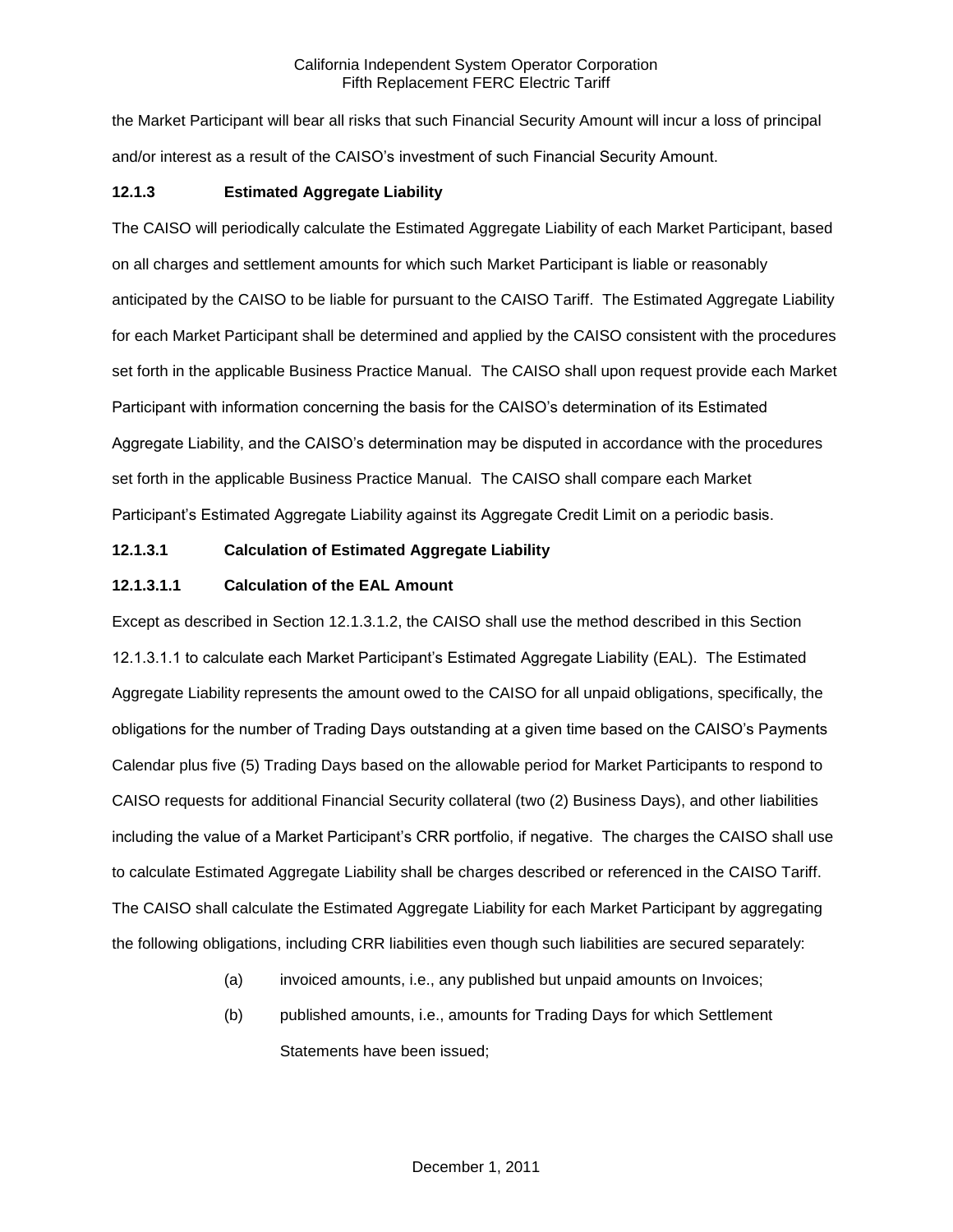- (c) estimated amounts, i.e., amounts based on estimated Settlement amounts calculated by the Settlement system using estimated meter data, and other available operational data;
- (d) extrapolated amounts, i.e., amounts calculated for Trading Days for which neither actual nor estimated Settlement Statements have been issued;
- (e) CRR portfolio value, i.e., the prospective value of the CRR portfolio, if negative, as described in Section 12.6.3;
- (f) CRR Auction limit, i.e., the maximum credit limit for participation in a CRR Auction;
- (g) CRR Auction awards (prior to invoicing), i.e., amounts to cover winning offers at the completion of the CRR Auction bur prior to invoicing;
- (h) Estimated Aggregate Liability adjustments resulting from Virtual Bid Submission Charges and the submission of Virtual Bids and/or receipt of Virtual Awards pursuant to Section 12.8;
- (i) past-due amounts, i.e., any unpaid or past due amounts on Invoices;
- (j) FERC Annual FERC Charges, i.e., FERC Annual Charges for a Market Participant that has elected to pay such amounts on an annual basis that are owed and outstanding and not already captured in any other component of Estimated Aggregate Liability;
- (k) WAC Charges, i.e., WAC amounts for the current year or future years as specified in Section 36.9.2;
- (l) Estimated Aggregate Liability adjustments, i.e., adjustments that may be necessary as a result of analysis performed as a result of Section 12.4.2; and
- (m) extraordinary adjustments, i.e., adjustments to Settlement amounts related to FERC proceedings, if known and estimated by the CAISO, as described in Section 12.1.3.1.3.

For a Market Participant that maintains multiple BAID numbers, the Estimated Aggregate Liability of the Market Participant as a legal entity shall be calculated by summing the Estimated Aggregate Liabilities for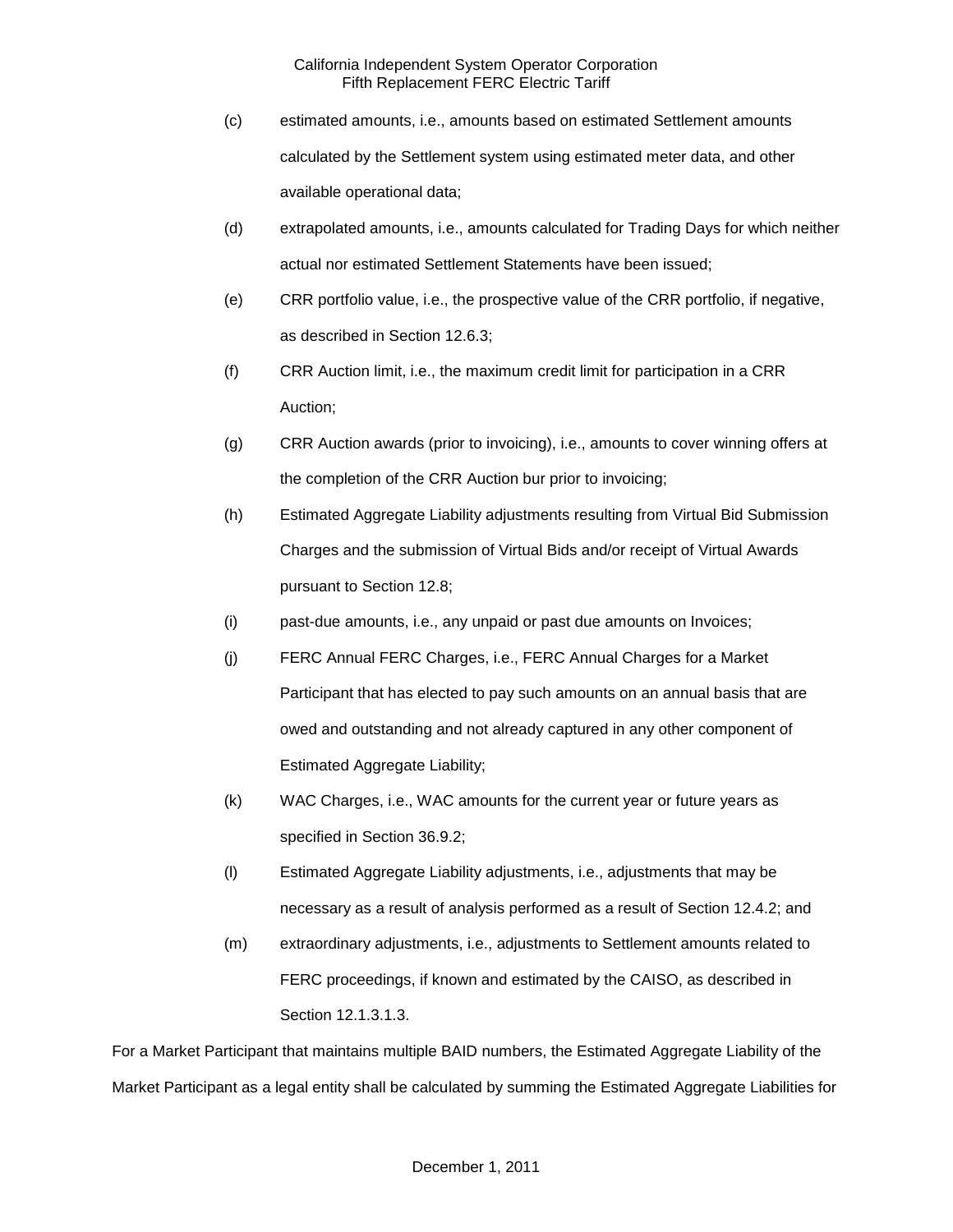all such BAID numbers and comparing the sum of the Estimated Aggregate Liabilities to the Aggregate Credit Limit of the Market Participant. Market Participants may recommend changes to the liability estimates produced by the CAISO's Estimated Aggregate Liability calculation through the dispute procedures described in Section 12.4.2.

## **12.1.3.1.2 Calculation Methodology Applicable to New Market Participants**

Each new Market Participant (and each Market Participant that has previously been inactive) is required to have an initial Aggregate Credit Limit that is sufficient to cover a minimum of forty-five (45) Trading Days of estimated obligations. This initial credit requirement is based on anticipated transactions in the CAISO Markets, and shall be considered to be equal to the Market Participant's Estimated Aggregate Liability until the CAISO obtains sufficient data from its automated calculation of Estimated Aggregate Liability as described in Section 12.1.3.1.1 to begin relying on that calculation.

# **12.1.3.1.3 Special Circumstances**

## **12.1.3.1.3.1 Daily Adjustments and Disputes**

Charges associated with daily adjustments and disputes that are regularly calculated by the CAISO Settlement system will be included in the CAISO's determinations of Estimated Aggregate Liability as the charges are calculated.

#### **12.1.3.1.3.2 FERC Refund Orders**

The CAISO will assess its ability to reasonably calculate the charges associated with a refund before the CAISO's Settlement system is re-run. If the CAISO can reasonably apportion the refund charges to specific Market Participants, it will include the amounts in its calculation of Estimated Aggregate Liability for those Market Participants and will request Financial Security from them accordingly. If the CAISO determines that complexities of a FERC refund order preclude the CAISO from reasonably being able to include refunds in its calculation of Estimated Aggregate Liability, the CAISO will not request Financial Security associated with the required refunds until the refunds are processed through the CAISO Settlement system. However, if feasible, the CAISO will make available to Market Participants, for informational purposes only, an aggregate forecast of the effect that providing the refunds will have on the CAISO's calculation of Estimated Aggregate Liability.

#### **12.1.3.1.3.3 CAISO ADR Procedures**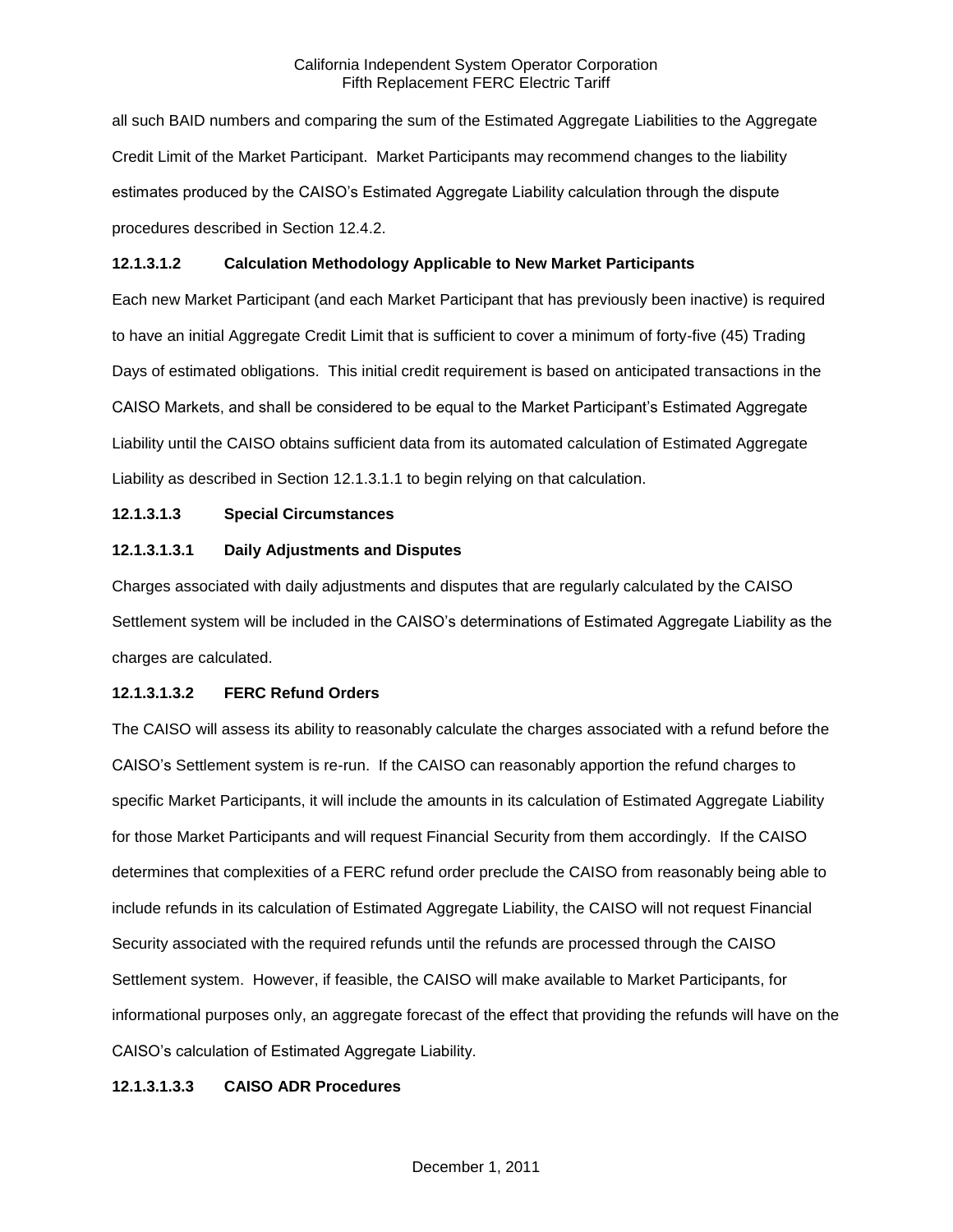The CAISO will handle transactions associated with the CAISO ADR Procedures in the same manner as transactions associated with refunds provided pursuant to Section 12.1.3.1.3.2.

# **12.2 Review Of Creditworthiness**

The CAISO may review the creditworthiness of any Market Participant that delays or defaults in making payments due under the CAISO Tariff and, as a consequence of that review, may require such Market Participant , whether or not it has an Unsecured Credit Limit, to provide credit support in the form of any of the following types of Financial Security:

- (a) an irrevocable and unconditional letter of credit by a bank or financial institution reasonably acceptable to the CAISO;
- (b) a cash deposit standing to the credit of an interest-bearing escrow account maintained at a bank or financial institution reasonably acceptable to the CAISO;
- (c) an irrevocable and unconditional surety bond posted by an insurance company reasonably acceptable to the CAISO;
- (d) a payment bond certificate in the name of the CAISO from a financial institution reasonably acceptable to the CAISO; or
- (e) a prepayment to the CAISO.

The CAISO may require the Market Participant to maintain such Financial Security for at least one (1) year from the date of such delay or default.

# **12.3 Posting And Releases Of Financial Security**

Each Market Participant required to provide a Financial Security Amount under Section 12.1.2 shall notify the CAISO of the initial Financial Security Amount that it wishes to provide at least fifteen (15) days in advance and shall ensure that the CAISO has received such Financial Security Amount prior to the date the Market Participant commences activity through the CAISO, or the date the CRR Holder or Candidate CRR Holder participates in the applicable auction of CRRs. A Market Participant may at any time increase its Financial Security Amount by providing additional Financial Security in accordance with Section 12.1.2. A Market Participant may request that its Financial Security Amount be reduced or released by making its request not fewer than fifteen (15) days prior to the date on which the reduction or release is requested to occur. The CAISO shall evaluate the request and inform the Market Participant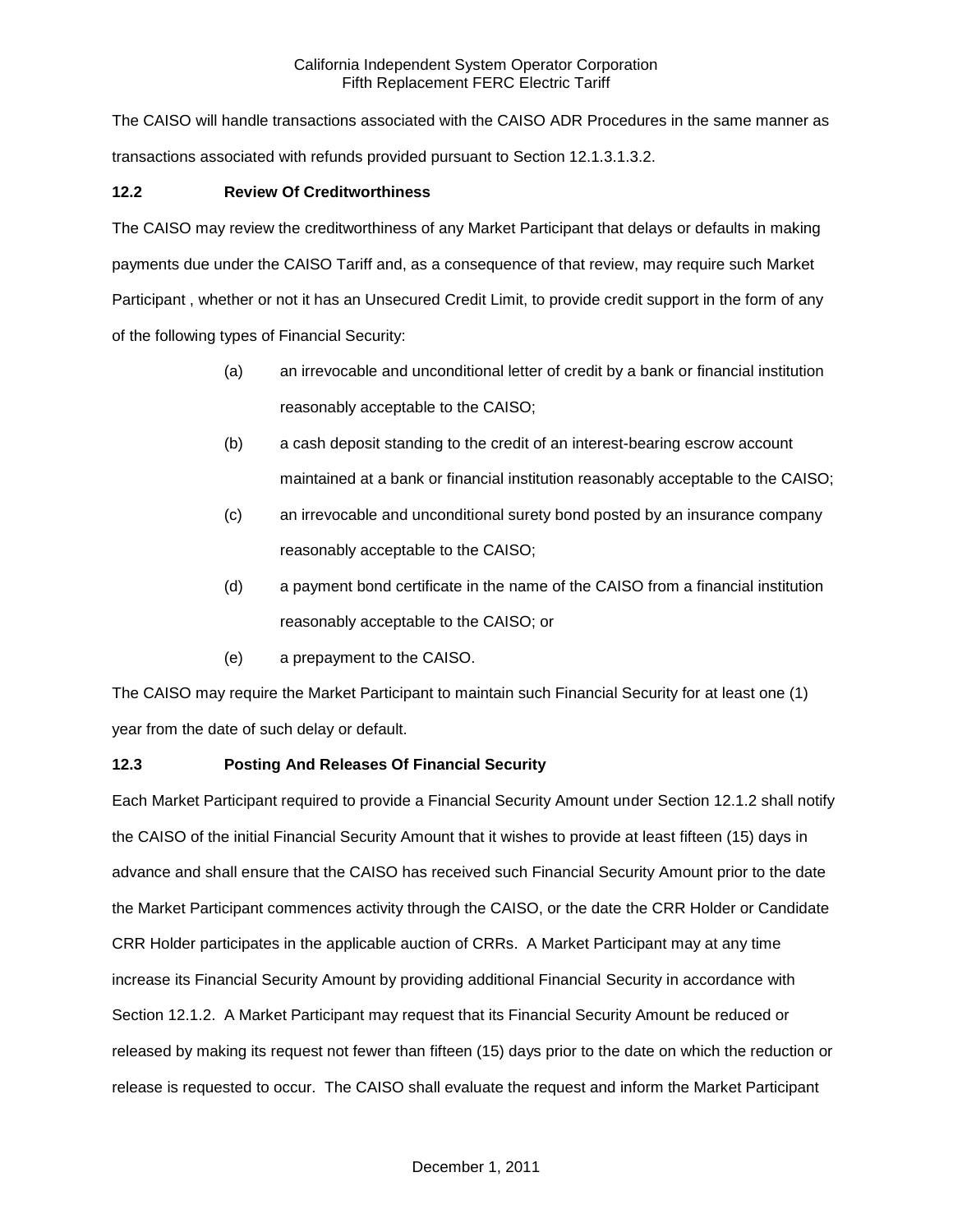within ten (10) Business Days either that a reduction or release of the Financial Security Amount is permissible, that a reduction or release of the Financial Security Amount is impermissible, or that the CAISO requires more information from the Market Participant in order to make its determination. The CAISO may decline to reduce or release a Financial Security Amount or may release a lesser amount for any of the following reasons:

- (a) The Estimated Aggregate Liability for the Market Participant cannot be accurately determined due to a lack of supporting Settlement charge information.
- (b) The most recent liabilities of the Market Participant are volatile to a significant degree and a reduction or release of the Financial Security Amount would present a high likelihood that, after the Financial Security Amount was reduced or released, the Estimated Aggregate Liability for the Market Participant, as calculated by the CAISO, would exceed its Aggregate Credit Limit.
- (c) The Market Participant has provided notice or otherwise demonstrated that it is terminating or significantly reducing its participation in the CAISO Markets. The CAISO may retain a portion of the Financial Security Amount to ensure that the Market Participant is adequately secured with respect to pending liabilities that relate to Settlement re-runs or other liabilities for which the Market Participant may be responsible under this CAISO Tariff.

# **12.3.1 Self-Supply Of UDC Demand**

Notwithstanding anything to the contrary in the CAISO Tariff, a Scheduling Coordinator or UDC that is an Original Participating Transmission Owner or is a Scheduling Coordinator for an Original Participating Transmission Owner shall not be precluded by Section 12.3 from scheduling transactions that serve a UDC's Demand from

- (1) a resource that the UDC owns; and
- (2) a resource that the UDC has under contract to serve its Demand.

# **12.4 Calculation Of Ongoing Financial Security Requirements**

Following the date on which a Market Participant commences trading, if the Market Participant's Estimated Aggregate Liability, as calculated by the CAISO, at any time exceeds its Aggregate Credit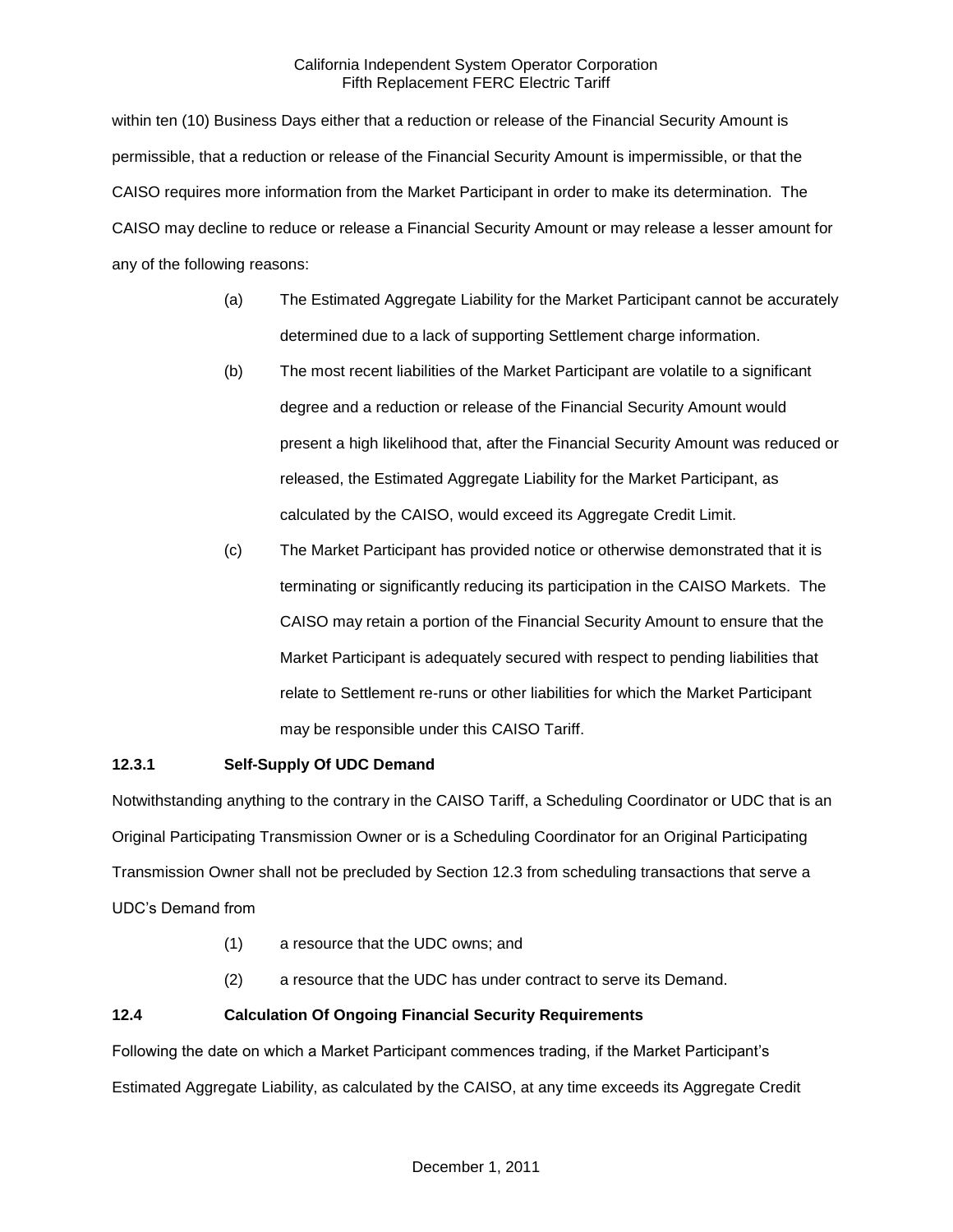Limit, the CAISO shall direct the Market Participant to post an additional Financial Security Amount within two (2) Business Days that is sufficient to ensure that the Market Participant's Aggregate Credit Limit is at least equal to its Estimated Aggregate Liability. The CAISO shall also notify a Market Participant if at any time its Estimated Aggregate Liability exceeds ninety (90) percent of its Aggregate Credit Limit. For the purposes of calculating the Market Participant's Estimated Aggregate Liability, the CAISO shall include (1) outstanding charges for Trading Days for which Settlement data is available, and (2) an estimate of charges for Trading Days for which Settlement data is not yet available. To estimate charges for Trading Days for which Settlement data is not yet available, the CAISO will consider available historical Settlement data, and other available operational and market data as described in the applicable Business Practice Manual.

## **12.4.1 Resolution Of A CAISO Request For Additional Security Amount**

A Market Participant has two (2) Business Days to resolve a CAISO request for additional Financial Security. Within the two (2) Business Days, the Market Participant must either demonstrate to the CAISO's satisfaction that the CAISO's Financial Security request is entirely or partially unnecessary, or post the required Financial Security Amount calculated by the CAISO. If the CAISO and the Market Participant are unable to agree on the appropriate level of Financial Security during the two (2) Business Day review period, the Market Participant must post the additional Financial Security and may continue with the dispute process described in Section 12.4.2. Any excess Financial Security Amounts will be returned to the Market Participant if the dispute process finds in favor of the Market Participant.

#### **12.4.2 Dispute Process For A Request For Additional Security Amount**

Market Participants may dispute the Estimated Aggregate Liability calculated by the CAISO and, as a result, the CAISO may reduce or cancel a requested Financial Security adjustment. The following steps are required for a Market Participant to dispute a Financial Security request resulting from the CAISO's calculation of Estimated Aggregate Liability:

- (1) Request by the Market Participant to review the CAISO calculation.
- (2) A reasonable and compelling situation presented, as determined by the Market Participant's CAISO client representative.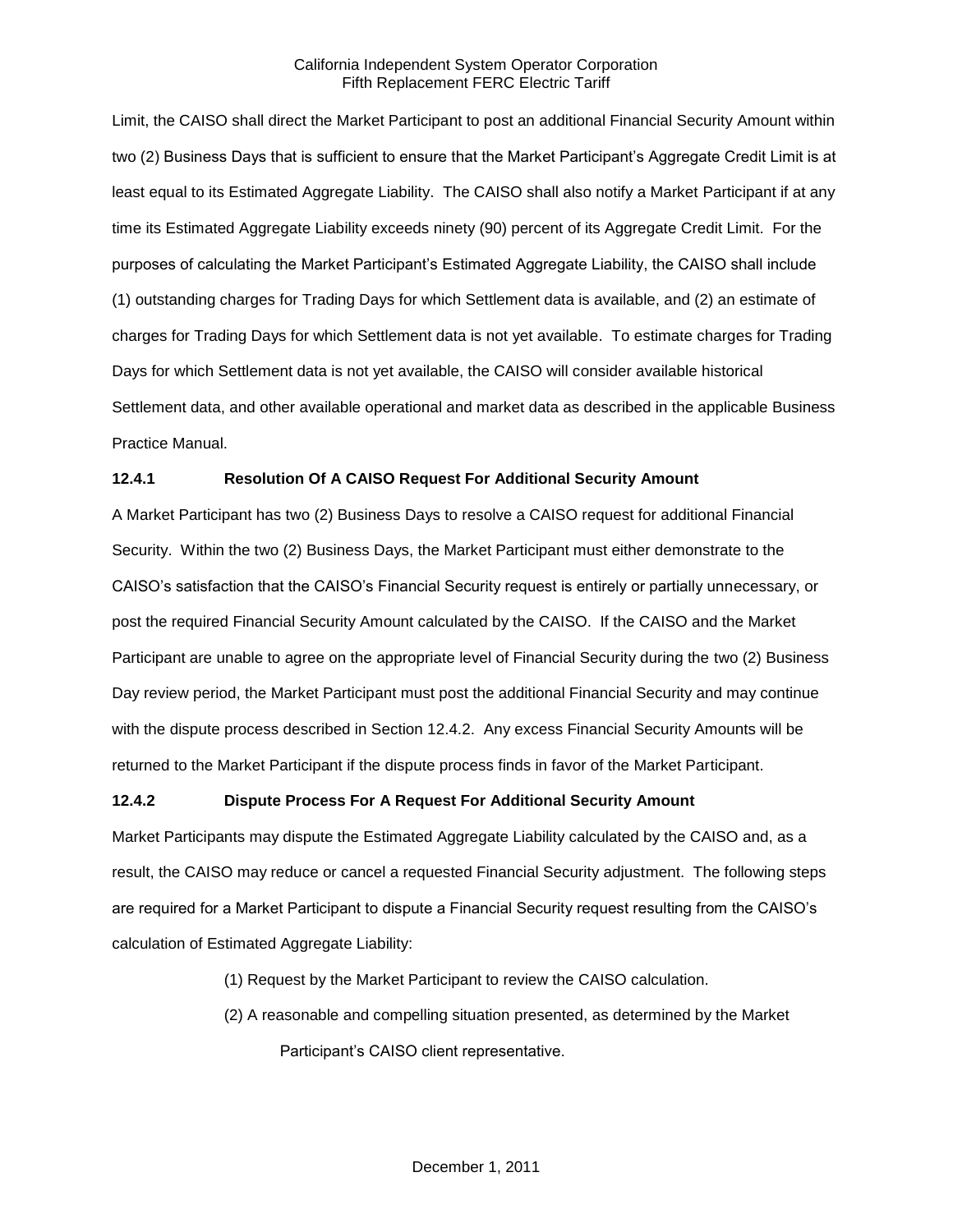- (3) Documentation of facts and circumstances that evidence that the CAISO's calculation of Estimated Aggregate Liability results in an excessive and unwarranted Financial Security posting requirement.
- (4) Approval by the CAISO Manager and/or Director of Customer Services and Industry Affairs and approval by the CAISO Treasurer.
- (5) The CAISO may decline to adjust the initial Estimated Aggregate Liability, as calculated by the CAISO, if the Market Participant has had Financial Security shortfalls in the past twelve (12) months (i.e., it has been shown that the Market Participant's Aggregate Credit Limit at times during the preceding twelve (12) months has been insufficient to cover the Market Participant's Estimated Aggregate Liability).

In no such case shall a CAISO request for increased Financial Security remain outstanding for more than two (2) Business Days. Either the above process is to be completed within two (2) Business Days from the date of the CAISO request for additional Financial Security, or the Market Participant is to post additional Financial Security within the two (2) Business Days and continue this process, which may result in a return of posted Financial Security back to the Market Participant if the results of the dispute process are found to favor the Market Participant.

Factors for consideration in the event this dispute process is utilized include: weighing the risk of using the lower figure to the potential detriment of market creditors if the Market Participant is under-secured and defaults, against the desire not to impose additional potentially unwarranted costs on a Market Participant; equity and consistency of treatment of Market Participants in the dispute process; and the evidentiary value of the information provided by the Market Participant in the dispute process.

#### **12.5 CAISO Enforcement Actions**

# **12.5.1 Under-Secured and Non-Compliant Market Participants**

If a Market Participant's Estimated Aggregate Liability, as calculated by the CAISO, at any time exceeds its Aggregate Credit Limit, or if a Market Participant fails to satisfy all of the minimum participation requirements set forth in Section 12.1 and does not cure that failure within thirty (30) days after notification of the failure by the CAISO, the CAISO may take any or all of the following actions: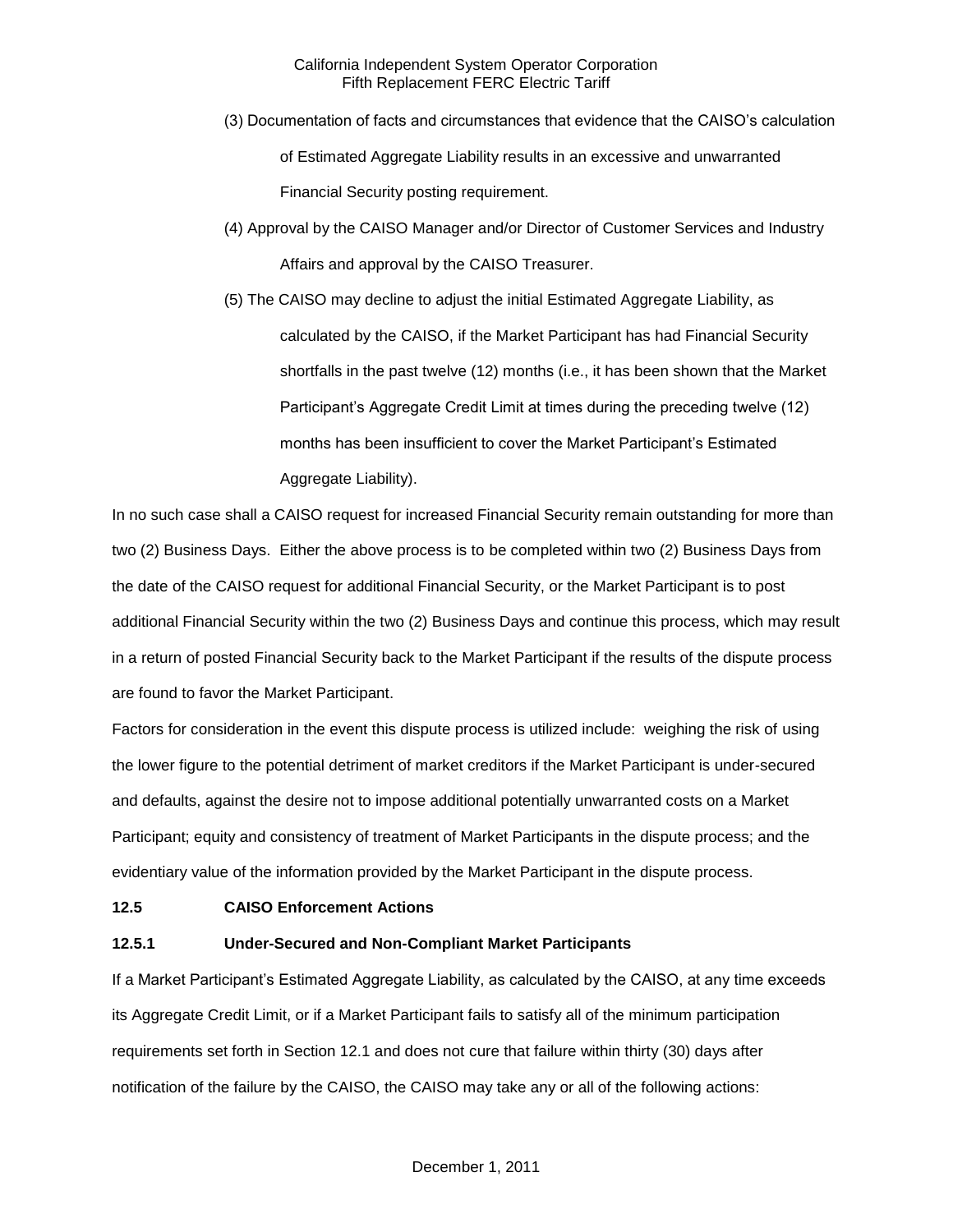- (a) The CAISO may withhold a pending payment distribution.
- (b) The CAISO may limit trading, which may include rejection of Bids, including Self-Schedules, rejection or cancellation of Inter-SC Trades in their entirety (i.e., both sides of the Inter-SC Trade) at any time, and/or limiting other CAISO Market activity, including limiting eligibility to participate in a CRR Allocation or CRR Auction. In such case, the CAISO shall notify the Market Participant of its action and the Market Participant shall not be entitled to participate in the CAISO Markets or CRR Auctions or submit further Bids, including Self-Schedules, or otherwise participate in the CAISO Markets until the Market Participant posts an additional Financial Security Amount that is sufficient to ensure that the Market Participant's Aggregate Credit Limit is at least equal to its Estimated Aggregate Liability.
- (c) The CAISO may require the Market Participant to post an additional Financial Security Amount in lieu of an Unsecured Credit Limit for a period of time.
- (d) The CAISO may restrict, suspend, or terminate the Market Participant's CRR Entity Agreement or any other service agreement.
- (e) The CAISO may resell the CRR Holder's CRRs in whole or in part, including any Long Term CRRs, in a subsequent CRR Auction or bilateral transaction, as appropriate.
- (f) The CAISO will not implement the transfer of a CRR if the transferee or transferor has an Estimated Aggregate Liability in excess of its Aggregate Credit Limit.

In addition, the CAISO may restrict or suspend a Market Participant's right to submit further Bids, including Self-Schedules, or require the Market Participant to increase its Financial Security Amount if at any time such Market Participant's potential additional liability for Imbalance Energy and other CAISO charges is determined by the CAISO to be excessive by comparison with the likely cost of the amount of Energy reflected in Bids or Self-Schedules submitted by the Market Participant.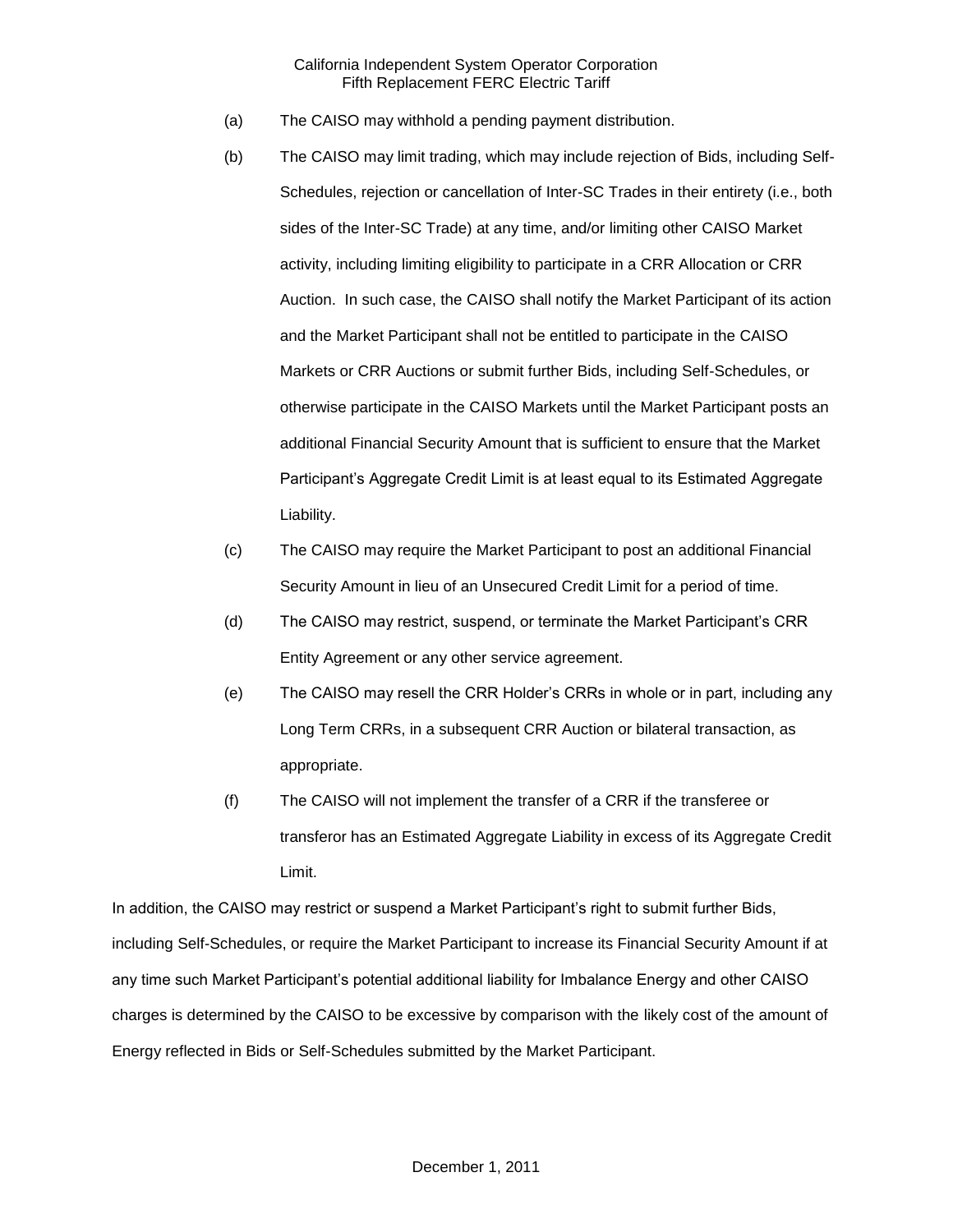## **12.5.2 Late Posting Of Financial Security**

Each Market Participant that is late in posting Financial Security within two (2) Business Days as required by Section 12.4 will be subject to the following enforcement actions:

- (a) After each of the first two (2) times during a rolling twelve (12) month period that a Market Participant is late in posting additional Financial Security within two (2) Business Days as required by Section 12.4, the CAISO will send the delinquent Market Participant a warning notice.
- (b) After the third time during a rolling twelve (12) month period that a Market Participant is late in posting additional Financial Security, the CAISO may require the Market Participant to post an additional Financial Security Amount that is as high as the highest level of the Market Participant's Estimated Aggregate Liability during the preceding twelve (12) months. The CAISO will hold such additional Financial Security Amount for no fewer than twelve (12) months following the month in which the Market Participant's third delinquency occurs, and the CAISO may then return to the Market Participant all or a portion of such additional Financial Security Amount if, during the intervening time, the Market Participant has timely posted all further additional Financial Security Amounts requested by the CAISO and has timely paid all of the amounts set forth in the Invoices from the CAISO.
- (c) After the third time and each subsequent time during a rolling twelve (12) month period beginning no earlier than April 7, 2010 that a Market Participant is late in posting additional Financial Security, the CAISO will assess a penalty to the Market Participant equal to the greater of \$1,000 or two (2) percent of the additional Financial Security Amount that the Market Participant has been late in posting, up to a maximum amount of \$20,000 per each late posting for which the CAISO assesses a penalty pursuant to this Section 12.5.2(c). This penalty will be included in the next Invoice to the Market Participant. Penalty amounts collected by the CAISO pursuant to this Section 12.5.2(c) will be treated as set forth in Section 11.29.9.6.4.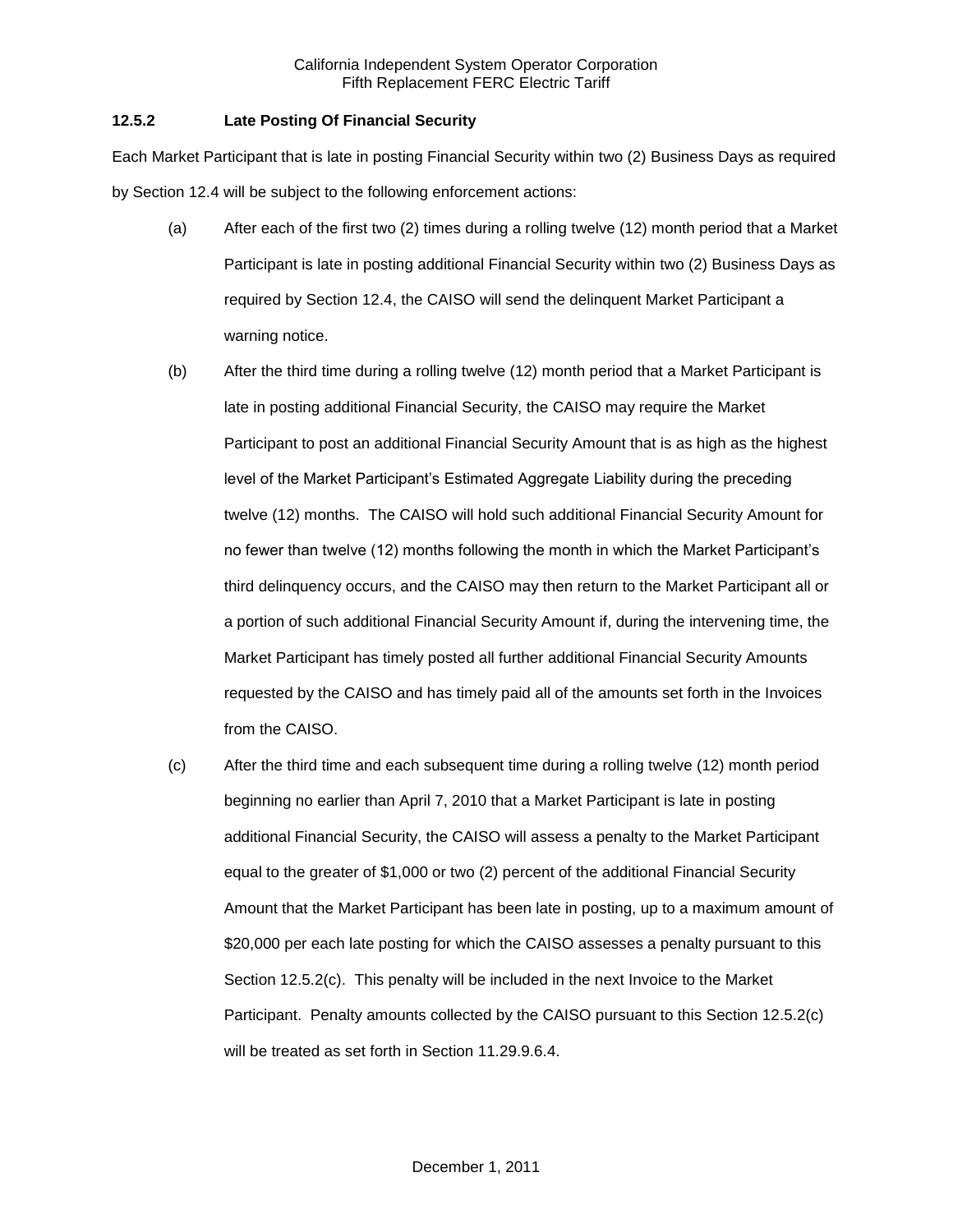- (d) After the fourth and any subsequent times during a rolling twelve (12) month period that a Market Participant is late in posting additional Financial Security, the CAISO may extend the time period that it holds all or a portion of the additional Financial Security Amount resulting from the Market Participant's third delinquency during a rolling twelve (12) month period as described in Section 12.5.2(b).
- (e) After the fifth time during a rolling twelve (12) month period beginning no earlier than April 7, 2010 that a Market Participant is late in posting additional Financial Security, the CAISO may, notwithstanding any other provision of the CAISO Tariff, (i) suspend any and all rights of the Market Participant under the CAISO Tariff, effective immediately after the CAISO sends written notice of the suspension to the Market Participant, and (ii) terminate any agreement entered into between the CAISO and the Market Participant that allows the Market Participant to participate in the CAISO Markets, effective upon the date the CAISO sends written notice of the termination to the Market Participant or upon the date established in accordance with FERC rules if FERC rules require the CAISO to file the notice of termination with FERC. If the CAISO sends a notice of suspension or termination to a Market Participant pursuant to this Section 12.5.2(e), the Market Participant will not have the right to prevent such suspension or termination by curing its late posting of additional Financial Security. The CAISO will, following termination of an agreement pursuant to this Section 12.5.2(e) and within thirty (30) days of being satisfied that no sums remain owing by the Market Participant under the CAISO Tariff, return or release to the Market Participant, as appropriate, any money or credit support provided by such Market Participant to the CAISO under Section 12.
- (f) Any time that a Market Participant is late in posting additional Financial Security, the CAISO may also take other enforcement actions as described in this Section 12 and in the applicable Business Practice Manual, if deemed necessary by the CAISO to protect the financial integrity of the CAISO Markets.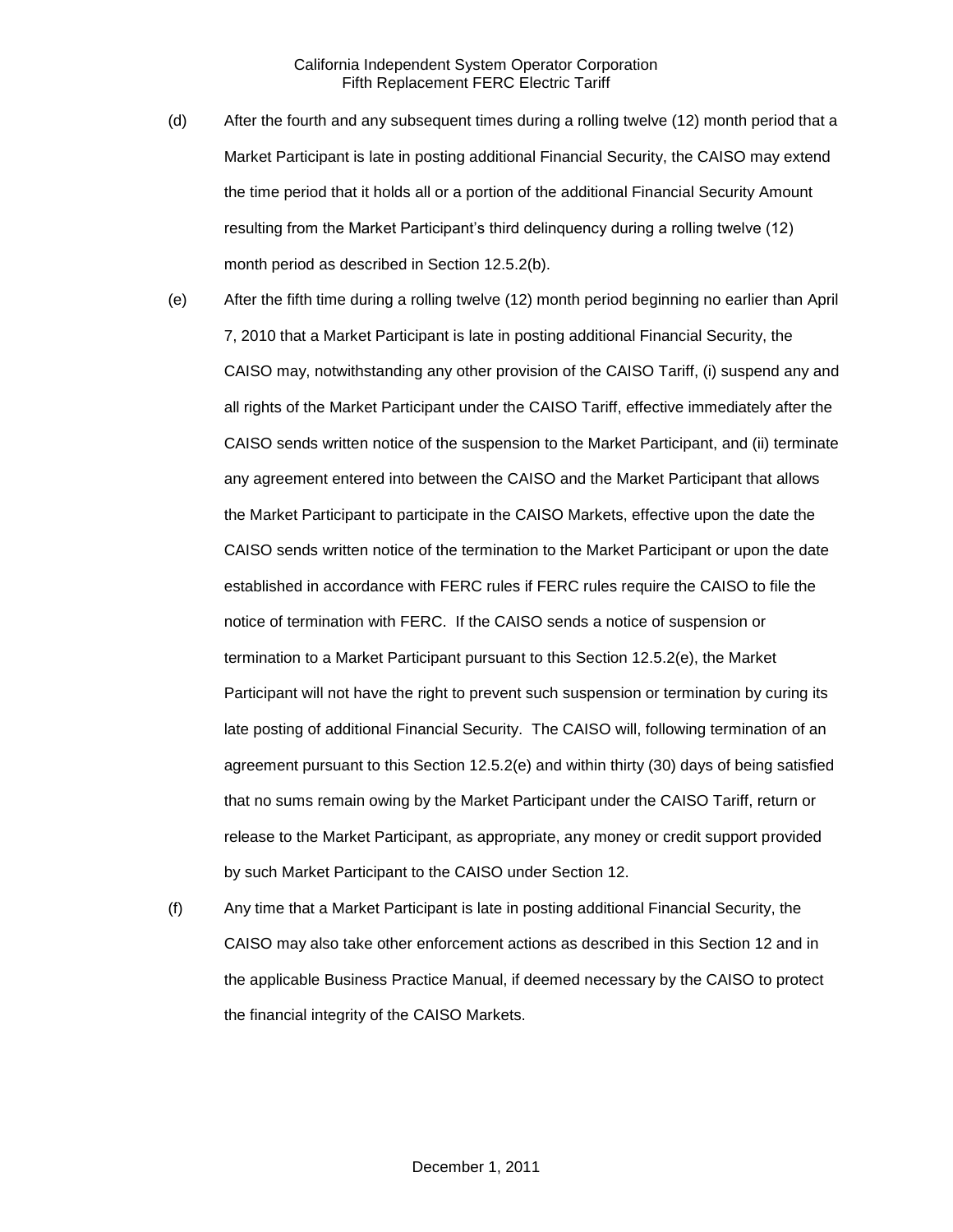## **12.6 Credit Obligations Applicable To CRRs**

#### **12.6.1 Credit Requirements For CRR Allocations**

Subject to applicable requirements of Section 36.9.2 concerning the prepayment of Wheeling Access Charges, Load Serving Entities eligible to participate in any CRR Allocation are not required to provide additional Financial Security in advance of a CRR Allocation.

## **12.6.2 Credit Requirements For CRR Auctions**

To establish available credit for participating in any CRR Auction, each CRR Holder or Candidate CRR Holder must satisfy the credit requirements set forth in Section 12.1 and provide Financial Security using one or more of the forms identified in Section 12.2 (a) through (e) to secure the right to participate in the ISO's CRR Auctions as set forth below. In order to participate in an annual CRR Auction, the CRR Holder or Candidate CRR Holder must have Financial Security using one or more of the forms identified in Section 12.2 (a) through (e) in an amount that is the greater of \$500,000 or the sum of the maximum credit exposures of all of the CRR Holder's or Candidate CRR Holder's bids for CRRs submitted in the annual CRR Auction. In order to participate in a monthly CRR Auction, the CRR Holder or Candidate CRR Holder must have Financial Security using one or more of the forms identified in Section 12.2 (a) through (e) in an amount that is the greater of \$100,000 or the sum of the maximum credit exposures of all of the CRR Holder's or Candidate CRR Holder's bids for CRRs submitted in the monthly CRR Auction. The maximum credit exposure of a positively valued CRR bid is the maximum value of the CRR Holder's or Candidate CRR Holder's bid quantity (MW) multiplied by the sum of the bid price corresponding to the bid quantity and the Credit Margin of the CRR within the range of the minimum and maximum bid quantities submitted by the CRR Holder or Candidate CRR Holder. The maximum credit exposure of a negatively valued CRR bid is the maximum bid quantity (MW) submitted by the CRR Holder or Candidate CRR Holder multiplied by the Credit Margin of the CRR. A CRR Holder or Candidate CRR Holder that fails to satisfy this requirement shall not be permitted to participate in the relevant CRR Auction, or shall have bids the entire CRR bid portfolio, consisting of one or more CRR bids, exceeding its available Financial Security as defined in this section for participation in the CRR Auction, in accordance with the above formula, rejected by the CAISO on a last-in, first-out basis. The CAISO will retain the CRR Auction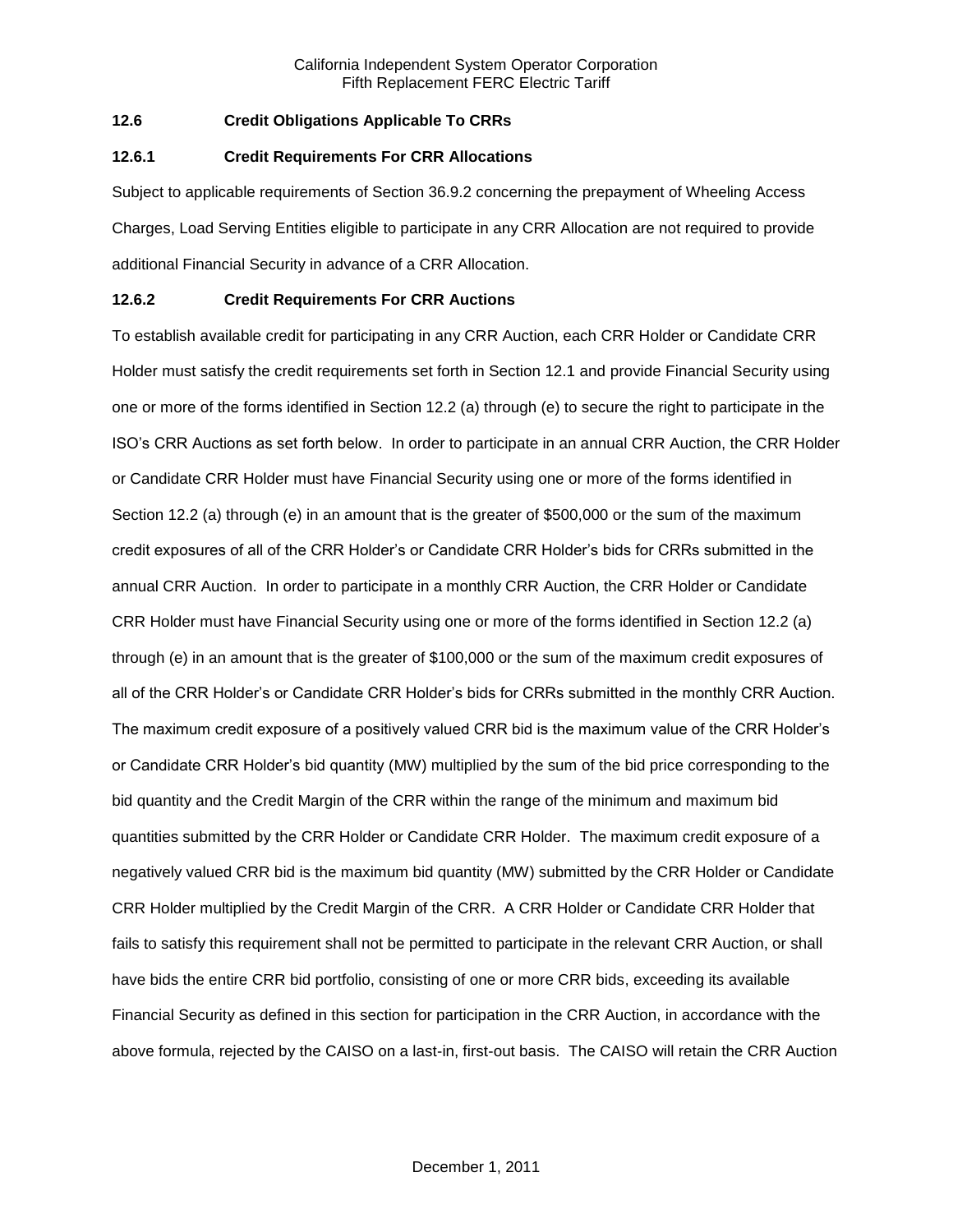proceeds for negatively valued CRRs and will apply them to credit requirements of the applicable CRR Holder.

## **12.6.3 Credit Requirements For The Holding Of CRRs**

#### **12.6.3.1 Credit Requirements Generally**

- (a) Each CRR Holder, whether it obtains CRRs through a CRR Allocation or a CRR Auction, must maintain Financial Security utilizing one or more of the forms specified in Section 12.2 (a) through (e) that meets or exceeds the credit requirement of the CRR portfolio determined as described in this Section 12.6.3.
- (b) Each CRR Holder shall be required to ensure that its Financial Security is sufficient to satisfy the credit requirements described in this Section 12.6.3. Except as provided in this paragraph, CRRs are evaluated on a portfolio basis as follows. If a CRR Holder owns more than one (1) CRR, such CRR Holder shall be subject to an overall credit requirement that is equal to the sum of the individual credit requirements applicable to each of the CRRs held by such CRR Holder , which is calculated after the MW associated with any Offsetting CRRs are netted out. If this sum is positive, the amount will be added to the CRR Holder's Estimated Aggregate Liability. However, if the sum is negative, the CRR Holder's Estimated Aggregate Liability shall not be reduced. If a CRR Holder holds one (1) or more CRRs obtained through a CRR Allocation and also holds one (1) or more CRRs obtained through a CRR Auction, the individual credit requirements applicable to any of the CRRs obtained through a CRR Allocation may not be netted against the individual credit requirements applicable to any of the CRRs obtained through a CRR Auction in determining such CRR Holder's Estimated Aggregate Liability.
- (c) The CAISO shall reevaluate the credit requirements for holding CRRs, and shall adjust the credit requirements accordingly, not less than monthly. The CAISO may adjust the credit requirements for holding CRRs with terms of one (1) year or less at the CAISO's discretion to account for changes in the monthly auction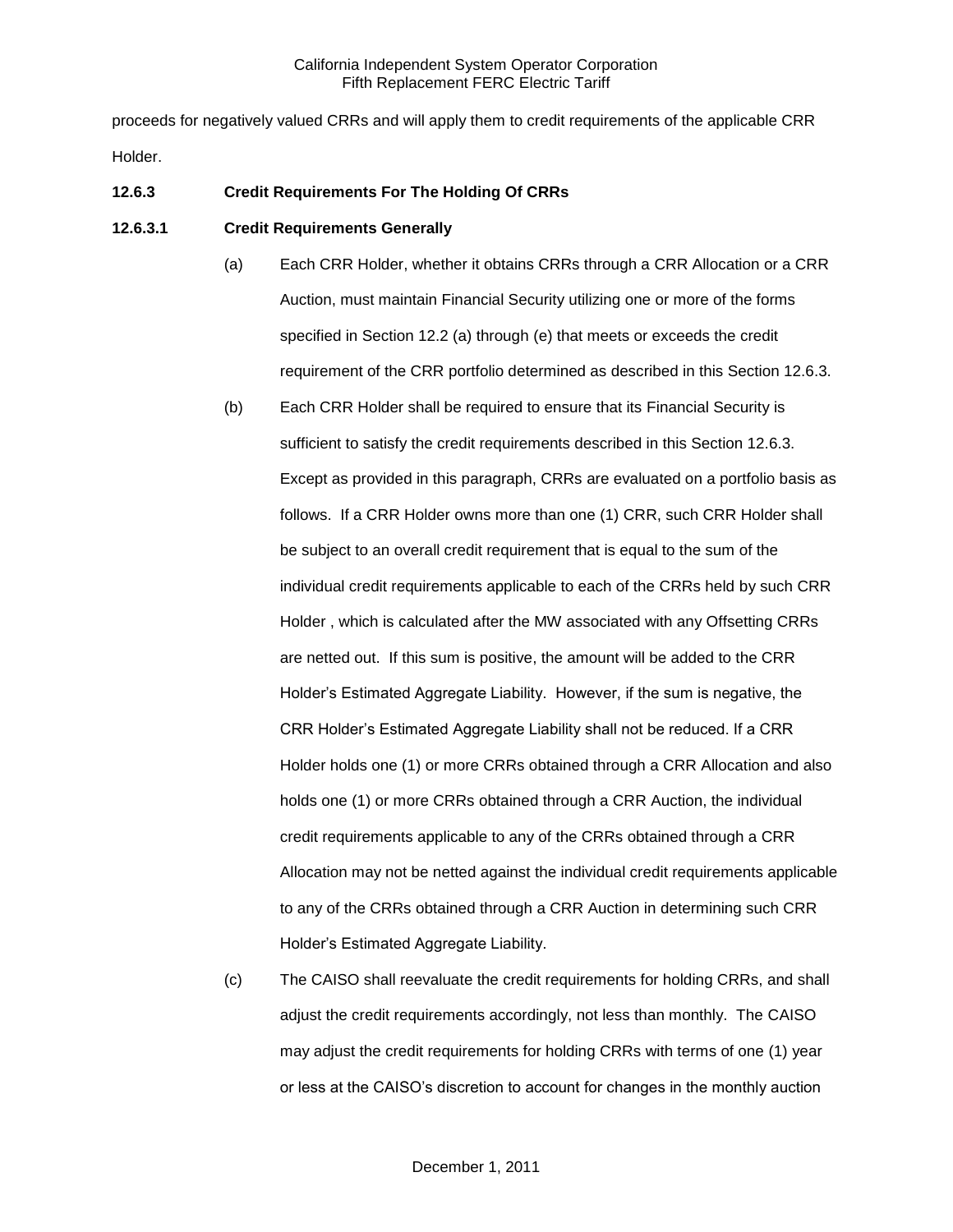prices for CRRs and changes in the Historical Expected Values for CRRs, or more frequently than monthly if necessary if the CAISO finds that actual or anticipated market conditions indicate that CRR credit requirements may be inadequate to cover the financial risk of the CRRs. The CAISO may also adjust the credit requirements for holding Long Term CRRs annually to reflect the changes in auction prices of one-year CRRs in annual auctions and changes in the Historical Expected Values for CRRs, and to reflect updates to Credit Margins based on actual Locational Marginal Price data derived from market operations. Whenever the CAISO requests additional Financial Security from a Market Participant as a result of a change in CRR value that is not related to an adjustment due to the monthly CRR Auction Price or an adjustment related to Historical Expected Value, the CAISO will provide a written explanation of the reason for that request. Any additional Financial Security must be in one or more of the forms specified in Section 12.2 (a) through (e).

(d) In cases where the ownership of a CRR is to be transferred through the Secondary Registration System, the CAISO shall evaluate and adjust the credit requirements for both the current owner of the CRR and the prospective owner of the CRR as appropriate prior to the transfer. If additional Financial Security is required from either the current or prospective owner, the transfer will not be completed until such Financial Security has been provided to and accepted by the CAISO. CRRs transferred through the Secondary Registration System will be treated like auctioned CRRs for the purpose of calculating the credit requirements for holding the CRRs, regardless of whether the CRRs were originally allocated or purchased at auction or acquired through the Secondary Registration System. CRRs assigned to Load-gaining or Load-losing Load Serving Entities as a result of Load Migration will be treated like allocated CRRs for the purpose of calculating the credit requirements for holding the CRRs. Any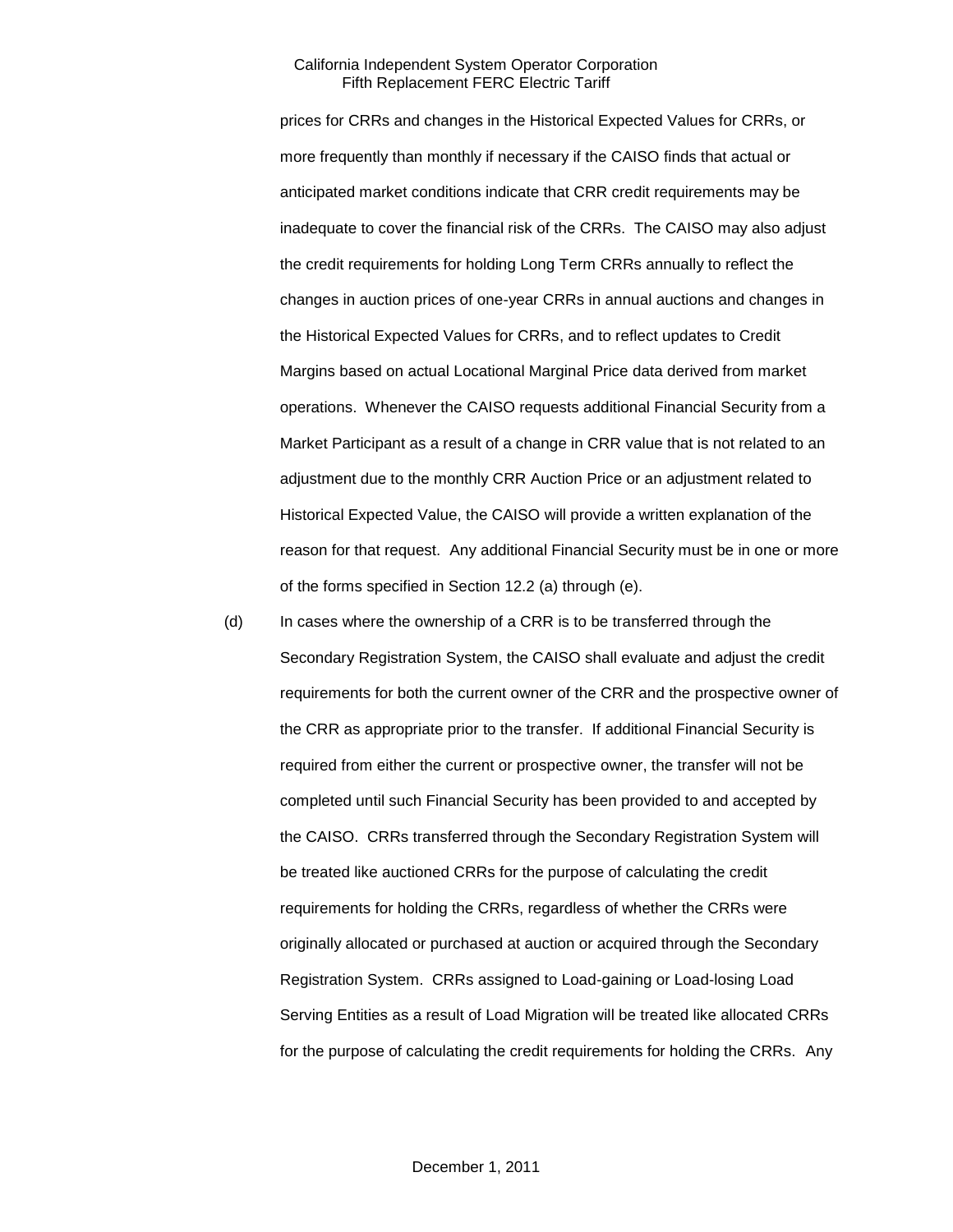additional Financial Security must be in one or more of the forms specified in Section 12.2 (a) through (e).

# **12.6.3.2 Calculation of the Credit Amount Required to Hold a CRR With a Term of One Year or Less**

Each CRR Holder that holds a CRR with a term of one year or less shall be subject to a credit requirement (\$/MW) equal to the negative of the most recent CRR Auction Price of such CRR or the Historical Expected Value of such CRR, whichever is lower, plus the Credit Margin for such CRR. The CRR Auction Price will be used until twelve (12) months of historical market operations data are available.

# **12.6.3.3 Calculation of the Credit Amount Required to Hold a Long Term CRR**

Each CRR Holder that holds a Long Term CRR shall be subject to a credit requirement (\$/MW) equal to the negative of the most recent annual CRR Auction Price of a CRR with the same CRR Source and CRR Sink as the Long Term CRR or the Historical Expected Value of such a CRR, whichever is lower, plus the Credit Margin calculated for the CRR but with only a one-year term. If there is less than one year remaining in the term of a Long Term CRR, the credit requirement shall be determined pursuant to Section 12.6.3.2.

# **12.6.3.4 Calculation of Credit Margin**

The Credit Margin (\$/MW) for a CRR is equal to (i) the Expected Congestion Revenue minus (ii) the Fifth Percentile Congestion Revenue of such CRR. Both values will be based on the probability distribution of Congestion revenue of such CRR calculated using historical Locational Marginal Price data, when available, and proxy values, including data taken from Locational Marginal Price studies conducted by the CAISO, until such time as historical Locational Marginal Price data is available, with the details of such calculation published in a Business Practice Manual. The CAISO may reassess its determinations regarding the Credit Margin determination at any time and shall require additional Financial Security if the reassessment results in an increase in a CRR Holder's CRR credit requirements that are not covered by the CRR Holder's Financial Security. Any additional Financial Security must be in one or more of the forms specified in Section 12.2 (a) through (e)

# **12.6.4 Credit Requirements For Sales Of Allocated CRRs**

Each Load Serving Entity that sells a CRR obtained through a CRR Allocation shall, as a prerequisite to the sale of any such CRR, have an Aggregate Credit Limit with a sufficient margin to cover the credit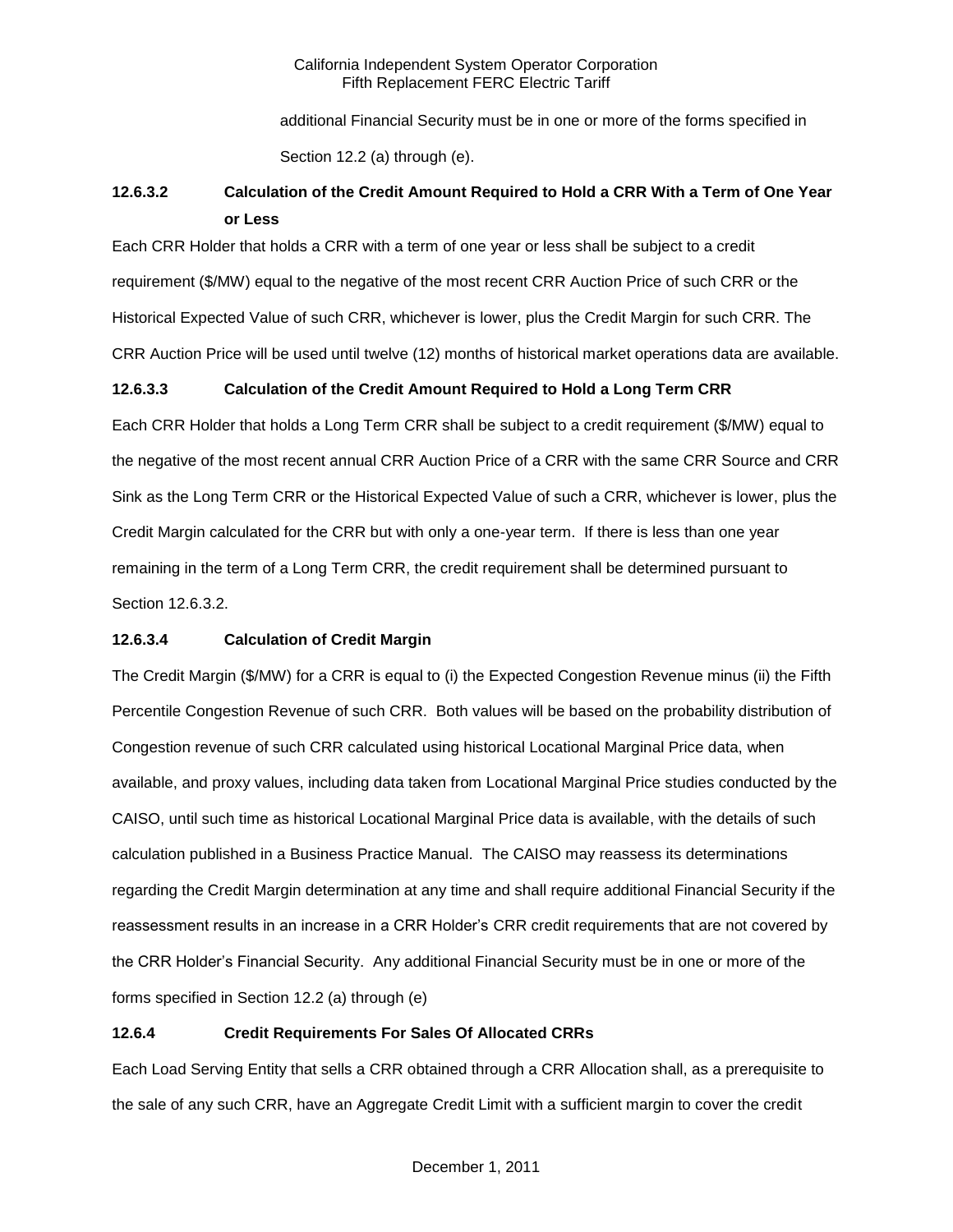requirement for holding the Offsetting CRR that the Load Serving Entity would be responsible for assuming in the event of Load Migration from the Load Serving Entity to another Load Serving Entity pursuant to Section 36.8.5.3. The credit requirement for holding the Offsetting CRR will be included in the Estimated Aggregate Liability of the Load Serving Entity upon the transfer of the allocated CRR.

# **12.7 Credit Obligation Of New Responsible Utilities For RMR Costs**

If a Responsible Utility first executed the TCA after April 1, 1998 (a New Responsible Utility) and if:

- (i) the senior unsecured debt of the New Responsible Utility is rated or becomes rated at less than A- from Standard & Poor's ("S&P") or A3 from Moody's Investment Services ("Moody's"), and
- (ii) Such ratings do not improve to A- or better from S&P or A3 or better from Moody's within 60 days,

the New Responsible Utility shall issue and confirm to the CAISO an irrevocable and unconditional letter of credit in an amount equal to three times the highest monthly payment invoiced by the CAISO to the New Responsible Utility (or the prior Responsible Utility) in connection with services under Reliability Must-Run Contracts in the last 3 months for which invoices have been issued. The letter of credit must be issued by a bank or other financial institution whose senior unsecured debt rating is not less than A from S&P and A2 from Moody's. The letter of credit shall be in such form as the CAISO may reasonably require from time to time by notice to the New Responsible Utility and shall authorize the CAISO or the RMR Owner to draw on the letter of credit for deposit solely into the RMR Owner Facility Trust Account in an amount equal to any amount due and not paid by the Responsible Utility under the CAISO Invoice. The security provided by the New Responsible Utility pursuant to this Section is intended to cover the New Responsible Utility's outstanding liability for payments it is liable to make to the CAISO under this Section, including monthly payments, any reimbursement for capital improvement, termination fees and any other payments to which the CAISO is liable under Reliability Must-Run Contracts.

- **12.8 Credit Requirements Applicable to Virtual Bids**
- **12.8.1 Credit Check in the Day-Ahead Market**
- **12.8.1.1 Credit Check Requirements**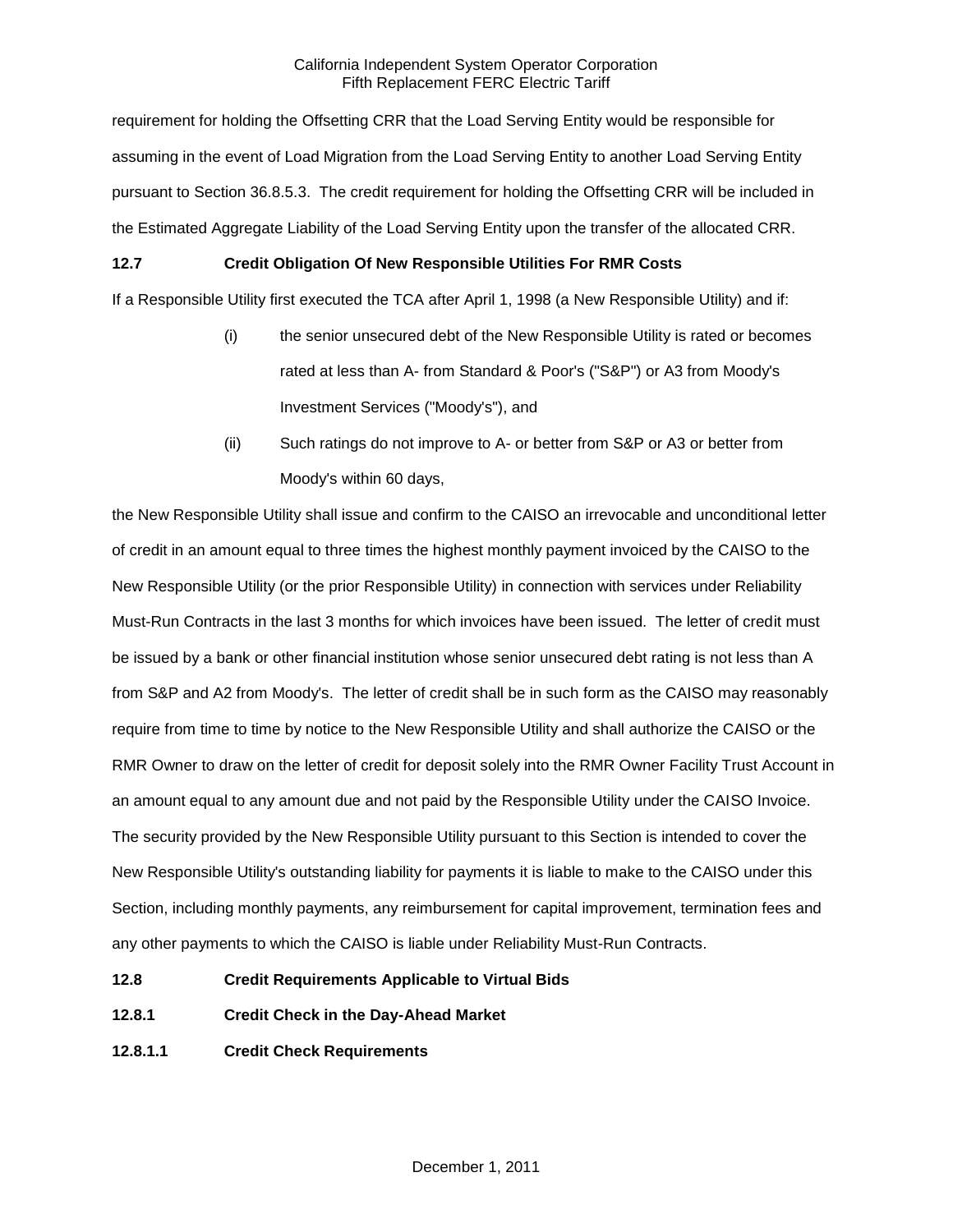For each Scheduling Coordinator that submits one or more Virtual Bids in the Day-Ahead Market, the CAISO will estimate the total value of all of the submitted Virtual Bids after the Virtual Bids have been validated in accordance with Section 30.7.3. In all circumstances except where the Scheduling Coordinator submits both a Virtual Supply Bid and a Virtual Demand Bid at the same Eligible PNode or Eligible Aggregated PNode for the same Trading Hour, the CAISO will estimate the total value of the submitted Virtual Bids at each Eligible PNode or Eligible Aggregated PNode for each Trading Hour by calculating the sum of the products of the absolute values of the MWs of the submitted Virtual Bids multiplied by the applicable Virtual Bid Reference Price at the Eligible PNode or Eligible Aggregated PNode for all Trading Hours. In circumstances where the Scheduling Coordinator submits both a Virtual Supply Bid and a Virtual Demand Bid at the same Eligible PNode or Eligible Aggregated PNode for the same Trading Hour, the CAISO will estimate the total value of the submitted Virtual Bids at the Eligible PNode or Eligible Aggregated PNode for the Trading Hour by calculating the greater of (i) the product of the absolute value of the MW of the submitted Virtual Supply Bid multiplied by the Virtual Bid Reference Price for Virtual Supply Bids at the Eligible PNode or Eligible Aggregated PNode or (ii) the product of the absolute value of the MW of the submitted Virtual Demand Bid multiplied by the Virtual Bid Reference Price for Virtual Demand Bids at the Eligible PNode or Eligible Aggregated PNode. The CAISO will then adjust the Scheduling Coordinator's Estimated Aggregate Liability to include the CAISO's estimate of the total value of the submitted Virtual Bids. If the adjusted Estimated Aggregate Liability is greater than the Scheduling Coordinator's Aggregate Credit Limit, the CAISO will reject the Scheduling Coordinator's submitted Virtual Bids. After rejection of its submitted Virtual Bids, a Scheduling Coordinator may submit revised Virtual Bids, subject to the timelines set forth in the CAISO Tariff and the applicable Business Practice Manual regarding the submission of Bids.

#### **12.8.1.2 Temporary Suspension of Virtual Bidding**

In the event that the financial exposure of Scheduling Coordinators cannot be determined pursuant to Section 12.8.1.1 with a reasonable degree of accuracy due to factors such as software or system failures, the CAISO may temporarily suspend virtual bidding. If the CAISO temporarily suspends virtual bidding pursuant to this Section 12.8.1.2, as soon as reasonably practicable, the CAISO will notify FERC and Market Participants of the reason(s) for any suspension of virtual bidding, the action(s) necessary to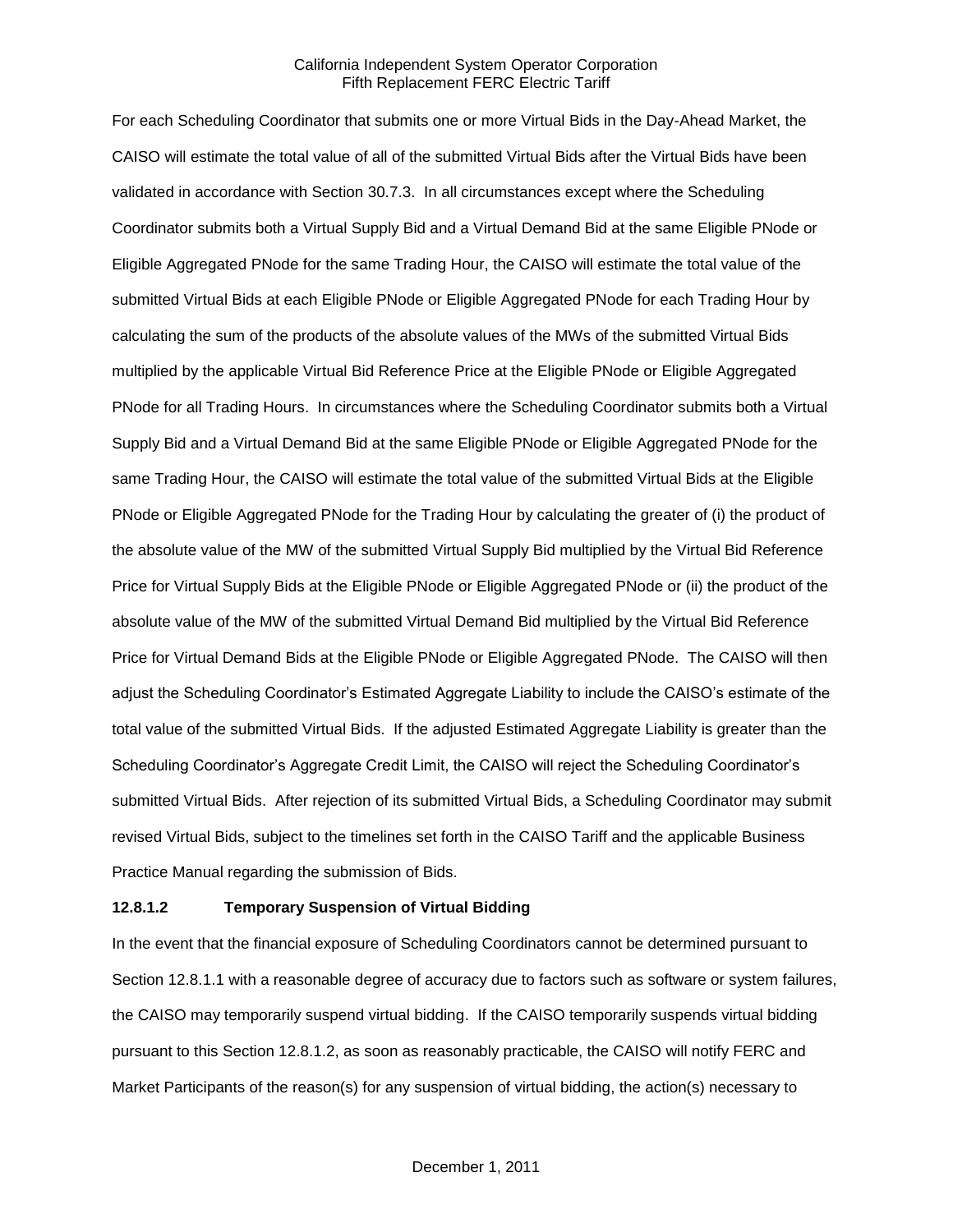restore virtual bidding, and the estimated time required to restore virtual bidding. The CAISO does not intend to suspend virtual bidding in the event of brief intermittent software or system failures or where the CAISO anticipates the credit checking functionality will be available prior to the close of the Day-Ahead Market. During instances of software or system failures that extend past the close of the Day-Ahead Market and in the absence of any suspension of virtual bidding, the CAISO will accept pending Virtual Bids at the close of the Day-Ahead Market even though the Virtual Bids have not been validated by the credit checking functionality. Any resulting financial obligations will be included in the next available calculation of each Scheduling Coordinator's Estimated Aggregate Liability.

## **12.8.2 Virtual Bid Reference Prices**

For Virtual Supply Bids, the Virtual Bid Reference Price will be the 95th percentile value of the difference between the LMP in the Real-Time Market (or in the HASP for Virtual Supply Bids at the Interties) and the LMP in the Day-Ahead Market at a given Eligible PNode or Eligible Aggregated PNode. For Virtual Demand Bids, the Virtual Bid Reference Price will be the 95th percentile value of the difference between the LMP in the Day-Ahead Market and the LMP in the Real-Time Market at a given Eligible PNode or Eligible Aggregated PNode. Each Virtual Bid Reference Price will be calculated in \$/MWh. The CAISO will calculate the Virtual Bid Reference Price for each Eligible PNode or Eligible Aggregated PNode for three-month periods (covering January-March, April-June, July-September, and October-December) of each year using the hourly actual LMPs for the same period of the previous year.

#### **12.8.3 Adjustment of EAL After Close of the DAM**

After the Day-Ahead Market closes but before the Real-Time Market closes, the CAISO will recalculate the estimate of the total liability of the Virtual Bids of each Scheduling Coordinator based on the MW quantity that cleared in the Day-Ahead Market. The revised total estimated liability will equal the sum of the products of the absolute values of the amounts of MWs of Virtual Awards multiplied by the Virtual Bid Reference Price. The CAISO will then adjust the Estimated Aggregate Liability of the Scheduling Coordinator to reflect the revised total estimated liability of the Virtual Bids as calculated by the CAISO.

#### **12.8.4 Adjustment of EAL After the Close of the RTM**

After the Real-Time Market closes, the CAISO will recalculate the total liability of each Scheduling Coordinator with Virtual Awards based on the MW quantity that cleared in the Day-Ahead Market and the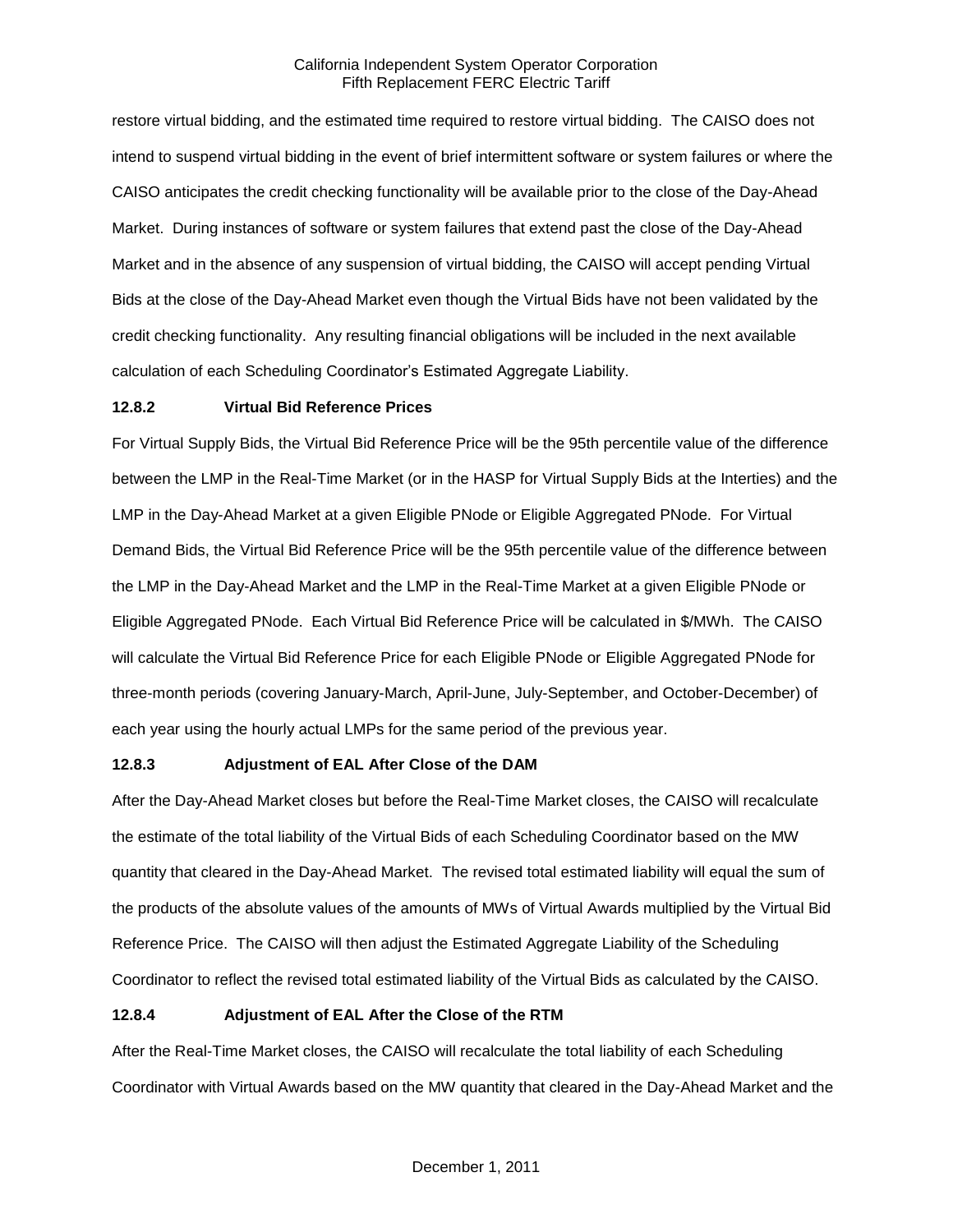LMPs produced in the Day-Ahead Market and Real-Time Market. The total liability of a Scheduling Coordinator will equal the sum of the liability of each Virtual Bid submitted by the Scheduling Coordinator that cleared in the Day-Ahead Market. The liability of a Virtual Supply Bid will equal the product of the value of the amount of cleared MWs multiplied by the difference between the Real-Time LMP and the Day-Ahead LMP at the Eligible PNode or Eligible Aggregated PNode at which the Virtual Supply Bid was submitted. The liability of a Virtual Demand Bid will equal the product of the value of the amount of cleared MWs multiplied by the difference between the Day-Ahead LMP and the Real-Time LMP at the Eligible PNode or Eligible Aggregated PNode at which the Virtual Demand Bid was submitted. The Estimated Aggregate Liability will be adjusted accordingly and will continue to be adjusted as a result of any price correction made in accordance with Section 35.

## **13. Dispute Resolution**

## **13.1 Applicability**

# **13.1.1 General Applicability**

Except as limited below or otherwise as limited by law (including the rights of any party to file a complaint with FERC under the relevant provisions of the FPA), the CAISO ADR Procedures shall apply to all disputes between parties which arise under the CAISO Documents except where the decision of the CAISO is stated in the provisions of this CAISO Tariff to be final. The CAISO ADR Procedures shall not apply to:

- (1) Disputes arising under contracts which pre-date the CAISO Operations Date, except as the disputing parties may otherwise agree;
- (2) Disputes as to whether rates and charges set forth in this CAISO Tariff are just and reasonable under the FPA.

# **13.1.2 Disputes Involving Government Agencies**

If a party to a dispute is a government agency the procedures herein that provide for the resolution of claims and arbitration of disputes are subject to any limitations imposed on the agency by law, including but not limited to the authority of the agency to effect a remedy. If the governmental agency is a federal entity, the procedures herein shall not apply to disputes involving issues arising under the United States Constitution.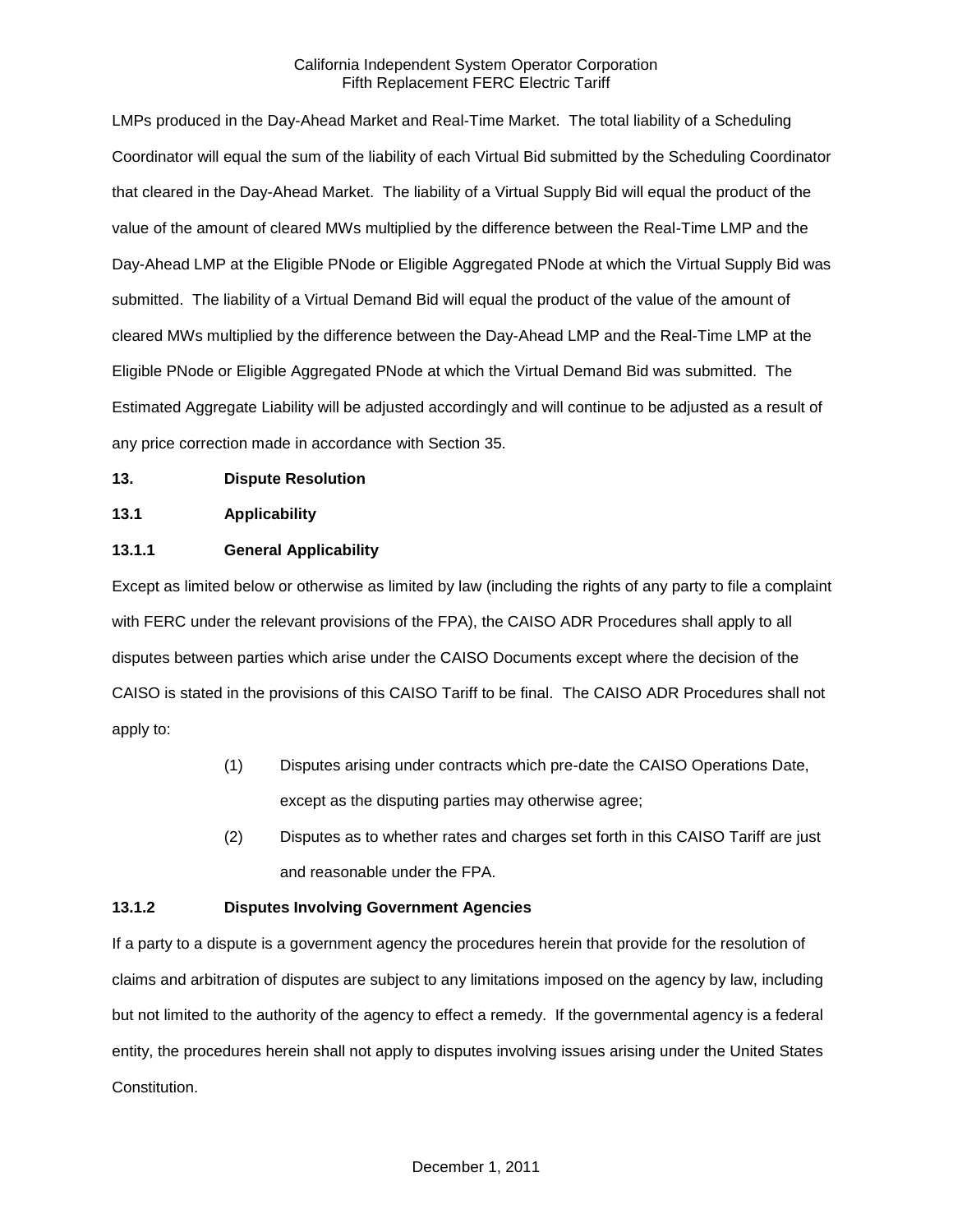# **13.1.3 Injunctive And Declaratory Relief**

Where the court having jurisdiction so determines, use of the CAISO ADR Procedures shall not be a condition precedent to a court action for injunctive relief nor shall the provisions of California Code of Civil Procedure sections 1281 et seq. apply to such court actions.

## **13.2 Negotiation And Mediation**

## **13.2.1 Negotiation**

The CAISO and Market Participants (party or parties) shall make good-faith efforts to negotiate and resolve any dispute between them arising under CAISO Documents prior to invoking the CAISO ADR Procedures outlined herein. Each party shall designate an individual with authority to negotiate the matter in dispute to participate in such negotiations.

# **13.2.2 Statement Of Claim**

In the event a dispute is not resolved through such good-faith negotiations, any one of the parties may submit a statement of claim, in writing, to each other disputing party, and the CAISO ADR Coordinator, which submission shall commence the CAISO ADR Procedures. The statement of claim shall set forth in reasonable detail (i) each claim, (ii) the relief sought, including the proposed award, if applicable, (iii) a summary of the grounds for such relief and the basis for each claim, (iv) the parties to the dispute, and (v) the individuals having knowledge of each claim. The other parties to the dispute shall similarly submit their respective statements of claim within fourteen (14) days of the date of the initial statement of claim or such longer period as permitted by mutual agreement of the parties. If any responding party wishes to submit a counterclaim in response to the statement of claim, it shall be included in such party's responsive statement of claim. A summary of the statements of claim shall be published by the CAISO on the CAISO Website, by Market Notice, and any other method chosen by the CAISO ADR Coordinator. No Market Participant shall be considered as having received notice of a claim decided or relief granted by a decision made under these procedures unless the summary of the statements of claim published by the CAISO includes such claim or relief.

# **13.2.3 Selection Of Mediator**

After submission of the statements of claim, the parties may request mediation, if at least seventy-five percent (75%) of the disputing parties so agree, except that where a dispute involves three parties, at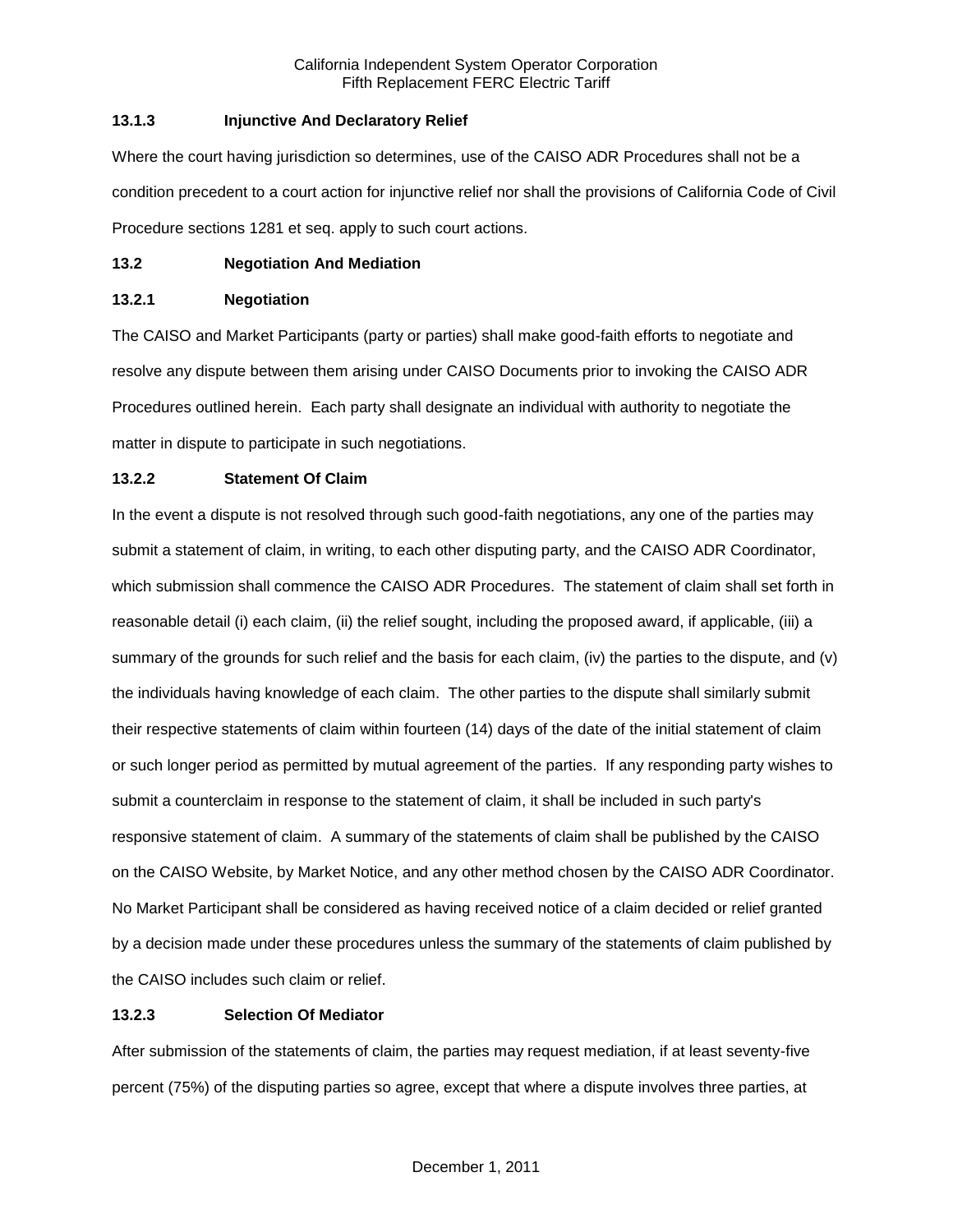least two of the parties must agree to mediation. If the parties agree to mediate, the CAISO ADR Coordinator shall distribute to the parties by facsimile or other electronic means a list containing the names of at least seven prospective mediators with mediation experience, or with technical or business experience in the electric power industry, or both, as he or she shall deem appropriate to the dispute. The parties shall have seven days from receipt of the CAISO ADR Coordinator's list of prospective mediators to agree upon a mediator from the list provided or from any alternative source, unless the time is extended by mutual agreement. If the parties cannot agree on a mediator, any party may request from the American Arbitration Association a list of at least seven mediators with technical or business experience in the electric power industry, or both. The parties will alternate in striking names from the list with the last name on the list becoming the mediator. The first party to strike off a name from the list shall be determined by lot. The parties shall have seven days from receipt of the list from the American Arbitration Association to complete the mediator selection process and appoint the mediator, unless the time is extended by mutual agreement. The mediator shall comply with the requirements of Section 13.3.2.

#### **13.2.4 Mediation**

The mediator and representatives of the disputing parties, with authority to settle the dispute, shall within fourteen (14) days after the mediator's date of appointment schedule a date to mediate the dispute. Matters discussed during the mediation shall be confidential and shall not be referred to in any subsequent proceeding. With the consent of all disputing parties, a resolution may include referring the dispute directly to a technical body (such as a WECC technical advisory panel) for resolution or an advisory opinion, or referring the dispute directly to FERC. The CAISO shall publish notice of the referral of the dispute on the CAISO's Website, and any other method adopted by the CAISO ADR Coordinator.

#### **13.2.5 Demand For Arbitration**

If the disputing parties have not succeeded in negotiating a resolution of the dispute within thirty (30) days of the initial statement of claim or, if within that period the parties agreed to mediate, within thirty (30) days of the parties first meeting with the mediator, such parties shall be deemed to be at impasse and any such disputing party may then commence the arbitration process, unless the parties by mutual agreement agree to extend the time. A party seeking arbitration shall provide notice of its demand for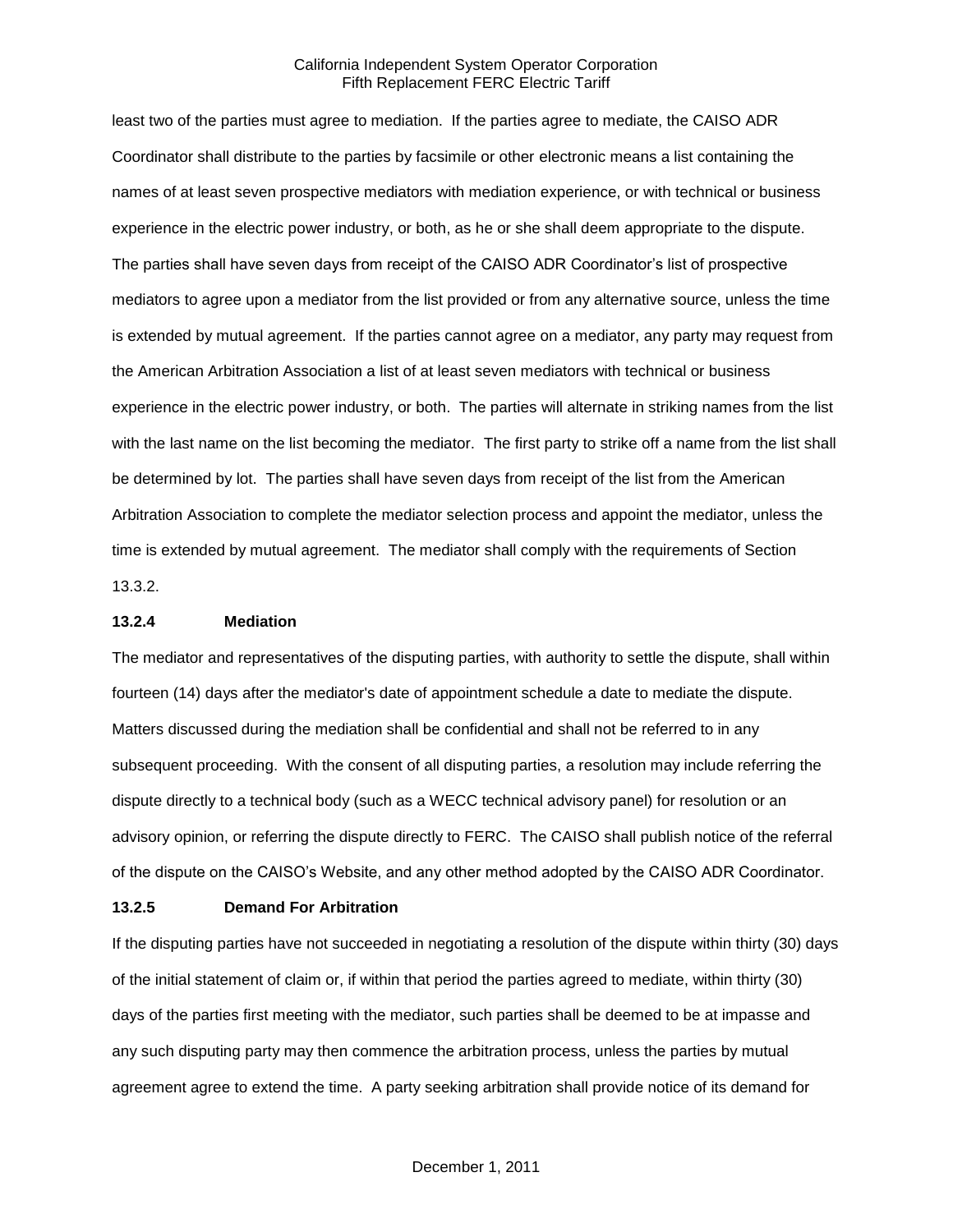arbitration to the other disputing parties, the CAISO ADR Coordinator, who shall publish notice of such demand on the CAISO Website, and any other method adopted by the CAISO ADR Coordinator.

# **13.3 Arbitration**

# **13.3.1 Selection Of Arbitrator**

## **13.3.1.1 Disputes Under \$1,000,000**

Where the total amount of claims and counterclaims in controversy is less than \$1,000,000 (exclusive of costs and interest), the disputing parties shall select an arbitrator from a list containing the names of at least ten (10) qualified individuals supplied by the American Arbitration Association within fourteen (14) days following submission of the demand for arbitration. If the parties cannot agree upon an arbitrator within fourteen (the) stated time, they shall take turns striking names from the list of proposed arbitrators. The first party to strike-off a name shall be determined by lot. This process shall be repeated until one name remains on the list, and that individual shall be the designated arbitrator.

# **13.3.1.2 Disputes of \$1,000,000 or Over**

Where the total amount of claims and counterclaims in controversy is \$1,000,000 or more (exclusive of interest and costs), the disputing parties may agree on any person to serve as a single arbitrator, or shall endeavor in good faith to agree on a single arbitrator from a list of ten (10) qualified individuals provided by the American Arbitration Association within fourteen (14) days following submission of the demand for arbitration. If the parties are unable to agree on a single arbitrator within the stated time, the party or parties demanding arbitration, and the party or parties responding to the demand for arbitration, shall each designate an arbitrator. Each designation shall be from the list of arbitrators no later than the tenth (10th) day thereafter. The two arbitrators so chosen shall then choose a third arbitrator.

# **13.3.2 Disclosures Required Of Arbitrators**

The designated arbitrator(s) shall be required to disclose to the parties any circumstances which might preclude him or her from rendering an objective and impartial determination. Each designated arbitrator shall disclose:

- (a) Any direct financial or personal interest in the outcome of the arbitration;
- (b) Any information required to be disclosed by California Code of Civil Procedure Section 1281.9.; and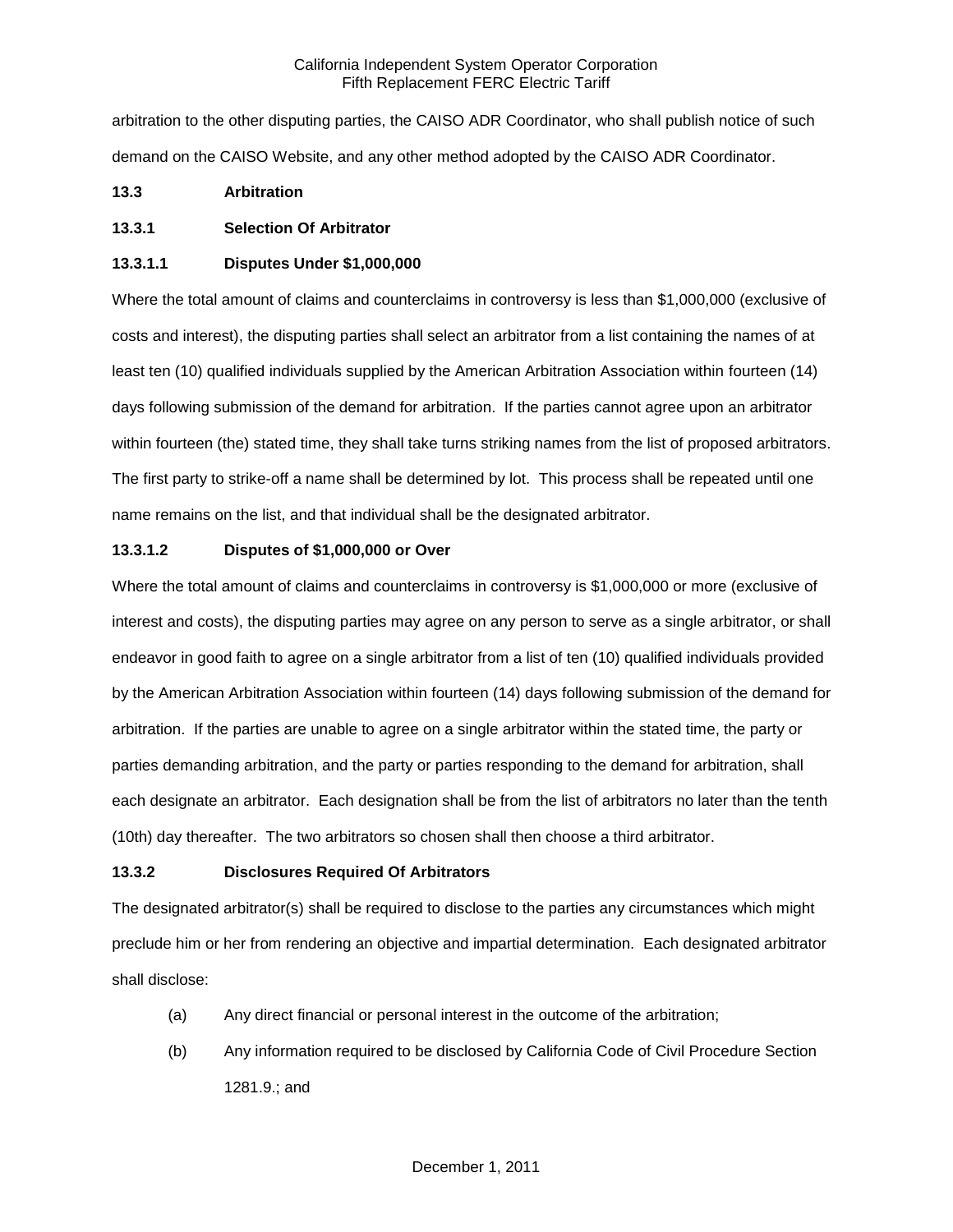(c) Any existing or past financial, business, professional, or personal interest that are likely to affect impartiality or might reasonably create an appearance of partiality or bias.

The designated arbitrator shall disclose any such relationships that he or she personally has with any party or its counsel, or with any individual whom he or she has been told will be a witness. Designated arbitrators should also disclose any such relationship involving members of their families or their current employers, partners, or business associates. All designated arbitrators shall make a reasonable effort to inform themselves of any interests or relationships described above. The obligation to disclose interests, relationships, or circumstances that might preclude an arbitrator from rendering an objective and impartial determination is a continuing duty that requires the arbitrator to disclose, at any stage of the arbitration, any such interests, relationships, or circumstances that arise, or are recalled or discovered. If, as a result of the continuing disclosure duty, an arbitrator makes a disclosure which is likely to affect his or her partiality, or might reasonably create an appearance of partiality or bias or if a party independently discovers the existence of such circumstances, a party wishing to object to the continuing use of the arbitrator must provide written notice of its objection to the other parties within ten (10) days of receipt of the arbitrator's disclosure or the date of a party's discovery of the circumstances giving rise to that party's objection. Failure to provide such notice shall be deemed a waiver of such objection. If a party timely provides a notice of objection to the continuing use of the arbitrator the parties shall attempt to agree whether the arbitrator should be dismissed and replaced in the manner described in Section 13.3.1. If within ten (10) days of a party's objection notice the parties have not agreed how to proceed, the matter shall be referred to the American Arbitration Association for resolution.

#### **13.3.3 Arbitration Procedures**

The CAISO ADR Coordinator shall compile and make available to the arbitrator and the parties standard procedures for the arbitration of disputes, which procedures (i) shall include provision, upon good cause shown, for intervention or other participation in the proceeding by any party whose interests may be affected by its outcome, (ii) shall conform to the requirements specified herein, and (iii) may be modified or adopted for use in a particular proceeding as the arbitrator deems appropriate, in accordance with Section 13.3.4. The procedures adopted by the CAISO ADR Coordinator shall be based on the latest edition of the American Arbitration Association Commercial Arbitration Rules, to the extent such rules are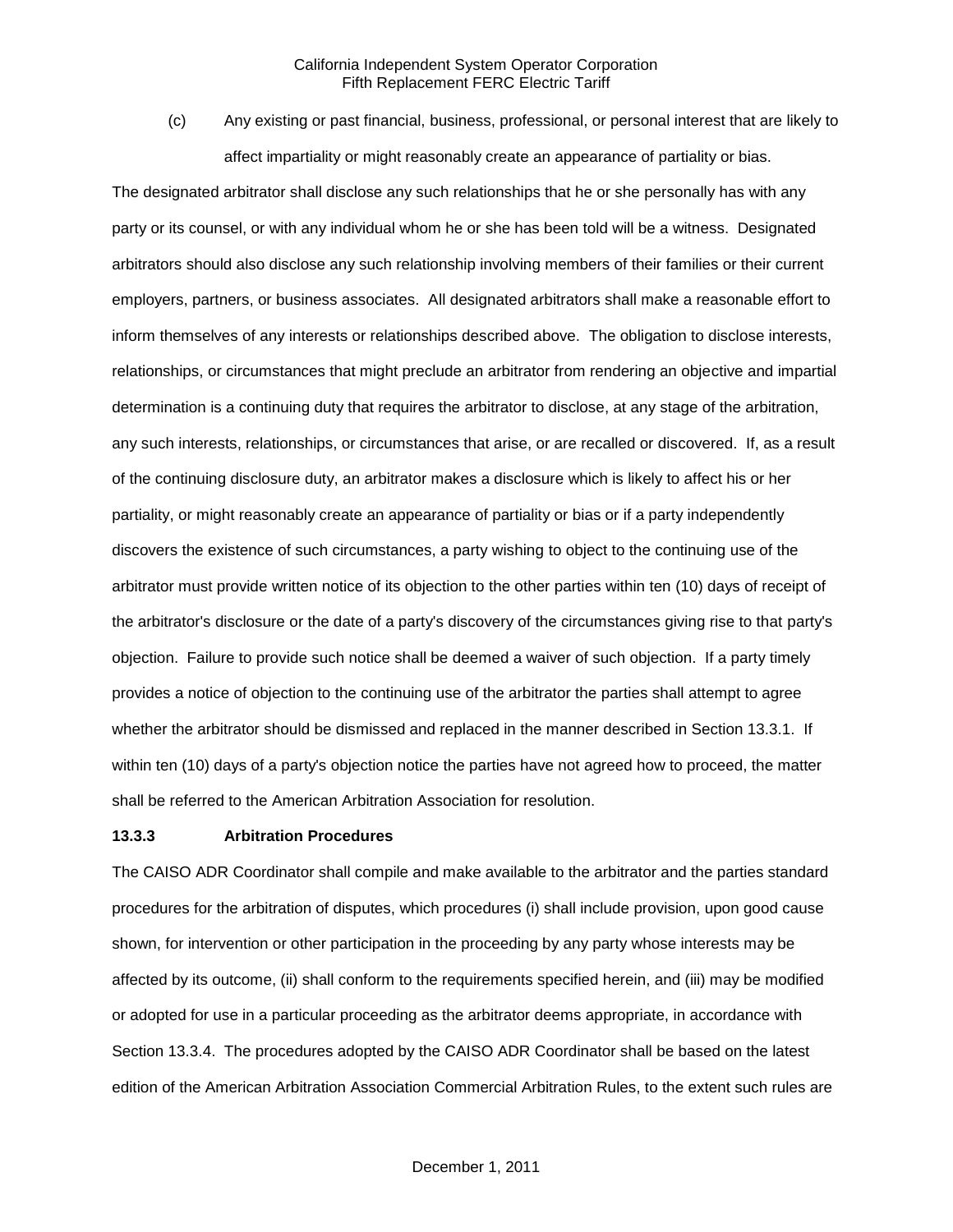not inconsistent with this Section 13. Except as provided herein, all parties shall be bound by such procedures.

## **13.3.4 Modification Of Arbitration Procedures**

In determining whether to modify the standard procedures for use in the pending matter, the arbitrator shall consider (i) the complexity of the dispute, (ii) the extent to which facts are disputed, (iii) the extent to which the credibility of witnesses is relevant to a resolution, (iv) the amount in controversy, and (v) any representations made by the parties. Alternatively, the parties may, by mutual agreement, modify the standard procedures. In the event of a disagreement between the arbitrator and the agreement of the parties regarding arbitration procedures to be utilized, the parties' agreement shall prevail.

### **13.3.5 Remedies**

## **13.3.5.1 Arbitrator's Discretion**

The arbitrator shall have the discretion to grant the relief sought by a party, or determine such other remedy as is appropriate, unless the parties agree to conduct the arbitration "baseball" style. Unless otherwise expressly limited herein, the arbitrator shall have the authority to award any remedy or relief available from FERC, or any other court of competent jurisdiction. Where any CAISO Document leaves any matter to be agreed between the parties at some future time and provides that in default of agreement the matter shall be referred to the CAISO ADR Procedures, the arbitrator shall have authority to decide upon the terms of the agreement which, in the arbitrator's opinion, it is reasonable that the parties should reach, having regard to the other terms of the CAISO Document concerned and the arbitrator's opinion as to what is fair and reasonable in all the circumstances.

### **13.3.5.2 "Baseball" Arbitration**

If the parties agree to conduct the arbitration "baseball" style, the parties shall submit to the arbitrator and exchange with each other their last best offers in the form of the award they consider the arbitrator should make, not less than seven (7) days in advance of the date fixed for the hearing, or such other date as the arbitrator may decide. If a party fails to submit its last best offer in accordance with this Section, that party shall be deemed to have accepted the offer proposed by the other party. The arbitrator shall be limited to awarding only one of the proposed offers, and may not determine an alternative or compromise remedy.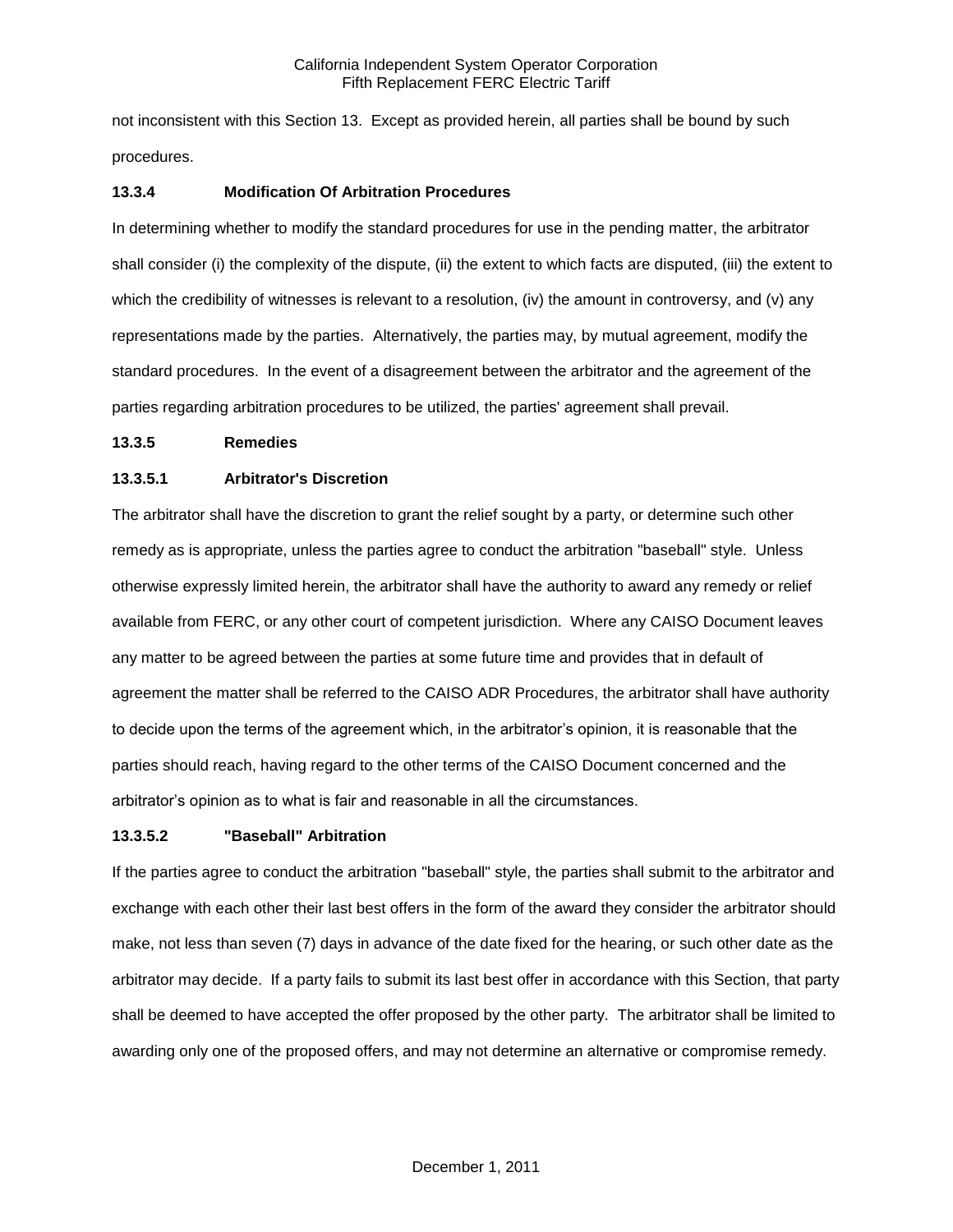### **13.3.6 Summary Disposition**

The procedures for arbitration of a dispute shall provide a means for summary disposition of a demand for arbitration, or a response to a demand for arbitration, that in the reasoned opinion of the arbitrator does not have a good faith basis in either law or fact. If the arbitrator determines that a demand for arbitration or response to a demand for arbitration does not have a good faith basis in either law or fact, the arbitrator shall have discretion to award the costs of the time, expenses, and other charges of the arbitrator to the prevailing party. A determination made under this Section is subject to appeal pursuant to Section 13.4.

## **13.3.7 Discovery Procedures**

The procedures for the arbitration of a dispute shall include adequate provision for the discovery of relevant facts, including the taking of testimony under oath, production of documents and other things, the presentation of evidence, the taking of samples, conducting of tests, and inspection of land and tangible items. The nature and extent of such discovery shall be determined as provided herein and shall take into account (i) the complexity of the dispute, (ii) the extent to which facts are disputed, (iii) the extent to which the credibility of witnesses is relevant to a resolution, and (iv) the amount in controversy. The forms and methods for taking such discovery shall be as described in the Federal Rules of Civil Procedure, except as modified pursuant to Section 13.3.4.

### **13.3.8 Evidentiary Hearing**

The arbitration procedures shall provide for an evidentiary hearing, with provision for the crossexamination of witnesses, unless all parties consent to the resolution of the matter on the basis of a written record. The forms and methods for taking evidence shall be determined by the arbitrator(s) and modified pursuant to Section 13.3.4. The arbitrator may require such written or other submissions from the parties as he or she may deem appropriate, including submission of direct and rebuttal testimony of witnesses in written form. The arbitrator may exclude any evidence that is irrelevant, immaterial, unduly repetitious or prejudicial, or privileged. The arbitrator shall compile a complete evidentiary record of the arbitration which shall be available to the parties on its completion upon request.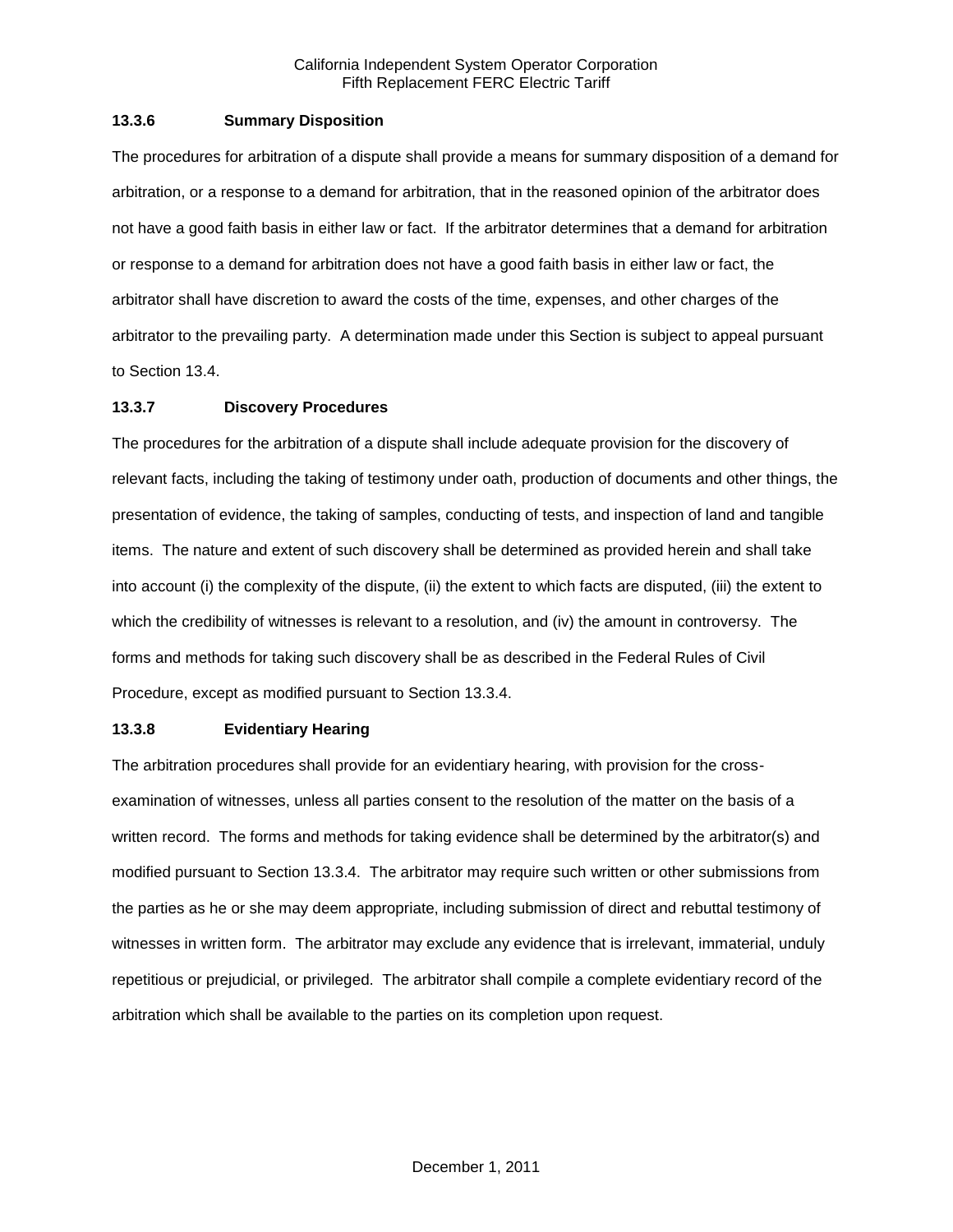### **13.3.9 Confidentiality**

Subject to the other provisions of this CAISO Tariff, any party may claim that information contained in a document otherwise subject to discovery is "Confidential" if such information would be so characterized under the Federal Rules of Evidence. The party making such claim shall provide to the arbitrator in writing the basis for its assertion. If the claim of confidentiality is confirmed by the arbitrator, he or she shall establish requirements for the protection of such documents or other information designated as "Confidential" as may be reasonable and necessary to protect the confidentiality and commercial value of such information. Any party disclosing information in violation of these provisions or requirements established by the arbitrator, unless such disclosure is required by federal or state law or by a court order, shall thereby waive any right to introduce or otherwise use such information in any judicial, regulatory, or other legal or dispute resolution proceeding, including the proceeding in which the information was obtained.

### **13.3.10 Timetable**

Promptly after the appointment of the arbitrator, the arbitrator shall set a date for the issuance of the arbitration decision, which shall be no later than six (6) months (or such date as the parties and the arbitrator may agree) from the date of the appointment of the arbitrator, with other dates, including the dates for an evidentiary hearing or other final submissions of evidence, set in light of this date. The date for the evidentiary hearing or other final submission of evidence shall not be changed, absent extraordinary circumstances. The arbitrator shall have the power to impose sanctions, including dismissal of the proceeding, for dilatory tactics or undue delay in completing the arbitration proceedings.

#### **13.3.11 Decision**

**13.3.11.1** Except as provided below with respect to "baseball" style arbitration, the arbitrator shall issue a written decision granting the relief requested by one of the parties, or such other remedy as is appropriate, if any, and shall include findings of fact and law. The arbitration decision shall be based on (i) the evidence in the record, (ii) the terms of the relevant CAISO Documents, (iii) applicable United States federal law, including the FPA and any applicable FERC regulations and decisions, and international treaties or agreements as applicable, and (iv) applicable state law. Additionally, the arbitrator may consider relevant decisions in previous arbitration proceedings. A summary of the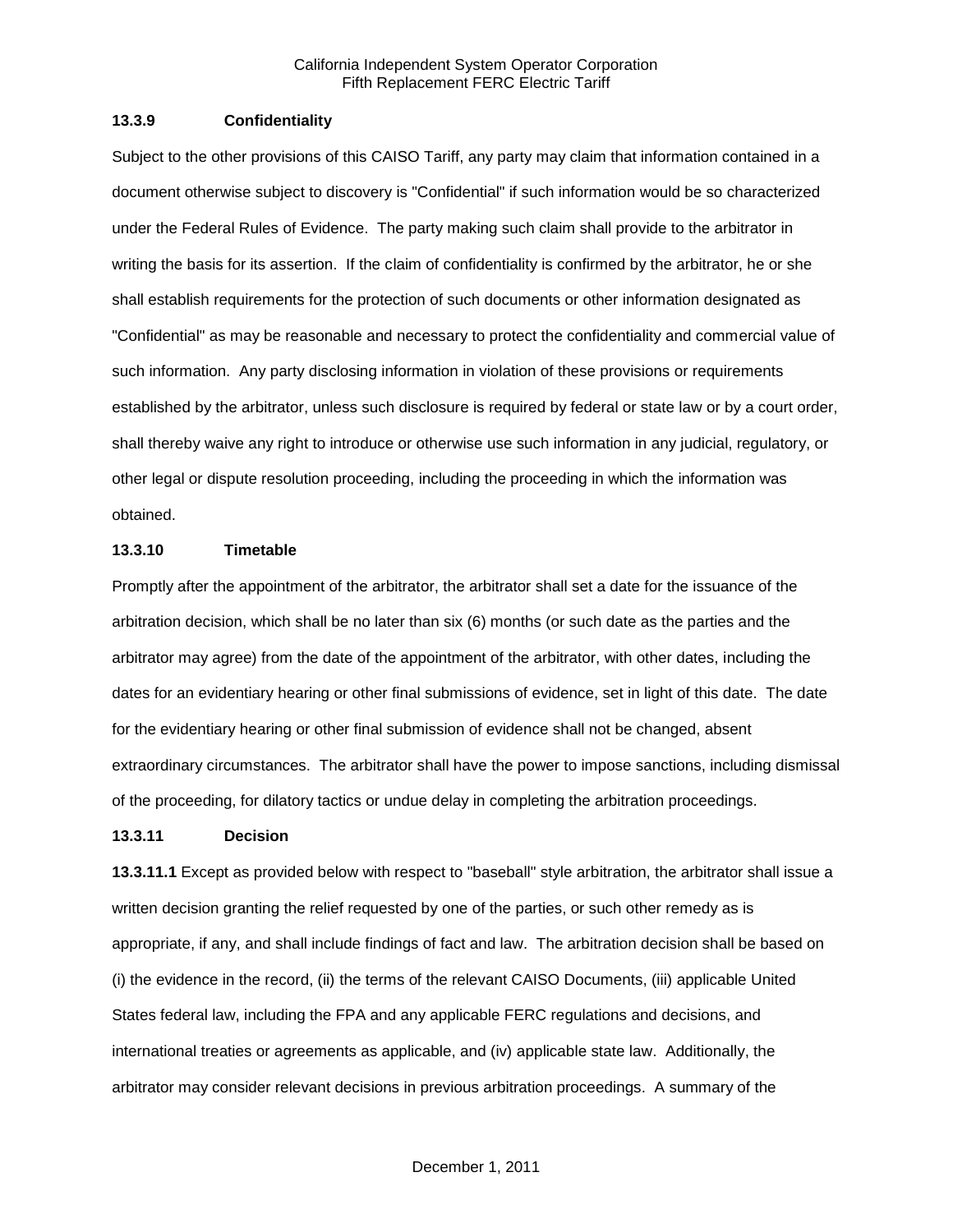disputed matter and the arbitrator's decision shall be published on the CAISO Website and any other method chosen by the CAISO ADR Coordinator.

**13.3.11.2** In arbitration conducted "baseball" style, the arbitrator shall issue a written decision adopting one of the awards proposed by the parties, and shall include findings of fact and law. The arbitration decision shall be based on (i) the evidence in the record, (ii) the terms of the relevant CAISO Documents, (iii) applicable United States federal law, including the FPA and any applicable FERC regulations and decisions, and international treaties or agreements as applicable, and (iv) applicable state law. If the arbitrator concludes that no proposed award is consistent with the factors enumerated in (i) through (iv) above, or addresses all of the issues in dispute, the arbitrator shall specify how each proposed award is deficient and direct that the parties submit new proposed awards that cure the identified deficiencies. A summary of the disputed matter and the arbitrator's decision shall be published on the CAISO Website, and any other method chosen by the CAISO ADR Coordinator. An award shall not be deemed to be precedential.

**13.3.11.3** Where a panel of arbitrators is appointed pursuant to Section 13.3.1.2, a majority of the arbitrators must agree on the decision.

### **13.3.12 Compliance**

Unless the arbitrator's decision is appealed under Section 13.4, the disputing parties shall, upon receipt of the decision, immediately take whatever action is required to comply with the award to the extent the award does not require regulatory action. An award that is not appealed shall be deemed to have the same force and effect as an order entered by the FERC or any court of competent jurisdiction.

### **13.3.13 Enforcement**

Following the expiration of the time for appeal of an award pursuant to Section 13.4.3, any party may apply to FERC or any court of competent jurisdiction for entry and enforcement of judgment based on the award.

### **13.3.14 Costs**

The costs of the time, expenses, and other charges of the arbitrator shall be borne by the parties to the dispute, with each side on an arbitrated issue bearing its pro-rata share of such costs, and each party to an arbitration proceeding bearing its own costs and fees. If the arbitrator determines that a demand for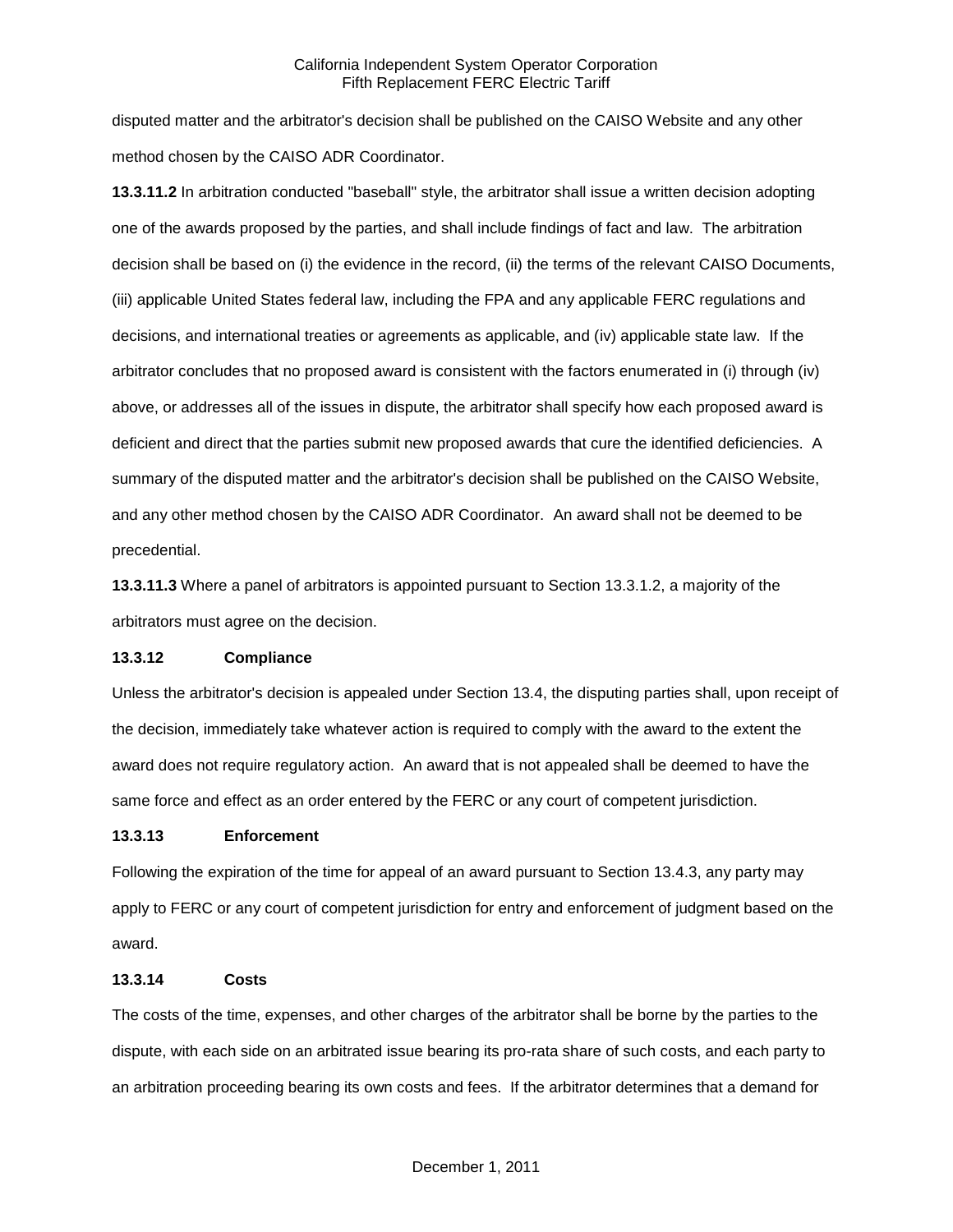arbitration or response to a demand for arbitration was made in bad faith, the arbitrator shall have discretion to award the costs of the time, expenses, and other charges of the arbitrator to the prevailing party. Notwithstanding the above, at the discretion of the arbitrator, the winning party in any dispute which has resulted in the enforcement of an important right affecting the public interest shall not be required to pay any of the costs of the arbitrator and may recover such of its own reasonable attorney fees, expert witness fees and other reasonable costs from the losing party to the dispute if (a) a significant benefit, whether pecuniary or non-pecuniary, has been conferred on the general public, (b) the necessity and financial burden of private enforcement are such as to make the award appropriate, and (c) such fees should not, in the interest of justice, be paid out of the recovery.

#### **13.4 Appeal Of Award**

### **13.4.1 Basis For Appeal**

A party may apply to the FERC or any court of competent jurisdiction to hear an appeal of an arbitration award only upon the grounds that the award is contrary to or beyond the scope of the relevant CAISO Documents, United States federal law, including, without limitation, the FPA, and any FERC regulations and decisions, or state law. Appeals shall, unless otherwise ordered by FERC or the court of competent jurisdiction, conform to the procedural limitations set forth in this Section 13.4.

### **13.4.2 Appellate Record**

The parties intend that FERC or the court of competent jurisdiction should afford substantial deference to the factual findings of the arbitrator. No party shall seek to expand the record before the FERC or court of competent jurisdiction beyond that assembled by the arbitrator, except (i) by making reference to legal authority which did not exist at the time of the arbitrator's decision, or (ii) if such party contends the decision was based upon or affected by fraud, collusion, corruption, misconduct or misrepresentation.

### **13.4.3 Procedures For Appeals**

**13.4.3.1** If a party to an arbitration desires to appeal an award, it shall provide a notice of appeal to the CAISO ADR Coordinator, all parties and the arbitrator within fourteen (14) days following the date of the award. The CAISO ADR Coordinator shall publish notice of the appeal on the CAISO Website, and any other method chosen by the CAISO ADR Coordinator.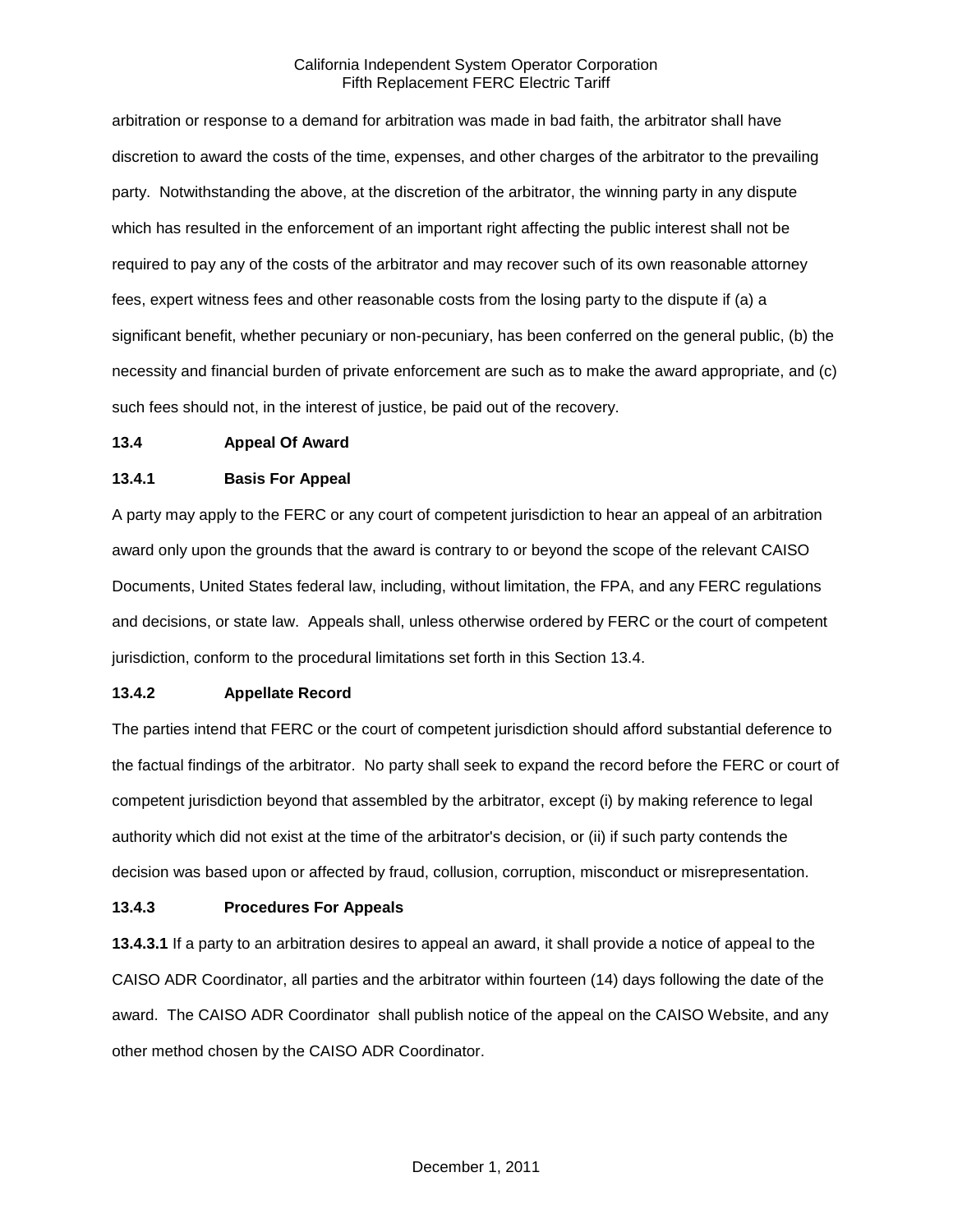Within ten (10) days of the filing of the notice of appeal, the appealing party must file an appropriate application, petition or motion with the FERC to trigger review under the FPA or with a court of competent jurisdiction. Such filing shall state that the subject matter has been the subject of an arbitration pursuant to the relevant CAISO Document.

**13.4.3.2** Within thirty (30) days of filing the notice of appeal (or such period as FERC or the court of competent jurisdiction may specify) the appellant shall file the complete evidentiary record of the arbitration and a copy of the award with FERC or with the court of competent jurisdiction. The appellant shall serve copies of a description of all materials included in the submitted evidentiary record.

# **13.4.4 Award Implementation**

Implementation of the award shall be deemed stayed pending an appeal unless and until, at the request of a party, the FERC or the court of competent jurisdiction to which an appeal has been filed, issues an order dissolving, shortening, or extending such stay. However, a summary of each appeal shall be published on the CAISO Website, and any other method chosen by the CAISO ADR Coordinator.

## **13.4.5 Judicial Review Of FERC Orders**

FERC orders resulting from appeals shall be subject to judicial review pursuant to the FPA.

# **13.5 Allocation Of Awards Payable By Or To The CAISO**

### **13.5.1 Allocation Of An Award**

If the CAISO must pay an award to a party pursuant to good faith negotiations or the CAISO ADR Procedures, the CAISO will recover the amount of the award from Market Participants and Scheduling Coordinators. If the CAISO receives an award from a party pursuant to good faith negotiations or the CAISO ADR Procedures, the CAISO will flow back the amount of the award to Market Participants and Scheduling Coordinators.

# **13.5.2 Timing Of Adjustments**

Upon determination that an award is payable by or to the CAISO pursuant to good faith negotiations or the CAISO ADR Procedures, the CAISO shall calculate the amounts payable to and receivable from the party, Market Participants, and Scheduling Coordinators, as soon as reasonably practical, and shall show any required adjustments as a debit or a credit in a subsequent Recalculation Settlement Statement T+7B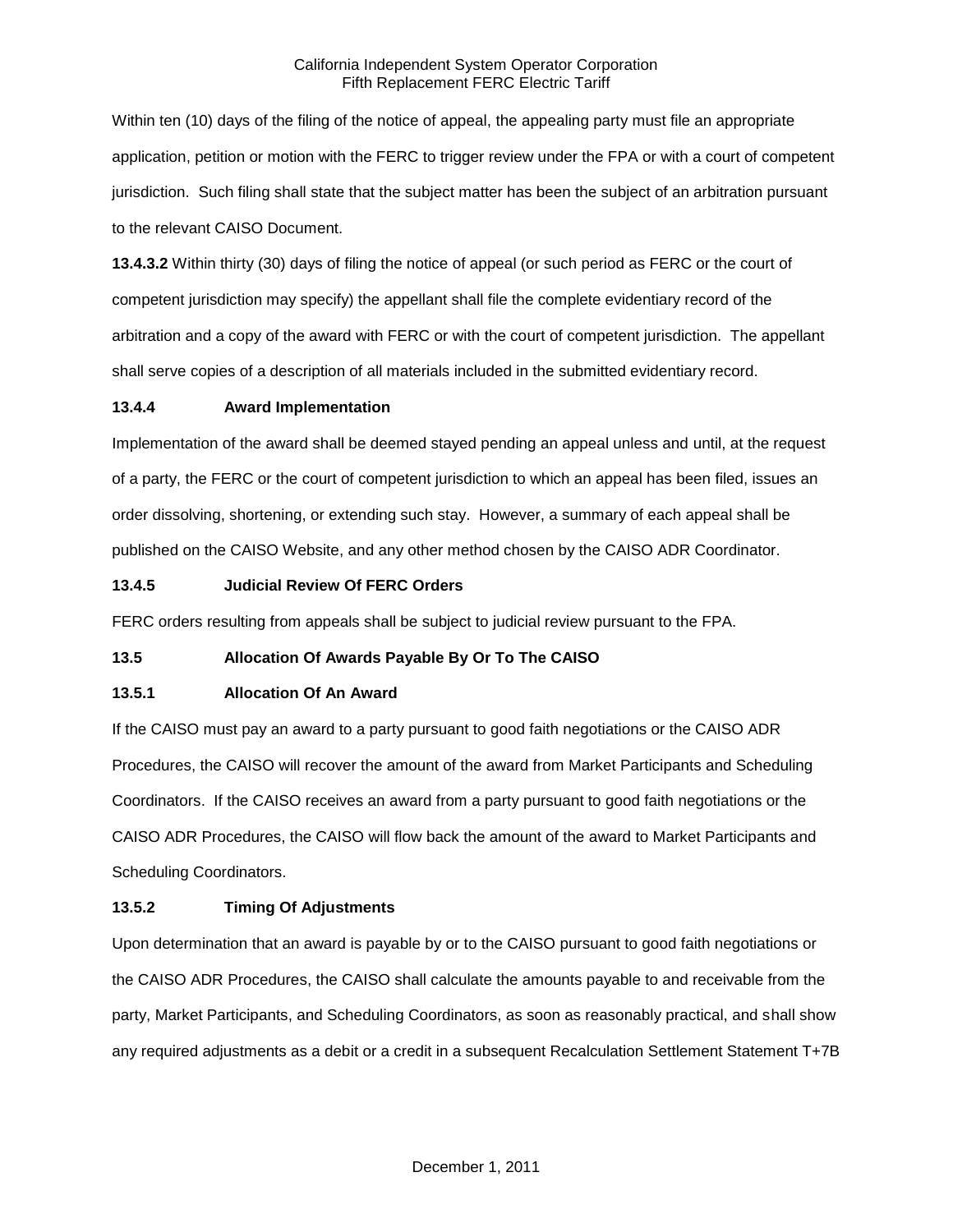or, in the case of an amount payable by the CAISO to a party, as soon as the CAISO and that party may agree.

# **13.5.3 Method Of Allocation**

### **13.5.3.1 Allocation to Market Participants**

The CAISO will use best efforts to determine which Market Participant(s) is or are responsible for and/or benefit from payment of an award by or to the CAISO and to allocate receipt of or payment for the award equitably to such Market Participant(s). In undertaking the allocation, the CAISO shall consider the extent of a Market Participant's participation in affected markets and the CAISO Tariff in effect on the applicable Trading Day(s), and may consider any other relevant factor, including but not limited to, applicable contracts.

# **13.5.3.2 Residual Amounts**

Any awards for which the CAISO is unable to identify Market Participants in accordance with 13.5.3.1 and any award amounts that the CAISO is unable to collect that are not covered by Section 11.29.17.1 or Section 11.29.17.2 will be allocated to all Scheduling Coordinators through neutrality adjustments.

### **14. Force Majeure Indemnification And Limitations On Liability**

### **14.1 Uncontrollable Forces**

Neither the CAISO nor a Market Participant will be considered in default of any obligation under this CAISO Tariff if prevented from fulfilling that obligation due to the occurrence of an Uncontrollable Force.

### **14.2 Responsibilities Of Affected Entity**

In the event of the occurrence of an Uncontrollable Force, which prevents the CAISO or a Market Participant from performing any of its obligations under this CAISO Tariff, the affected entity shall (i) if it is the CAISO, immediately notify the Market Participants in writing of the occurrence of such Uncontrollable Force and, if it is a Market Participant, immediately notify the CAISO in writing of the occurrence of such Uncontrollable Force, (ii) not be entitled to suspend performance of its obligations under this CAISO Tariff in any greater scope or for any longer duration than is required by the Uncontrollable Force, (iii) use its best efforts to mitigate the effects of such Uncontrollable Force, remedy its inability to perform and resume full performance of its obligations hereunder, (iv) in the case of the CAISO, keep the Market Participants apprised of such efforts, and in the case of the Market Participants, keep the CAISO apprised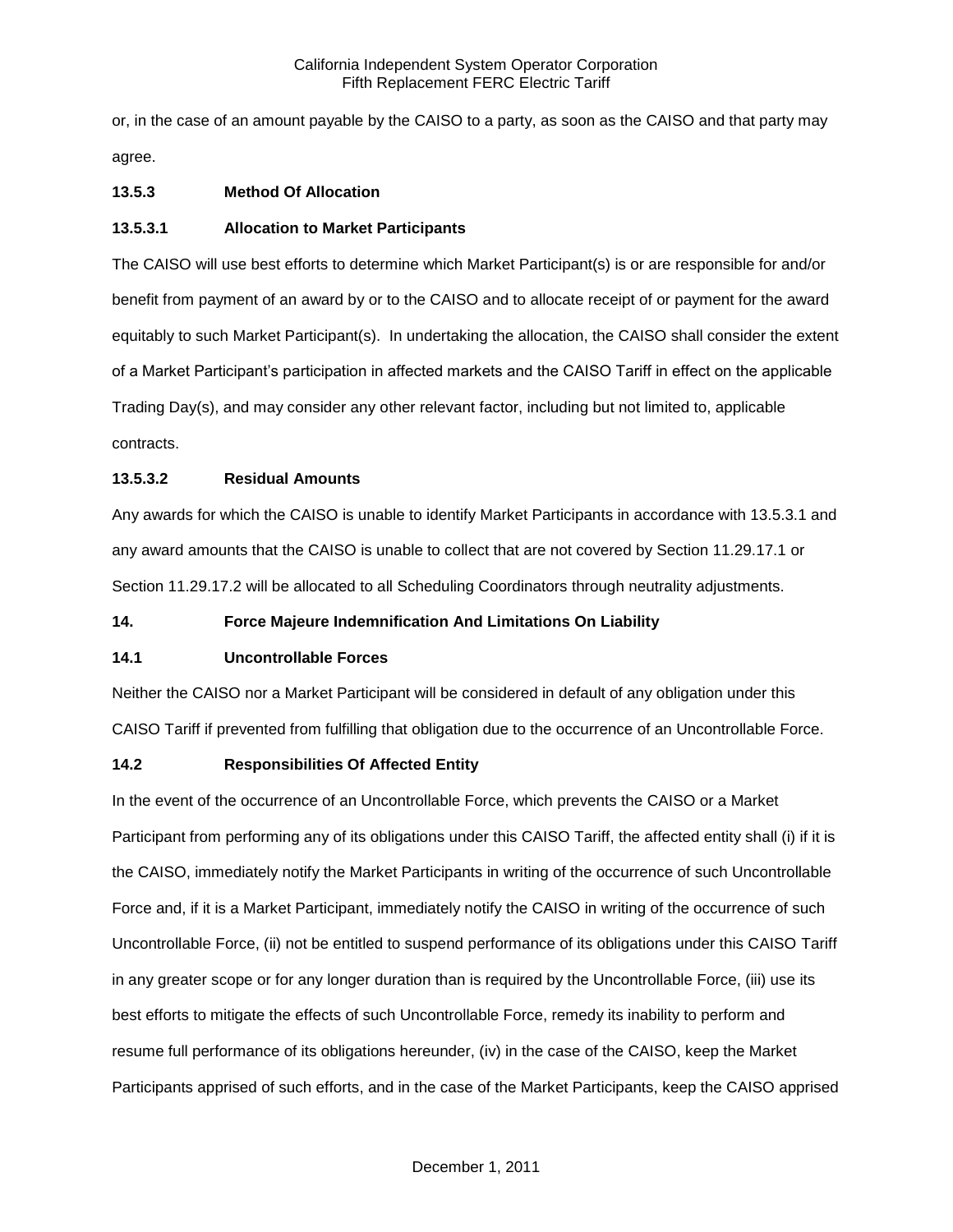of such efforts, in each case on a continual basis and (v) provide written notice of the resumption of its performance of its obligations hereunder.

# **14.3 Strikes, Lockouts Or Labor Disputes**

Notwithstanding any of the foregoing, the settlement of any strike, lockout or labor dispute constituting an Uncontrollable Force shall be within the sole discretion of the entity involved in such strike, lockout or labor dispute and the requirement that an entity must use its best efforts to mitigate the effects of the Uncontrollable Force and/or remedy its inability to perform and resume full performance of its obligations hereunder shall not apply to strikes, lockouts, or labor disputes.

# **14.4 Market Participant's Indemnity**

Each Market Participant, to the extent permitted by law, shall indemnify the CAISO and hold it harmless against all losses, damages, claims, liabilities, costs or expenses (including legal expenses) arising from any act or omission of the Market Participant except to the extent that they result from the CAISO's default under this CAISO Tariff or gross negligence or intentional wrongdoing on the part of the CAISO or of its officers, directors or employees.

# **14.5 Limitation On Liability**

# **14.5.1 Liability For Damages**

Except as provided for in Section 13.3.14, the CAISO shall not be liable in damages to any Market Participant for any losses, damages, claims, liability, costs or expenses (including legal expenses) arising from the performance or non-performance of its obligations under this CAISO Tariff, including but not limited to any adjustments made by the CAISO in Inter-SC Trades, except to the extent that they result from gross negligence or intentional wrongdoing on the part of the CAISO.

# **14.5.2 Exclusion Of Certain Types Of Loss**

The CAISO shall not be liable to any Market Participant under any circumstances for any consequential or indirect financial loss including but not limited to loss of profit, loss of earnings or revenue, loss of use, loss of contract or loss of goodwill except to the extent that it results from the gross negligence or intentional wrongdoing on the part of the CAISO.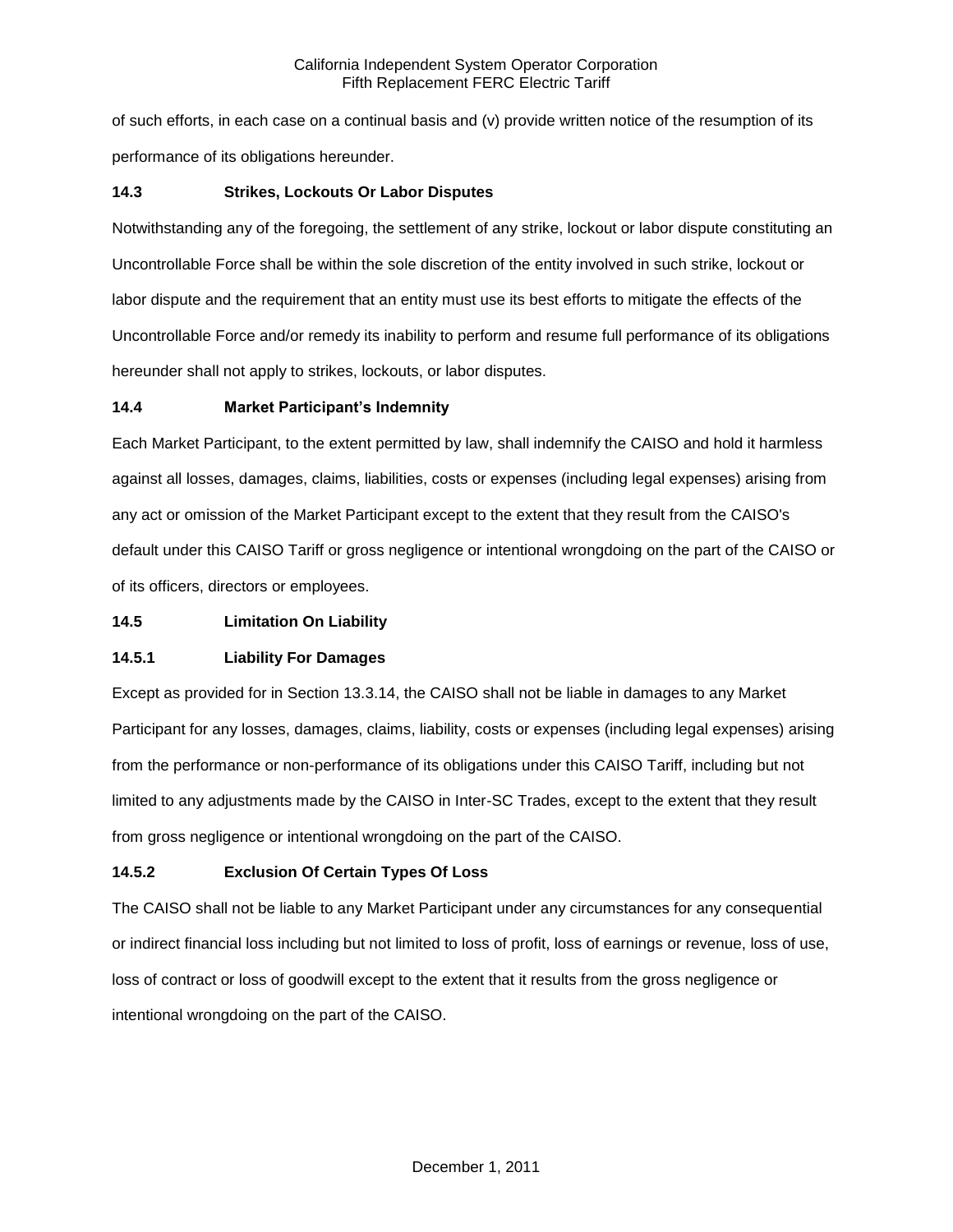# **14.6 Potomac Economics, Ltd. Limitation Of Liability**

Potomac Economics, Ltd. shall not be liable in damages to any Market Participant for any losses, damages, claims, liability, costs or expenses (including legal expenses) arising from its calculation of reference levels under its Consultant Agreement with the CAISO dated as of September 3, 2002, except to the extent that they result from gross negligence or intentional wrongdoing of Potomac Economics, Ltd.

## **15. Regulatory Filings**

Any amendment or other modification of any provision of this CAISO Tariff must be in writing and approved by the CAISO Governing Board in accordance with the bylaws of the CAISO. Any such amendment or modification shall be effective upon the date it is permitted to become effective by FERC. Nothing contained herein shall be construed as affecting, in any way, the right of the CAISO to furnish its services in accordance with this CAISO Tariff, or any tariff, rate schedule or Scheduling Coordinator Agreement which results from or incorporates this CAISO Tariff, or unilaterally to make an application to FERC for a change in rates, terms, conditions, charges, classifications of service, Scheduling Coordinator Agreement, rule or regulation under FPA Section 205 and pursuant to the FERC's rules and regulations promulgated thereunder. Nothing contained in this CAISO Tariff or any Scheduling Coordinator Agreement shall be construed as affecting the ability of any Market Participant receiving service under this CAISO Tariff to exercise its rights under Section 206 of the FPA and FERC's rules and regulations thereunder.

### **16. Existing Contracts**

# **16.1 Continuation Of Existing Contracts For Non-Participating TOs**

The transmission service rights and obligations of Non-Participating TOs under Existing Contracts, including all terms, conditions and rates of the Existing Contracts, as they may change from time to time under the terms of the Existing Contracts, will continue to be honored by the parties to those contracts, for the duration of those contracts.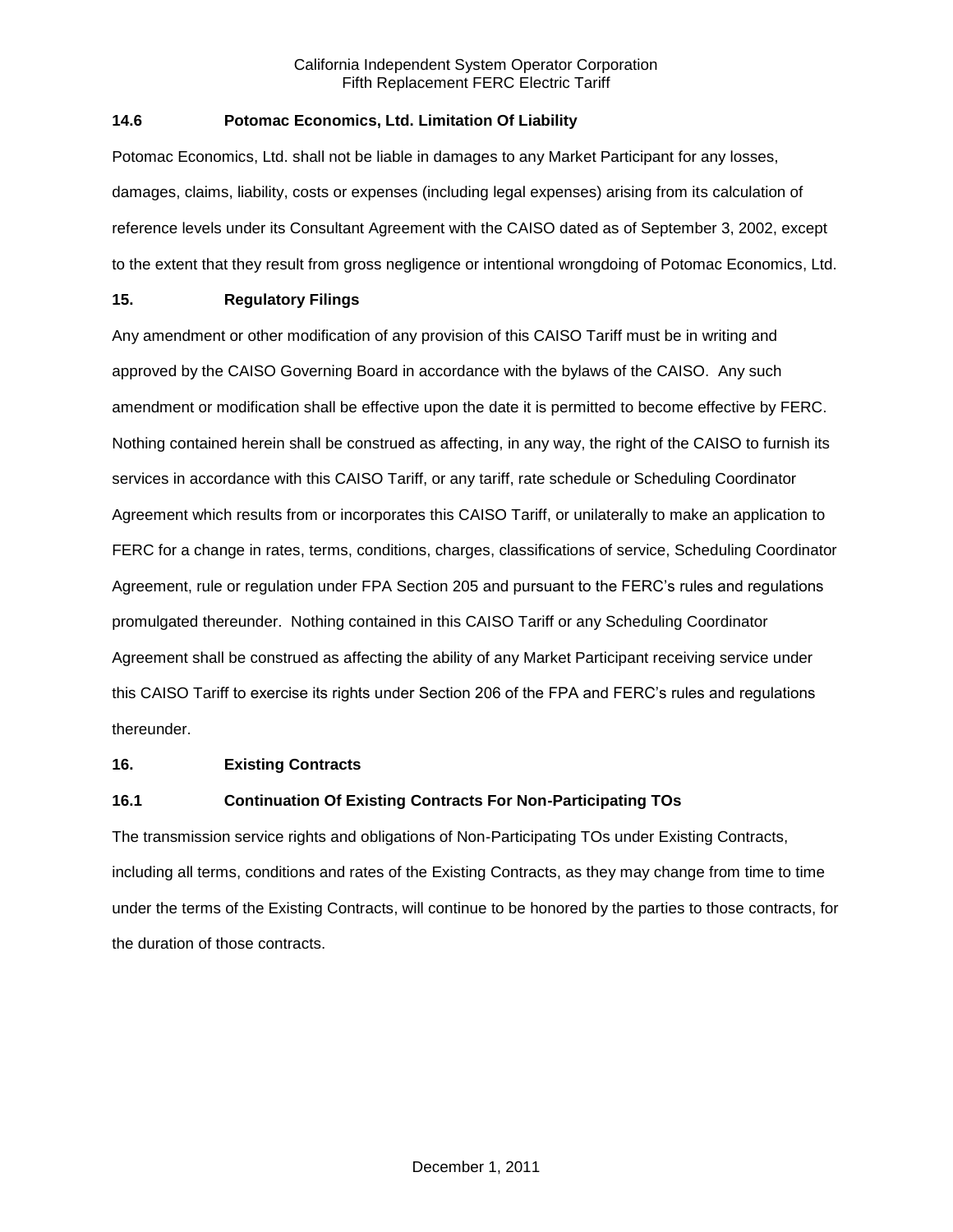## **16.1.1 Participating TO Obligation**

If a Participating TO is a party to an Existing Contract under which Existing Rights are provided, the Participating TO shall attempt to negotiate changes to the Existing Contract to align the contract's scheduling and operating provisions with the CAISO's scheduling and operational procedures, rules and protocols, to align operations under the contract with CAISO operations, and to minimize the contract parties' costs of administering the contract while preserving their financial rights and obligations. In addition, the Participating TO shall attempt to negotiate changes to provisions in the Existing Contract to ensure that whenever transmission services under the Existing Contract are used to deliver power to a Market Participant that is subject to Access Charges under this CAISO Tariff, no duplicative charge for access to the CAISO Controlled Grid will be charged under the Existing Contract. For purposes of such negotiations, there shall be a presumption that any charges in an Existing Contract that were designed to recover the embedded cost of transmission facilities within the CAISO Controlled Grid will be fully recovered through the Access Charges established under Section 26.1.

## **16.1.2 Right To Use And Ownership Of Facilities**

If a Non-Participating TO has an Existing Contract with a Participating TO under which the Non-Participating TO's transmission facilities, or a portion thereof, are subject to use by the Participating TO, the Non-Participating TO's rights to the use and ownership of its facilities shall remain unchanged, regardless of the Participating TO's act of turning over the Participating TO's Entitlement to use the Non-Participating TO's facilities to the extent possible to the Operational Control of the CAISO. The CAISO will accept valid ETC Self-Schedules from a Participating TO that is the Scheduling Coordinator for the holder of Existing Rights, or from holders of Existing Rights that are Scheduling Coordinators, or that are represented by a Scheduling Coordinator other than the Participating TO. ETC Self-Schedules submitted by Scheduling Coordinators to the CAISO, which include the use of Existing Rights, must be submitted in accordance with Section 16.1 and Section 30. The CAISO may refuse to accept ETC Self-Schedules submitted pursuant to Existing Contracts that do not meet the requirements of the principles, protocols and rules referred to in this Section 16.1.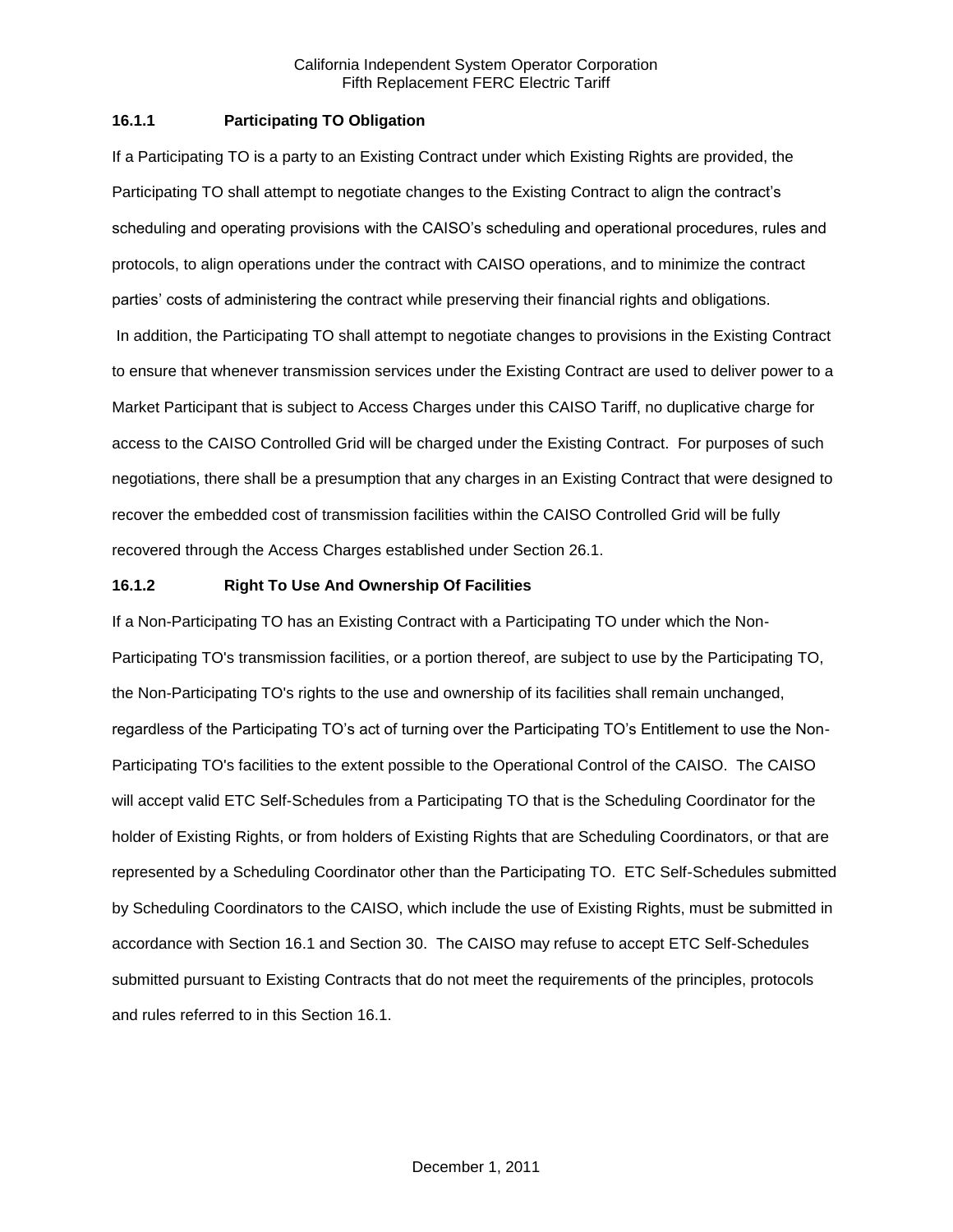# **16.1.3 Existing Contract Dispute Resolution**

The CAISO will, if requested, advise parties to Existing Contracts regarding the operational aspects of any Existing Contract renegotiations that they undertake.

If the parties to an Existing Contract are unable to reach agreement on the changes needed to meet the requirements of this CAISO Tariff, any disputes related thereto shall be addressed using the dispute resolution provisions of the Existing Contract, including any remedies as are provided by law. The rights of the parties to seek changes or to challenge such changes, under the FPA or as otherwise provided by law, are preserved consistent with the terms of the Existing Contract. Unless and until the necessary changes to the Existing Contract are made, all terms and conditions of the Existing Contracts will continue to be honored by the parties to the Existing Contracts.

# **16.1.4 Conversion Of PTOs' Rights Under Existing Contracts**

Parties who are entitled to transmission service rights under Existing Contracts and who choose to become Participating TOs must, at the time of becoming a Participating TO convert those rights to Converted Rights in accordance with Section 4.3.1.6.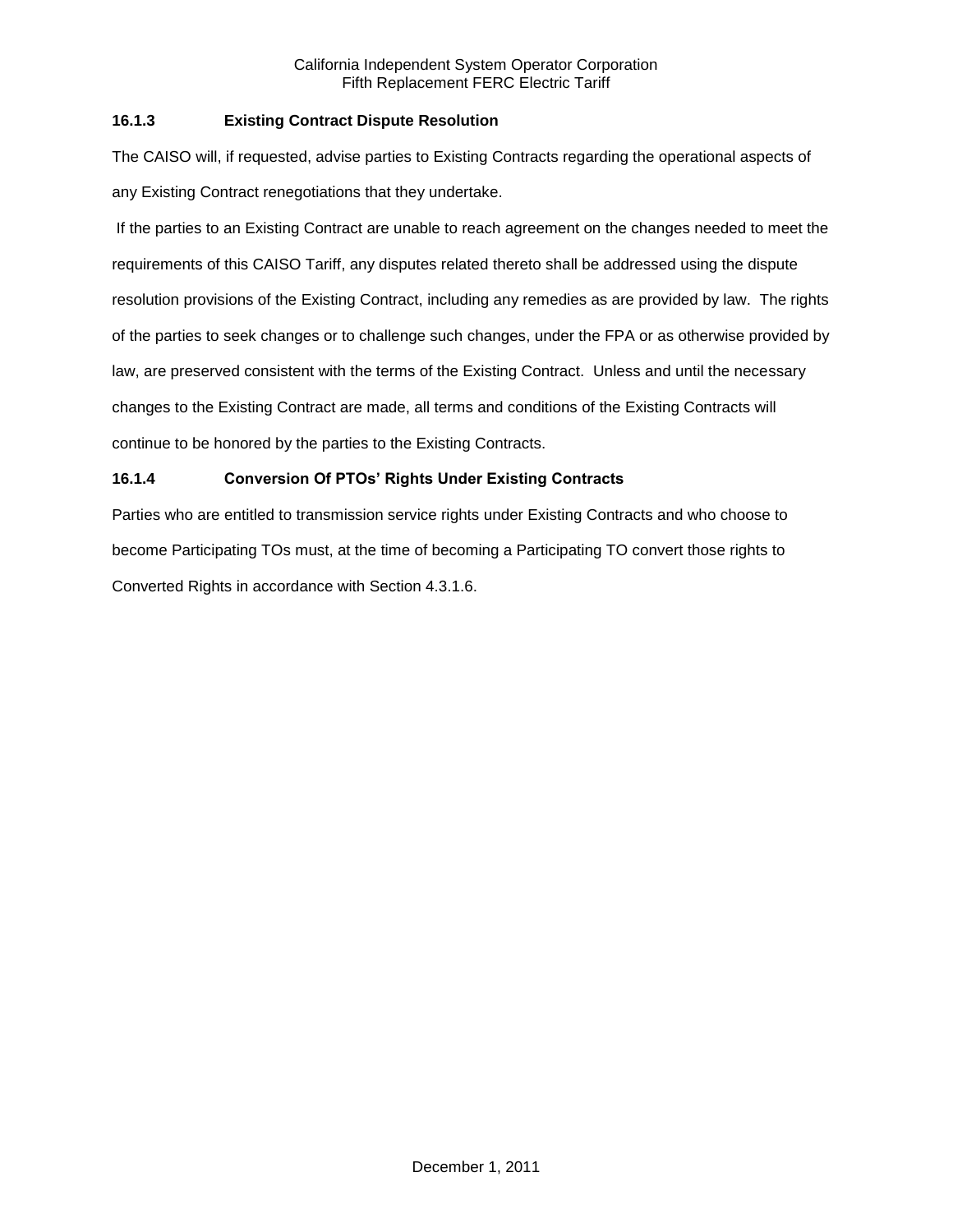- **16.2 [NOT USED]**
- **16.3 [NOT USED]**
- **16.4 TRTC Instructions**

## **16.4.1 Responsibility To Create TRTC Instructions**

Each Participating TO and Existing Rights holder will work with the CAISO to develop the Transmission Rights and Transmission Curtailment (TRTC) Instructions that allow Existing Contracts to be exercised in a way that: (i) maintains the existing scheduling and curtailment priorities under the Existing Contract; (ii) is minimally burdensome to the CAISO (i.e., creates the least impact on the CAISO's preferred operational policies and procedures); (iii) to the extent possible, imposes no additional financial burden on either the Participating TO or the holder of Existing Rights (beyond that in the Existing Contract); (iv) consistent with the terms of the Existing Contracts, makes as much transmission capacity not otherwise utilized by the holder of Existing Rights available as possible to the CAISO for allocation to Market Participants; (v) is minimally burdensome to the Participating TO and the Existing Rights holder from an operational point of view; and (vi) does not require the CAISO to interpret or underwrite the economics of the Existing Contract. The parties to Existing Contracts will attempt to jointly develop and agree on any TRTC Instructions that will be submitted to the CAISO. The parties to an Existing Contract shall also be responsible to submit to the CAISO any other necessary operating instructions based on their contract interpretations needed by the CAISO to enable the CAISO to perform its duties.

### **16.4.2 Responsible PTO Re Multiple PTO Parties To Existing Contract**

To the extent there is more than one Participating TO providing transmission service under an Existing Contract or there is a set of Existing Contracts which are interdependent from the point of view of submitting instructions to the CAISO involving more than one Participating TO, the relevant Participating TOs will designate a single Participating TO as the responsible PTO and will notify the CAISO accordingly. If no such responsible PTO is designated by the relevant Participating TOs or the CAISO is not notified of such designation, the CAISO shall designate one of them as the responsible PTO and notify the relevant Participating TOs accordingly. The responsible PTO designated pursuant to this section shall have the same responsibility as the Participating TO under this Section 16.4.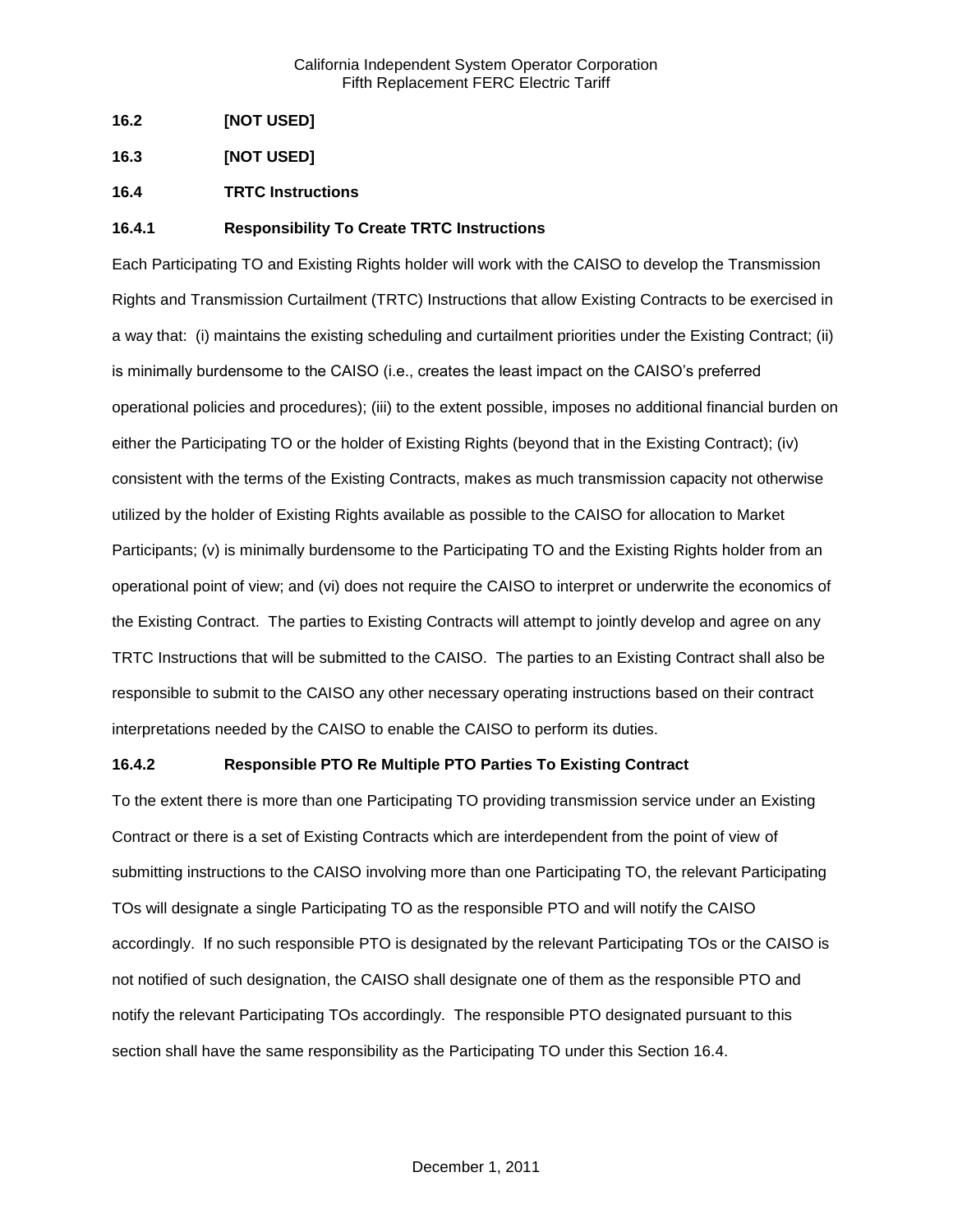# **16.4.3 Scheduling Coordinator Responsibilities**

The Scheduling Coordinator designated by the parties to an Existing Contract as the responsible entity for submitting ETC Self-Schedules for the relevant Existing Contract shall submit ETC Self-Schedules consistent with the terms and conditions specified in the TRTC Instructions.

## **16.4.4 Submission Of TRTC Instructions**

For each Existing Contract, the Participating TO providing transmission service under the Existing Contract (or the Responsible PTO identified in Section 16.4.2) shall be obligated to submit the TRTC Instructions to the CAISO electronically on behalf of the holders of Existing Rights, unless the parties to the Existing Contract agree otherwise. The Participating TO shall notify the CAISO in writing the identity of the responsible party for submission of the TRTC Instructions as decided by the parties to the Existing Contract and the term of such agreement between the parties to the Existing Contract. The Participating TO shall undertake all obligations with respect to the submission of the TRTC Instructions to the CAISO and any subsequent obligations that follow with respect to the creation, management and updates to the TRTC Instructions. The CAISO is responsible for implementing only one set of TRTC Instructions for each Existing Contract and only those TRTC Instructions that have been received and accepted by the CAISO. The Participating TO shall submit the TRTC Instructions to the CAISO associated with Existing Contracts or sets of interdependent Existing Contracts thirty (30) days prior to the date on which the scheduling or curtailment of the use of the Existing Rights is to change or commence.

# **16.4.5 TRTC Instructions Content**

TRTC Instructions will include the following information at a minimum and such other information as the CAISO may reasonably require the Participating TO to provide to enable the CAISO to carry out its functions under the CAISO Tariff, Operating Procedures and Business Practice Manuals:

> (1) A unique Contract Reference Number for each source and sink combination applicable to the Existing Contract (i.e., the CRN that will be assigned by the CAISO and communicated to the Participating TO that references a single Existing Contract or a set of interdependent Existing Contracts for each source and sink combination);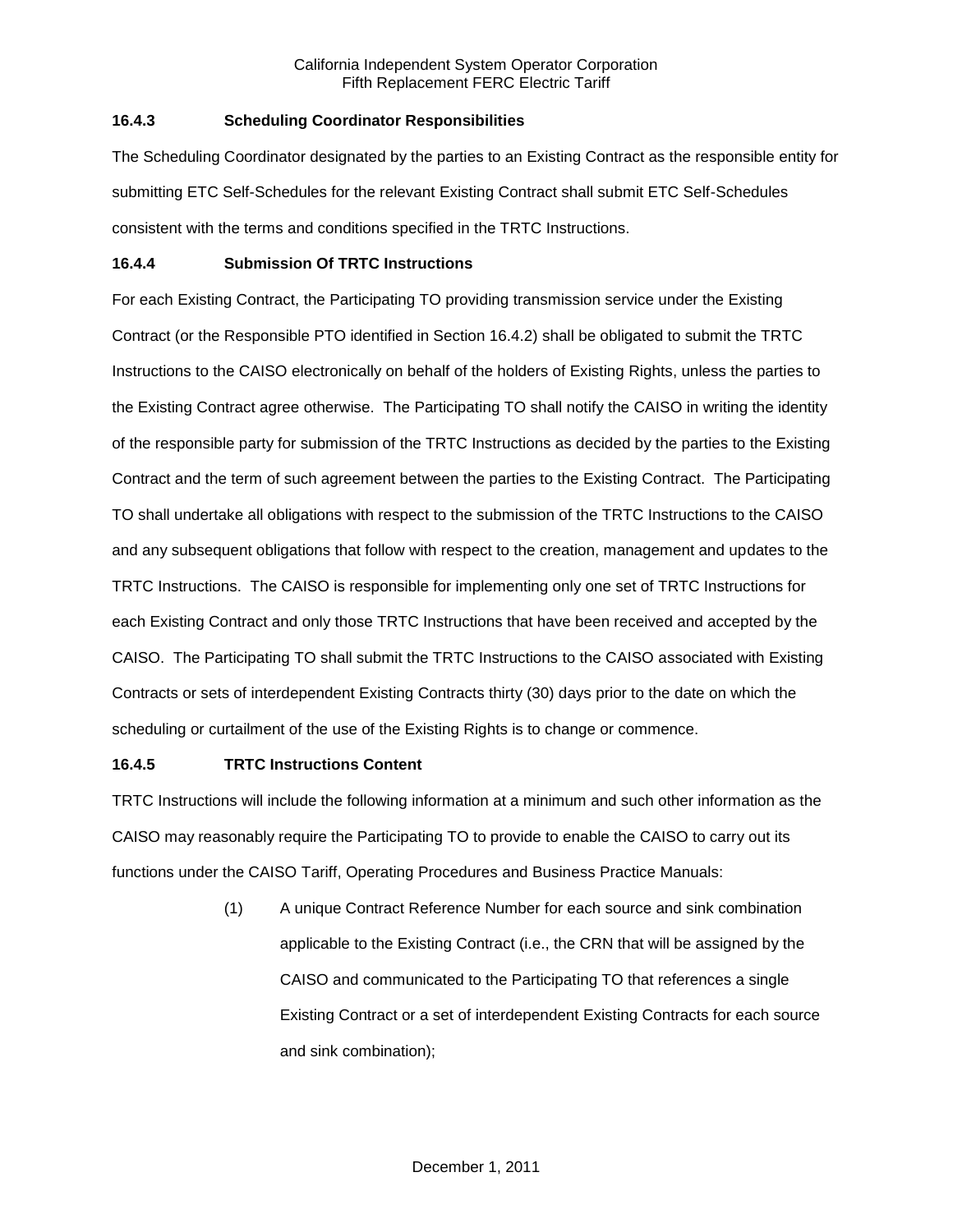- (2) Whether the instruction can be exercised independent of the CAISO's day-to-day involvement ("Yes/No");
- (3) Name of an operational single point of contact for instructions and a 24-hour a day telephone number for the Participating TO contact for Existing Contract issues or the agreed upon party;
- (4) Name(s) and number(s) of Existing Contract(s) that are represented by the unique CRN;
- (5) The following information as stored in the Master File: (a) the applicable Point(s) of Receipt and Point(s) of Delivery); (b) for each Point of Receipt, the resource names for the physical resources as the eligible sources (eligible physical sources include Generating Units and System Resources), and for each Point of Delivery, the resource names for the physical resources as the eligible sinks (eligible physical sinks include Load PNodes, Custom Load Aggregation Points and System Resources); (c) for each physical source or sink, the maximum Existing Rights capacity (MW) that can be scheduled as an Existing Right under the Existing Contract; and (d) for each physical source and sink, the Scheduling Coordinator(s) and their Business Associate Identification (BAID) that is(are) eligible to submit ETC Self-Schedules utilizing these sources and sinks;
- (6) Names of the party(ies) to the Existing Contract(s);
- (7) The Scheduling Coordinator BAID that is entitled to the Settlement of reversal of Congestion Charges;
- (8) Type(s) of service rights by the holder of the Existing Rights, by type of service (firm, conditional firm, or non-firm), with priorities for firm and conditional firm transmission services and maximum amounts of service rights in MW;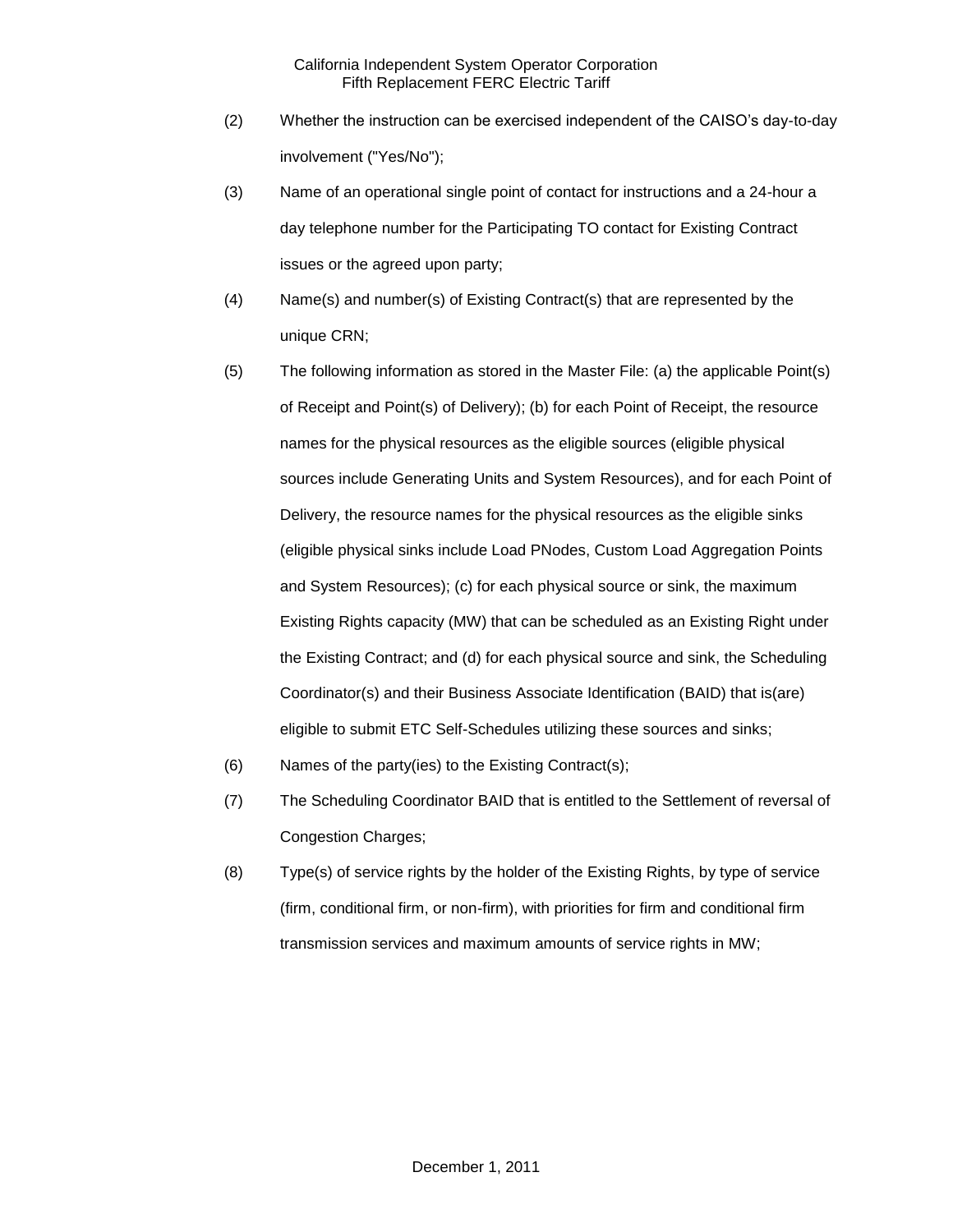- (9) Instructions for the allowable timeframes at which the ETC Self-Schedules and ETC Self-Schedule changes may be submitted to the CAISO, which include whether the Scheduling Coordinator may submit ETC Self-Schedules or ETC Self-Schedule changes: (a) into the DAM; (b) into the HASP and the RTM; (c) after the close of submitting Bids into the HASP and the RTM, but before twenty (20) minutes before the applicable Trading Hour of the Trading Day; and (d) at or after twenty (20) minutes before the applicable Trading Hour of the Trading Day; in addition, the TRTC Instructions may also include any additional comments and restrictions on the submission time of ETC Self-Schedules and ETC Self-Schedule changes;
- (10) Term or service period(s) of the Existing Contract(s);
- (11) Any special procedures that would require the CAISO to implement curtailments in any manner different from pro rata reduction of the transfer capability of the transmission line; any such TRTC Instructions submitted to the CAISO must be clear, unambiguous, and not require the CAISO to make any judgments or interpretations as to the meaning intent, results, or purpose of the curtailment procedures or the Existing Contract and the section of the Existing Contract that provides this right for reference, otherwise, they will not be accepted by the CAISO;
- (12) The forecasted usage patterns for each Existing Contract for the upcoming annual period of the annual CRR release processes as well as for the upcoming monthly period of the monthly CRR release processes, which will consist of hourly MWh data over the whole year for those resources that will use the Existing Contract; this information will be considered by the CAISO in managing its accounting for usage of Existing Rights in the release of CRRs; this information shall not be used by the CAISO to validate ETC Self-Schedules when submitted by Scheduling Coordinators and therefore shall not affect the Existing Rights holder's ability to utilize its rights under the Existing Contract;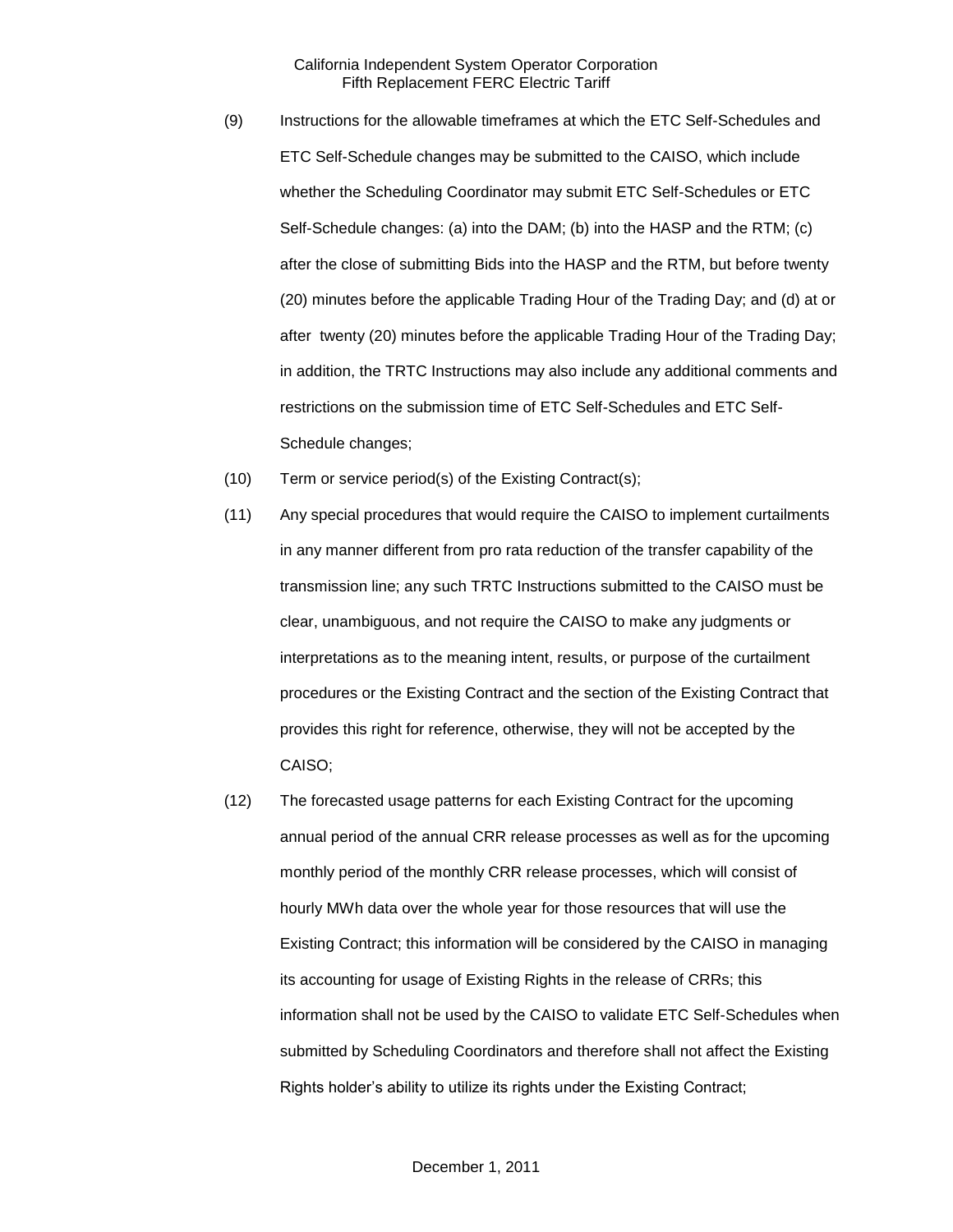- (13) Whether or not the Existing Contract provides for the right to self-provide Ancillary Services; and
- (14) Specification of any contract requirements in the ETC that warrants special consideration in the implementation of the physical rights under the ETC.

### **16.4.6 Changes And Updates To TRTC Instructions**

Updates or changes to the TRTC Instructions must be submitted to the CAISO through a revised set of TRTC Instructions by the Participating TO, on an as needed or as required basis determined by the parties to the Existing Contracts. The CAISO will implement the updated or changed TRTC Instructions as soon as practicable but no later than seven (7) days after receiving clear and unambiguous details of the updated or changed instructions under normal conditions. If the CAISO finds the TRTC Instructions to be inconsistent with the CAISO Tariff, the CAISO will notify the Participating TO within forty-eight (48) hours after receipt of the updated or changed TRTC Instructions indicating the nature of the problem and allowing the Participating TO to resubmit the TRTC Instructions as if they were new, updated or changed TRTC Instructions. If the CAISO finds the updated or changed TRTC Instructions to be acceptable, the CAISO will time-stamp the updated TRTC Instructions as received, confirm such receipt to the Participating TO, and indicate the time at which the updated TRTC Instructions take effect if prior to the seven (7) day deadline referred to above. In the event of a System Emergency, the CAISO will implement such submitted changes to the TRTC Instructions as soon as practical.

### **16.4.7 Treatment Of TRTC Instructions**

# **16.4.7.1 TRTC Instructions Can Be Exercised Independently**

To the extent that the TRTC Instructions can be exercised independently of the CAISO by the parties to the Existing Contract and the results forwarded to the CAISO, the TRTC Instructions shall be exercised by the Participating TOs, and the outcomes shall be forwarded to the CAISO. The determination of whether the TRTC Instructions can be "exercised independently of the CAISO by the parties to the Existing Contract" shall be made using the same procedures described in Section 16.4.8.

## **16.4.7.2 TRTC Instructions Cannot Be Exercised Independently**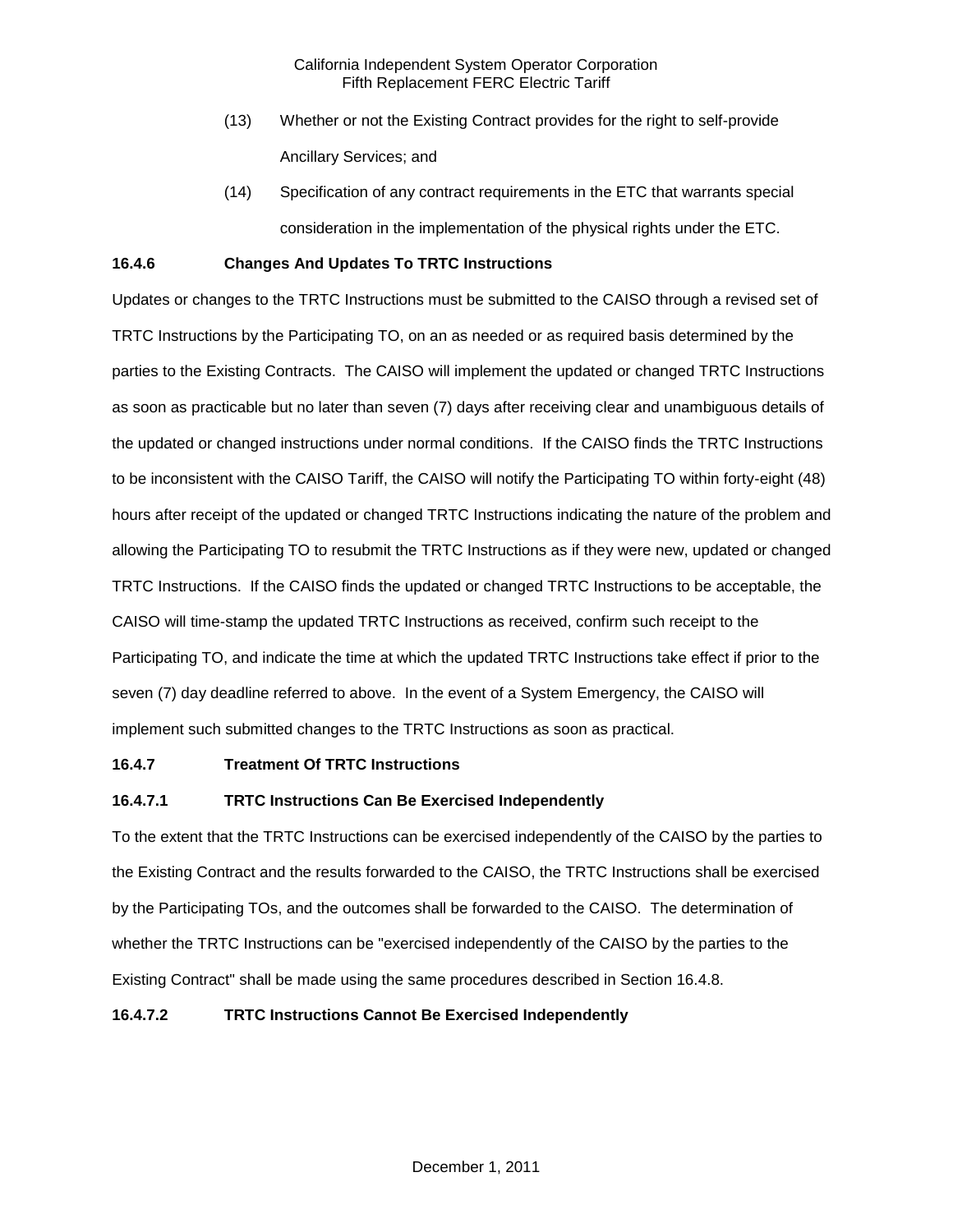To the extent that the TRTC Instructions cannot be exercised independently of the CAISO and the results forwarded to the CAISO (because, for example, they require iteration with the CAISO's Bid submission and scheduling process, would unduly interfere with the CAISO's management of the Real-Time Market, including curtailments, or would unduly interfere with the ability of the holder of rights to exercise its rights), the TRTC Instructions will be provided to the CAISO for day-to-day implementation. The TRTC Instructions will be provided by the Participating TO to the CAISO for implementation unless the parties to the Existing Contracts otherwise agree that the holder of the Existing Rights will do so. For these TRTC Instructions, the Scheduling Coordinators representing the holders of Existing Rights will submit their Bids to the CAISO for implementation in accordance with the TRTC Instructions. In this case, the CAISO shall act as the scheduling agent for the Participating TO with regard to Existing Rights.

## **16.4.8 CAISO Role In Existing Contracts**

The CAISO will have no role in interpreting Existing Contracts. The parties to an Existing Contract will, in the first instance, attempt jointly to agree on any TRTC Instructions that will be submitted to the CAISO. In the event that the parties to the Existing Contract cannot agree upon the TRTC Instructions submitted by the parties to the Existing Contract, the dispute resolution provisions of the Existing Contract, if applicable, shall be used to resolve the dispute; provided that, until the dispute is resolved, and unless the Existing Contract specifies otherwise, the CAISO shall implement the Participating TO's TRTC Instructions. If both parties to an Existing Contract are Participating TOs and the parties cannot agree to the TRTC Instructions submitted by the parties, until the dispute is resolved, and unless the Existing Contract specifies otherwise, the CAISO shall implement the TRTC Instructions of the first Participating TO for which the Existing Contract is an Encumbrance. The CAISO shall not be responsible for resolution of any disputes that arise over the accuracy of the TRTC Instructions consistent with its obligations in Section 16.4.5.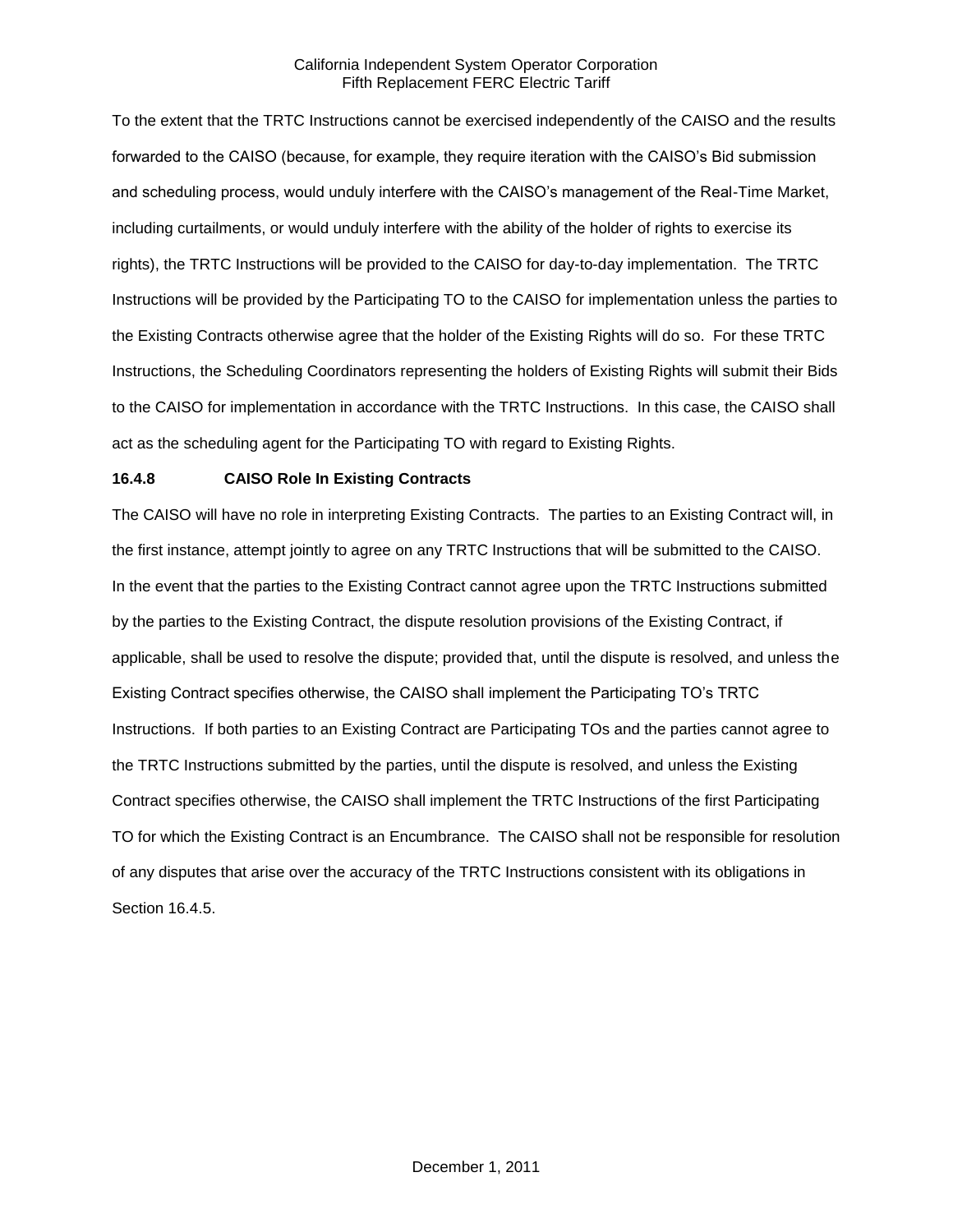### **16.4.9 Implementation Of TRTC Instructions**

The CAISO shall determine, based on the information provided by the Participating TOs under TRTC Instructions, the transmission capacities that (i) must be reserved for firm Existing Rights at Scheduling Points, (ii) may be allocated for use as CAISO transmission service (i.e., new firm uses), (iii) must be reserved by the CAISO for conditional firm Existing Rights, and (iv) remain for any non-firm Existing Rights for which a Participating TO has no discretion over whether or not to provide such non-firm service.

The CAISO shall coordinate the scheduling of Existing Rights with the scheduling of CAISO transmission service, using the CAISO's Bid submission rules. In doing so, the CAISO shall create an automated dayto-day verification process based on parameters provided by the Participating TO for the Existing Contract to serve as the basis for ETC Self-Schedule validation. The Participating TO will be responsible for: (1) the accuracy of the data files against which the CAISO will validate the ETC Self-Schedule; and (2) providing the data file to the holder of Existing Rights as well as the CAISO.

The CAISO shall recognize that the obligations, terms or conditions of Existing Contracts may not be changed without the voluntary consent of all parties to the contract (unless such contract may be changed pursuant to any applicable dispute resolution provisions in the contract or pursuant to Section 205 or Section 206 of the FPA and the FERC's Rules and Regulations or as otherwise provided by law). The parties to Existing Contracts shall remain liable for their performance under the Existing Contracts. The CAISO shall be liable in accordance with the provisions of this CAISO Tariff for any damage or injury caused by its non-compliance with the TRTC Instructions submitted to it pursuant to this Section 16.4. Unless specified otherwise, in the event that the dispute resolution mechanisms prescribed in an Existing Contract, including all recourses legally available under the contract, cannot, in the first instance, result in a resolution of such a dispute, the CAISO ADR Procedures will be used to resolve any disputes between the CAISO and the Participating TO regarding any aspects of the implementation of this Section 16.4, including the reasonableness of a Participating TO's TRTC Instructions or any other decision rules which the Participating TO may submit to the CAISO as part of the TRTC Instructions. The holders of Existing Rights under the Existing Contract shall have standing to participate in the CAISO ADR Procedures.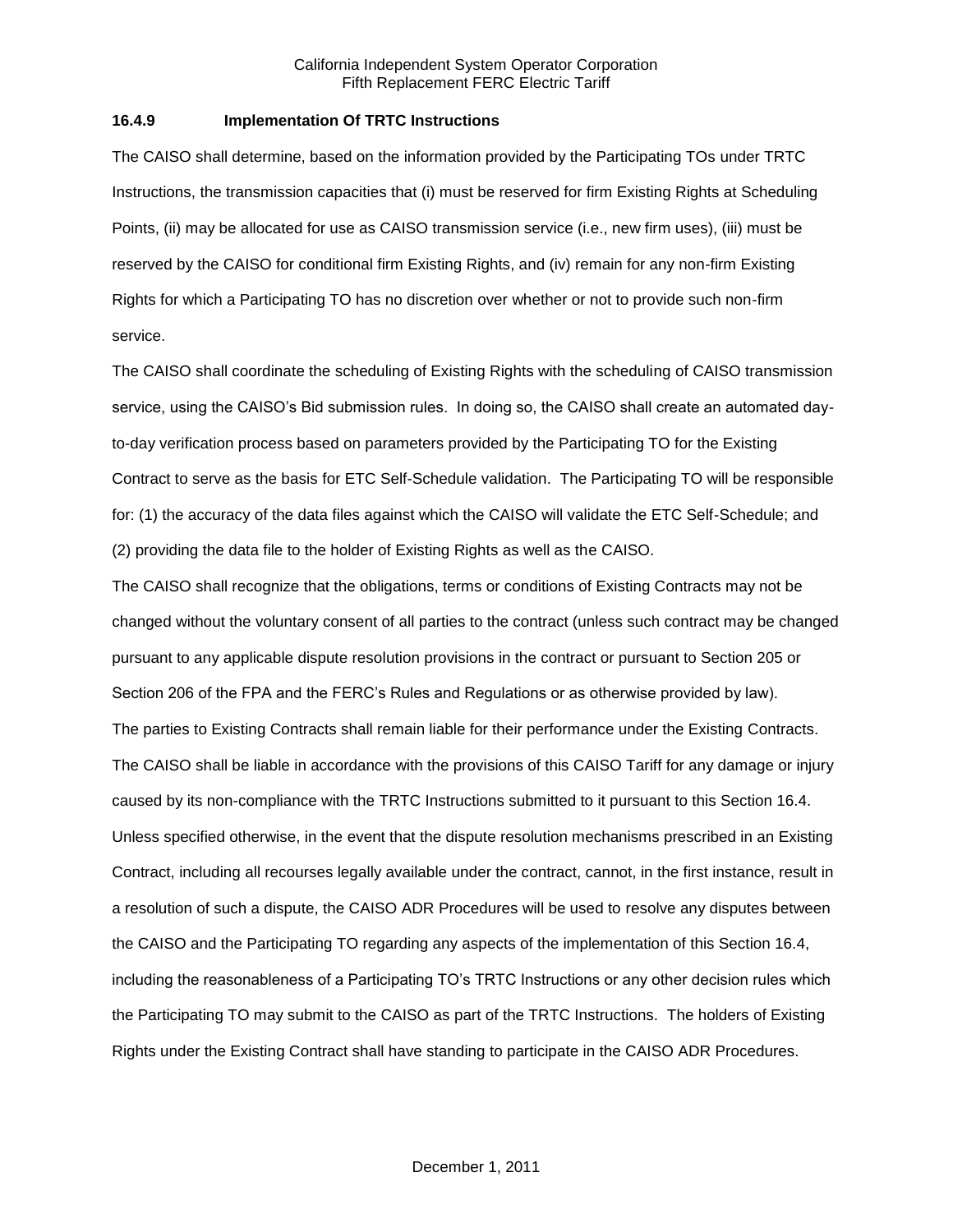## **16.5 Treatment Of Existing Contracts For Transmission Service**

The CAISO will accommodate Existing Rights, so that the holders of Existing Rights will receive the same priorities (in scheduling, curtailment, assignment and other aspects of transmission system usage) to which they are entitled under their Existing Contracts.

In addition, scheduling deadlines and operational procedures associated with Existing Rights will be honored by the CAISO, provided such information is explicitly included in the TRTC Instructions. The CAISO will accommodate and honor Existing Rights as follows:

- (1) For Existing Rights that permit Interchange Schedule changes over Scheduling Points with other Balancing Authority Areas, the CAISO will reserve transmission capacity equal to the Existing Rights transmission capacity and make a corresponding adjustment in its determination of ATC. For Existing Rights that permit Interchange Schedule changes after the Market Close of the Day-Ahead Market, the CAISO will reserve transmission capacity equal to the unscheduled ETC amount of transmission capacity for that Scheduling Point.
- (2) For Existing Rights within the CAISO Balancing Authority Area, the CAISO will not set-aside capacity associated with the Existing Rights transmission capacity.
- (3) In the HASP, the CAISO will give valid ETC Self-Schedules priority over other non-ETC Day-Ahead Schedules and HASP Bids. In the event of a reduction in capacity on the transmission path associated with the Existing Right, the CAISO will honor the Existing Rights priority in accordance with this Section 16.
- (4) When the Existing Contract permits, the CAISO will allow the holder of Existing Rights to make changes to the scheduled amounts of Supply after the submission of HASP ETC Self-Schedules in accordance with the TRTC Instructions established for such changes. The CAISO will, as necessary, redispatch non-ETC resources to accommodate valid ETC Self-Schedule changes in Real-Time.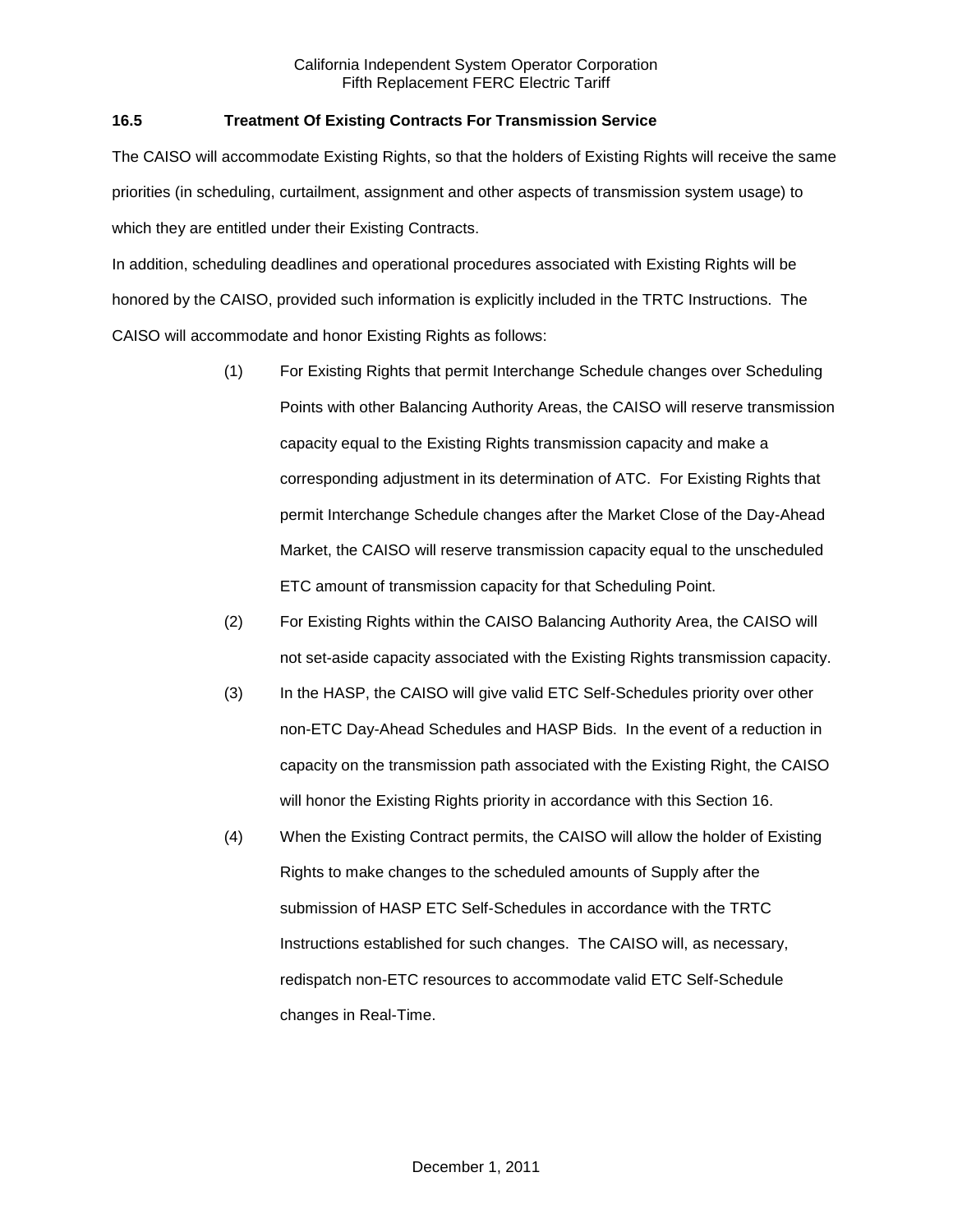(5) All contractual provisions that have been communicated to the CAISO in writing in accordance with this Section 16 by the parties to the Existing Contracts, shall be honored by the CAISO and the parties to the Existing Contracts and shall be implemented by the CAISO in accordance with the terms and conditions of the relevant Existing Contracts so notified.

#### **16.5.1 System Emergency Exceptions**

As set forth in Section 4.2.1, all Market Participants, including Scheduling Coordinators, Utility Distribution Companies, Participating TOs, Participating Generators (which includes Pseudo-Ties of Generating Units to the CAISO Balancing Authority Area), Participating Loads, Demand Response Providers, Balancing Authorities (to the extent the agreement between the Balancing Authority and the CAISO so provides), and MSS Operators within the CAISO Balancing Authority Area and all System Resources must comply fully and promptly with CAISO Dispatch Instructions and operating orders, unless such operation would impair public health or safety. The CAISO will honor the terms of Existing Contracts, provided that in a System Emergency and circumstances in which the CAISO considers that a System Emergency is imminent or threatened, holders of Existing Rights must follow CAISO operating orders even if those operating orders directly conflict with the terms of Existing Contracts, unless such operating orders are inconsistent with the terms of an agreement between the CAISO and a Balancing Authority. In the event of a conflict between the CAISO Tariff and an agreement between the CAISO and a Balancing Authority, the agreement will govern. For this purpose CAISO operating orders to shed Load shall not be considered as an impairment to public health or safety. This section does not prohibit a Scheduling Coordinator from modifying its Bid or re-purchasing Energy in the HASP or Real-Time Market.

#### **16.6 Valid ETC Self-Schedules**

The CAISO will accept a valid ETC Self-Schedule from a Scheduling Coordinator. That Scheduling Coordinator shall be either the holder of Existing Rights or its designee, the Participating TO, (in the case that no Scheduling Coordinator has been so identified by the parties to the Existing Contract, the Participating TO shall be the Scheduling Coordinator for the holder of the Existing Contract). ETC Self-Schedules submitted by Scheduling Coordinators to the CAISO, which use Existing Rights, must be submitted in accordance with this CAISO Tariff.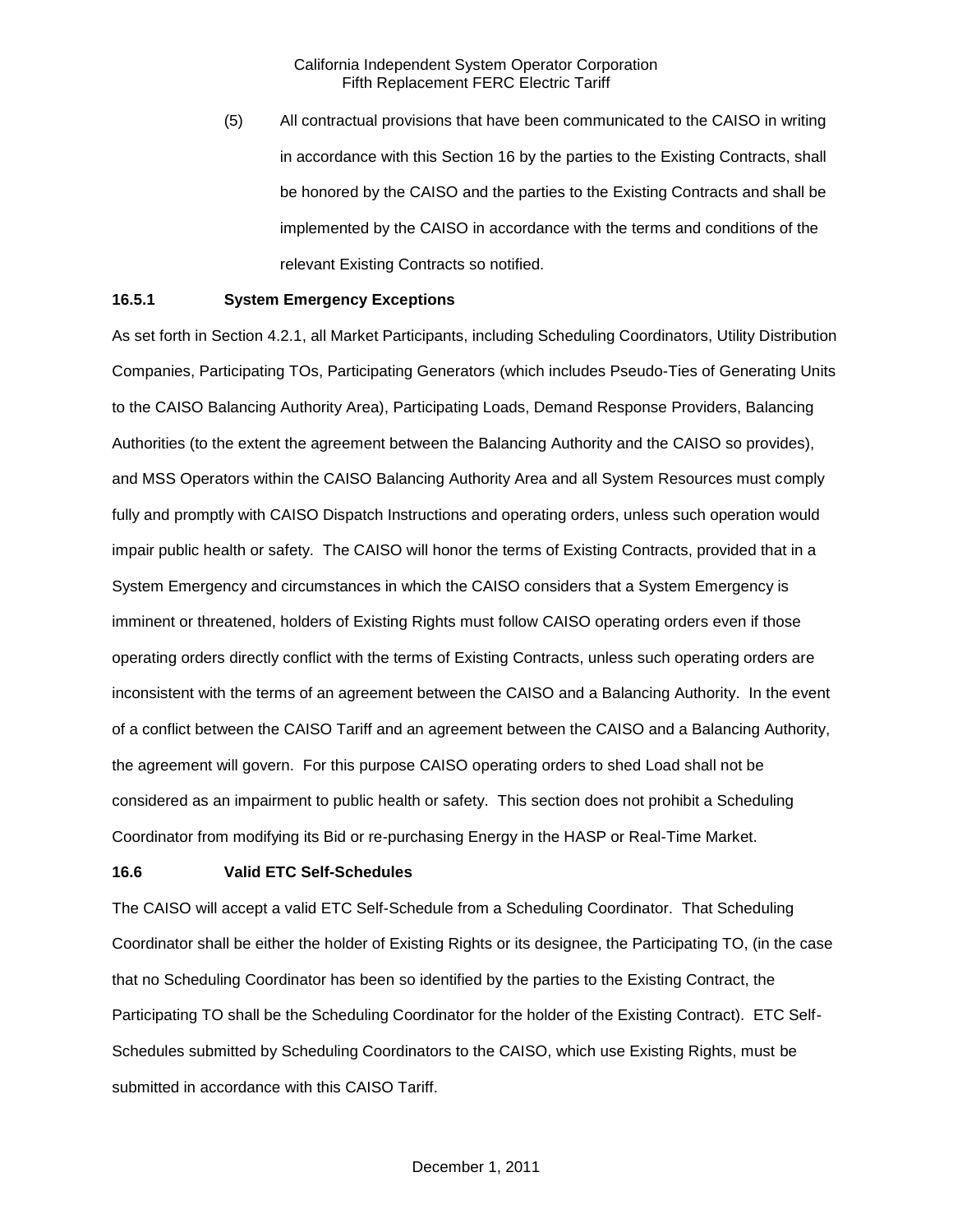## **16.6.1 Validation Of ETC Self-Schedules**

An ETC Self-Schedule is a valid ETC Self-Schedule when the CAISO has determined that the ETC Self-Schedule, submitted to the CAISO pursuant to the requirements for Bids in Sections 30, properly reflects Existing Rights consistent with the TRTC Instructions, is labeled with a unique Existing Contract identifier, and includes balanced sources and sinks, within the ETC's capacity limits.

## **16.6.2 Treatment Of Invalid ETC Self-Schedules**

# **16.6.2.1 Inconsistent with the TRTC Instructions**

Except for the reasons listed below in 16.6.2, if the CAISO finds that the ETC Self-Schedule is not consistent with the TRTC Instructions, the CAISO shall find that the ETC Self-Schedule is not valid. If the CAISO finds the ETC Self-Schedule to be invalid, the CAISO shall notify the Scheduling Coordinator and convert the ETC Self-Schedule to an ordinary Self-Schedule and treat the ETC Self-Schedule as an ordinary Self-Schedule as such for terms of scheduling priority and Settlements. Where multiple ETC, TOR or Converted Rights Self-Schedules are submitted in an ETC, TOR or Converted Rights chain, in order for all ETC, TOR, or Converted Rights Self-Schedules in the chain to continue to remain valid, all individual ETC, TOR, or Converted Rights Self-Schedules links in the chain must remain individually valid, including the simultaneous but separate use of an individual ETC, TOR or Converted Rights Self-Schedule, in order for the chain to remain valid.

### **16.6.2.2 Unbalanced ETC Self-Schedules**

If the ETC Self-Schedule is not balanced, the ETC Self-Schedule will not be a valid ETC Self-Schedule and the CAISO will: (i) remove any scheduling priority for the entire ETC Self-Schedule; (ii) apply the ETC Settlement treatment pursuant to Sections 11.2.1.5 and 11.5.7.1 to the valid balanced portions only; and (iii) assess any charges, and make any payments, consistent with the treatment of ordinary Self-Schedules for the unbalanced portions.

# **16.6.2.3 Exceeds Capacity Limits in Existing Contracts as Reflected in TRTC Instructions**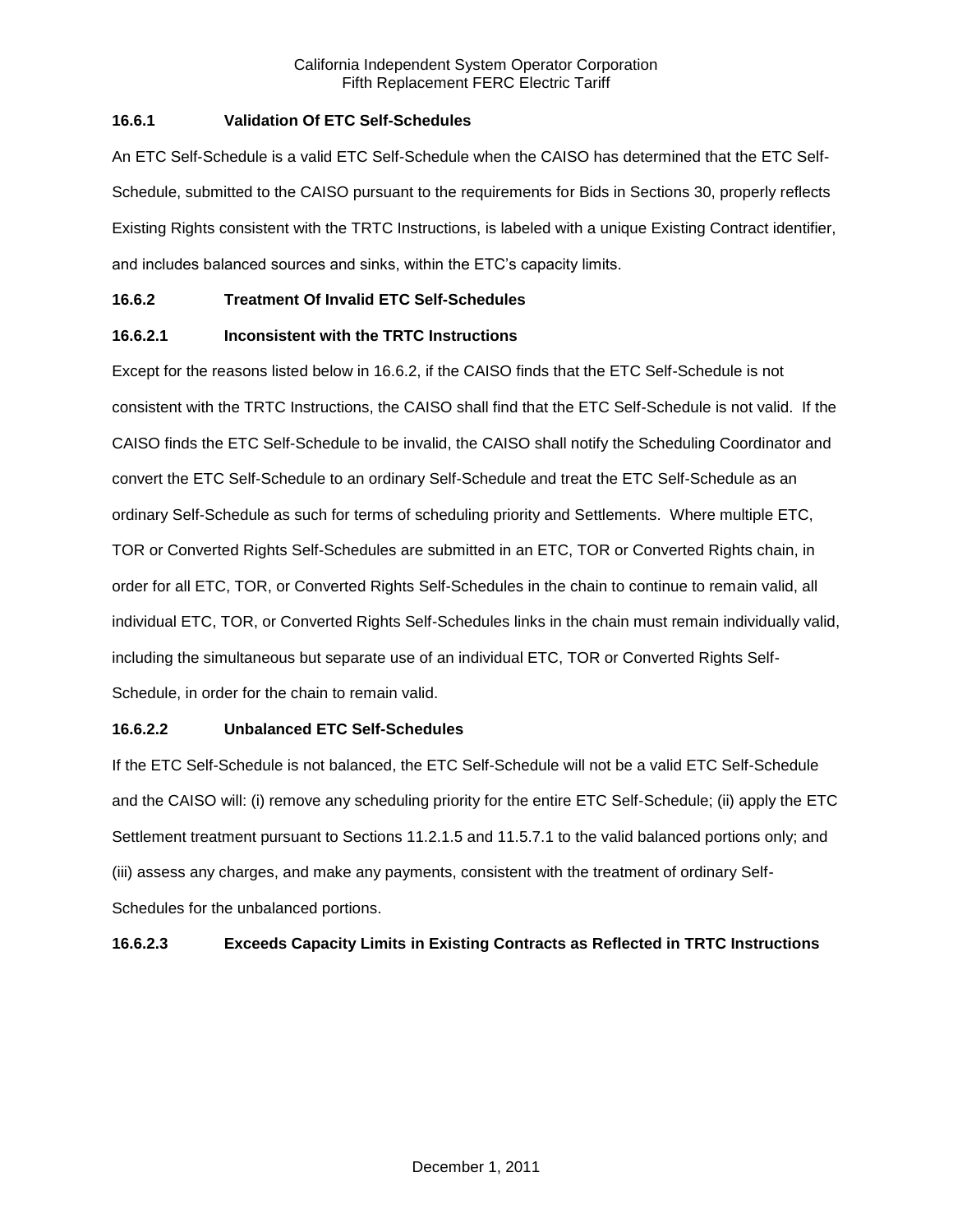If the ETC Self-Schedule exceeds the capacity limits in Existing Contracts as reflected in TRTC Instructions, the ETC Self-Schedule will not be a valid ETC-Self-Schedule and the CAISO will: (i) remove any scheduling priority for the entire ETC Self-Schedule; (ii) apply the ETC Settlement treatment pursuant to Sections 11.2.1.5 and 11.5.7.1 to the valid balanced portions within the capacity limits of the Existing Contract as reflected in the TRTC Instructions; and (iii) assess any charges, and make any payments, consistent with the treatment of ordinary Self-Schedules for the portions in excess of the capacity limits of the Existing Contract as reflected in the TRTC Instructions.

## **16.6.3 Treatment Of Valid ETC Self-Schedules**

The resulting valid ETC Self-Schedules shall have the following Settlement treatment:

- (1) The CAISO will apply the ETC Settlement treatment in Sections 11.2.1.5 and 11.5.7.1.
- (2) The CAISO shall base the Marginal Cost of Losses on LMP differentials at the Existing Contract source(s) and sink(s) identified in the valid ETC Self-Schedule.
- (3) The holders of Existing Rights will not be entitled to an allocation of revenues from the CAISO, including Access Charge revenue related to those Existing Rights.
- (4) Parties with Existing Rights shall continue to pay for Transmission Losses or Ancillary Services requirements in accordance with such Existing Contracts as they may be modified or changed in accordance with the terms of the Existing Contract. The Participating TOs shall continue to provide Transmission Losses and any other Ancillary Services to the holder of the rights under an Existing Contract as may be required by the Existing Contract. The CAISO will charge Scheduling Coordinators submitting the ETC Self-Schedule for Transmission Losses and Ancillary Services in accordance with the CAISO Tariff and any shortfall or surplus between the CAISO charges and the Existing Rights shall be settled bilaterally between the Existing Contract parties or through the relevant TO Tariff. To enable holders of Existing Rights to determine whether the CAISO's calculations result in any associated shortfall or surplus and to enable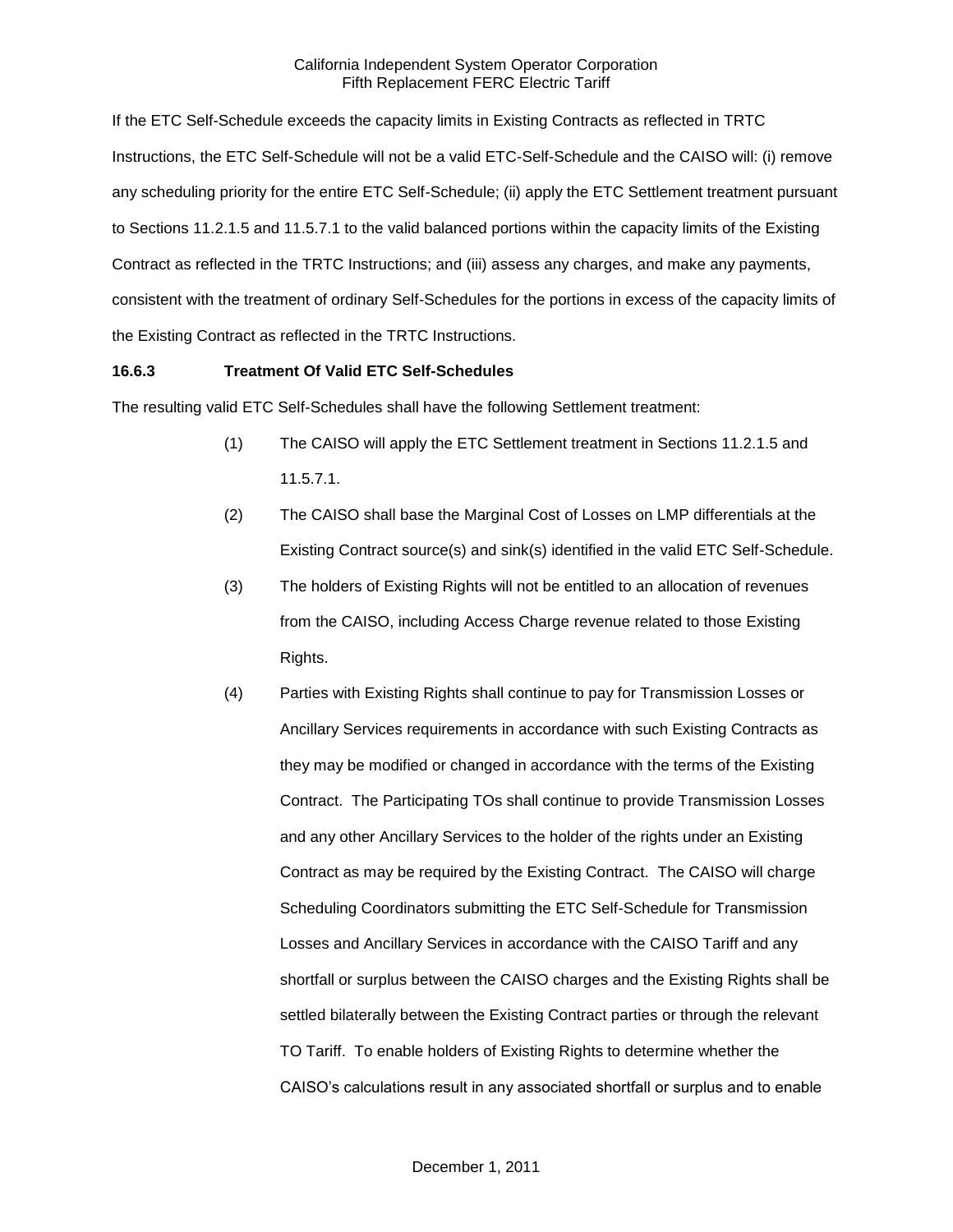the parties to the Existing Contracts to settle the differences bilaterally or through the relevant TO Tariff, the CAISO shall calculate and provide the Scheduling Coordinator's Settlements the amounts paid for the MCL for the amounts of MWh submitted with a valid ETC Self-Schedule. Each Participating TO will be responsible for recovering any deficits or crediting any surpluses associated with differences in Transmission Losses and Transmission Loss requirements and/or Ancillary Services requirements, through its bilateral arrangements or its Transmission Owner Tariff.

## **16.6.4 Notification To SCs Of CAISO Determination**

After performing validation of the ETC Self-Schedule, and prior to taking any action pursuant to Section 16.6.2, the CAISO will make an automated validation notice available to the Scheduling Coordinator indicating whether the ETC Self-Schedule is valid or invalid. If an ETC Self-Schedule involves more than one Scheduling Coordinator, the complete validation of the chain of ETC Self-Schedules will occur when the last Scheduling Coordinator submits its ETC Self-Schedule. At that time, the CAISO will make an automated validation notice available to each Scheduling Coordinator registered as associated with the chain of ETC Self-Schedules. The CAISO can accommodate corrections submitted by a Scheduling Coordinator to an ETC Self-Schedule up to Market Close of the Day-Ahead Market as further described in the applicable Business Practice Manual.

- **16.7 [NOT USED]**
- **16.8 [NOT USED]**

**16.9 The HASP**

### **16.9.1 Scheduling Deadlines**

Those holders of Existing Rights who have Existing Rights as reflected in the TRTC Instructions that allow scheduling after the close of the Day-Ahead Market may submit ETC Self-Schedules for the use of those rights by the deadline for the Market Close for the HASP. Submission of schedule changes beyond the Market Close for the HASP permitted by the ETC will be treated as provided in Section 33.3.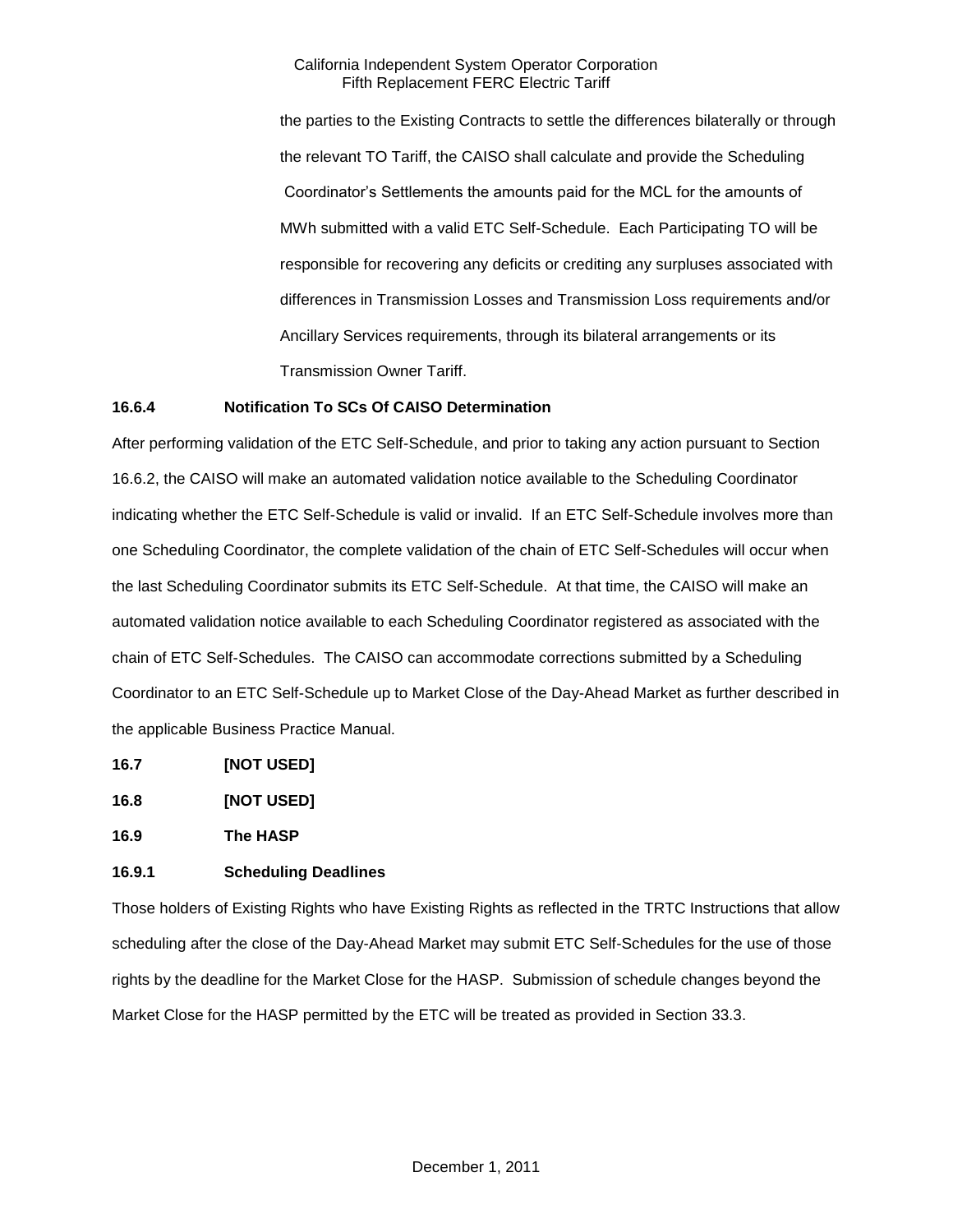## **16.10 The CAISO'S Real-Time Process**

Consistent with this Section 16, the CAISO will honor those scheduling flexibilities that may be exercised by holders of Existing Rights through their respective Scheduling Coordinators during the CAISO's Real-Time Market to the extent that such flexibilities do not interfere with or jeopardize the safe and reliable operation of the CAISO Controlled Grid or Balancing Authority Area operations.

# **16.11 Inter-Balancing Authority Area ETC Self-Schedule Bid Changes**

Changes to ETC Self-Schedules that occur during the CAISO's Real-Time Market that involve changes to CAISO Balancing Authority Area imports or exports with other Balancing Authority Areas (that is, inter-Balancing Authority Area changes to ETC Self-Schedules) will be allowed and will be recorded by the CAISO based upon notification received from the Scheduling Coordinator representing the holder of the Existing Rights. The Scheduling Coordinator representing the holder of the Existing Right must notify the CAISO of any such changes to external import/export in submitted ETC Self-Schedules. The Scheduling Coordinator representing the holder of the Existing Right must notify the CAISO of Real-Time Market changes to external import/export Interchange Schedules in submitted ETC Self-Schedules, by telephone. The timing and content of any such notification must be consistent with the TRTC Instructions previously submitted to the CAISO by the Responsible PTO. The CAISO will manually adjust or update the HASP Intertie Schedule for the Scheduling Coordinator to conform with the other Balancing Authority Area's net ETC Self-Schedule in Real-Time, and the notifying Scheduling Coordinator will be responsible for and manage any resulting Energy imbalance. These Imbalance Energy deviations will be priced and charged to the Scheduling Coordinator representing the holder of Existing Rights in accordance with the Real-Time LMP.

# **16.12 Intra-Balancing Authority Area ETC Self-Schedule Changes**

Changes to ETC Self-Schedules that occur during the CAISO's Real-Time processes that do not involve changes to CAISO Balancing Authority Area imports or exports with other Balancing Authority Areas (that is, intra-Balancing Authority Area changes to Schedules) will be allowed and will give rise to Imbalance Energy deviations. These Imbalance Energy deviations will be priced and charged to the Scheduling Coordinator representing the holder of Existing Rights in accordance with the Real-Time LMP.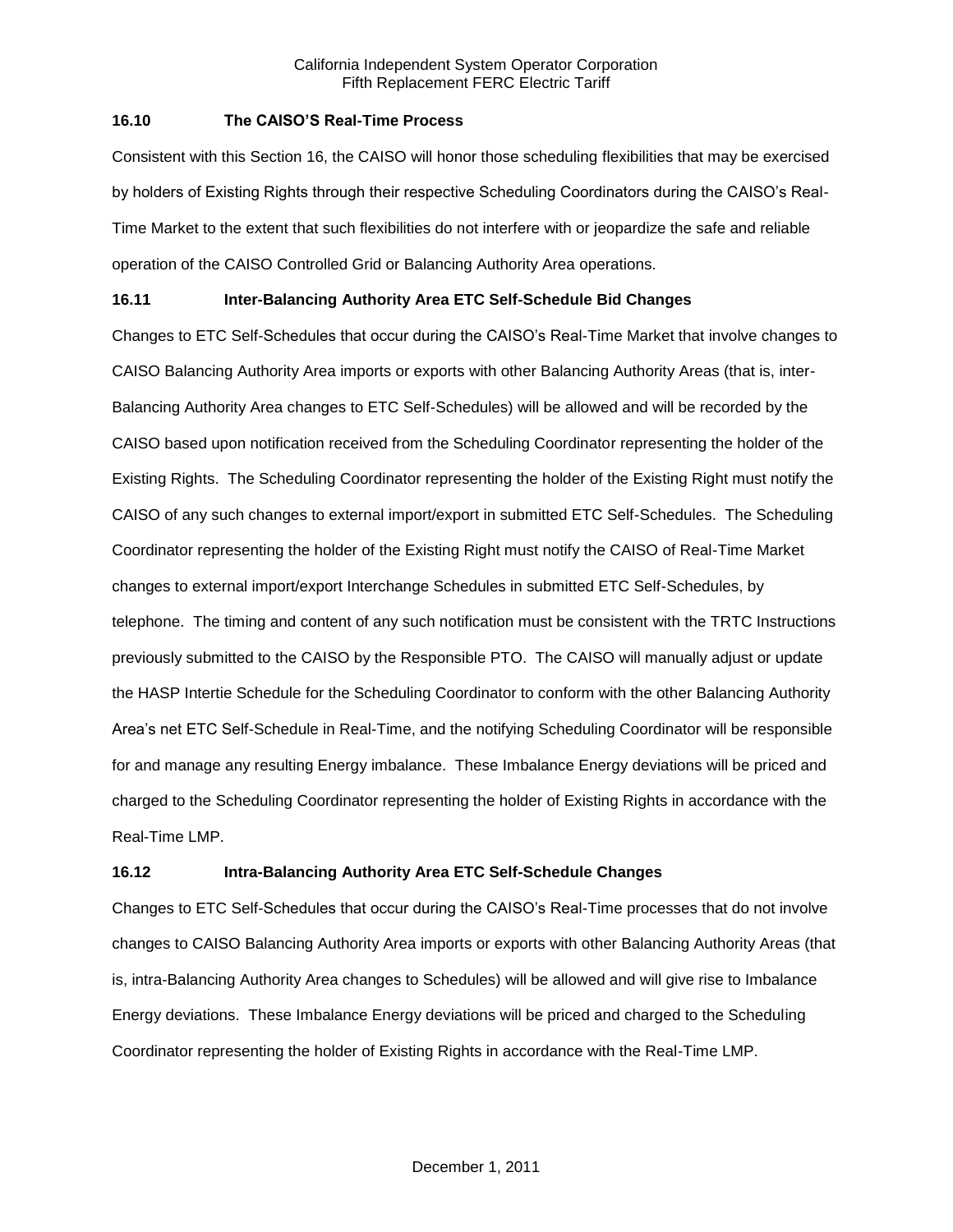# **17. Transmission Ownership Rights (TORs)**

Transmission Ownership Rights represent transmission capacity on facilities that are located within the CAISO Balancing Authority Area that are either wholly or partially owned by an entity that is not a Participating TO. This Section 17 shall apply to the TORs of Non-Participating TOs. In any case in which (i) the CAISO has entered into a bilateral agreement with a Non-Participating TO regarding its TORs or (ii) a Participating TO has entered into a bilateral agreement with a Non-Participating TO regarding its TORs, the provisions of the agreement shall prevail over any conflicting provisions of this Section 17. Where the provisions of this Section 17 do not conflict with the provisions of the agreement, the provisions of this Section 17 shall apply to the subject TORs.

### **17.1 TRTC Instructions**

## **17.1.1 Responsibility To Create TRTC Instructions**

To enable the CAISO to exercise its responsibilities as Balancing Authority in accordance with Applicable Reliability Criteria, each Non-Participating TO holding a TOR must work with the CAISO to develop the TRTC Instructions that allow the TOR to be accommodated in a way that: (i) maintains the existing scheduling and curtailment priorities of the TOR holder; (ii) is minimally burdensome to the CAISO (i.e., creates the least impact on the CAISO's preferred operational policies and procedures); (iii) to the extent possible, imposes no additional financial burden on the TOR holder (beyond that set forth in an applicable Existing Contract or any other contract pertaining to the TOR); (iv) is minimally burdensome to the TOR holder from an operational point of view; and (v) does not require the CAISO to interpret or underwrite the economics of any applicable Existing Contract. To enable the CAISO to exercise its responsibilities as Balancing Authority in accordance with Applicable Reliability Criteria, the parties holding joint ownership interests and Entitlements in facilities including TORs must attempt to jointly develop and agree on any TRTC Instructions that will be submitted to the CAISO, as provided in Section 17.1.6.

### **17.1.2 TOR Scheduling Coordinator Responsibilities**

To enable the CAISO to exercise its responsibilities as Balancing Authority in accordance with Applicable Reliability Criteria, each TOR holder must designate a Scheduling Coordinator as the responsible entity for submitting TOR Self-Schedules for the relevant TOR. The designated Scheduling Coordinator shall submit TOR Self-Schedules consistent with the terms and conditions specified in the TRTC Instructions.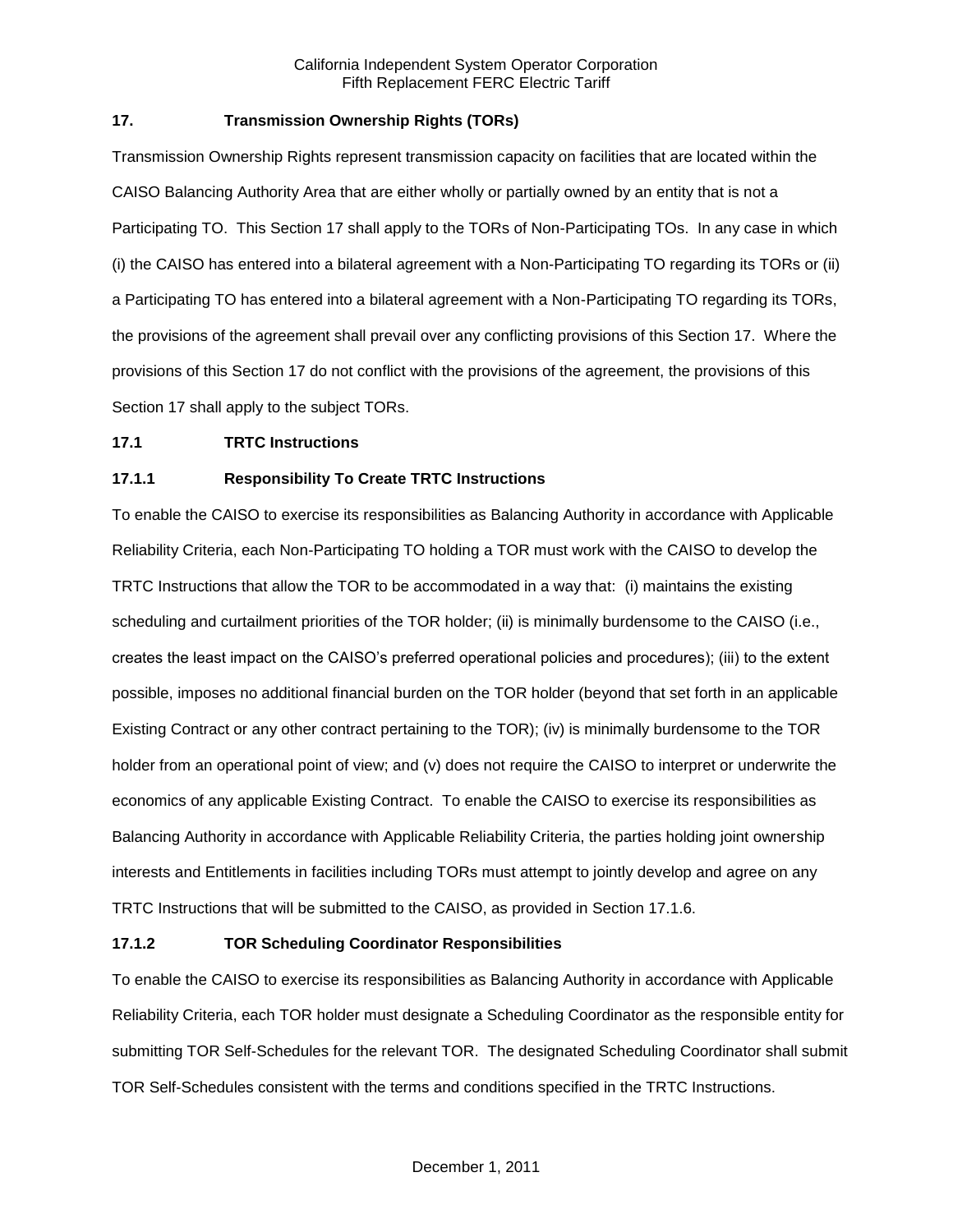## **17.1.3 Submission Of TRTC Instructions**

For each TOR, the Non-Participating TO holding the TOR shall be obligated to submit TRTC Instructions to the CAISO electronically, unless the Non-Participating TO specifies to the CAISO otherwise. The Non-Participating TO shall notify the CAISO in writing the identity of the responsible party for submission of the TRTC Instructions, subject to the terms of any applicable Existing Contract that may specify the responsible party for submission of the TRTC Instructions and the term of such agreement between the parties to the Existing Contract. The Non-Participating TO shall undertake all obligations with respect to the submission of the TRTC Instructions to the CAISO and any subsequent obligations that follow with respect to the creation, management and updates to the TRTC Instructions. The CAISO is responsible for implementing only one set of TRTC Instructions for each TOR and for implementing only those TRTC Instructions that have been received and accepted by the CAISO. The Non-Participating TO shall submit the TRTC Instructions to the CAISO associated with its TORs thirty (30) days prior to the date on which the scheduling or curtailment of the use of the TORs is to change or commence.

## **17.1.4 TRTC Instructions Content**

TRTC Instructions will include the following information at a minimum and such other information as the CAISO may reasonably require the Non-Participating TO holder of a TOR to provide to enable the CAISO to carry out its functions under the CAISO Tariff, Operating Procedures and Business Practice Manuals:

- (1) A unique Contract Reference Number for each source and sink combination applicable to the TOR (i.e., the CRN that will be assigned by the CAISO and communicated to the Non-Participating TO that references a single TOR or a set of interdependent TORs for each source and sink combination);
- (2) Whether the instruction can be exercised independent of the CAISO's day-to-day involvement ("Yes/No");
- (3) Name of an operational single point of contact for instructions and a 24-hour a day telephone number for the Non-Participating TO contact for TOR issues or the agreed upon party;
- (4) Name(s) and number(s) of TOR(s) that are represented by the unique CRN;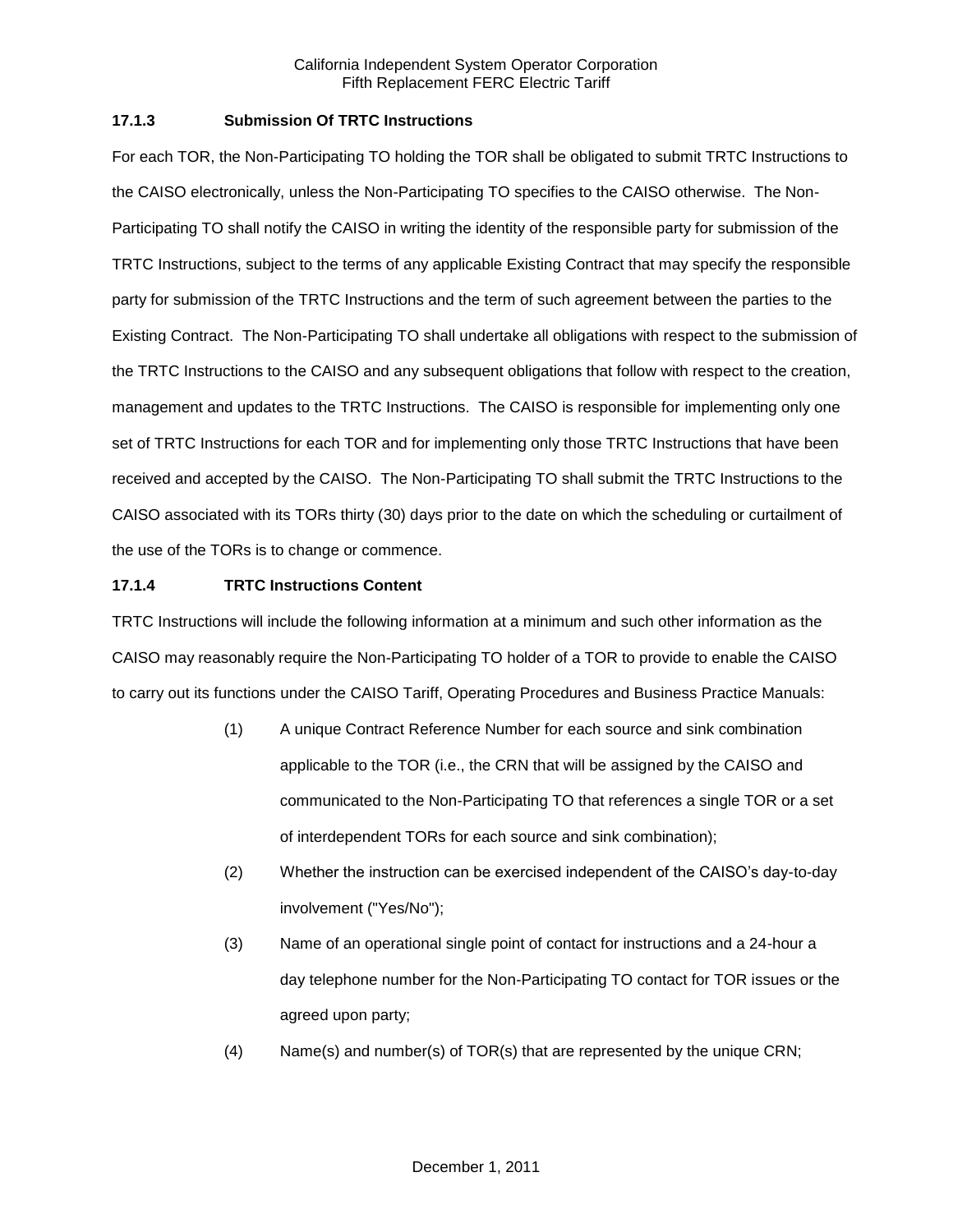- (5) The following information, as stored in the Master File: (a) the applicable Point(s) of Receipt and Point(s) of Delivery); (b) for each Point of Receipt, the resource names for the physical resources as the eligible sources (eligible physical sources include Generating Units and System Resources), and for each Point of Delivery, the resource names for the physical resources as the eligible sinks (eligible physical sinks include Load PNodes, Custom Load Aggregation Points and System Resources); (c) for each physical source or sink, the maximum capacity (MW) that can be scheduled as a TOR; and (d) for each physical source and sink, the Scheduling Coordinator(s) and their Business Associate Identification (BAID) that is (are) eligible to submit TOR Self-Schedules utilizing these sources and sinks;
- (6) Names of the party(ies) holding the TOR(s) and the parties to any agreements applicable to the TORs;
- (7) The Scheduling Coordinator BAID that is entitled to the Settlement of reversal of Congestion Charges;
- (8) Amount of TORs, in maximum MW, that may be utilized under the relevant TRTC Instructions;
- (9) Instructions for the allowable timeframes at which the TOR Self-Schedules and TOR Self-Schedule changes may be submitted to the CAISO, which include whether the Scheduling Coordinator may submit TOR Self-Schedules or TOR Self-Schedule changes: (a) into the DAM; (b) into the HASP and the RTM; (c) after the close of submitting Bids into the HASP and the RTM, but before twenty (20) minutes before the applicable Trading Hour of the Trading Day; and (d) at or after twenty (20) minutes before the applicable Trading Hour of the Trading Day; in addition, the Non-Participating TO may also provide any additional comments and restrictions on the submission time of TOR Self-Schedules and TOR Self-Schedule changes;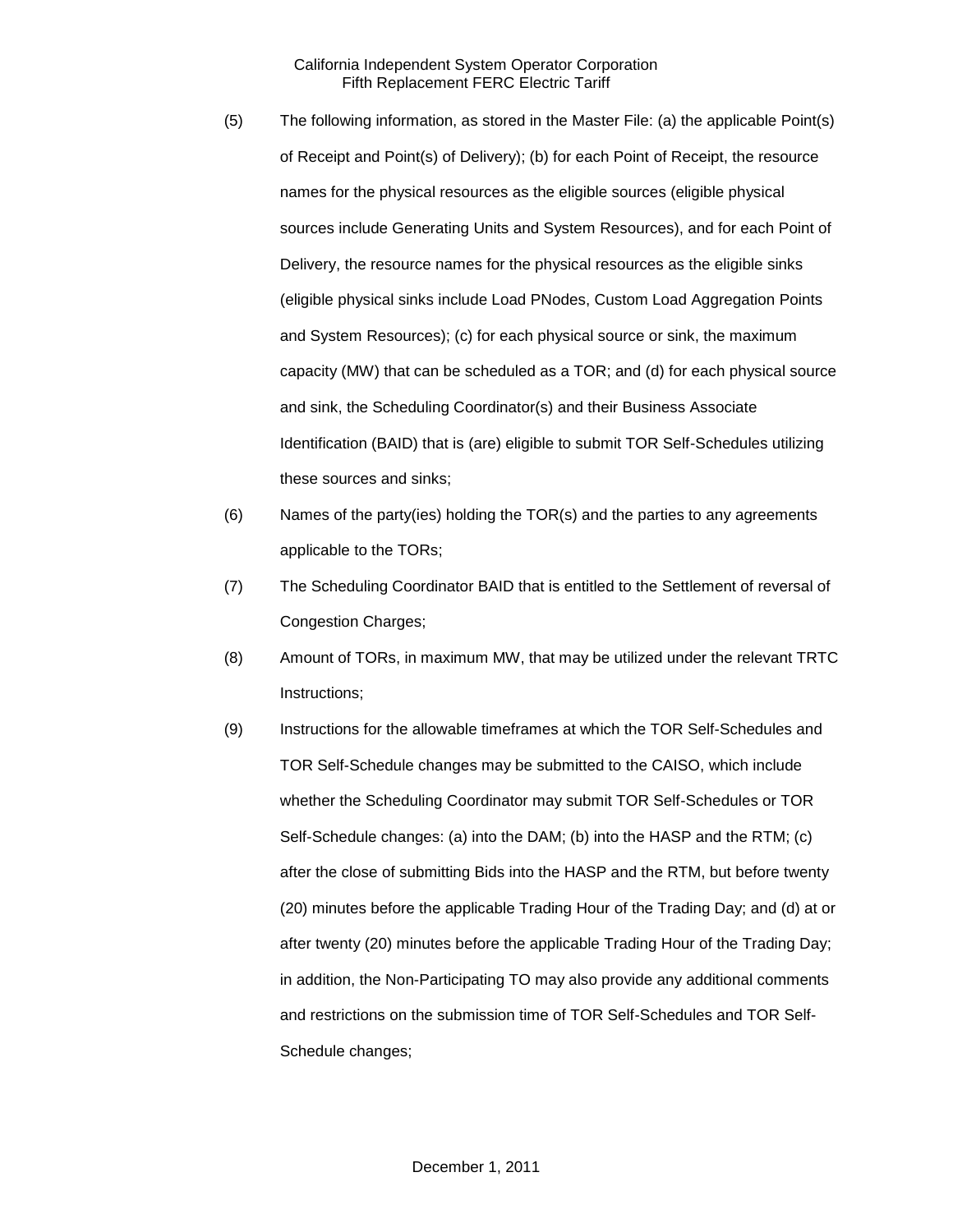- (10) Term of ownership interest in the TOR(s) and of any agreements applicable to the TOR(s);
- (11) Any special procedures that would require the CAISO to implement curtailments in any manner different than pro rata reduction of the transfer capability of the transmission line; any such instructions submitted to the CAISO must be clear, unambiguous, and not require the CAISO to make any judgments or interpretations as to the meaning, intent, results, or purpose of the curtailment procedures or of any applicable Existing Contract, otherwise, they will not be accepted by the CAISO; and
- (12) Whether or not the TOR provides the right to self-provide Ancillary Services.

## **17.1.5 Changes And Updates To TRTC Instructions**

Updates or changes to the TRTC Instructions must be submitted to the CAISO through a revised set of TRTC Instructions by the Non-Participating TO, on an as needed or as required basis. The CAISO will implement the updated or changed TRTC Instructions as soon as practicable but no later than seven (7) days after receiving clear and unambiguous details of the updated or changed instructions under normal conditions. If the CAISO finds the TRTC Instructions to be inconsistent with the CAISO Tariff, the CAISO will notify the Non-Participating TO within forty-eight (48) hours after receipt of the updated or changed TRTC Instructions indicating the nature of the problem and allowing the Non-Participating TO to resubmit the TRTC Instructions as if they were new, updated or changed TRTC Instructions. If the CAISO finds the updated or changed TRTC Instructions to be acceptable, the CAISO will time-stamp the updated TRTC Instructions as received, confirm such receipt to the Non-Participating TO, and indicate the time at which the updated instructions take effect if prior to the seven (7) day deadline referred to above. In the event of a System Emergency, the CAISO will implement such submitted changes to the TRTC Instructions as soon as practical.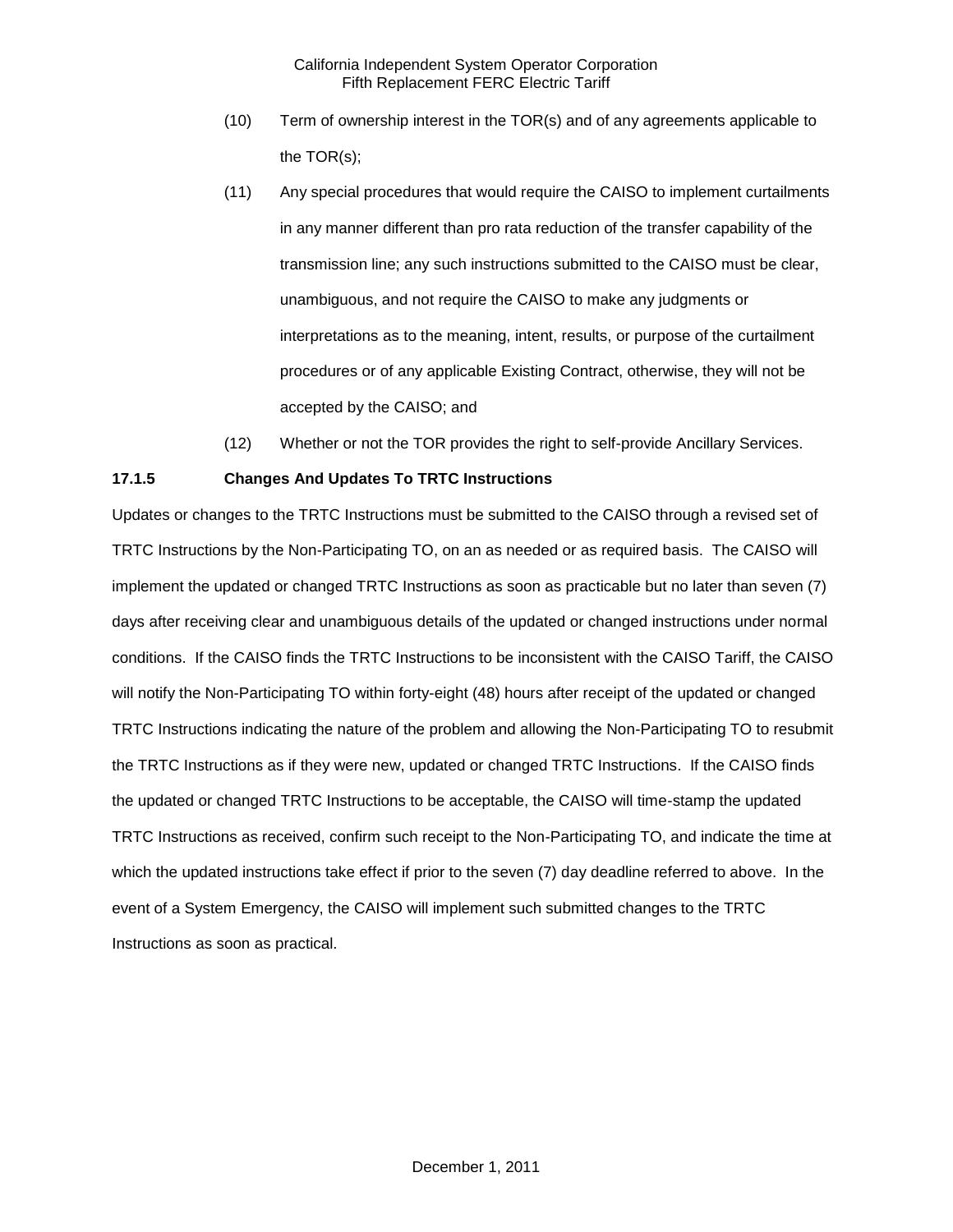## **17.1.6 CAISO Role In Accepting TRTC Instructions**

The parties holding joint ownership interests and Entitlements in a facility including a TOR must, in the first instance, attempt jointly to agree on any TRTC Instructions that will be submitted to the CAISO. In the event that the parties holding joint ownership interests and Entitlements in a facility including a TOR cannot agree upon the TRTC Instructions, the dispute resolution provisions of any applicable Existing Contract shall be used to resolve the dispute; provided that, until the dispute is resolved, and unless the applicable Existing Contract specifies otherwise, the CAISO shall implement the Participating TO's TRTC Instructions, if one of the parties holding a joint ownership interest or an Entitlement in the facility is a Participating TO. If no party holding a joint ownership interest or Entitlement in a facility including a TOR is a Participating TO and the parties cannot agree to the TRTC Instructions to be submitted by the parties, until the dispute is resolved, the CAISO shall implement the TRTC Instructions of the Non-Participating TO with the greatest ownership interest in the TOR. The CAISO shall not be responsible for resolution of any disputes that arise over the accuracy of the TRTC Instructions consistent with its obligations in Section 17.1.4.

### **17.1.7 Implementation Of TRTC Instructions**

The CAISO shall determine, based on the information provided by the Non-Participating TOs under TRTC Instructions, the transmission capacities that must be reserved for TORs at Scheduling Points.

The CAISO shall coordinate the scheduling of TORs with the scheduling of CAISO transmission service, using the CAISO's Bid submission rules. In doing so, the CAISO shall create an automated day-to-day verification process based on parameters provided by the Non-Participating TO for the TOR to serve as the basis for TOR Self-Schedule validation. The Non-Participating TO will be responsible for: (1) the accuracy of the data files against which the CAISO will validate the TOR Self-Schedule; and (2) providing the data file to the CAISO.

The TOR holders shall remain liable for their performance under any applicable Existing Contracts or other agreements pertaining to their TORs. The CAISO shall be liable in accordance with the provisions of this CAISO Tariff for any damage or injury caused by its non-compliance with the TRTC Instructions submitted to it pursuant to this Section 17.1.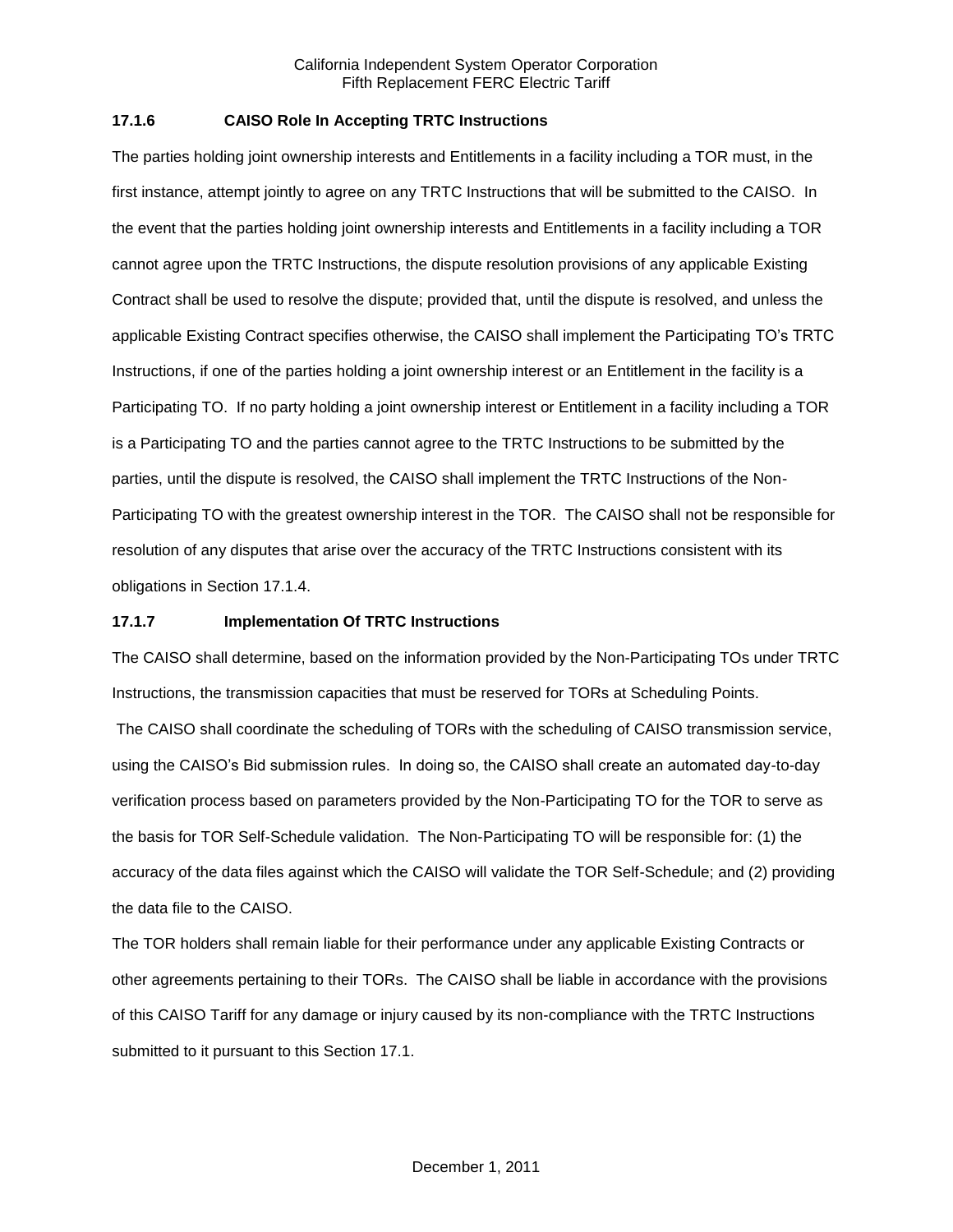Unless specified otherwise, in the event that the dispute resolution mechanisms prescribed in an Existing Contract applicable to a TOR, including all recourses legally available under the contract, cannot, in the first instance, result in a resolution of such a dispute, the CAISO ADR Procedures will be used to resolve any disputes between the CAISO and the Non-Participating TO regarding any aspects of the implementation of this Section 17.1, including the reasonableness of a Non-Participating TO's TRTC Instructions or any other decision rules which the Non-Participating TO may submit to the CAISO as part of the TRTC Instructions. The holders of TORs shall have standing to participate in the CAISO ADR Procedures.

# **17.2 Treatment Of TORs**

The CAISO will accommodate TORs, so that the holders of TORs will receive the same priorities (in scheduling, curtailment, assignment and other aspects of transmission system usage) to which they are entitled under any applicable Existing Contracts or other agreements pertaining to the operation of their TORs.

In addition, scheduling deadlines and operational procedures associated with TORs will be honored by the CAISO, provided such information is explicitly included in the TRTC Instructions. The CAISO will accommodate and honor TORs as follows:

- (1) The CAISO will reserve transmission capacity equal to the TOR transmission capacity and make a corresponding adjustment in its determination of ATC. The CAISO will not limit parallel flow from flowing on TOR transmission capacity consistent with the redispatch provisions of Section 17.2(3), just as the CAISO does not limit TOR Self-Schedules from flowing on non-TOR transmission. There shall be no compensation for parallel flow for either the CAISO or the TOR holder.
- (2) In the HASP, the CAISO will give valid TOR Self-Schedules priority over other non-TOR Day-Ahead Schedules and HASP Bids. In the event of a reduction in capacity on the transmission path associated with the TOR, the CAISO will honor the TOR priority in accordance with this Section 17.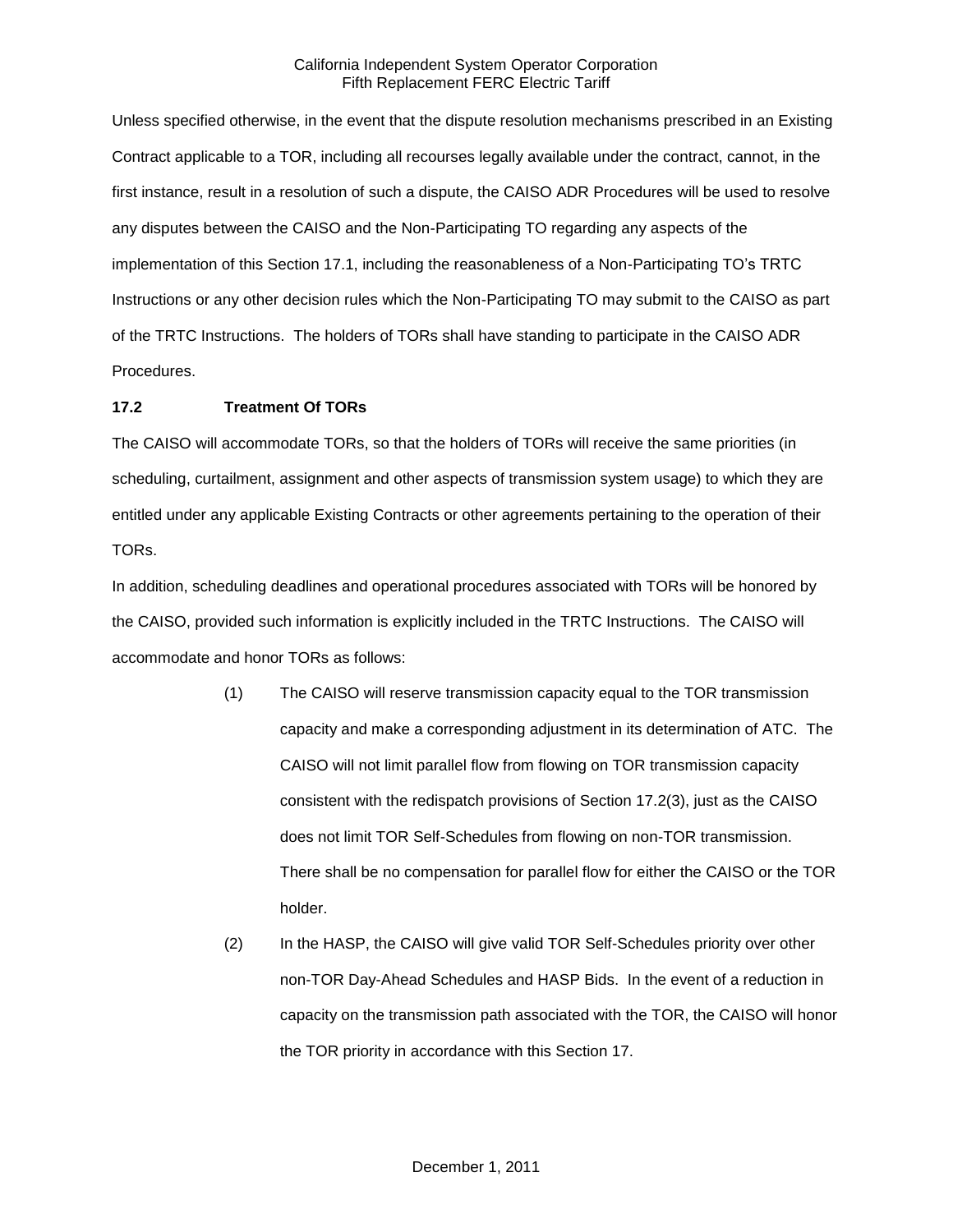- (3) The CAISO will allow the holder of a TOR to make changes to the scheduled amounts of supply after the submission of HASP TOR Self-Schedules in accordance with the TRTC Instructions established for such changes. The CAISO will, as necessary, redispatch non-TOR resources to accommodate valid TOR Self-Schedule changes in Real-Time.
- (4) The CAISO will allow the holder of a TOR to self-provide Ancillary Services, which will include the ability of the holder of a TOR to import Ancillary Services at Scheduling Points with the CAISO.
- (5) The submission of a TOR Self-Schedule change that is authorized pursuant to an applicable existing agreement shall not affect the application of the IFM Congestion Credit or the HASP and RTM Congestion Credit, and the IFM Marginal Cost of Losses Credit for Eligible TOR Self-Schedules or the RTM Marginal Cost of Losses Credit for Eligible TOR Self-Schedules for a TOR Self-Schedule that satisfies the applicable requirements of Sections 17.4.1 and 17.5.

#### **17.2.1 System Emergency Exceptions**

As set forth in Section 4.2.1, all Market Participants, including Scheduling Coordinators, Utility Distribution Companies, Participating TOs, Participating Generators(which includes Pseudo-Ties of Generating Units to the CAISO Balancing Authority Area), Participating Loads, Demand Response Providers, Balancing Authorities (to the extent the agreement between the Balancing Authority and the CAISO so provides), and MSS Operators within the CAISO Balancing Authority Area and all System Resources must comply fully and promptly with the CAISO's Dispatch Instructions and operating orders, unless such operation would impair public health or safety. The CAISO will honor the terms of TORs, provided that in a System Emergency and circumstances in which the CAISO considers that a System Emergency is imminent or threatened, to enable the CAISO to exercise its responsibilities as Balancing Authority in accordance with Applicable Reliability Criteria, holders of TORs must follow CAISO operating orders even if those operating orders directly conflict with the terms of applicable Existing Contracts or any other contracts pertaining to the TORs, unless such operating orders are inconsistent with the terms of an agreement between the CAISO and a Balancing Authority. In the event of a conflict between the CAISO Tariff and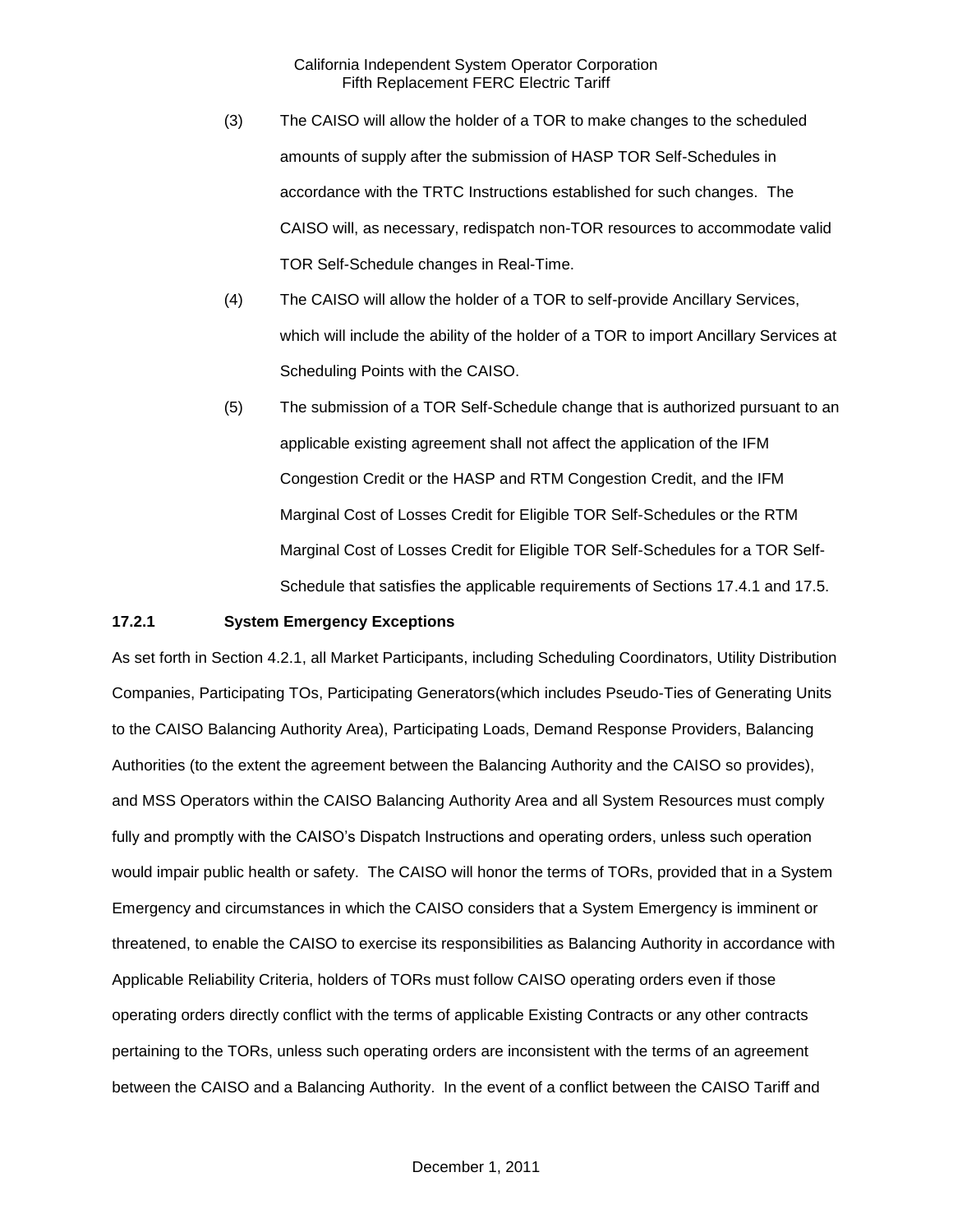an agreement between the CAISO and a Balancing Authority, the agreement will govern. For this purpose CAISO operating orders to shed Load shall not be considered as an impairment to public health or safety. This section does not prohibit a Scheduling Coordinator from modifying its Bid or re-purchasing Energy in the HASP or RTM.

## **17.3 Valid TOR Self-Schedules**

The CAISO will accept a valid TOR Self-Schedule from a Scheduling Coordinator. That Scheduling Coordinator shall be either the holder of the TOR or its designee. TOR Self-Schedules submitted by Scheduling Coordinators to the CAISO must be submitted in accordance with this CAISO Tariff.

# **17.3.1 Validation Of TOR Self-Schedules**

A TOR Self-Schedule is a valid TOR Self-Schedule when the CAISO has determined that the TOR Self-Schedule, submitted to the CAISO pursuant to the requirements for Bids in Section 30, properly reflects TORs consistent with the TRTC Instructions, is labeled with a unique TOR identifier, and includes balanced sources and sinks, within the TOR capacity limits.

# **17.3.2 Treatment Of Invalid TOR Self-Schedules**

## **17.3.2.1 Inconsistent with the TRTC Instructions**

Except for the reasons listed below in 17.3.2, if the CAISO finds that the TOR Self-Schedule is not consistent with the TRTC Instructions, the CAISO shall find that the TOR Self-Schedule is not valid. If the CAISO finds the TOR Self-Schedule to be invalid, the CAISO shall notify the Scheduling Coordinator and convert the TOR Self-Schedule to an ordinary Self-Schedule and treat the TOR Self-Schedule as an ordinary Self-Schedule as such for terms of scheduling priority and Settlements. Where multiple ETC, TOR or Converted Rights Self-Schedules are submitted in an ETC, TOR or Converted Rights chain, in order for all ETC, TOR, or Converted Rights Self-Schedules in the chain to continue to remain valid, all individual ETC, TOR, or Converted Rights Self-Schedules links in the chain must remain individually valid, including the simultaneous but separate use of an individual ETC, TOR or Converted Rights Self-Schedule, in order for the chain to remain valid.

# **17.3.2.2 Unbalanced TOR Self-Schedules**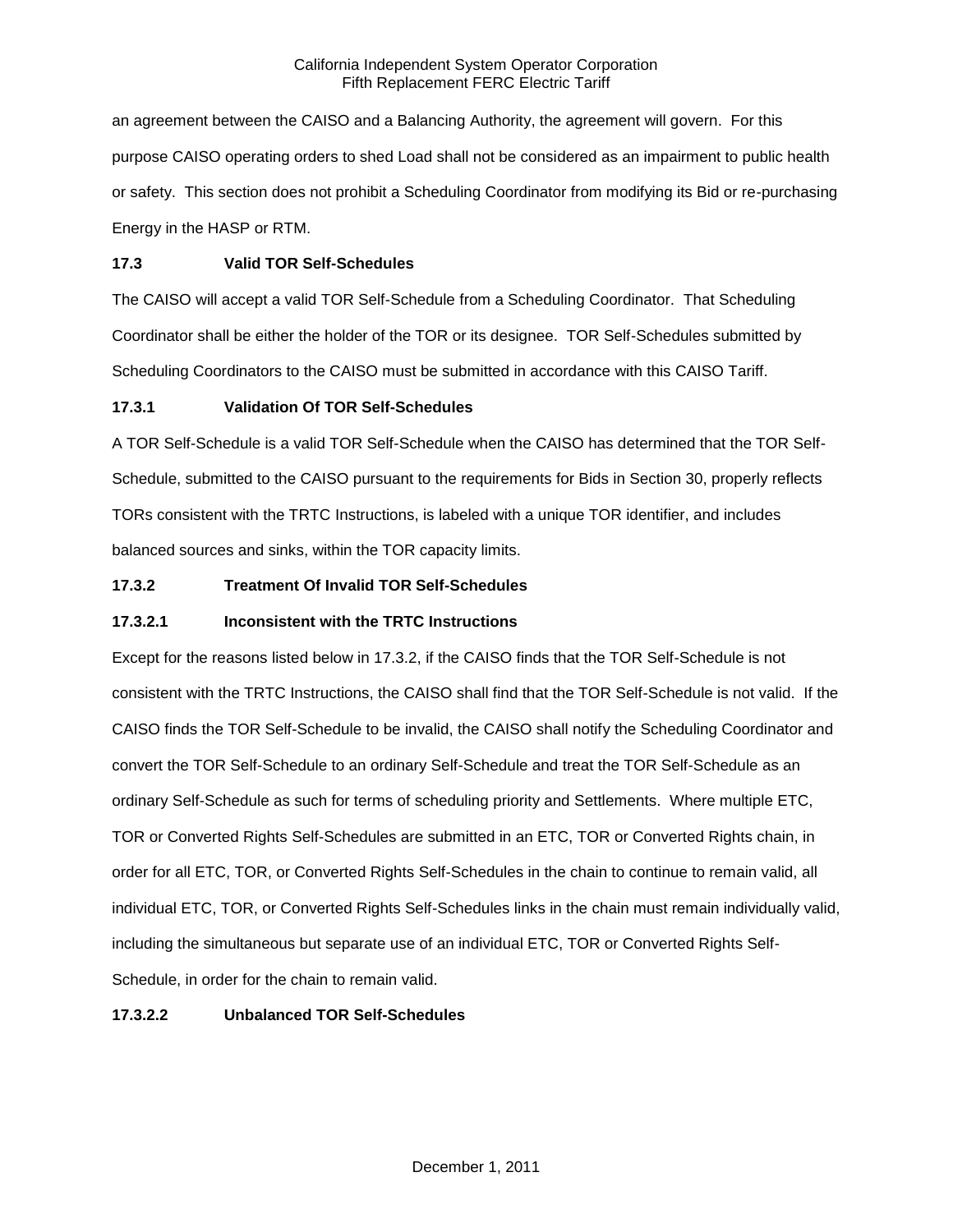If the TOR Self-Schedule is not balanced, the TOR Self-Schedule will not be a valid TOR Self-Schedule and the CAISO will: (i) remove any scheduling priority for the entire TOR Self-Schedule; (ii) apply the TOR Settlement treatment pursuant to Sections 11.2.1.5 and 11.5.7.1 to the valid balanced portions only; and (iii) assess any charges and make any payments consistent with the treatment of ordinary Self-Schedules for the unbalanced portions.

# **17.3.2.3 Exceeds Capacity Limits for TORs as Reflected in TRTC Instructions**

If the TOR Self-Schedule exceeds the capacity limits of the TOR as reflected in TRTC Instructions, the TOR Self-Schedule will not be a valid TOR-Self-Schedule and the CAISO will: (i) remove any scheduling priority for the entire TOR Self-Schedule; (ii) apply the TOR Settlement treatment pursuant to Sections 11.2.1.5 and 11.5.7.1 to the valid balanced portions within the capacity limits of the TOR as reflected in the TRTC Instructions; and (iii) assess any charges and make any payments consistent with the treatment of ordinary Self-Schedules for the portions in excess of the capacity limits of the TOR as reflected in the TRTC Instructions.

# **17.3.3 Settlement Treatment Of Valid TOR Self-Schedules**

The resulting valid TOR Self-Schedules shall have the following Settlement treatment:

- (1) The CAISO will apply the TOR Settlement treatment in Sections 11.2.1.5 and 11.5.7.
- (2) The CAISO shall base the Marginal Cost of Losses on LMP differentials at the Points of Receipt and Points of Delivery identified in the valid TOR Self-Schedule; provided, however, that if a specific loss percentage exists in an applicable agreement between the TOR holder and the CAISO or an existing agreement between the TOR holder and a Participating TO, the CAISO will apply the IFM and RTM Marginal Cost of Losses Credit as provided in Sections 11.2.1.7 and 11.5.7.2. In any case in which the TOR holder has an existing agreement regarding its TORs with either the CAISO or a Participating TO, the provisions of the agreement shall prevail over any conflicting provisions of this Section 17.3.3(2). Where the provisions of this Section 17.3.3(2) do not conflict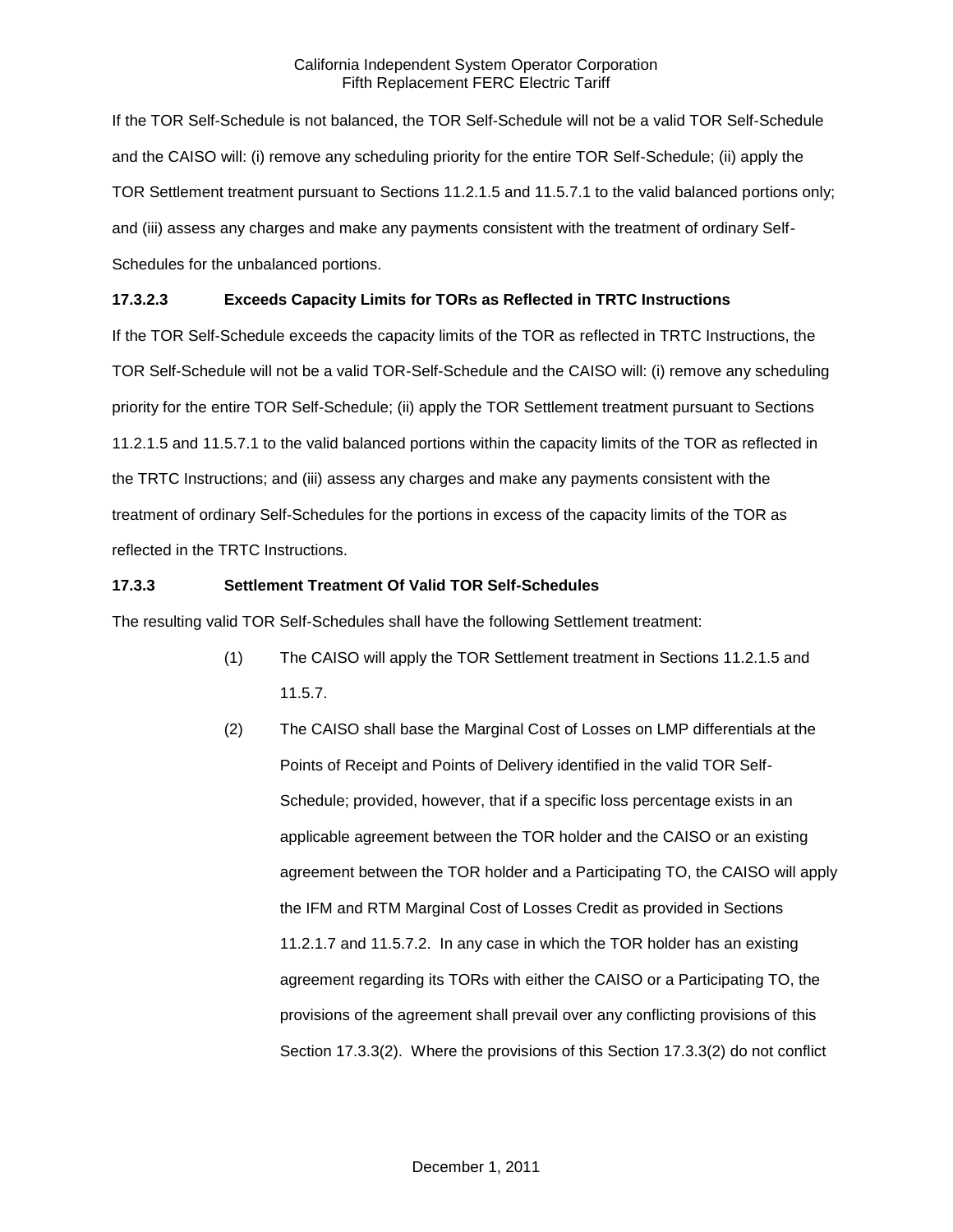with the provisions of the agreement, the provisions of this Section 17.3.3(2) shall apply to the subject TORs.

- (3) The CAISO will assess only charges applicable to Ancillary Services, Imbalance Energy, Transmission Losses, and Grid Management Charges for the use of a TOR and will not assess charges for neutrality, UFE, transmission Access Charges, Minimum Load Costs, or other charges that might otherwise be applicable to the Demand or exports served solely over the TOR. The CAISO will assess charges applicable to Ancillary Services for the use of a TOR only to the extent that the CAISO must procure Ancillary Services for the TOR holder because Ancillary Services are not self-provided by the TOR holder. The CAISO will assess charges applicable to Imbalance Energy for the use of a TOR only if the CAISO must procure Imbalance Energy for the TOR holder. The CAISO will assess Grid Management Charges for the use of a TOR only in accordance with the provisions of Section 11.22 and Appendix F, Schedule 1.
- (4) The holders of TORs will not be entitled to an allocation of revenues from the CAISO, including Access Charge revenues; provided that the Scheduling Coordinator for the TOR holder shall be allocated the applicable amount of IFM Marginal Losses Surplus Credit in accordance with the provisions of Section 11.2.1.6, except for any TOR Self-Schedule that received the IFM Marginal Cost of Losses Credit.
- (5) Parties with TORs shall continue to pay for Transmission Losses or Ancillary Services requirements in accordance with any Existing Contracts applicable to those TORs as they may be modified or changed in accordance with the terms of the Existing Contract. Any affected Participating TOs shall continue to provide Transmission Losses and any other Ancillary Services to the holder of a TOR subject to an Existing Contract as may be required by the Existing Contract. As described in Section 17.3.3(3) above, the CAISO will charge Scheduling Coordinators submitting the TOR Self-Schedule the charges applicable to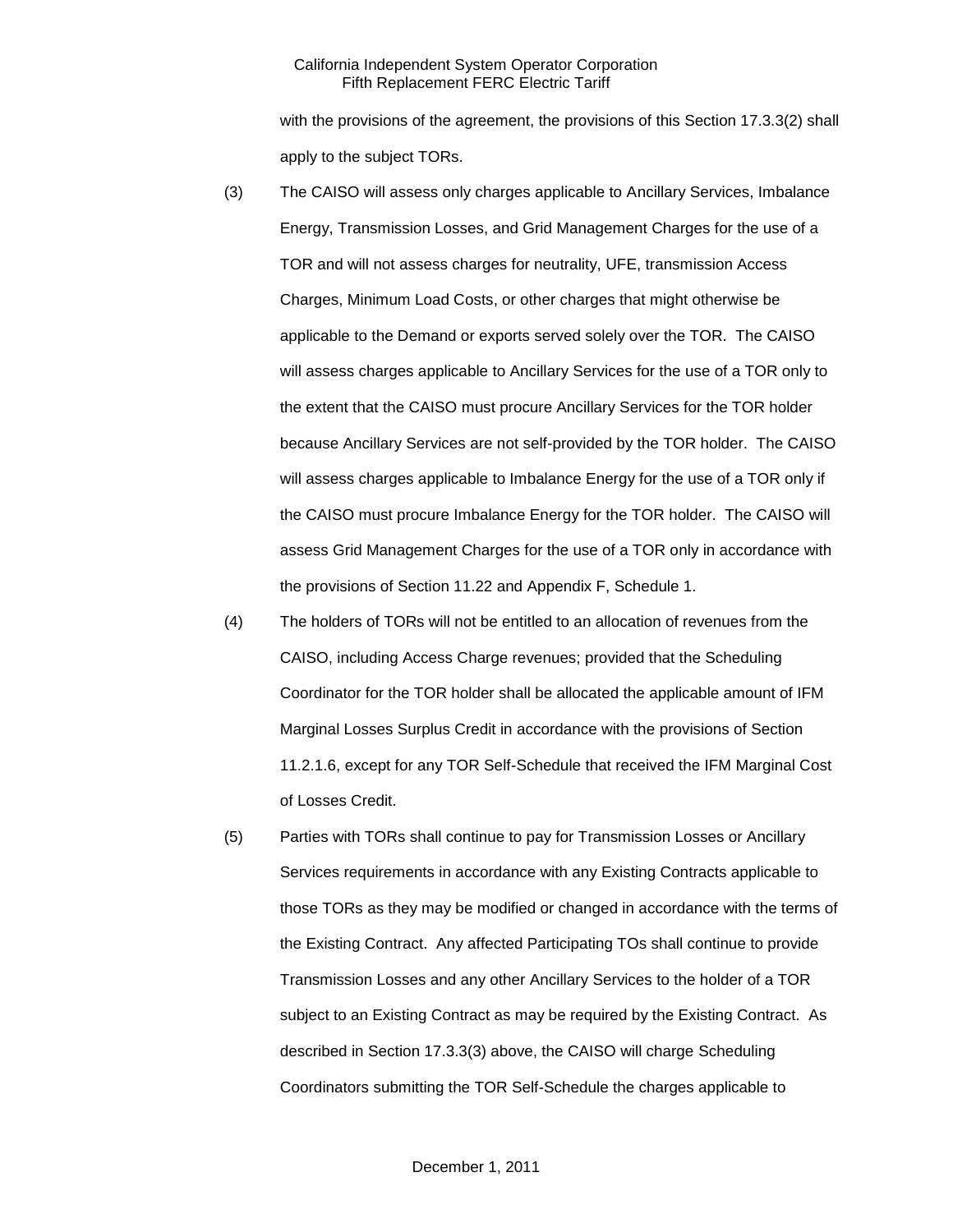Transmission Losses, Ancillary Services, and Imbalance Energy in accordance with the CAISO Tariff (e.g., the Transmission Losses Charge based on the Marginal Cost of Losses), and any shortfall or surplus between the CAISO charges and the provisions of any applicable Existing Contract shall be settled bilaterally between the Existing Contract parties or through the relevant TO Tariff. To enable holders of TORs to determine whether the CAISO's calculations result in any associated shortfall or surplus and to enable the parties to the Existing Contracts to settle the differences bilaterally or through the relevant TO Tariff, the CAISO shall calculate and provide the Scheduling Coordinator's Settlements the amounts paid for the MCL for the amounts of MWh submitted with a valid TOR Self-Schedule. Each Participating TO will be responsible for recovering any deficits or crediting any surpluses associated with differences in Transmission Losses and Transmission Loss requirements and/or Ancillary Services requirements, through its bilateral arrangements or its Transmission Owner Tariff.

### **17.3.4 Notification To SCs Of CAISO Determination**

After performing validation of the TOR Self-Schedule, and prior to taking any action pursuant to 17.6.2, the CAISO will make an automated validation notice available to the Scheduling Coordinator indicating whether the TOR Self-Schedule is valid or invalid. If a TOR Self-Schedule involves more than one Scheduling Coordinator, the complete validation of the chain of TOR Self-Schedules will occur when the last Scheduling Coordinator submits its TOR Self-Schedule. At that time, the CAISO will make an automated validation notice available to each Scheduling Coordinator registered as associated with the chain of TOR Self-Schedules. The CAISO can accommodate corrections submitted by a Scheduling Coordinator to a TOR Self-Schedule up to Market Close of the Day-Ahead Market as further described in the applicable Business Practice Manual.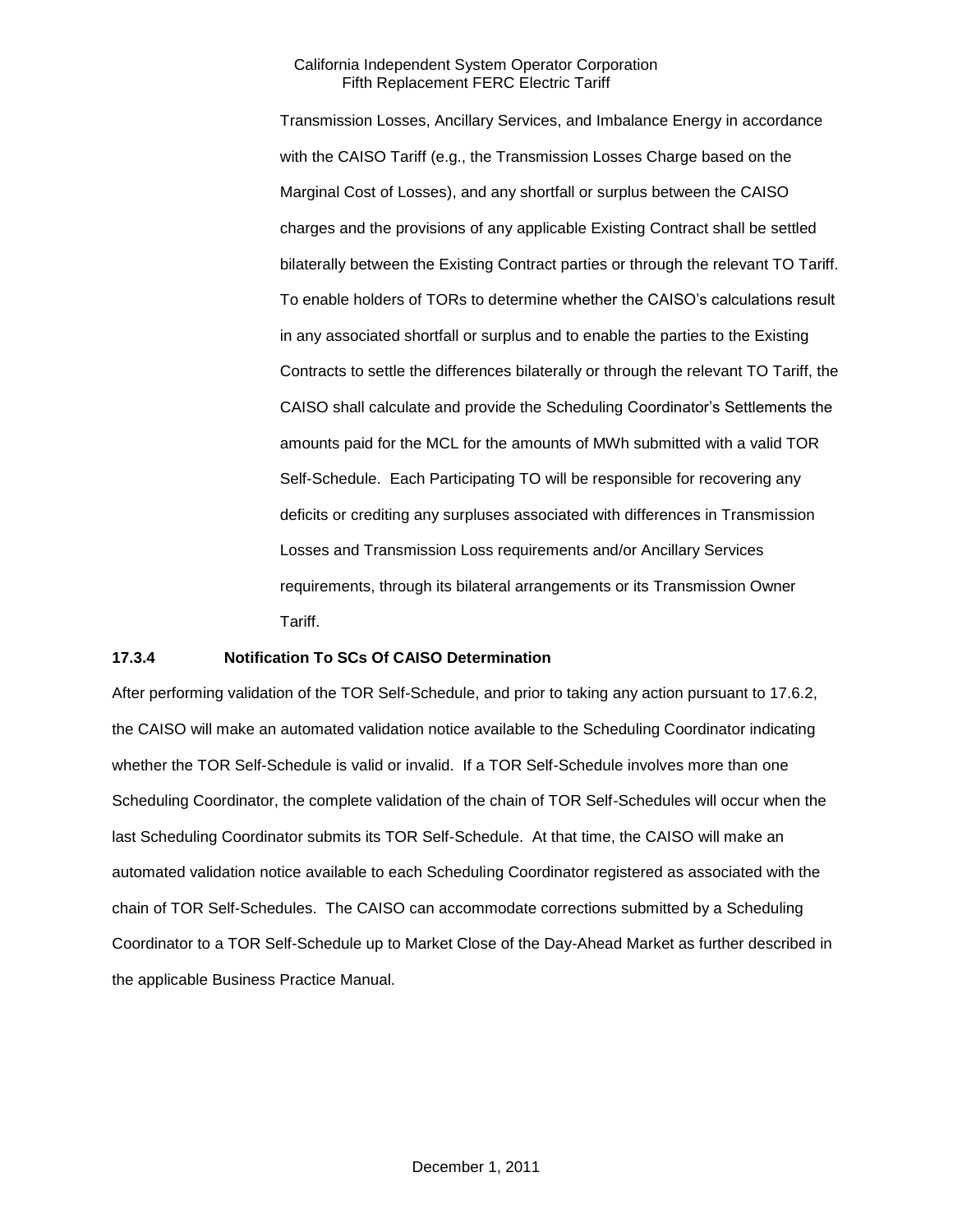# **17.4 The HASP**

## **17.4.1 Scheduling Deadlines**

Holders of TORs may submit TOR Self-Schedules for the use of those rights by the deadline for the Market Close for the HASP.

## **17.5 The CAISO'S Real-Time Process**

Consistent with this Section 17, the CAISO will honor those scheduling flexibilities that may be exercised by holders of TORs through their respective Scheduling Coordinators during the CAISO's Real-Time Market to the extent that such flexibilities do not interfere with or jeopardize the safe and reliable operation of the CAISO Controlled Grid or Balancing Authority Area operations.

# **17.6 Inter-Balancing Authority Area TOR Self-Schedule Bid Changes**

Changes to TOR Self-Schedules that occur during the CAISO's Real-Time Market that involve changes to CAISO Balancing Authority Area imports or exports with other Balancing Authority Areas (that is, inter-Balancing Authority Area changes to TOR Self-Schedules) will be allowed and will be recorded by the CAISO based upon notification received from the Scheduling Coordinator representing the holder of the TOR. The Scheduling Coordinator representing the holder of the TOR must notify the CAISO of any such changes to external import/export in submitted TOR Self-Schedules. The Scheduling Coordinator representing the holder of the TOR must notify the CAISO of Real-Time Market changes to external import/export Interchange Schedules in submitted TOR Self-Schedules, by telephone. The timing and content of any such notification must be consistent with the TRTC Instructions previously submitted to the CAISO by the Non-Participating TO. The CAISO will manually adjust or update the HASP Intertie Schedule for the Scheduling Coordinator to conform with the other Balancing Authority Area's net TOR Self-Schedule in Real-Time, and the notifying Scheduling Coordinator will be responsible for and manage any resulting Energy imbalance. These Imbalance Energy deviations will be priced and charged to the Scheduling Coordinator representing the holder of the TOR in accordance with the Real-Time LMP.

# **17.7 Intra-Balancing Authority Area TOR Self-Schedule Changes**

Changes to TOR Self-Schedules that occur during the CAISO's Real-Time processes that do not involve changes to CAISO Balancing Authority Area imports or exports with other Balancing Authority Areas (that is, intra-Balancing Authority Area changes to Schedules) will be allowed and will give rise to Imbalance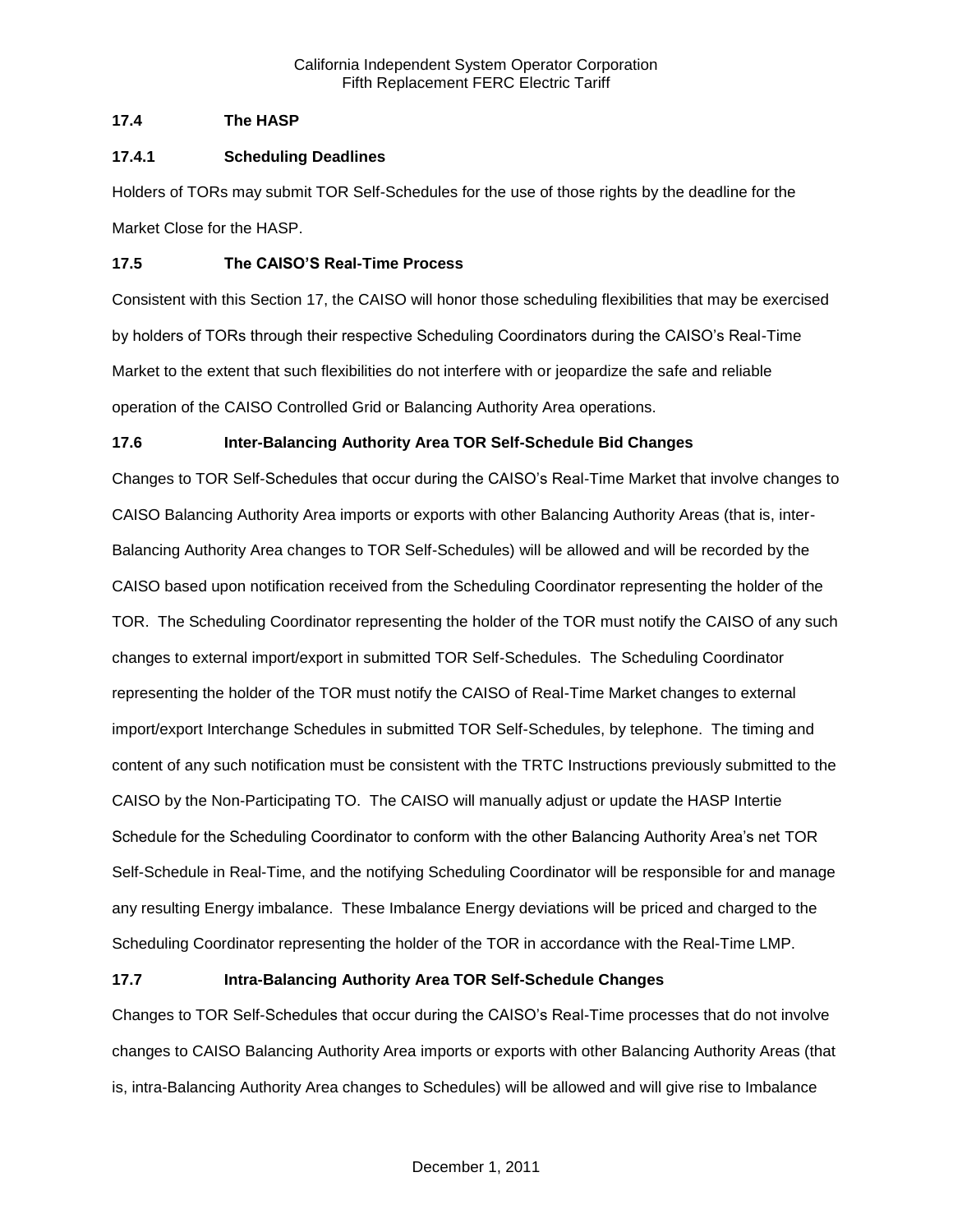Energy deviations. These Imbalance Energy deviations will be priced and charged to the Scheduling Coordinator representing the holder of the TOR in accordance with the Real-Time LMP.

## **17.8 Existing Contracts Re TORs For Non-Participating TOs**

Continuation of Rights and Obligations of Non-Participating TOs Regarding TORs and Under Existing

Contracts Applicable to TORs.

The transmission service rights and obligations of Non-Participating TOs under Existing Contracts applicable to their TORs, including all terms, conditions and rates of the Existing Contracts, as they may change from time to time under the terms of the Existing Contracts, will continue to be honored by the parties to those contracts, for the duration of those contracts.

# **17.8.1 Participating TO Obligation**

If a Participating TO is a party to an Existing Contract with provisions applicable to a TOR of a Non-Participating TO, the Participating TO shall attempt to negotiate changes to the Existing Contract to align the contract's scheduling and operating provisions with the CAISO's scheduling and operational procedures, rules and protocols, to align operations under the contract with CAISO operations, and to minimize the contract parties' costs of administering the contract while preserving their financial rights and obligations.

# **17.8.2 Right To Use And Ownership Of TORs**

If a Non-Participating TO has an Existing Contract with a Participating TO under which the Non-Participating TO's TORs, or a portion thereof, are subject to use by the Participating TO, the Non-Participating TO's rights to the use and ownership of its TORs shall remain unchanged, regardless of the Participating TO's act of turning over the Participating TO's Entitlement to use the Non-Participating TO's TORs to the extent possible to the Operational Control of the CAISO.

The CAISO will accept valid TOR Self-Schedules from holders of TORs that are Scheduling Coordinators or that are represented by a Scheduling Coordinator. TOR Self-Schedules submitted by Scheduling Coordinators to the CAISO must be submitted in accordance with Sections 17 and 30. The CAISO may refuse to accept TOR Self-Schedules that do not meet the requirements of the principles, protocols and rules referred to in this Section 17.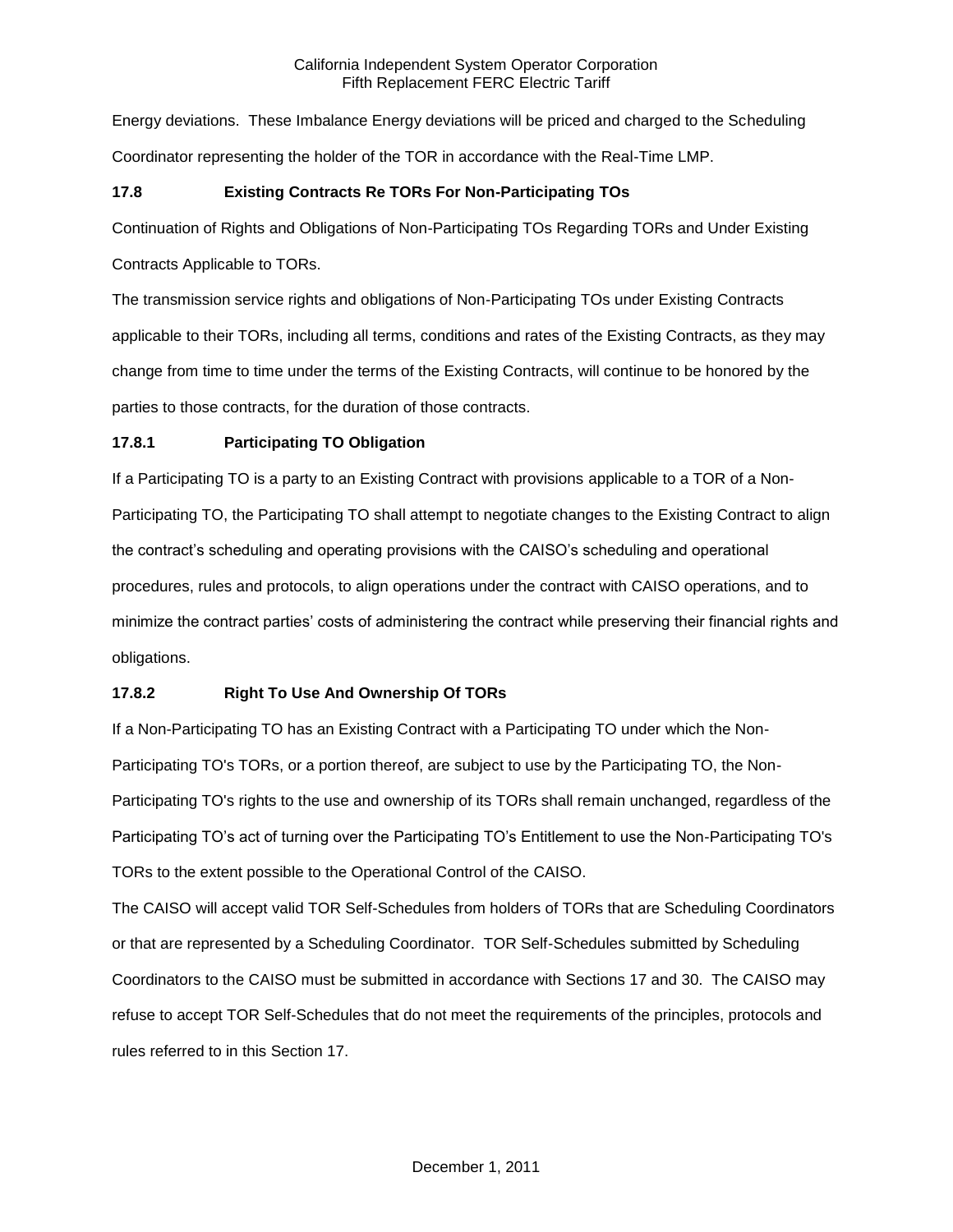## **17.8.3 Dispute Resolution For Existing Contracts Applicable To TORs**

The CAISO will, if requested, advise parties to Existing Contracts applicable to TORs regarding the operational aspects of any Existing Contract renegotiations that they undertake.

If the parties to an Existing Contract applicable to a TOR are unable to reach agreement on the changes needed to meet the requirements of this CAISO Tariff, any disputes related thereto shall be addressed using the dispute resolution provisions of the Existing Contract, including any remedies as are provided by law. The rights of the parties to seek changes or to challenge such changes, under the FPA or as otherwise provided by law, are preserved consistent with the terms of the Existing Contract. Unless and until the necessary changes to the Existing Contract are made, all terms and conditions of the Existing Contracts will continue to be honored by the parties to the Existing Contracts.

## **17.9 Conversion Of PTOs' Rights Under Existing Contracts Re TORs**

Non-Participating TOs holding TORs and who choose to become Participating TOs must, at the time of becoming a Participating TO, turn over Operational Control of those TORs to the CAISO in accordance with Section 4.3.1 and convert any Existing Contract rights associated with those TORs to Converted Rights in accordance with Section 4.3.1.6.

## **17.10 TOR Operational Obligations**

To enable the CAISO to exercise its responsibilities as Balancing Authority in accordance with Applicable Reliability Criteria, each Non-Participating TO must operate its ownership interests in facilities in which it holds a TOR in accordance with Good Utility Practice and Applicable Reliability Criteria.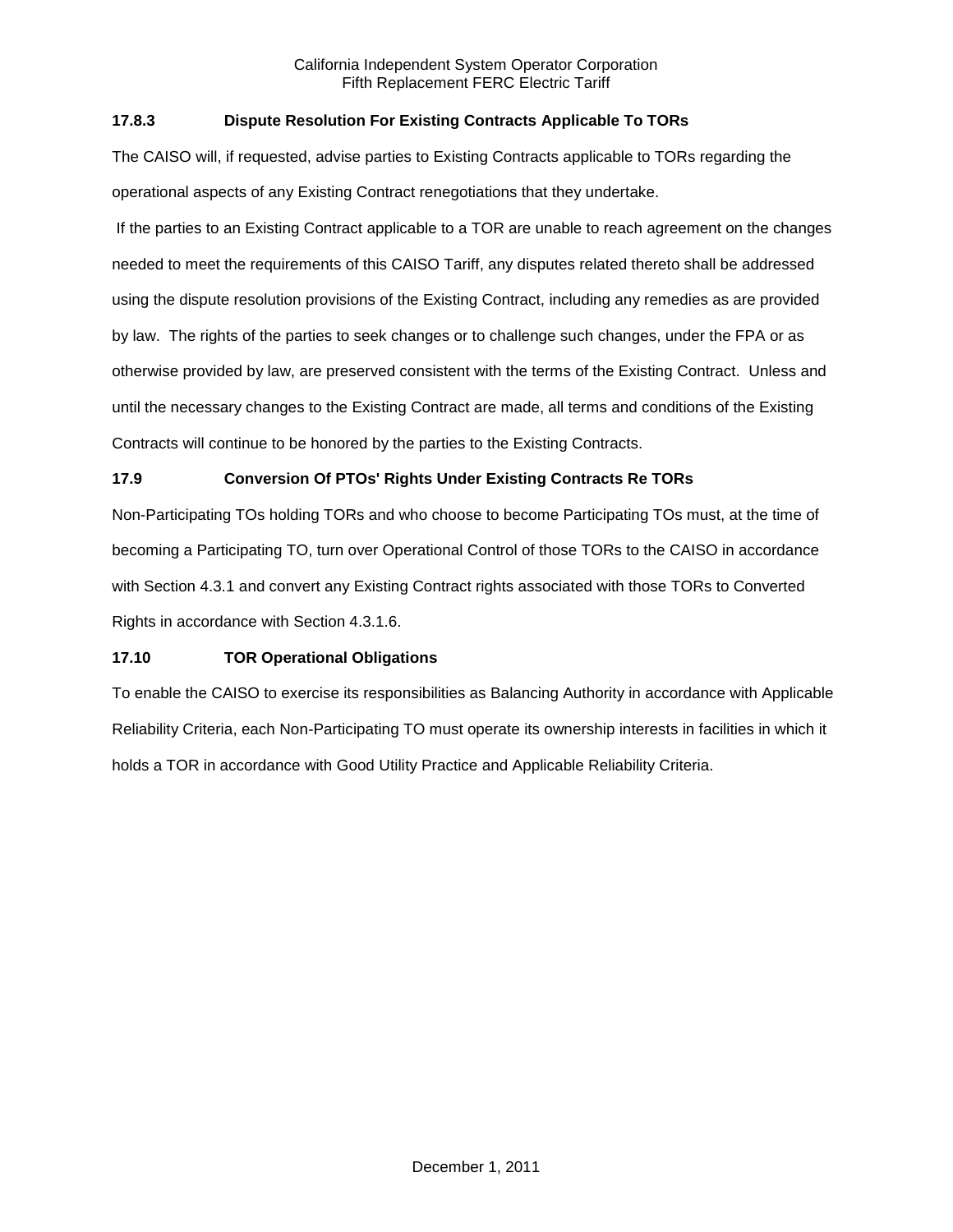| 18.    | [NOT USED]        |
|--------|-------------------|
| 19.    | <b>[NOT USED]</b> |
| 19.1   | [NOT USED]        |
| 19.1.1 | <b>[NOT USED]</b> |
| 19.1.2 | [[NOT USED]       |
| 19.1.3 | <b>[NOT USED]</b> |
| 19.2   | [NOT USED]        |
| 20.    | Confidentiality   |
| 20.1   | <b>CAISO</b>      |

The CAISO shall maintain the confidentiality of all of the documents, data and information provided to it by any Market Participant that are treated as confidential or commercially sensitive under Section 20.2; provided, however, that the CAISO need not keep confidential: (1) information that is explicitly subject to public data exchange pursuant to Section 6; (2) information that the CAISO or the Market Participant providing the information is required to disclose pursuant to this CAISO Tariff, or applicable regulatory requirements (provided that the CAISO shall comply with any applicable limits on such disclosure); or (3) information that becomes available to the public on a non-confidential basis (other than as a result of the CAISO's breach of this CAISO Tariff).

## **20.2 Confidential Information**

The following information provided to the CAISO shall be treated by the CAISO as confidential:

- (a) individual Bids;
- (b) CRR bids and other CRR Allocation nomination information;
- (c) transactions between Scheduling Coordinators, including Inter-SC Trades;
- (d) individual Generator Outage programs unless a Generator makes a change to its Generator Outage program which causes Congestion in the short term (i.e. one month or less), in which case, the CAISO may publish the identity of that Generator; and
- (e) The following information related to the resource adequacy program in accordance with Section 40: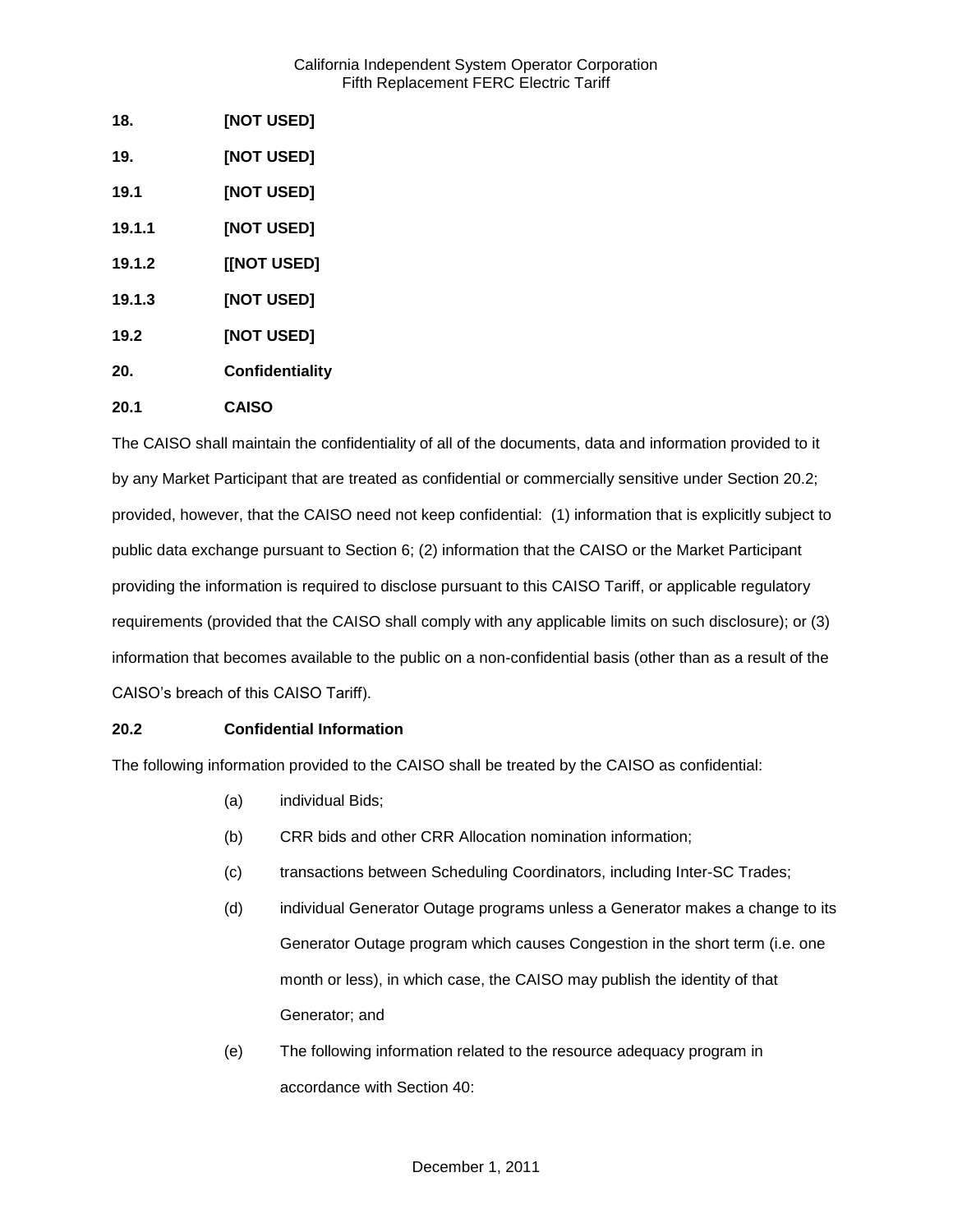- (i) Annual and monthly Resource Adequacy Plans and Supply Plans;
- (ii) Demand Forecasts; and
- (iii) Information on existing import contracts.
- (f) The following information related to the Transmission Planning Process in accordance with Section 24:
	- (i) Information received under Sections 24.2.3.2 and 24.2.3.3 to the extent such information has been designated as confidential in accordance with the Business Practice Manual;
	- (ii) Information deemed confidential by DMM, per Section 8.6 of Appendix P;
	- (iii) Information received by the CAISO pursuant to agreements and contracts, executed prior to December 21, 2007, that preclude the release of the information;
	- (iv) Information that involves proprietary analytical tools, computer codes, or any other material that is protected by intellectual property rights held by the CAISO, Project Sponsor, Market Participant or other third-party; and
	- (v) Critical Energy Infrastructure Information.

However, composite documents, data, and other information that may be developed based on confidential information under this Section shall not be deemed confidential if the composite documents, data, and other information do not disclose any confidential information of any individual Scheduling Coordinator, Market Participant, or other third-party or Critical Energy Infrastructure Information.

### **20.3 Other Parties**

No Market Participant shall have the right hereunder to receive from the CAISO or to review any documents, data or other information of another Market Participant to the extent such documents, data or information is to be treated as in accordance with Section 20.2; provided, however, a Market Participant may receive and review any composite documents, data, and other information that may be developed based upon such confidential documents, data, or information, if the composite document does not disclose such confidential data or information relating to an individual Market Participant and provided, however, that the CAISO may disclose information as provided for in its bylaws.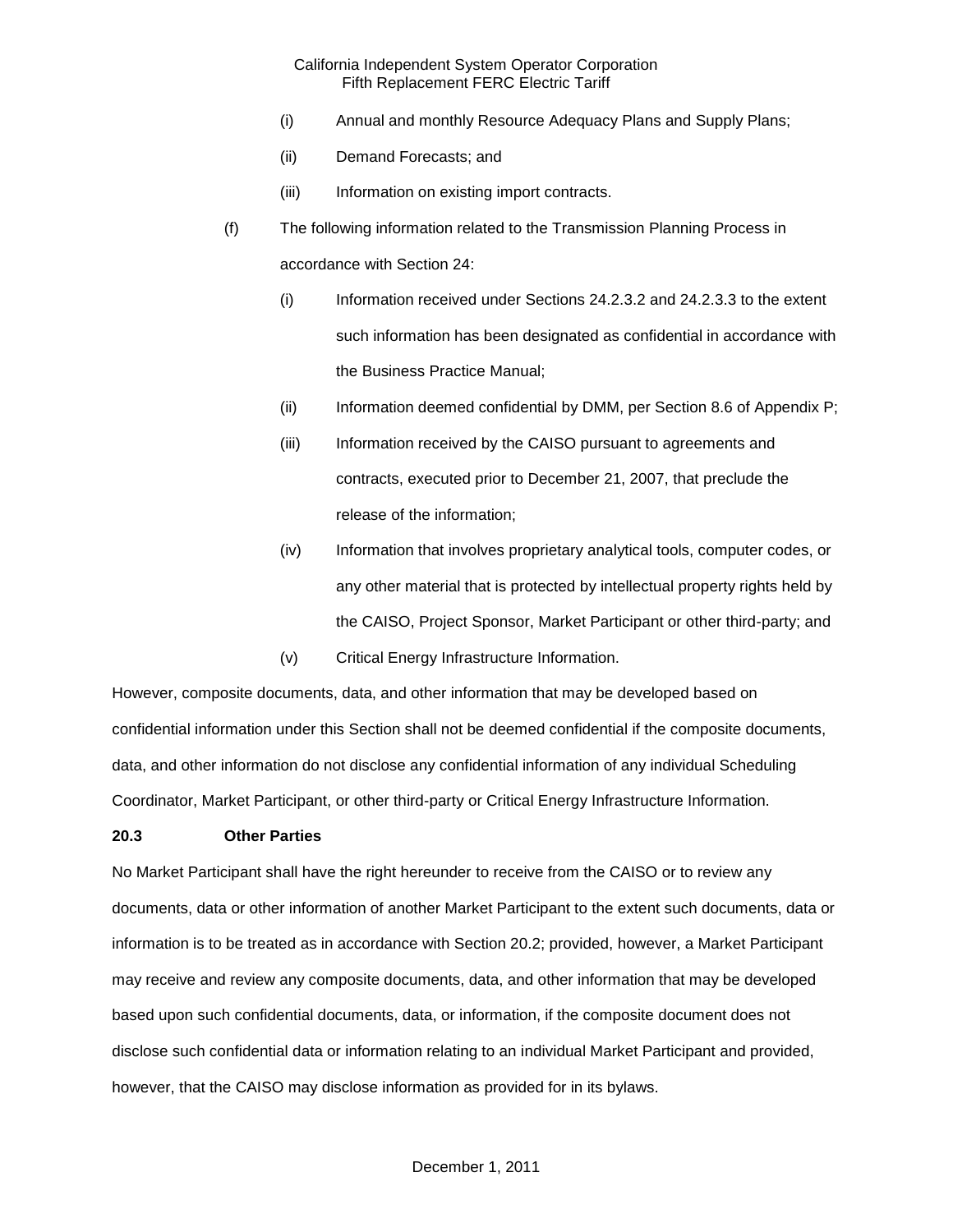#### **20.4 Disclosure**

Notwithstanding anything in this Section 20 to the contrary,

- (a) The CAISO: (i) shall publish individual bids ninety (90) days after the Trading Day with respect to which the bid was submitted and in a manner that does not reveal the specific resource or the name of the Scheduling Coordinator submitting the bid, but that allows the bidding behavior of individual, unidentified resources and Scheduling Coordinators to be tracked over time; and (ii) may publish data sets analyzed in any public report issued by the CAISO or by the MSC, provided that such data sets shall be published no sooner than six (6) months after the latest Trading Day to which data in the data set apply, and in a manner that does not reveal any specific resource or the name of any Scheduling Coordinator submitting bids included in such data sets.
- (b) If the CAISO is required by applicable laws or regulations, or in the course of administrative or judicial proceedings, to disclose information that is otherwise required to be maintained in confidence pursuant to this Section 20, the CAISO may disclose such information; provided, however, that as soon as the CAISO learns of the disclosure requirement and prior to making such disclosure, the CAISO shall notify any affected Market Participant of the requirement and the terms thereof. The Market Participant may, at its sole discretion and own cost, direct any challenge to or defense against the disclosure requirement and the CAISO shall cooperate with such affected Market Participant to the maximum extent practicable to minimize the disclosure of the information consistent with applicable law. The CAISO shall cooperate with the affected Market Participant to obtain proprietary or confidential treatment of confidential information by the person to whom such information is disclosed prior to any such disclosure.
- (c) The CAISO may disclose confidential or commercially sensitive information, without notice to an affected Market Participant, in the following circumstances: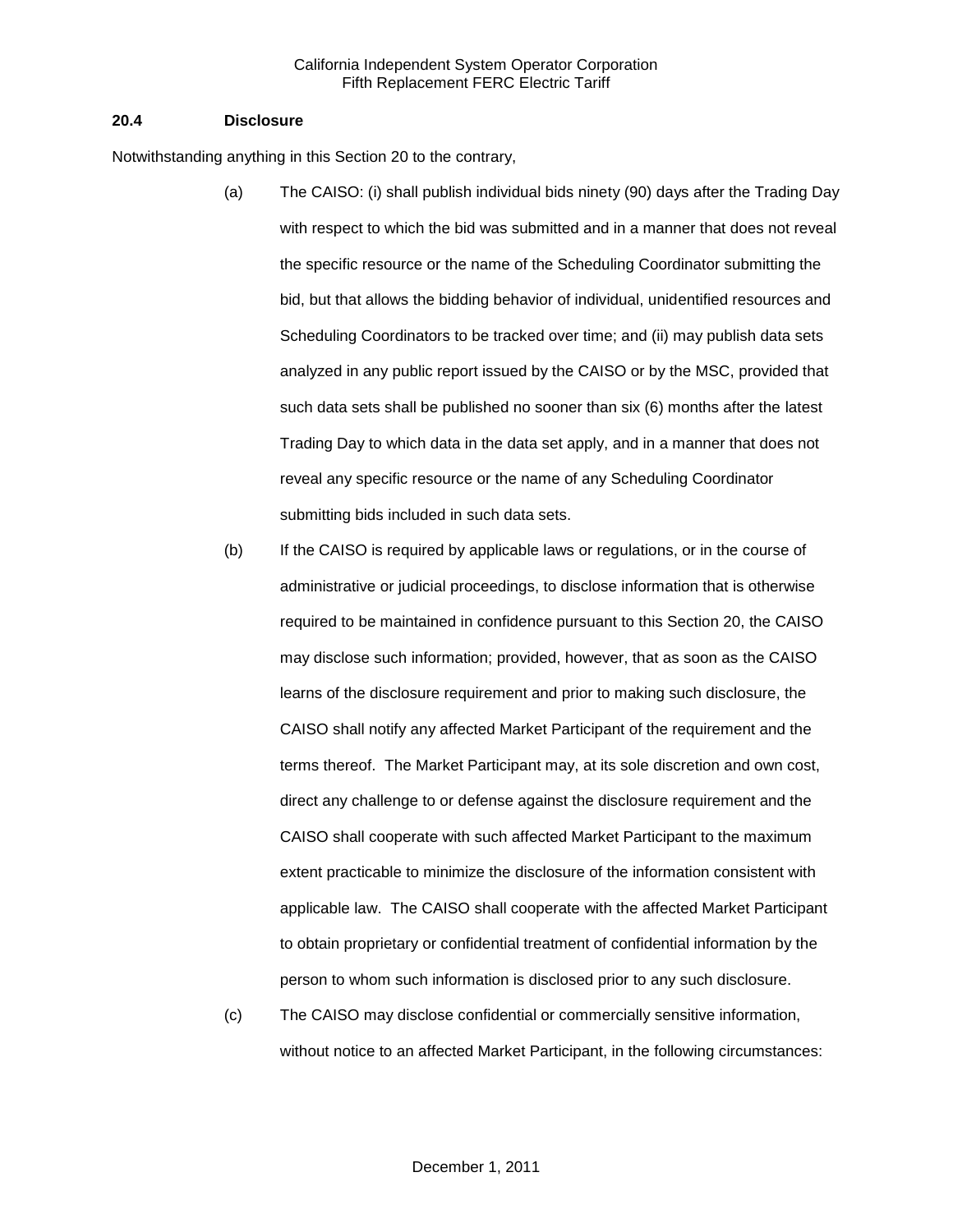- (i) If the FERC, or its staff, during the course of an investigation or otherwise, requests information that is confidential or commercially sensitive. In providing the information to FERC or its staff, the CAISO shall take action consistent with 18 C.F.R. §§ 1b.20 and 388.112, and request that the information be treated as confidential and non-public by the FERC and its staff and that the information be withheld from public disclosure. The CAISO shall provide the requested information to the FERC or its staff within the time provided for in the request for information. The CAISO shall notify an affected Market Participant within a reasonable time after the CAISO is notified by FERC or its staff that a request for disclosure of, or decision to disclose, the confidential or commercially sensitive information has been received, at which time the CAISO and the affected Market Participant may respond before such information would be made public; or
- (ii) In order to maintain reliable operation of the CAISO Balancing Authority Area, the CAISO may share critical operating information, system models, and planning data with the WECC Reliability Coordinator that has executed the Western Electricity Coordinating Council Confidentiality Agreement for Electric System Data, or is subject to similar confidentiality requirements; or
- (iii) In order to maintain reliable operation of the CAISO Balancing Authority Area, the CAISO may share individual Generating Unit Outage information with the operations engineering and the outage coordination division(s) of other Balancing Authorities, Participating TOs, MSS Operators and other transmission system operators engaged in the operation and maintenance of the electric supply system whose system is significantly affected by the Generating Unit and who have executed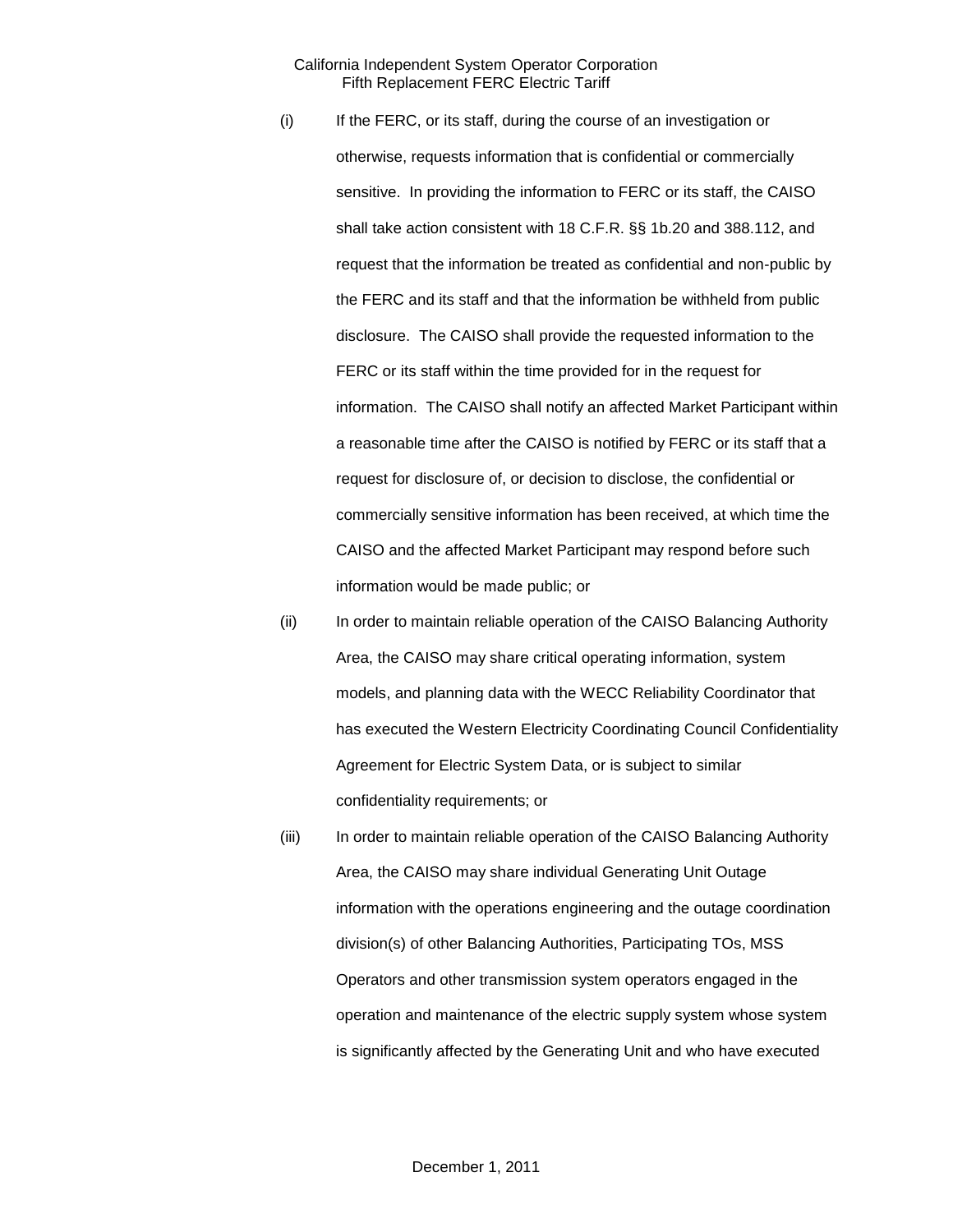the Western Electricity Coordinating Council Confidentiality Agreement for Electric System Data.

- (d) Notwithstanding the provisions of Section 20.2(e), information submitted through Resource Adequacy Plans and Supply Plans in accordance with Section 40 may be provided to:
	- (i) the Scheduling Coordinator(s) and/or Market Participant(s) involved in a dispute or discrepancy as to whether a resource is properly identified in a Resource Adequacy Plan or a Supply Plan only to the limited extent necessary to identify the disputed transaction and the relevant counterparty or counterparties.
	- (ii) the regulatory entity, whether the CPUC, other Local Regulatory Authority, or federal agency, with jurisdiction over a Load Serving Entity involved in a dispute or discrepancy as to whether a resource is properly identified in a Resource Adequacy Plan or the Supply Plan, or otherwise identified by the CAISO as exhibiting a potential deficiency in demonstrating compliance with resource adequacy requirements adopted by the CPUC, other Local Regulatory Authority, or federal agency, as applicable. The information provided shall be limited to the particular dispute, discrepancy, or deficiency.
	- (iii) the California Energy Commission with respect to Demand Forecast information provided to the CAISO under Sections 40.2.2.3 and 40.2.3.3(b) to the extent the CAISO seeks, and the California Energy Commission grants, confidential treatment of such information pursuant to California Public Resources Code Section 25322 and related regulations.
- (e) Notwithstanding the provisions of Section 20.2(f), information submitted through the Transmission Planning Process shall be disclosed as follows: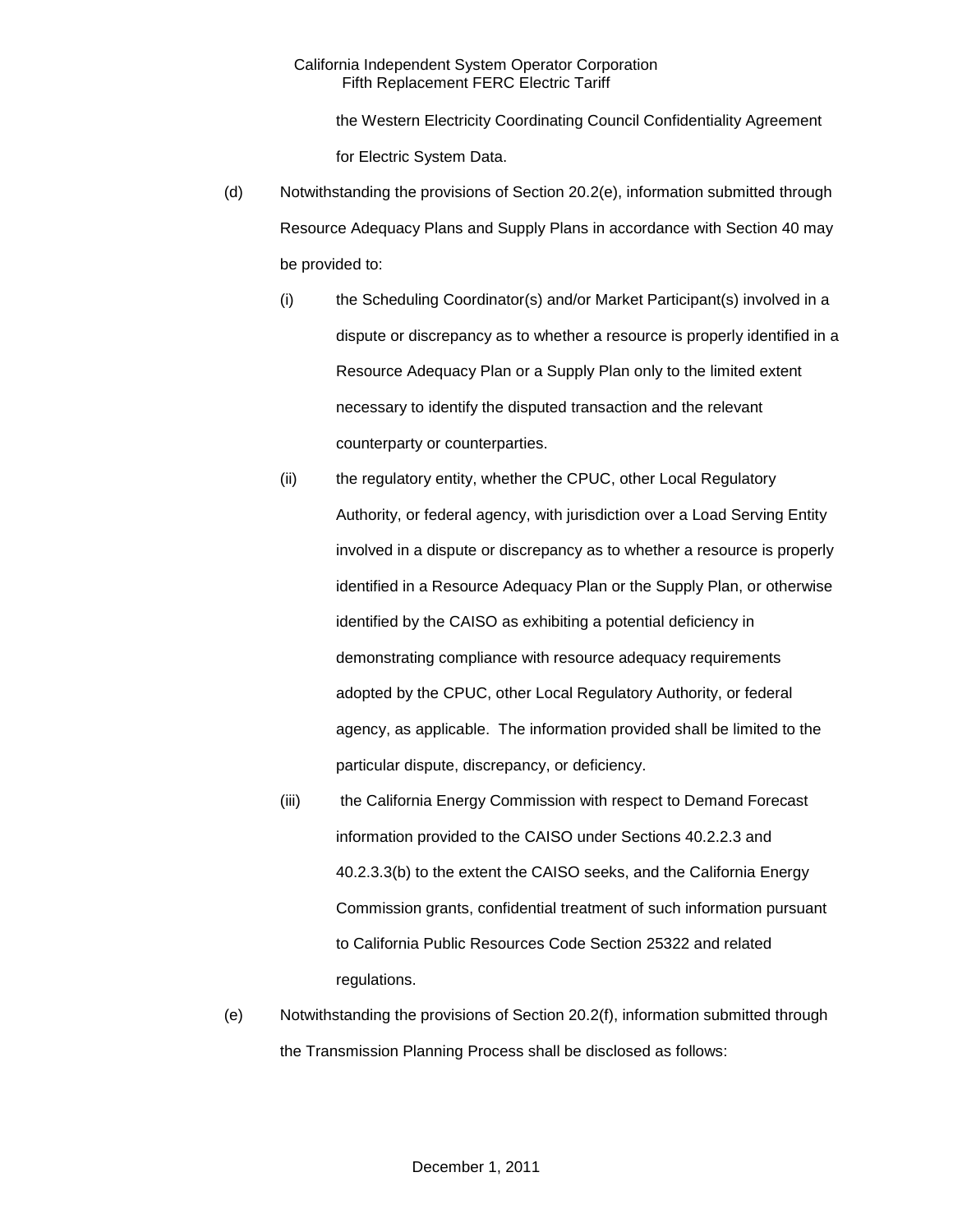- (i) Critical Energy Infrastructure Information may be provided to a requestor where such person is employed or designated to receive CEII by: (a) a Market Participant; (b) an electric utility regulatory agency within California; (c) an Interconnection Customer that has submitted an Interconnection Request to the CAISO under the CAISO's Large Generator Interconnection Procedure or Small Generator Interconnection Procedure (LGIP or SGIP); (d) a developer having a pending or potential proposal for development of a Generating Facility or transmission addition, upgrade or facility and that is performing studies in contemplation of filing an Interconnection Request or submitting a transmission infrastructure project through the CAISO Transmission Planning Process; or (e) a not-for-profit organization representing consumer regulatory or environmental interests before a Local Regulatory Authority or federal regulatory agency. To obtain Critical Energy Infrastructure Information, the requestor must submit a statement as to the need for the CEII, and must execute and return to the CAISO the form of the non-disclosure agreement and non-disclosure statement included as part of the Business Practice Manual. The CAISO may, at its sole discretion, reject a request for CEII and upon such rejection, the requestor will be directed to utilize the FERC procedures for access to the requested CEII.
- (ii) Information that is confidential under Section  $20.2(f)(i)$  or  $20.2(f)(ii)$  may be disclosed to any individual designated by a Market Participant, electric utility regulatory agency within California, or other stakeholder that signs and returns to the CAISO the form of the non-disclosure agreement, nondisclosure statement and certification that the individual is a non-Market Participant, which is any person or entity not involved in a marketing, sales, or brokering function as market, sales, or brokering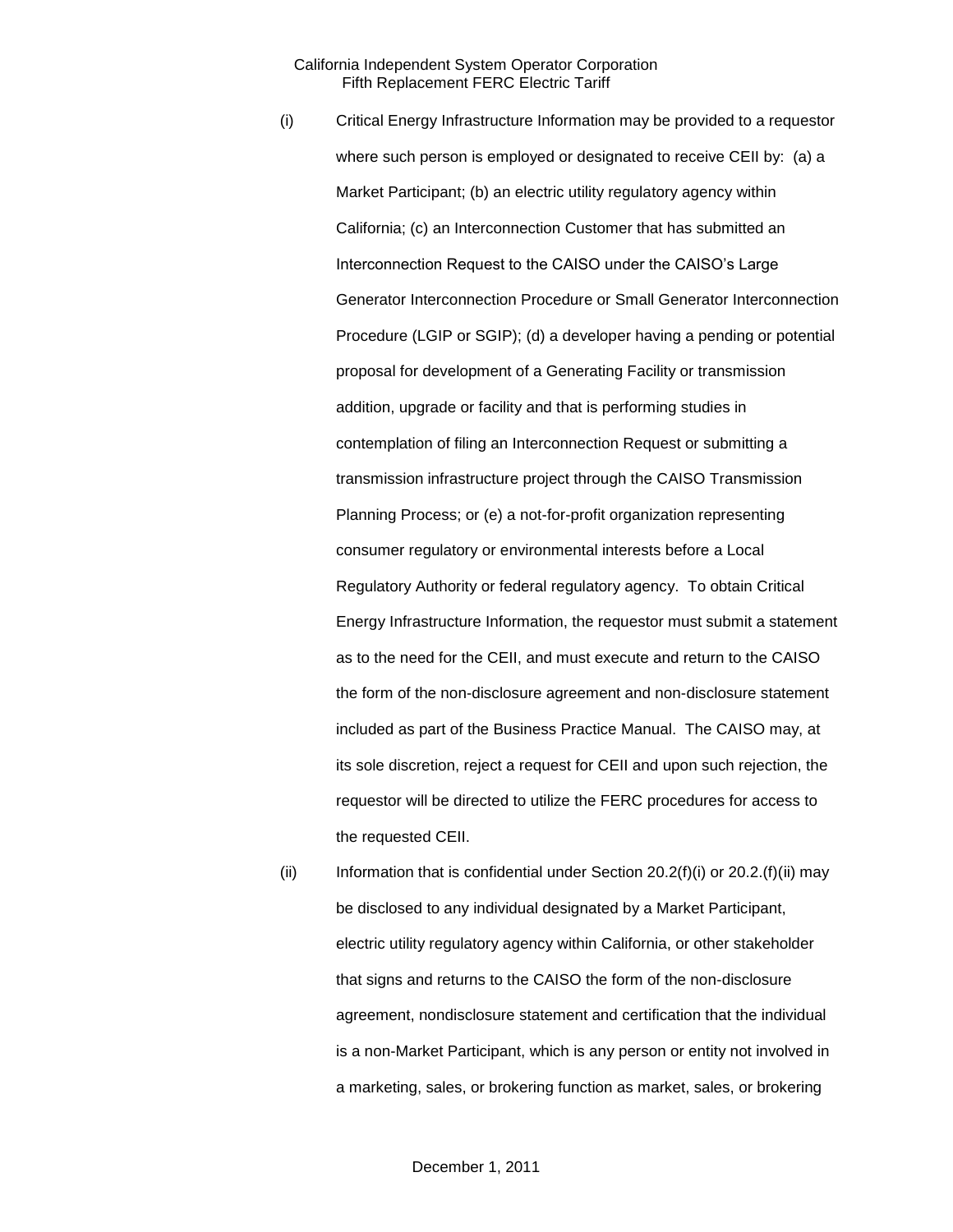are defined in FERC's Standards of Conduct for Transmission Providers (18 C.F.R. § 358 et seq.), included as part of the Business Practice Manual; provided, however, that information obtained pursuant to this 20.4(e)(ii) will be provided only in composite form so that information related to individual Load Serving Entities or Scheduling Coordinators will not be disclosed.

(iii) Data base and other transmission planning information obtained from the WECC, or its successor, may be disclosed to individuals designated by a Market Participant, electric utility regulatory agency within California, or other stakeholder in accordance with the procedures set forth in the Business Practice Manual.

Nothing in this Section 20 shall limit the ability of the CAISO to aggregate data for public release about the adequacy of supply.

## **20.5 Confidentiality**

The CAISO shall implement and maintain a system of communications with Scheduling Coordinators that includes the strict use of passwords for access to data to ensure compliance with Section 20. Access within the CAISO to such data on CAISO's communications systems, including databases and backup files, shall be strictly limited to authorized CAISO personnel through the use of passwords and other appropriate means.

- **21. [NOT USED]**
- **22. Miscellaneous**
- **22.1 Audits**

## **22.1.1 Materials Subject To Audit**

The CAISO's financial books, cost statements, accounting records and all documentation pertaining to its operation as a state chartered independent institution which controls the operation of the CAISO Controlled Grid to ensure open, non-discriminatory transmission access to all Market Participants and promotes the efficient use and reliable operation of the CAISO Controlled Grid in accordance with this CAISO Tariff, are subject to audit in the manner prescribed below: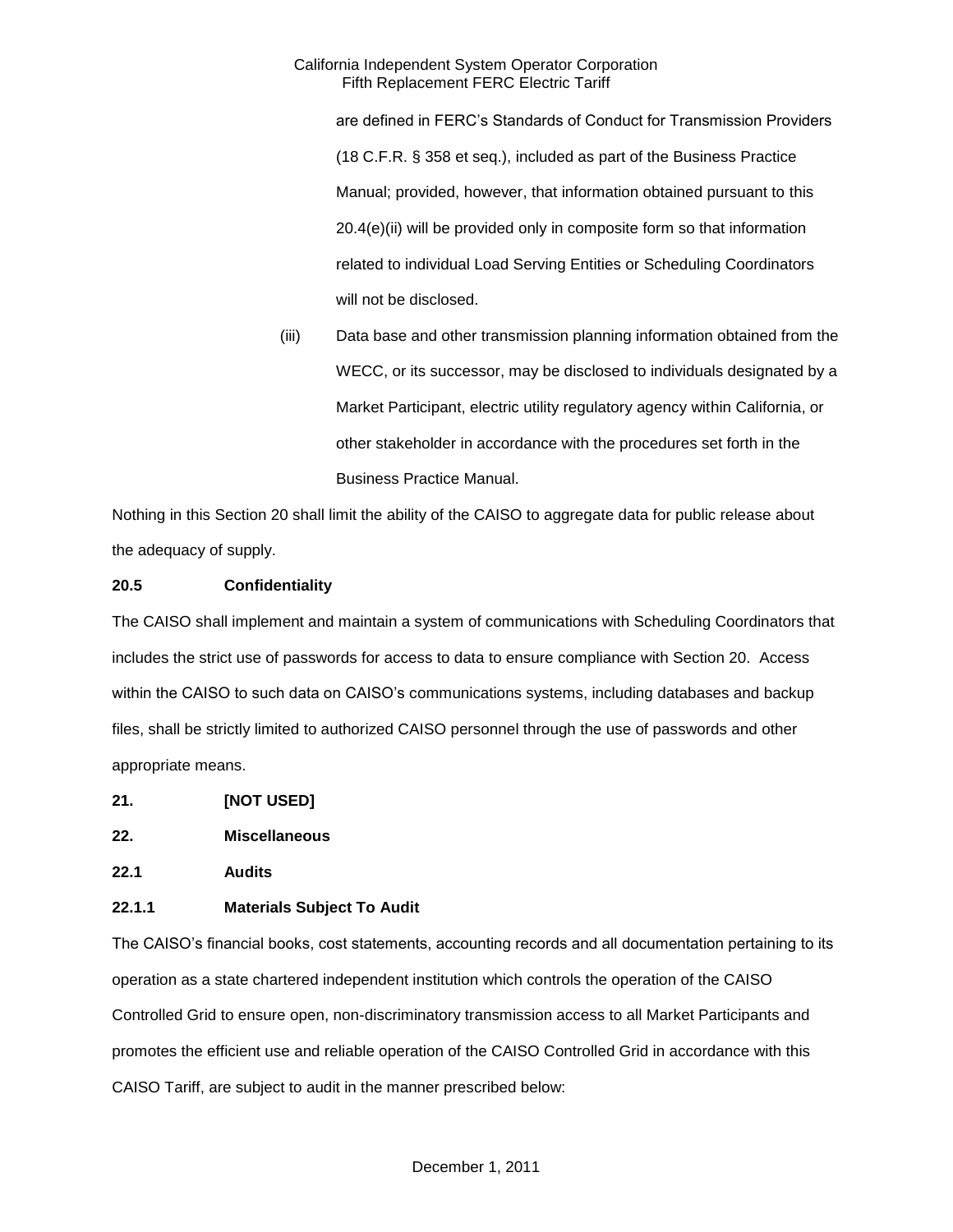## **22.1.2 CAISO Audit Committee**

The CAISO Governing Board shall have overall audit responsibility for the CAISO. The CAISO Audit Committee shall make recommendations to the CAISO Governing Board in relation to the approval, initiation and scheduling of the following audits:

## **22.1.2.1 Certified Financial Statement Audit**

Each year, an audit by an external independent certified public accounting firm shall be performed. This audit will be conducted in accordance with generally accepted auditing standards to verify that the CAISO's financial statements are in compliance with generally accepted accounting principles and fairly present, in all material respects, the financial position, results of operation and cash flows for the audit period. The audit report will be addressed to the CAISO Governing Board, copies will be provided to the CAISO Audit Committee, and, upon request, to Market Participants.

# **22.1.2.2 Review of Compliance with Operations Policies and Procedures**

Each year, an independent review shall be conducted of the CAISO management's compliance with its operations policies and procedures. The CAISO Audit Committee will appoint an independent party to perform this review. This review may also include material issues raised by Market Participants and approved by the CAISO Audit Committee for inclusion in the review. The report will be addressed to the CAISO Governing Board, copies provided to the CAISO Audit Committee, and upon request, to Market Participants.

## **22.1.2.3 Code of Conduct Audits**

On a periodic basis, but not less than once a year, an independent accounting firm shall conduct a management review of governors, officers, employees, substantially full-time consultants, or contractors of the CAISO for compliance with the CAISO Code of Conduct to ensure adherence to the highest standards of lawful and ethical conduct in their activities. The audit report shall be addressed to the CAISO Audit Committee with copies provided to the CAISO Governing Board and, upon request, to Market Participants.

## **22.1.2.4 Interim Audits**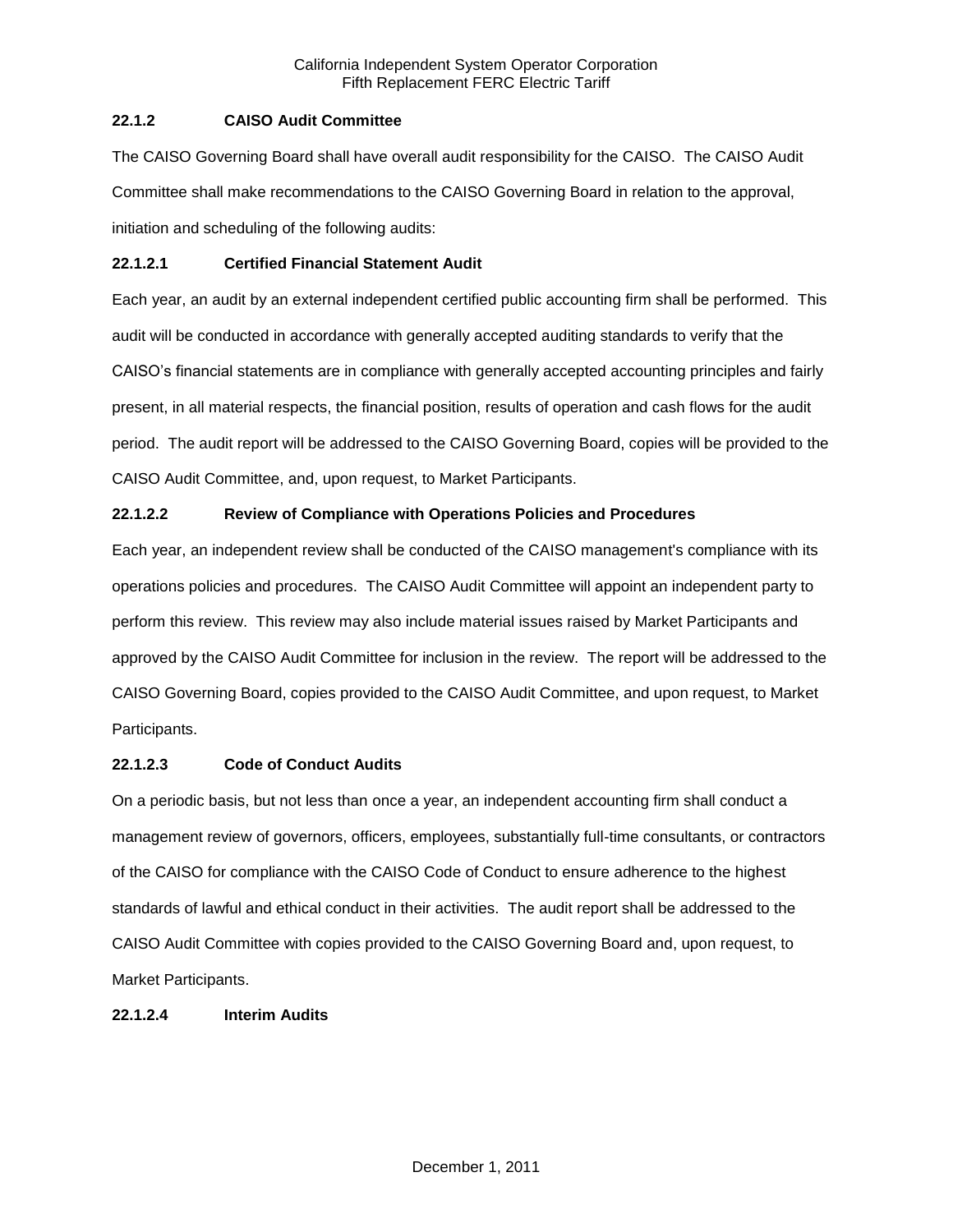At such other intervals agreed upon by a majority of the CAISO Audit Committee members, audits may be undertaken for specific issues and concerns of Market Participants that the CAISO Audit Committee believes, at its sole discretion, to be of significant and critical magnitude to the CAISO. Such audits will be conducted by an independent accounting firm. The costs of such an audit will be borne by the requesting Market Participant(s), unless the CAISO Audit Committee determines otherwise. Interim audits will be conducted during normal business hours, after reasonable notice has been given to the CAISO, and in accordance with the guidelines to be established by the CAISO Audit Committee.

## **22.1.3 Audit Results**

Exceptions identified as a result of an audit will be reviewed with the CAISO Audit Committee. The results of the audits and actions to be taken by the CAISO as a result of the audit shall be mailed to Market Participants upon request.

## **22.1.4 Availability Of Records**

The CAISO will provide full and complete access to all financial books, cost statements, accounting records, and all documentation pertaining to the requirements of the specific audits being performed. Records relating to audits will be retained until the records retention requirements of the CAISO are satisfied or until the audit issues are fully resolved, whichever is the later. The right of access to records does not require the creation of new records, reports, studies, or evaluations not already available.

# **22.1.5 Confidentiality Of Information**

All proprietary information obtained through any audits will remain strictly confidential. All auditors shall sign a confidentiality agreement prior to being accepted as auditors by the CAISO Audit Committee.

## **22.1.6 Payments**

Any payments agreed to between Market Participants and the CAISO as a result of an audit, or directed by FERC, or disclosed by the CAISO in reviews of its own books and records shall include Interest computed at the rate calculated in accordance with the methodology specified for interest on refunds in FERC's regulations at 18 C.F.R. § 35.19a(a)(2)(iii) (as amended from time to time) from the due date to the date such adjustments are due.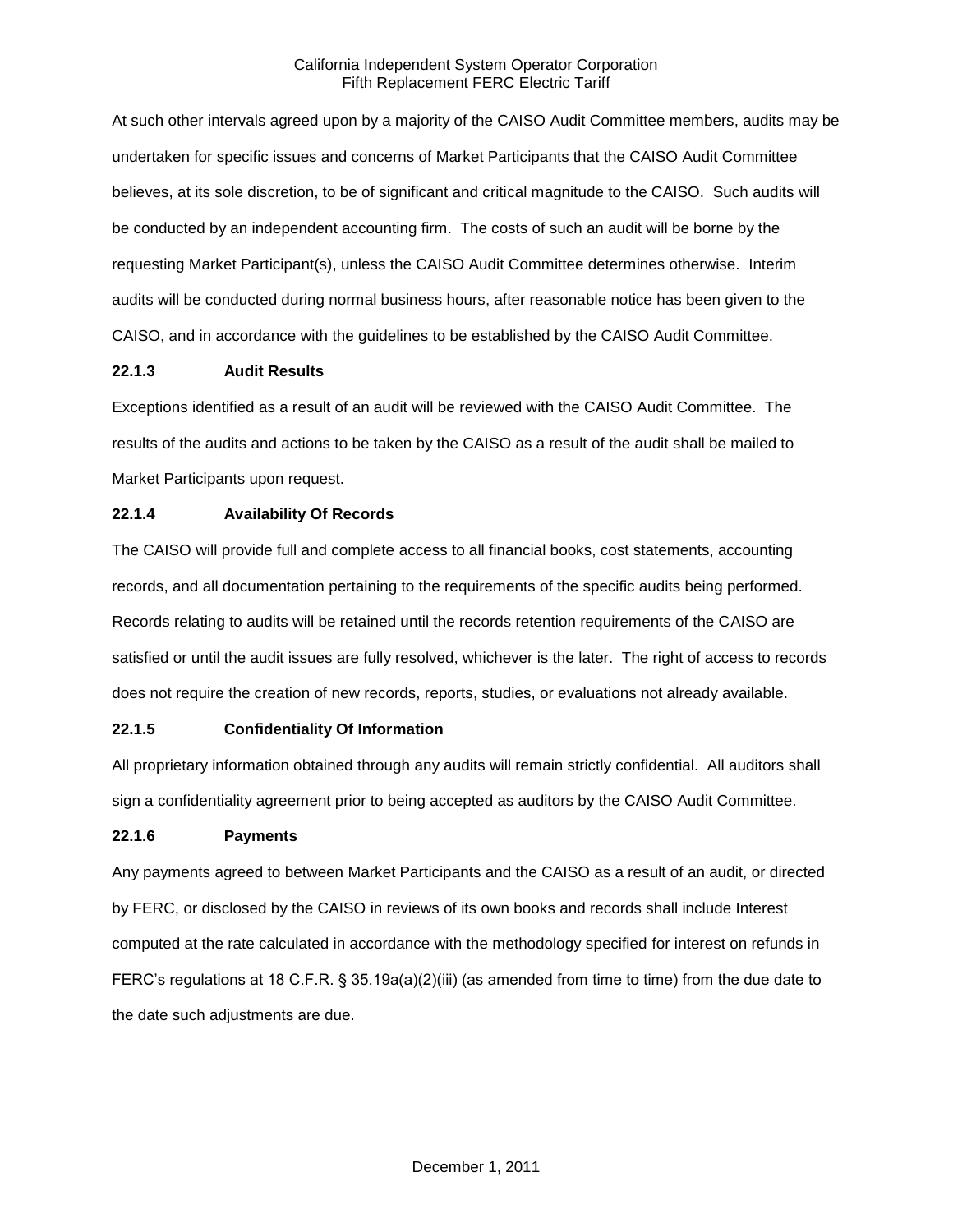## **22.2 Assignment**

Obligations and liabilities under this CAISO Tariff and any Scheduling Coordinator Agreement or other agreements giving contractual effect to this CAISO Tariff shall be binding on the successors and assigns of the parties to such agreements. No assignment of any Scheduling Coordinator Agreement or other agreements giving contractual effect to this CAISO Tariff shall relieve the original party from its obligations or liabilities to the CAISO under this CAISO Tariff or any such agreement arising or accruing due prior to the date of assignment.

# **22.3 Term And Termination**

# **22.3.1 Effective Date Of CAISO Tariff**

This CAISO Tariff shall become effective on the date it is permitted to become effective by the FERC.

# **22.3.2 Termination Of CAISO Tariff With Board And FERC Approval**

This CAISO Tariff shall terminate upon approval of termination by the CAISO Governing Board in accordance with the bylaws of the CAISO and receipt of any necessary regulatory approval from FERC.

## **22.4 Notice**

## **22.4.1 Effectiveness**

Any notice, demand, or request in accordance with this CAISO Tariff, unless otherwise provided in this CAISO Tariff, shall be in writing and shall be deemed properly served, given, or made: (a) upon delivery if delivered in person, (b) five (5) days after deposit in the mail if sent by first class United States mail, postage prepaid, (c) upon receipt of confirmation by return facsimile if sent by facsimile, (d) upon receipt of confirmation by return e-mail if sent by e-mail, or (e) upon delivery if delivered by prepaid commercial courier service.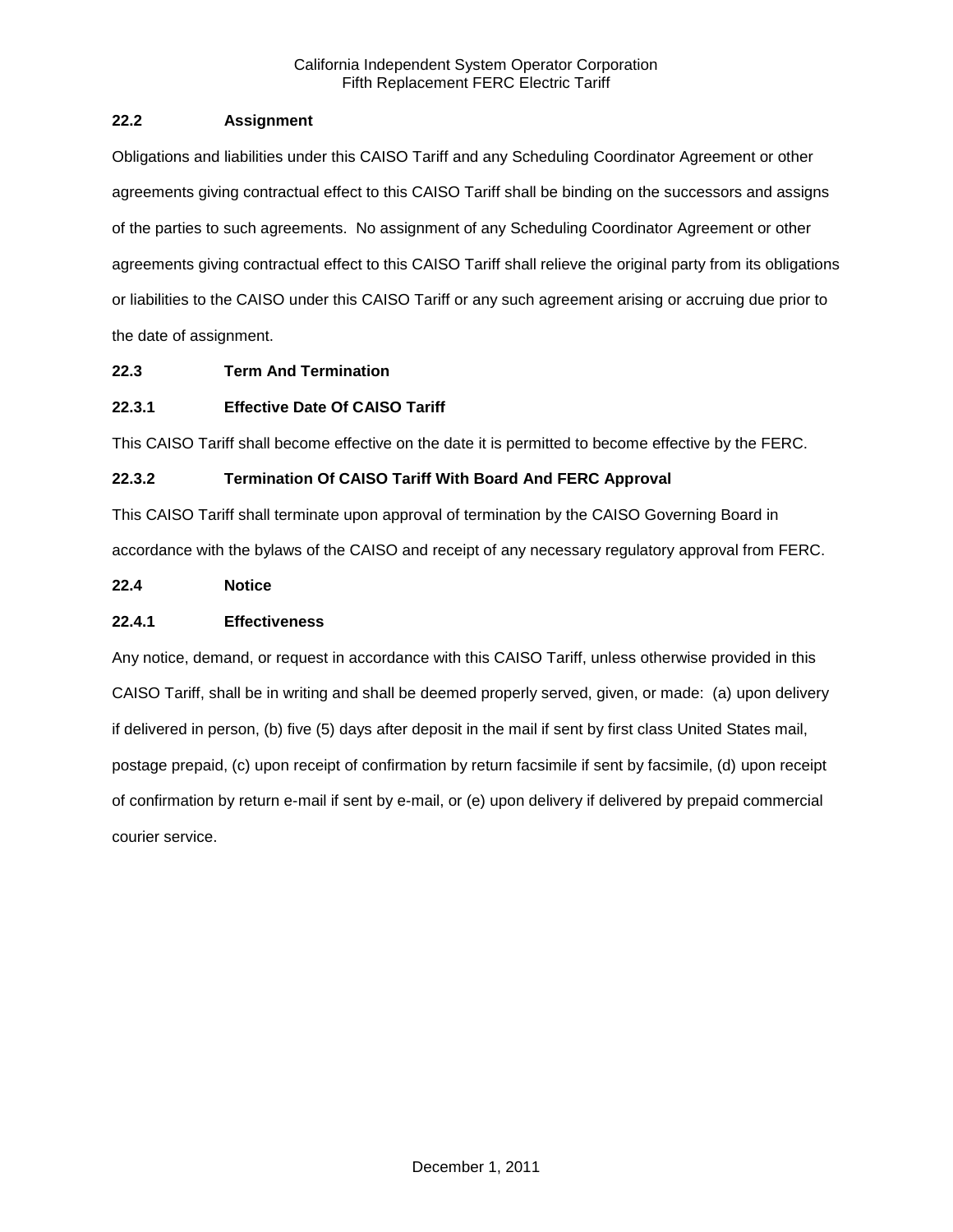### **22.4.2 Addresses**

Notices to the CAISO shall be sent to such address as shall be notified by the CAISO to Market Participants from time to time. Notices issued by the CAISO to any Scheduling Coordinator shall be delivered to the address of the representative designated to receive notices for the Scheduling Coordinator included in the Scheduling Coordinator Agreement. Notices to any Market Participant other than a Scheduling Coordinator shall be delivered by the CAISO to the address given to it by the Market Participant. The CAISO and any Market Participant may at any time change their address for notice by notifying the other party in writing.

### **22.4.3 Notice Of Changes In Operating Procedures And BPMs**

The CAISO will issue notice of any changes to any Operating Procedure or proposed changes to any Business Practice Manual. The effective date of any change or proposed change in any Business Practice Manual shall be established as part of the change management process set forth in Section 22.11 but will be no earlier than at least thirty (30) days from the date of publication of a Market Notice describing the change or proposed change, unless: (1) a different notice period is specified by state or federal law, (2) the change falls within Category A of Section 22.11.1.4(a) in which case the provisions of that section shall apply; (3) the change is reasonably required to address an emergency affecting the CAISO Controlled Grid or its operations, or (4) the change is to a provision of a Business Practice Manual that is necessitated by emergency circumstances specific to that Business Practice Manual. Such circumstances include, but are not limited to, any change necessary to ensure that the Business Practice Manual is consistent with the CAISO Tariff or any applicable law, regulation, NERC or WECC operating policies, guidelines and standards, or FERC order, in which case the CAISO shall give Market Participants as much notice as is reasonably practicable. Any notices issued under this provision shall be issued in accordance with the procedures set out in Section 22.11.

#### **22.5 Waiver**

Any waiver at any time by the CAISO or any Market Participant of its rights with respect to any default under this CAISO Tariff, or with respect to any other matter arising in connection with this CAISO Tariff, shall not constitute or be deemed a waiver with respect to any subsequent default or other matter arising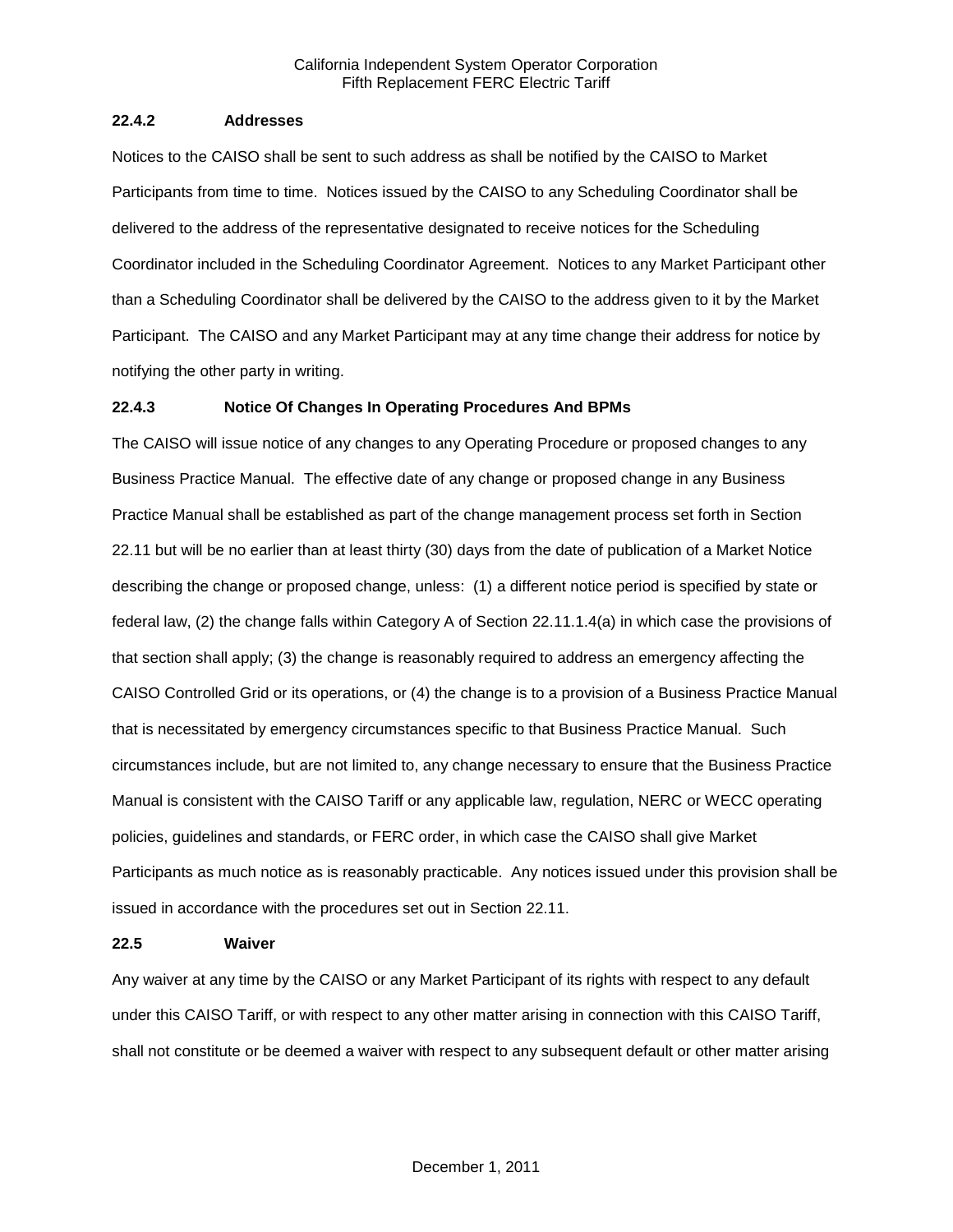in connection with this CAISO Tariff. Any delay short of the statutory period of limitations in asserting or enforcing any right shall not constitute or be deemed a waiver.

## **22.6 Staffing And Training To Meet Obligations**

The CAISO shall engage sufficient staff to perform its obligations under this CAISO Tariff in a satisfactory manner consistent with Good Utility Practice. The CAISO shall make its own arrangements for the engagement of all staff and labor necessary to perform its obligations hereunder and for their payment. The CAISO shall employ (or cause to be employed) only persons who are appropriately qualified, skilled and experienced in their respective trades or occupations. CAISO employees and contractors shall abide by the CAISO Code of Conduct for employees contained in the CAISO bylaws and approved by FERC.

### **22.7 Accounts And Reports**

The CAISO shall notify Market Participants of any significant change in the accounting treatment or methodology of any costs or any change in the accounting procedures, which is expected to result in a significant cost increase to any Market Participant. Such notice shall be given at the earliest possible time, but no later than, sixty (60) days before implementation of such change.

## **22.8 Applicable Law And Forum**

This CAISO Tariff shall be governed by and construed in accordance with the laws of the State of California, except its conflict of laws provisions. Market Participants irrevocably consent that any legal action or proceeding arising under or relating to this CAISO Tariff to which the CAISO ADR Procedures do not apply, shall be brought in any court of the State of California or any federal court of the United States of America located in the State of California. Market Participants irrevocably waive any objection that they may have now or in the future to said courts in the State of California as the proper and exclusive forum for any legal action or proceeding arising under or related to this CAISO Tariff.

### **22.9 Consistency With Federal Laws And Regulations**

(a) Nothing in the CAISO Tariff shall compel any person or federal entity to: (1) violate federal statutes or regulations; or (2) in the case of a federal agency, to exceed its statutory authority, as defined by any applicable federal statutes, regulations, or orders lawfully promulgated thereunder. If any provision of this CAISO Tariff is inconsistent with any obligation imposed on any person or federal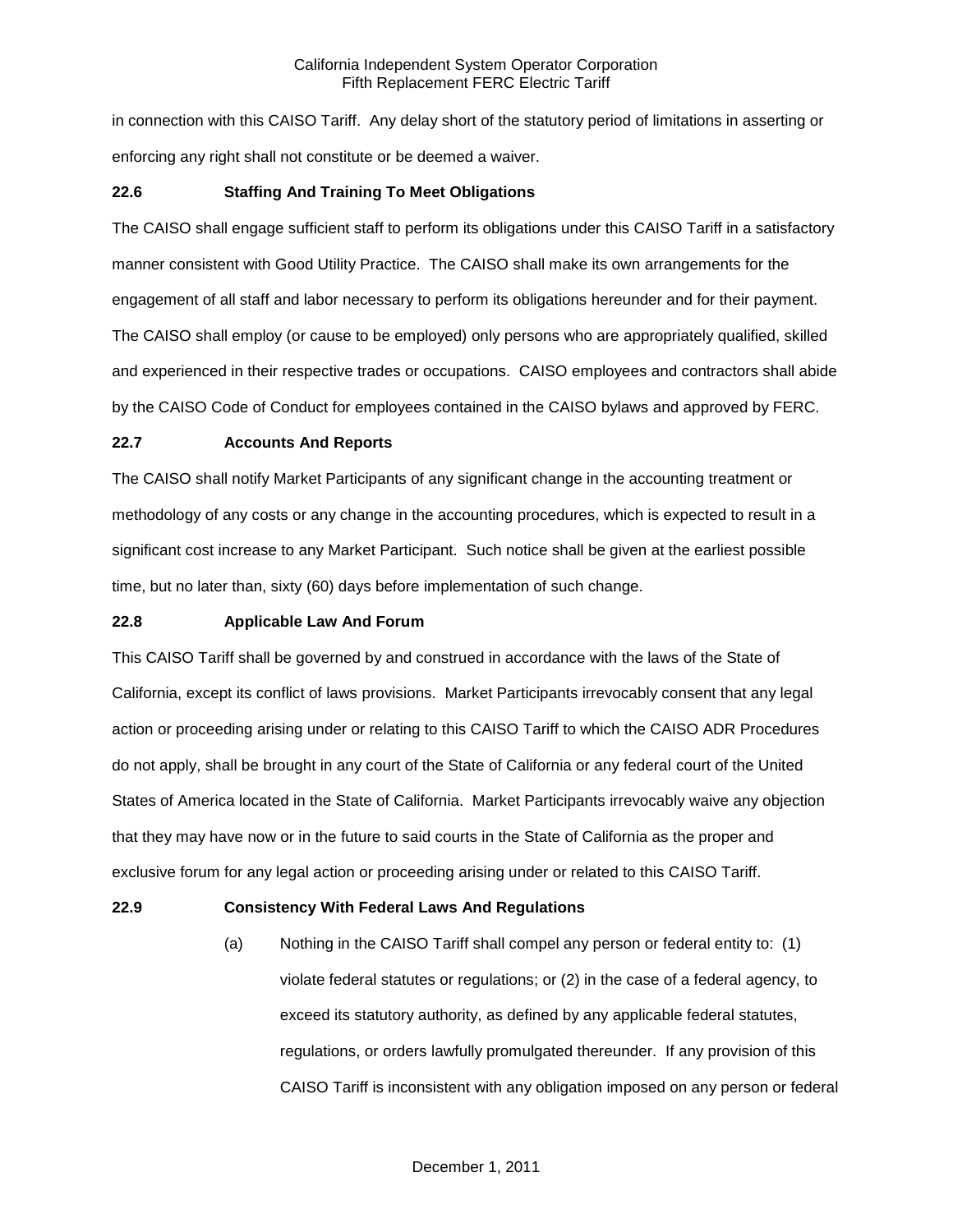entity by federal law or regulation to that extent, it shall be inapplicable to that person or federal entity. No person or federal entity shall incur any liability by failing to comply with a CAISO Tariff provision that is inapplicable to it by reason of being inconsistent with any federal statutes, regulations, or orders lawfully promulgated thereunder; provided, however, that such person or federal entity shall use its best efforts to comply with the CAISO Tariff to the extent that applicable federal laws, regulations, and orders lawfully promulgated thereunder permit it to do so.

- (b) If any provision of this CAISO Tariff requiring any person or federal entity to give an indemnity or impose a sanction on any person is unenforceable against a federal entity, the CAISO shall submit to the Secretary of Energy or other appropriate Departmental Secretary a report of any circumstances that would, but for this provision, have rendered a federal entity liable to indemnify any person or incur a sanction and may request the Secretary of Energy or other appropriate Departmental Secretary to take such steps as are necessary to give effect to any provisions of this CAISO Tariff that are not enforceable against the federal entity.
- (c) To the extent that the CAISO suffers any loss as a result of being unable to enforce any indemnity as a result of such enforcement being in violation of federal laws or regulations to which it is entitled under the CAISO Tariff under this Section or otherwise, it shall be entitled to recover such loss through the Grid Management Charge.

### **22.10 [NOT USED]**

## **22.11 Operating Procedures And BPM Development And Amendment**

The CAISO shall prepare, maintain, promulgate and update the Operating Procedures and Business Practice Manuals. The Operating Procedures and Business Practice Manuals shall be consistent with the CAISO Tariff, and any NERC or WECC operating policies, guidelines and standards, and shall be available on the CAISO Website, provided that the CAISO shall not make available on the CAISO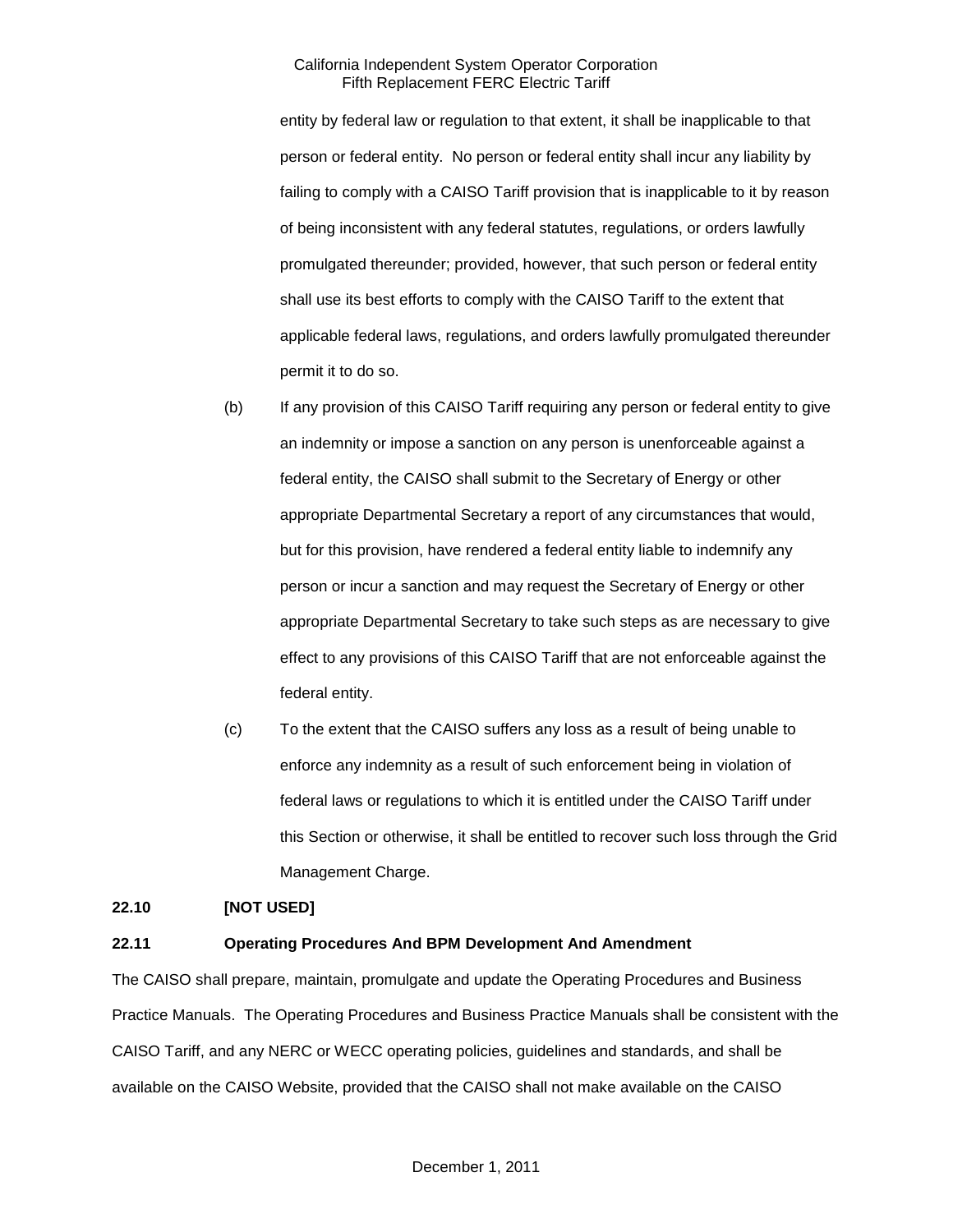Website any portions of CAISO Operating Procedures that are confidential. The CAISO shall establish a stakeholder process as set forth in Section 22.11.1 and in a Business Practice Manual for BPM change management in order to ensure that all affected parties have an opportunity to comment on and shape the proposed nature of any proposed changes to any Business Practice Manual. Under that process, the CAISO and stakeholders shall consider whether any amendments to the CAISO Tariff are necessary in order to ensure the consistency of the CAISO Tariff and the Business Practice Manuals.

## **22.11.1 Process For Revisions Of Business Practice Manuals**

Revisions of Business Practice Manuals shall be made in accordance with the process set forth in this Section 22.11.1, provided that the details and procedures for submittal and consideration of a BPM Proposed Revision Request (PRR) and other elements of the BPM change management process shall be set forth in a separate Business Practice Manual for BPM change management.

## **22.11.1.1 BPM Proposed Revision Request Submittal**

A request to make any change to a BPM, including any attachments thereto that are incorporated by reference, and any changes to the BPM PRR must be initiated through a submittal of a BPM PRR, except as provided in Section 22.4.3 or 22.11.1.2.

The following entities may submit a BPM PRR:

- (1) Any Market Participant;
- (2) Local Regulatory Authority;
- (3) CAISO management; and
- (4) Any other entity that meets the following qualifications:
	- (a) The entity must represent a Market Participant in dealings with the CAISO or operate in the CAISO Markets, and
	- (b) The entity must demonstrate that the entity (or those it represents) is affected by the subject section(s) of the BPM.

BPM PRRs shall be submitted electronically to the CAISO in the form and manner described in the Business Practice Manual for BPM change management. The BPM PRR shall include a description of the requested revision, the reason for the suggested change, the impacts and benefits of the suggested change (including any impact on the CAISO Market structure, CAISO operations and Market Participants,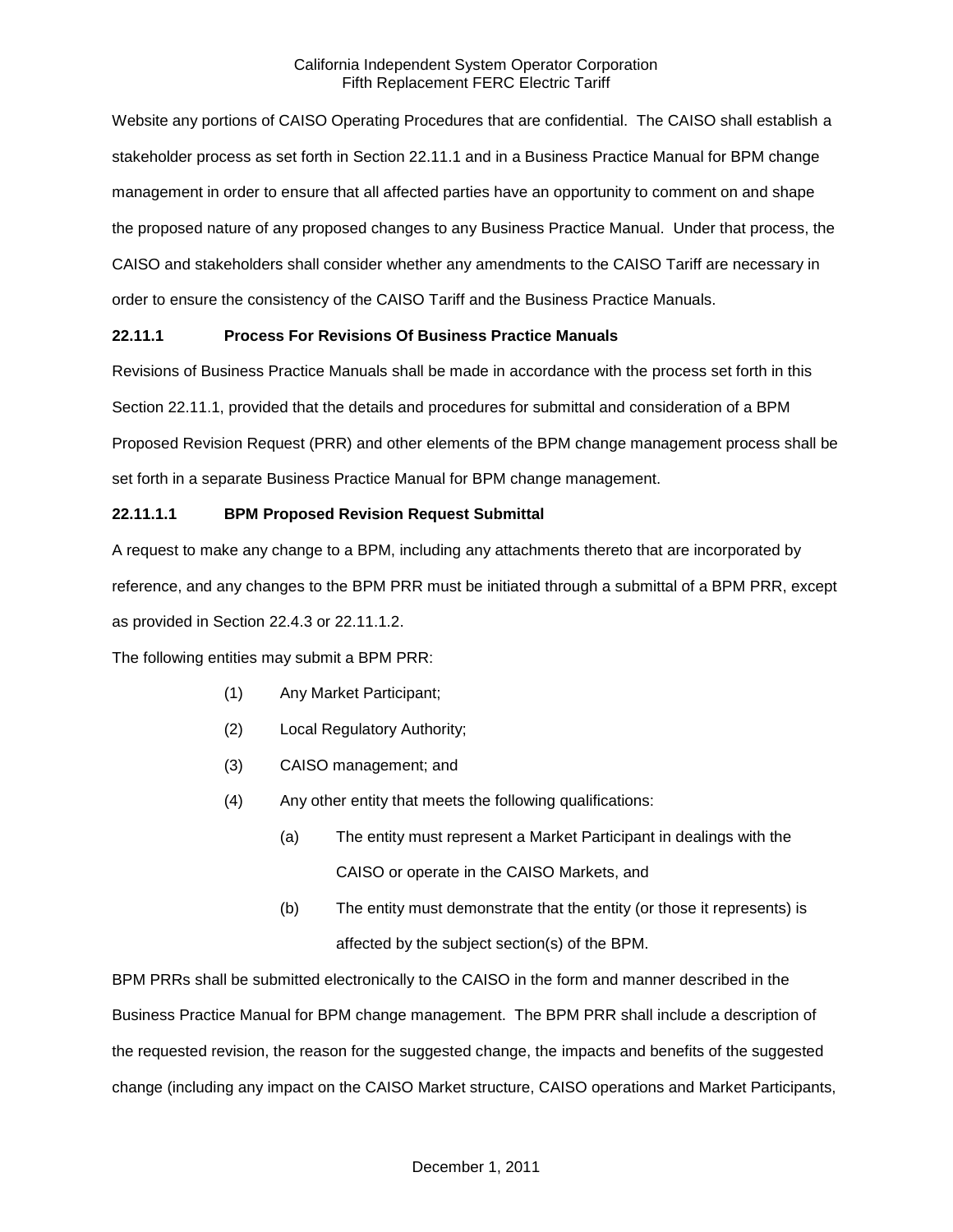to the extent the submitter may know this information), a list of affected BPM sections and subsections, general administrative information, suggested language for the requested revision, and for BPM PRRs submitted by CAISO management, a BPM PRR impact analysis.

## **22.11.1.2 BPM Proposed Revision Request Processing**

The CAISO shall review the BPM PRR for completeness and shall notify the submitter if the BPM PRR is incomplete, including the reasons for its determination, based upon the timelines provided in the BPM for BPM change management. An incomplete BPM PRR shall not receive further consideration until it is completed. In order to pursue the revision requested, a submitter must submit a completed version of the BPM PRR with the deficiencies corrected. If a submitted BPM PRR is complete or once a BPM PRR is corrected, the CAISO shall post the completed or corrected BPM PRR to the CAISO Website and publish a Market Notice of such posting.

## **22.11.1.3 BPM PRR Coordinator**

The consideration and disposition of BPM PRRs shall be led by a BPM change management coordinator. The BPM change management coordinator shall be an identified employee of the CAISO with responsibility for ensuring that BPM PRRs are processed and reviewed in accordance with the provisions of the Business Practice Manual for BPM change management. The BPM change management coordinator shall also be responsible for submitting a report to the CAISO Governing Board at each regularly scheduled CAISO Governing Board meeting that includes (1) the status of pending BPM PRRs, (2) a summary of proposed revisions that have been accepted, and (3) a summary of proposed revisions that have been rejected and the reason(s) that the proposed revisions have been rejected, including the positions of stakeholders, and any decision on appeal as provided in Section 22.11.1.6.

## **22.11.1.4 Types and Treatment of BPM PRRs**

Each BPM PRR shall be preliminarily classified by the BPM change management coordinator as either a Category A revision or a Category B or C revision. After further consultation with internal CAISO business units, the submitter (if not the CAISO), and representatives from potentially affected stakeholders in the BPM PRR review process, the BPM change management coordinator may reclassify the BPM PRR as appropriate. Types of BPM PRRs include: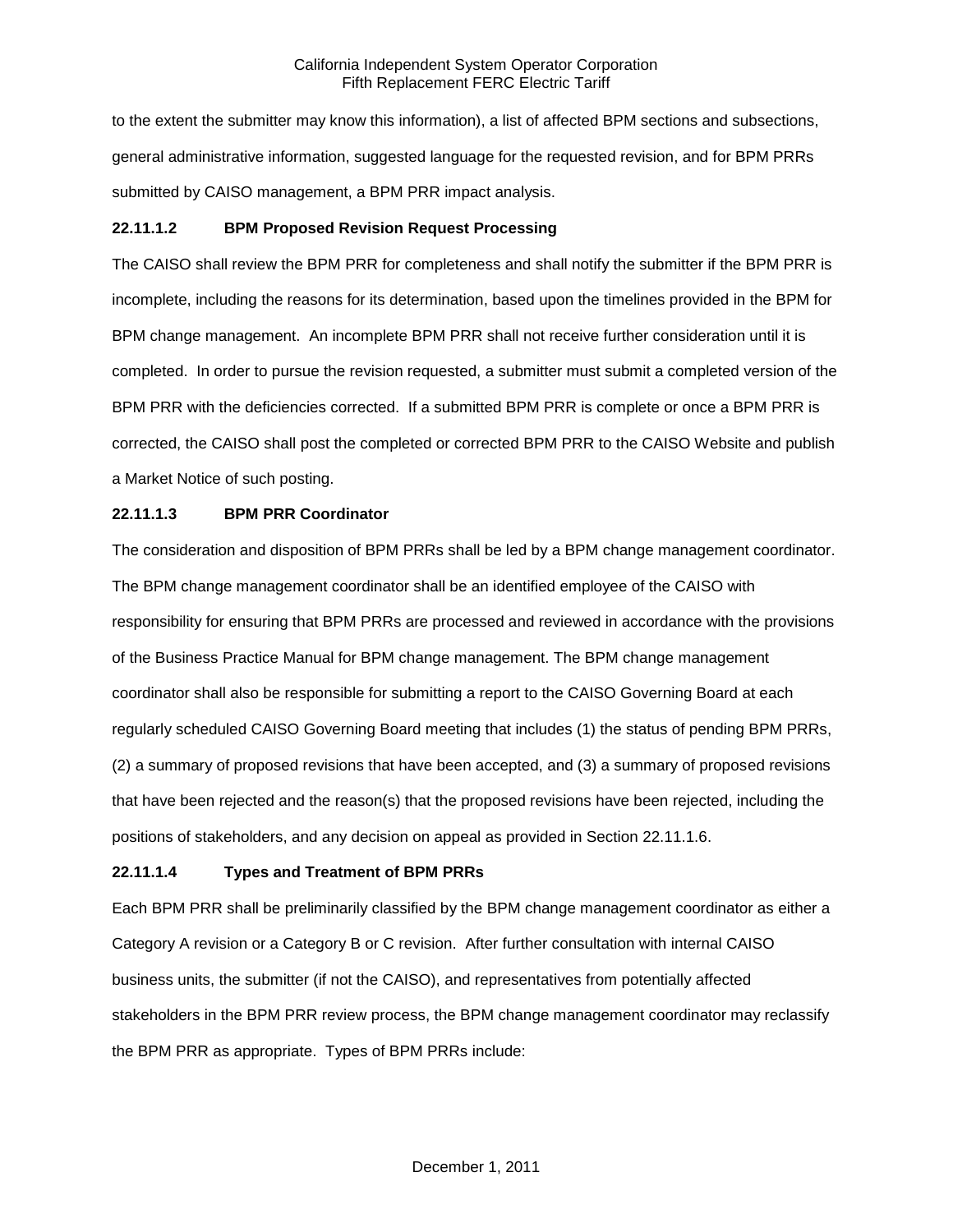(a) Category A – Clarifications of existing BPM language, grammatical errors, and revisions with minor significance.

In the event the CAISO receives no comments or no adverse comments within the specified time frame, the CAISO may incorporate the proposed changes into the BPM, if reasonably acceptable to the CAISO, before the next BPM change management meeting. These changes may be placed into effect at any time after the comment period expires.

> (b) Category B – Revisions of substantial significance or revisions that require changes to CAISO or Market Participants' systems.

For proposals falling in this category, the CAISO will, unless urgent or emergency circumstances exist, delay implementation until after the next regularly scheduled BPM change management meeting even if no comments or no adverse comments are received. In the case of a proposed change affecting the CAISO's systems, the CAISO will prepare a BPM PRR impact analysis, if not already prepared, in accordance with the procedures set forth in the Business Practice Manual. The CAISO shall post the completed BPM PRR impact analysis to the CAISO Website and publish a Market Notice of such posting. Comments may be filed concerning the BPM PRR impact analysis. The comments must be delivered electronically to the CAISO within ten (10) Business Days or otherwise as specified in a Market Notice. Comments shall be posted to the CAISO Website.

> (c) Category C – Revisions implementing significant new CAISO policies and/or potentially requiring revisions to the CAISO Tariff.

Proposed revisions implementing significant new CAISO policies may have implications outside the scope of a proposed change to a BPM and may require alternative treatment. For proposals falling in this category, the CAISO will, unless urgent or emergency circumstances exist, delay implementation until after the next regularly scheduled BPM change management meeting. If the CAISO concludes that a Category C BPM PRR cannot be implemented without an amendment to the CAISO Tariff, the CAISO will provide a written explanation and indicate its support for or opposition to the need or appropriateness of a tariff amendment. The written explanation shall also indicate a lead department or business unit within the CAISO that would have responsibility for leading any stakeholder process necessary for the tariff amendment.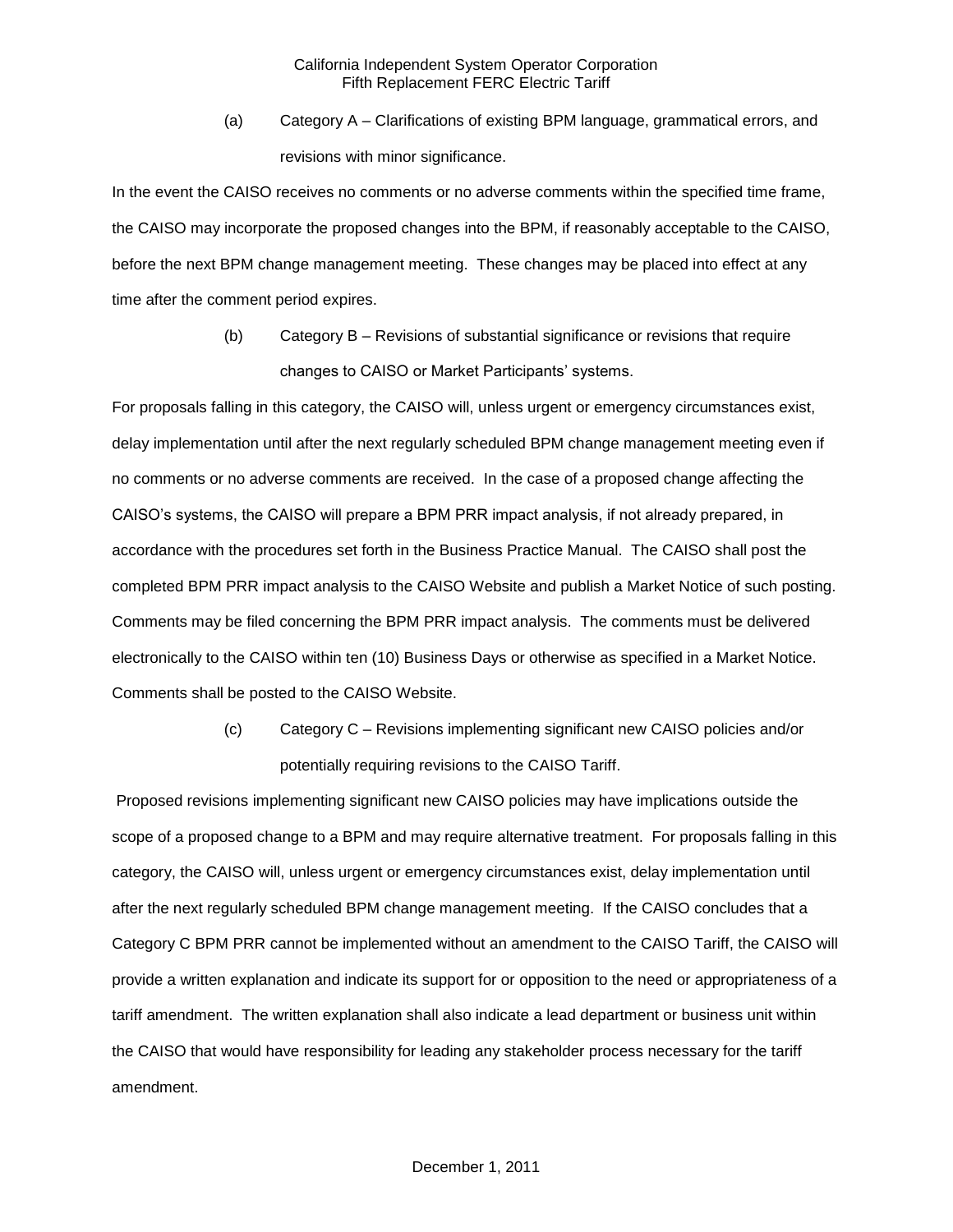### **22.11.1.5 BPM PRR Review and Action**

Any interested stakeholder or CAISO management may comment on a posted BPM PRR in accordance with the process set forth in the Business Practice Manual for BPM change management. To receive consideration, comments must be delivered electronically to the CAISO within ten (10) Business Days, or within any shorter period determined to be necessary or appropriate pursuant to the provisions of either Sections 22.11.1.7 or 22.11.1.8. Comments shall be posted to the CAISO Website and BPM PRRs shall be considered by the CAISO at a regularly established monthly public meeting or specially-noticed meeting dedicated to that purpose. Following any meeting to consider pending BPM PRRs and subject to the standards set forth in Section 22.11.1.4, the BPM change management coordinator shall issue a recommendation for action on each pending BPM PRR and shall publish for public comment a report on the recommendation in accordance with the procedures set forth in the Business Practice Manual for BPM change management. The report shall be sufficiently detailed and shall be published in a timeframe that allows interested stakeholders a meaningful opportunity to provide written comment. The BPM change management coordinator shall publish a final decision on any BPM PRR after considering stakeholder comments and all relevant impacts on their business needs and after the PRR recommendation report and comments concerning it have been discussed at a BPM change management meeting, in accordance with procedures set forth in the Business Practice Manual for BPM change management.

#### **22.11.1.6 Right to Appeal to CAISO**

Any entity eligible to submit a BPM PRR under Section 22.11.1.1 may, within ten (10) Business Days, appeal in writing the outcome of any BPM PRR to a committee comprising at least three CAISO executives established in accordance with procedures set forth in the Business Practice Manual for BPM change management. The CAISO will establish a standing meeting time for the BPM appeals committee to be used if needed and will establish the composition of the BPM appeals committee, including alternates in the case of schedule or other conflicts. Standing meeting dates and the BPM appeals committee composition will be established at least three months in advance. The CAISO may change the meeting time with ten (10) Business Days notice if required to accommodate schedules of the members of the BPM appeals committee. The executive sponsor of a BPM PRR may not sit in review of any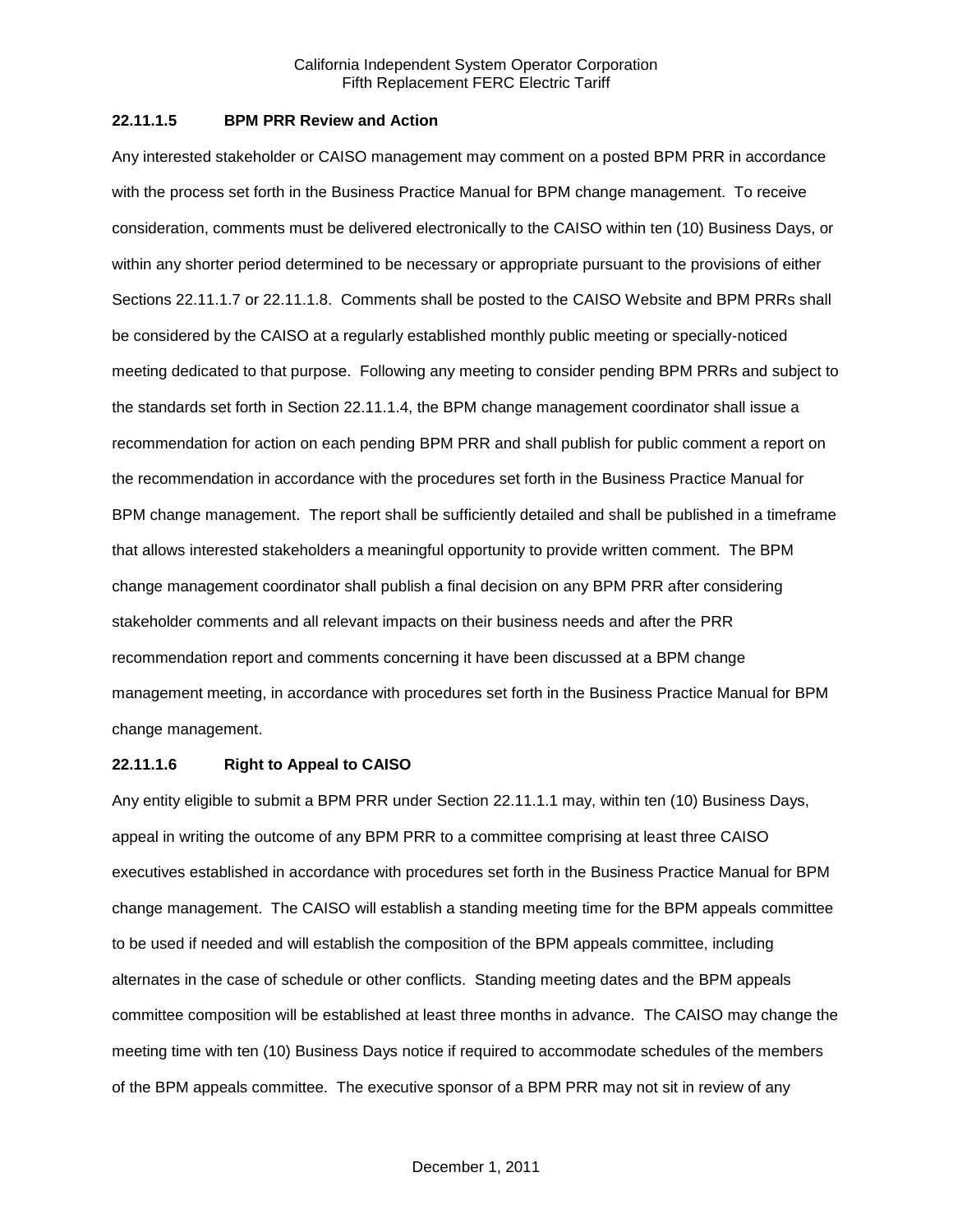appeal of a final decision regarding that same BPM PRR but may participate in and be present during the public discussion of any appeal. The CAISO committee will review the appeal and publish its decision to the appealing party and to the CAISO Website. If not satisfied with the decision on appeal, the appellant may raise concerns it may have with the CAISO Governing Board at the next regularly scheduled board meeting through the public comment period or through prior letter to the CAISO Governing Board.

#### **22.11.1.7 CAISO Expedited Action in Emergency Circumstances**

Notwithstanding the provisions of Section 22.11.1.1, the CAISO may take expedited action to change or clarify a provision of a BPM under emergency circumstances. In addition to the circumstances identified in Section 22.4.3, emergency circumstances exist whenever the CAISO determines in good faith that (i) failure to implement a change or clarification to a BPM on an expedited basis would substantially and adversely affect System Reliability or security or the competitiveness of the CAISO Markets, and (ii) there is insufficient time to comply with the BPM PRR procedures set forth in Section 22.11.1. The CAISO shall take reasonable steps to communicate with Market Participants and any other directly-affected entities prior to taking expedited action if practicable. If the CAISO takes expedited action to change or clarify a provision of a BPM in emergency circumstances, the CAISO shall promptly issue a Market Notice and submit a BPM PRR to examine the necessity of the change and its impacts.

### **22.11.1.8 Urgent Requests by Entities for BPM Revisions**

An entity submitting a BPM PRR may request that the BPM PRR be considered on an urgent basis and may be required to show reasonable necessity for such an urgent request. The BPM change management coordinator may designate a BPM PRR for urgent consideration if the BPM change management coordinator determines that such BPM PRR (1) requires immediate attention due to (i) serious concerns about CAISO System Reliability or market operations under the unmodified language or (ii) the crucial nature of Settlement activity conducted pursuant to any Settlement formula, and (2) is of a nature that allows for rapid implementation without negative consequences to the reliability and integrity of the CAISO's system or market operations. The BPM change management coordinator shall consider the urgent BPM PRR at its next regularly scheduled meeting, or at a special meeting called by the BPM change management coordinator to consider the urgent BPM PRR. Any revisions to a BPM that take effect pursuant to an urgent BPM PRR shall be subject to a BPM PRR impact analysis.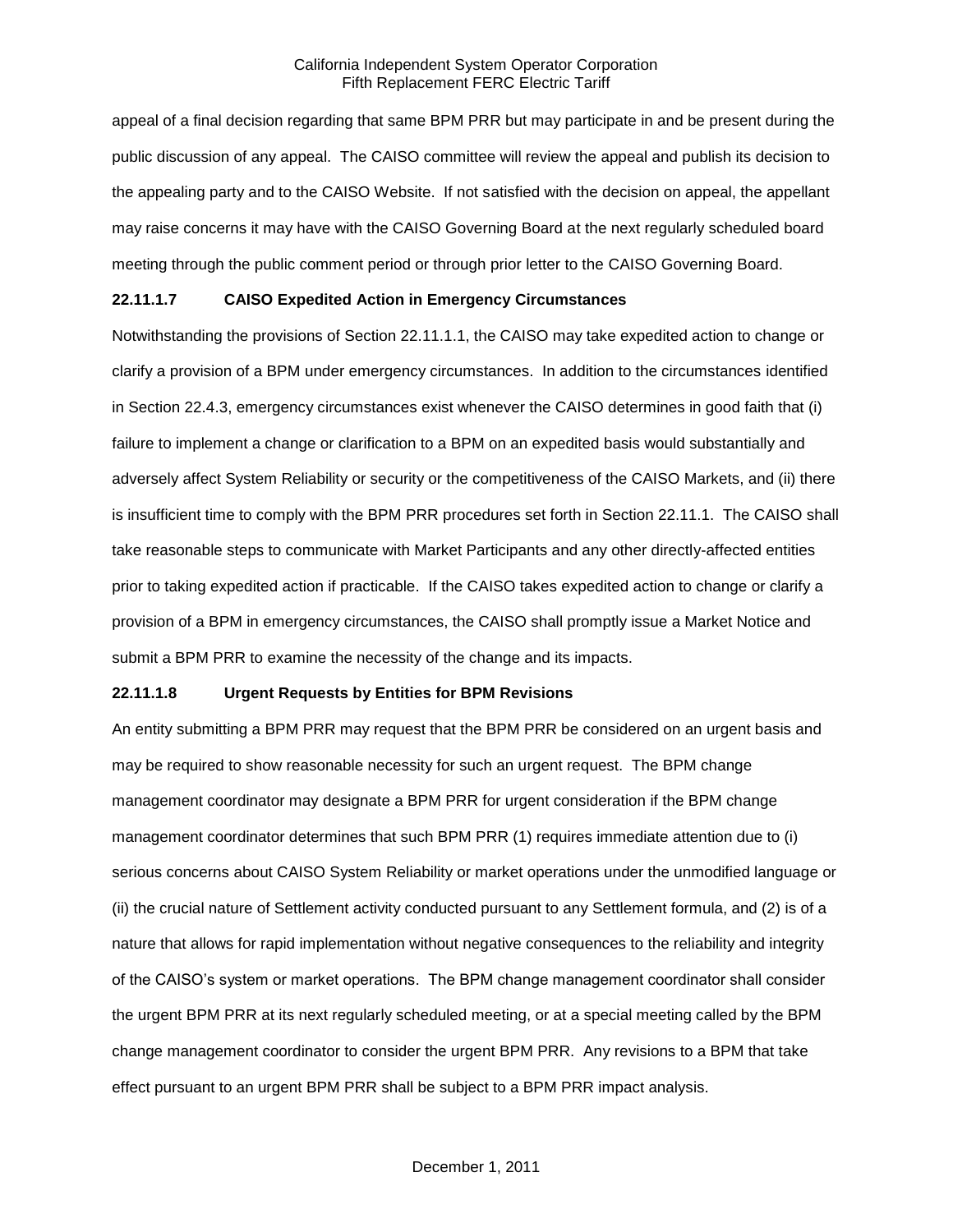### **22.11.2 Changes To BPM For BPM Change Management**

Any changes to the Business Practice Manual for BPM change management shall require CAISO Governing Board approval.

#### **22.11.3 Requests For And Access To Nonpublic Operating Procedures**

Non-public Operating Procedures contain information that is either market sensitive, system security sensitive, or proprietary to third parties. The CAISO may limit access to these non-public Operating Procedures. Subject to agreed upon controls, the CAISO will make non-public CAISO Operating Procedures or portions thereof available to entities that are operationally affected by implementation of the Operating Procedure or any proposed changes to the Operating Procedure. Such controls may include execution of a nondisclosure agreement or other measures to limit access, disclosure and use of any non-public information. Subject to agreed upon controls, the CAISO will provide access to employees or representatives acting as agents of the requesting entity. For purposes of this tariff section an entity is "operationally affected" if (1) the entity is a party to the Transmission Control Agreement, a neighboring Balancing Authority or a Market Participant and (2) the Operating Procedure, if implemented, would require a change outside of the CAISO Markets in the operation of that entity's facilities that are part of or interconnected to the CAISO Controlled Grid. An entity that may merely be affected economically or financially by implementation or revision of a non-public Operating Procedure or portion thereof is not entitled to access to that Operating Procedure or portion thereof pursuant to this Section 22.11.3.

Any entity that believes it is operationally affected by a non-public CAISO Operating Procedure may seek access to that Operating Procedure by providing a written request to the CAISO. Any such request must identify the specific Operating Procedure to which the entity seeks access, the name and position of the employees and representatives of the entity that seek to review the non-public Operating Procedure, a representation that each employee or representative needs to review the non-public Operating Procedure or portion thereof to perform their employment responsibilities and a representation that each employee or representative does not perform a market function on behalf of the requesting entity. The CAISO shall respond in writing to a request for access to a non-public Operating Procedure or portion thereof within ten (10) Business Days after receipt of the request. The CAISO will state whether it will allow access to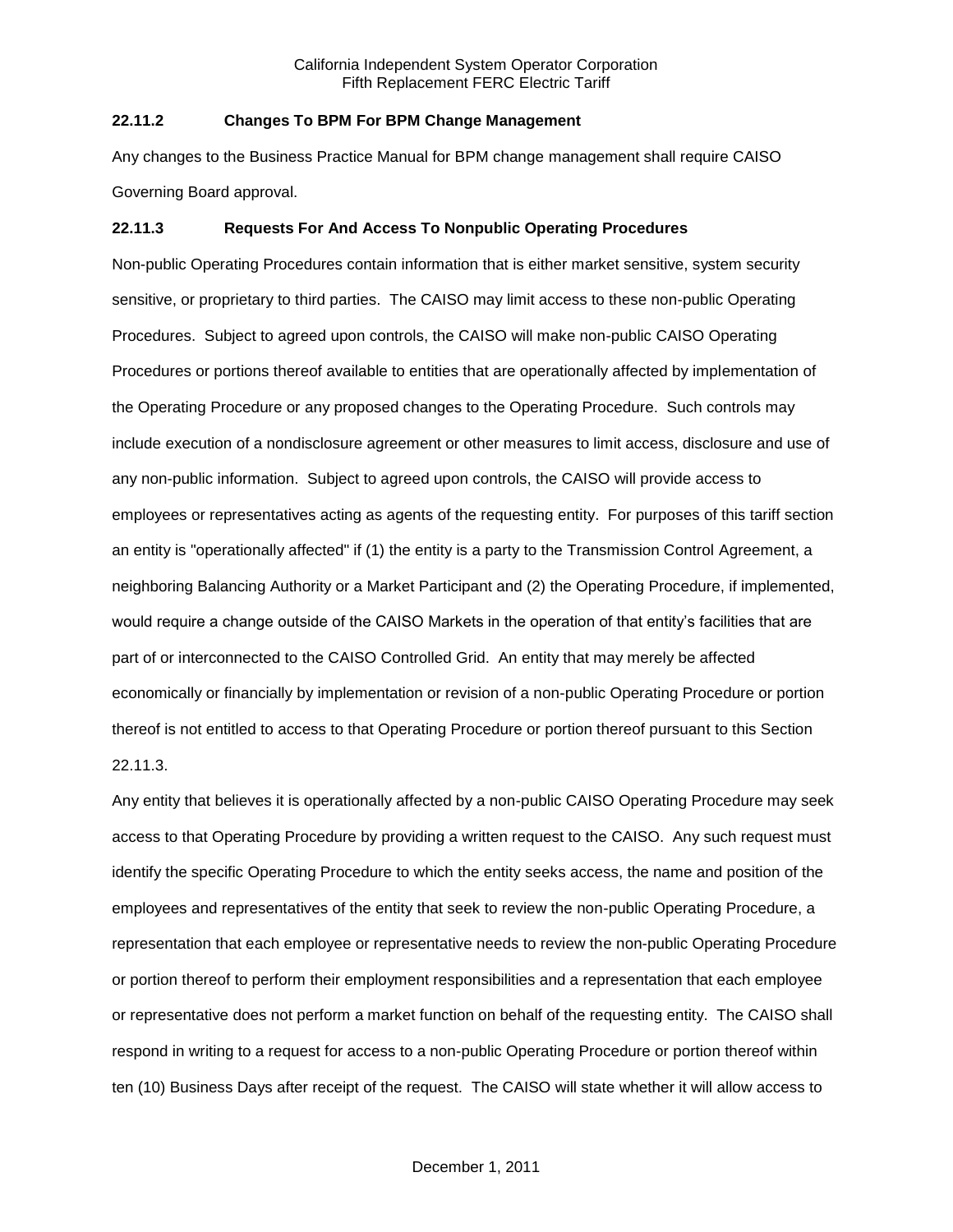review the non-public Operating Procedure and under what set of proposed controls. The CAISO will determine whether to provide access to review the non-public Operating Procedure based on whether the entity is operationally affected as a result of implementation of the Operating Procedure or a portion thereof. If the CAISO determines that the entity is operationally affected by the Operating Procedure or portion thereof, the CAISO will, subject to agreed-upon controls, provide access to the non-public Operating Procedure within thirty (30) days of the entity's written request. If the CAISO determines that the entity is not operationally affected by the Operating Procedure or portion thereof, the CAISO will explain the reason for its determination in its written response. If the CAISO denies a request for access to a non-public Operating Procedure or portion thereof, the requesting entity shall have the right to invoke the CAISO ADR Procedures in Section 13.

# **22.12 [NOT USED]**

## **22.13 Scheduling Responsibilities And Obligations**

Nothing in this CAISO Tariff is intended to permit or require the violation of federal or California law concerning hydro-generation and Dispatch, including but not limited to fish release requirements, minimum and maximum dam reservoir levels for flood control purposes, and in-stream flow levels. In carrying out its functions, the CAISO will comply with and will have the necessary authority to give instructions to Participating TOs and Market Participants to enable it to comply with requirements of environmental legislation and environmental agencies having authority over the CAISO in relation to Environmental Dispatch and will expect that submitted Bids, including Self-Schedules will support compliance with the requirements of environmental legislation and environmental agencies having authority over Generators in relation to Environmental Dispatch. In contracting for Ancillary Services and Imbalance Energy the CAISO will not act as principal but as agent for and on behalf of the relevant Scheduling Coordinators.

## **23. Categories Of Transmission Capacity**

References to new firm uses shall mean any use of CAISO transmission service, except for uses associated with Existing Rights or TORs. Prior to the start of the Day-Ahead Market, for each Balancing Authority Area Transmission Interface, the CAISO will allocate the forecasted Total Transfer Capability of the Transmission Interface to four categories. This allocation will represent the CAISO's best estimates at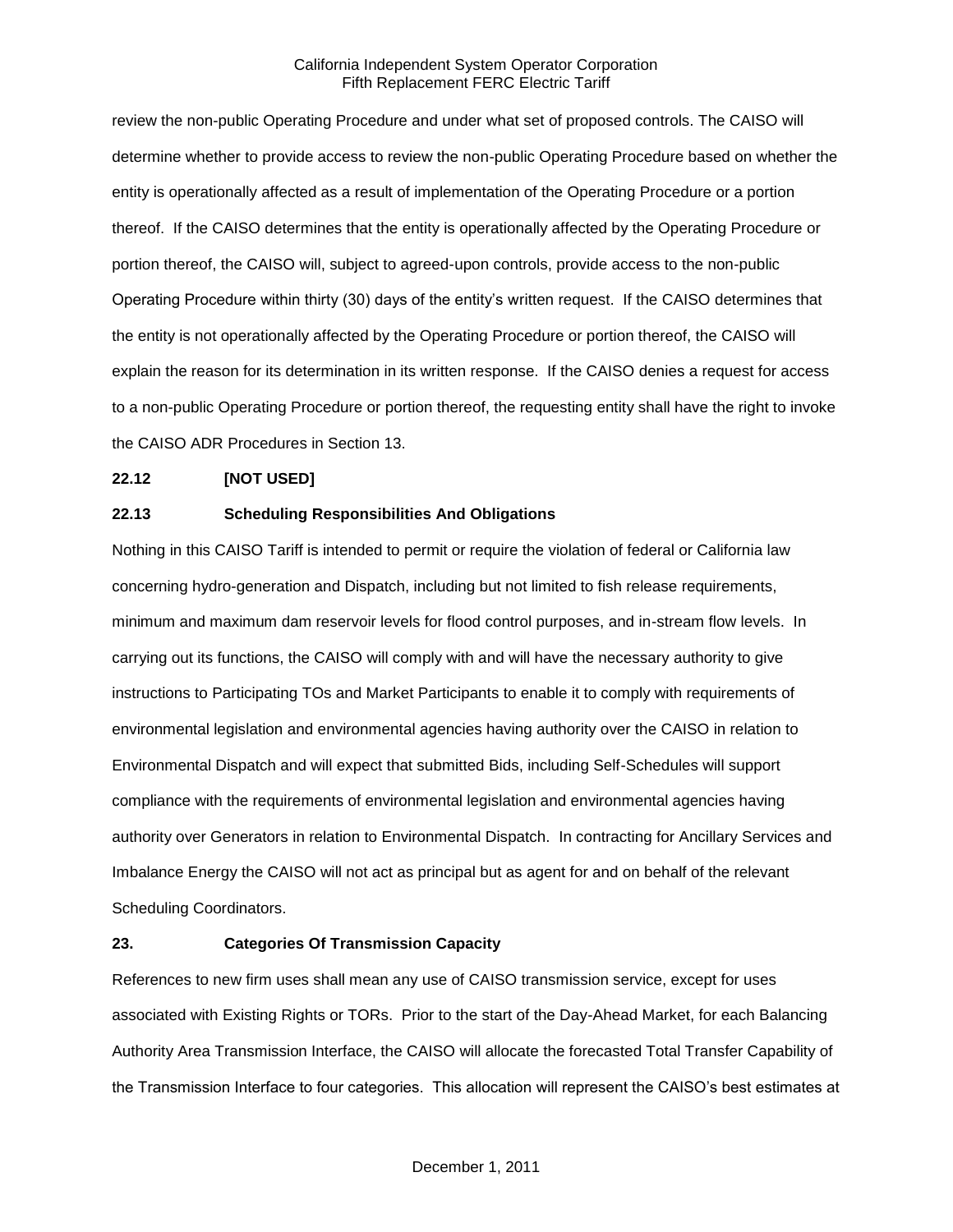the time, and is not intended to affect any rights provided under Existing Contracts or TORs. The CAISO's forecast of Total Transfer Capability for each Balancing Authority Area Transmission Interface will depend on prevailing conditions for the relevant Trading Day, including, but not limited to, the effects of parallel path (unscheduled) flows and/or other limiting operational conditions. This information will be posted on OASIS in accordance with this CAISO Tariff. The four categories are as follows:

- (a) transmission capacity that must be reserved for firm Existing Rights;
- (b) transmission capacity that may be allocated for use as CAISO transmission service (i.e., "new firm uses");
- (c) transmission capacity that may be allocated by the CAISO for conditional firm Existing Rights; and
- (d) transmission capacity that may remain for any other uses, such as non-firm Existing Rights for which the Responsible PTO has no discretion over whether or not to provide such non-firm service.

### **24. Comprehensive Transmission Planning Process**

### **24.1 Overview**

The CAISO will develop a comprehensive Transmission Plan and approve transmission upgrades or additions using the Transmission Planning Process set forth in this Section 24. The CAISO will analyze the need for transmission upgrades and additions in accordance with the methodologies and criteria set forth in this Section 24, the Transmission Control Agreement, and the applicable Business Practice Manuals. The comprehensive Transmission Plan will identify transmission upgrade or addition projects associated with Approved Project Sponsors that are Merchant Transmission Facilities or are needed: (1) to maintain System Reliability; (2) to satisfy the requirements of a Location Constrained Resource Interconnection Facility; (3) to maintain the simultaneous feasibility of allocated Long-Term CRRs; and (4) as LGIP Network Upgrades identified pursuant to Section 24.4.6.5. The comprehensive Transmission Plan will identify transmission addition and upgrade elements with no approved Project Sponsors needed to (1) meet state and federal policy requirements and directives that are not inconsistent with the Federal Power Act, including renewable portfolio standards policies; and (2) reduce congestion costs, production supply costs, transmission losses, or other electric supply costs resulting from improved access to cost-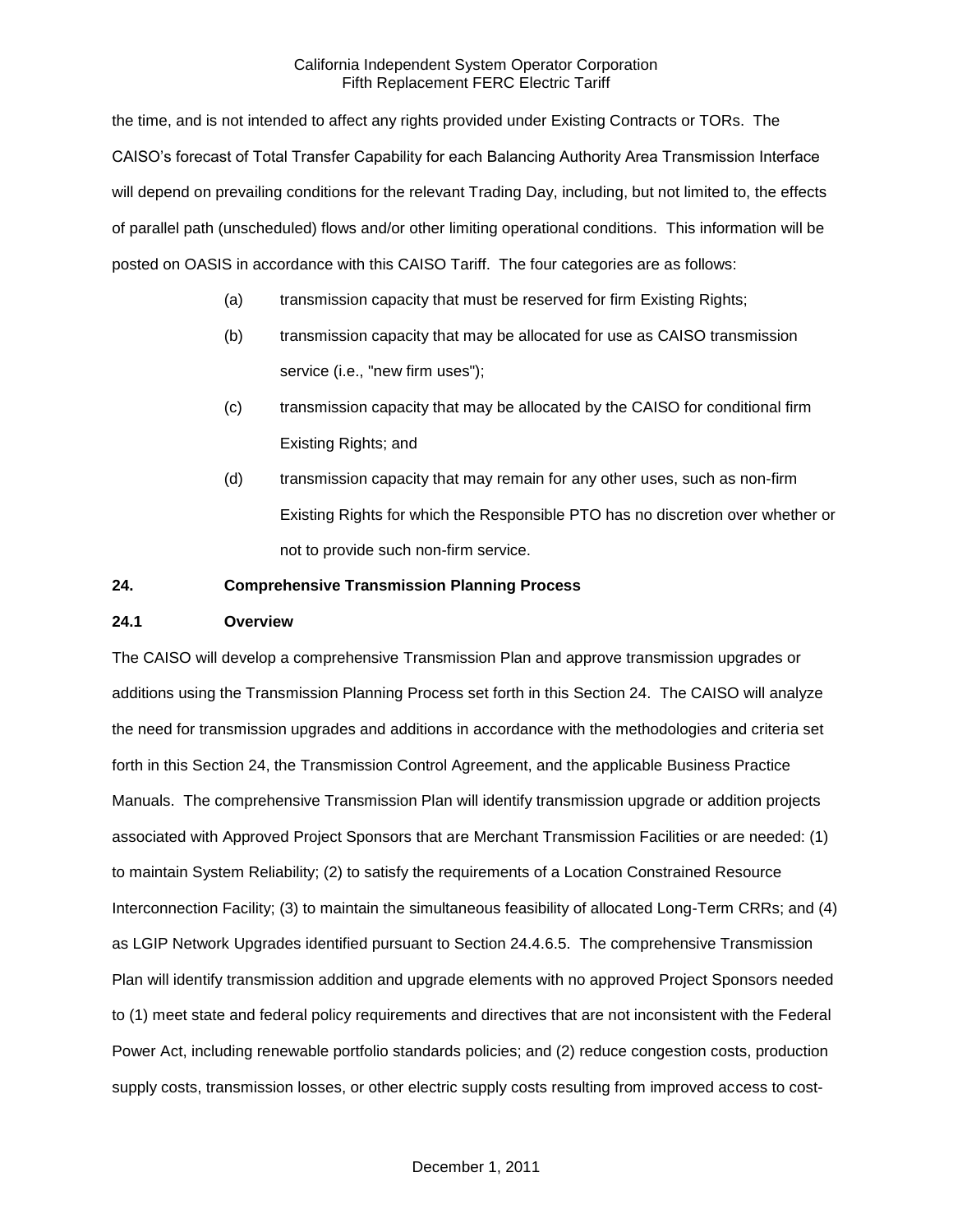effective resources. For purposes of this Section 24, the term "the year X/(X+1) planning cycle" will refer to the Transmission Planning Process initiated during year X to complete a comprehensive Transmission Plan in year X+1.

- **24.1.1 [NOT USED]**
- **24.1.2 [NOT USED]**
- **24.1.3 [NOT USED]**
- **24.1.4 [NOT USED]**

## **24.2 Nature of the Transmission Planning Process**

The CAISO will develop the annual comprehensive Transmission Plan and approve transmission upgrades or additions using a shall perform the CAISO's Transmission Planning Process with three (3) phases. In Phase 1, the CAISO will develop and complete the Unified Planning Assumptions and Study Plan and, in parallel, begin development of a conceptual statewide plan. In Phase 2, the CAISO will complete the comprehensive Transmission Plan. In Phase 3, the CAISO will evaluate proposals to construct and own specific transmission upgrade or addition elements specified in the comprehensive Transmission Plan on an annual cycle in accordance with the terms of this CAISO Tariff, the Transmission Control Agreement, and the Business Practice Manual. The Transmission Planning Process shall, at a minimum:

- (a) Coordinate and consolidate in a single plan the transmission needs of the CAISO Balancing Authority Area for into a single plan, which will be assessed on the basis of maintaining the reliability of the CAISO Controlled Grid in accordance with Applicable Reliability Criteria and CAISO Planning Standards, in a manner that promotes the economic efficiency of the CAISO Controlled Grid and considers federal and state environmental and other policies affecting the provision of Energy.
- (b) Reflect a planning horizon covering a minimum of ten (10) years that considers previously approved transmission upgrades and additions transmission enhancements and expansions, Demand Forecasts, Demand-side management,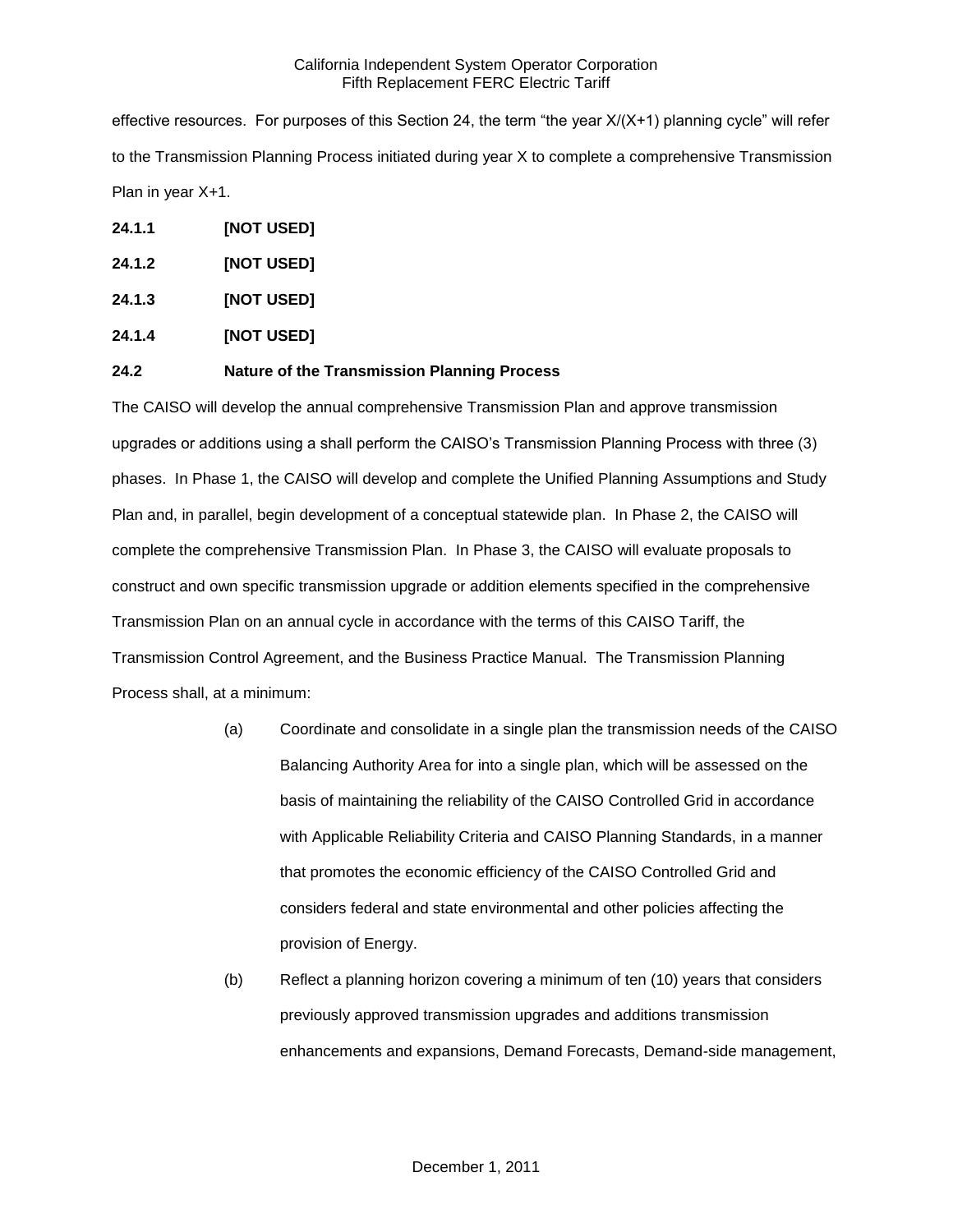and capacity forecasts relating to generation technology type, additions and retirements, and such other factors as the CAISO determines are relevant.

- (c) Seek to avoid unnecessary duplication of facilities and ensure the simultaneous feasibility of the CAISO Transmission Plan and the transmission plans of interconnected Balancing Authority Areas, and otherwise coordinate with regional and sub-regional transmission planning processes and entities, including interconnected Balancing Authority Areas. in accordance with Section 24.8.
- (d) Identify existing and projected limitations of the CAISO Controlled Grid's physical, economic or operational capability or performance and identify transmission upgrades and additions, including alternatives thereto, deemed needed in accordance with Section 24.1 to address the existing and projected limitations.
- (e) Account for any effects on the CAISO Controlled Grid of the interconnection of Generating Units on the Distribution System under the Wholesale Distribution Access Tariffs of the Participating TOs, including an assessment of the deliverability of such Generating Units in a manner consistent with CAISO interconnection procedures. on a basis comparable to the Deliverability Assessment performed under Appendix U or Appendix Y, as applicable
- **24.2.1 [NOT USED]**
- **24.2.2 [NOT USED]**
- **24.2.3 [NOT USED]**
- **24.2.4 [NOT USED]**
- **24.2.5 [NOT USED]**

## **24.3 Transmission Planning Process Phase 1**

Phase 1 consists of two (2) parallel processes: (1) the development of the Unified Planning Assumptions and Study Plan; and, (2) initiation of the development of the statewide conceptual transmission plan, as discussed in Section 24.4.4.

## **24.3.1 Inputs to the Unified Planning Assumptions and Study Plan**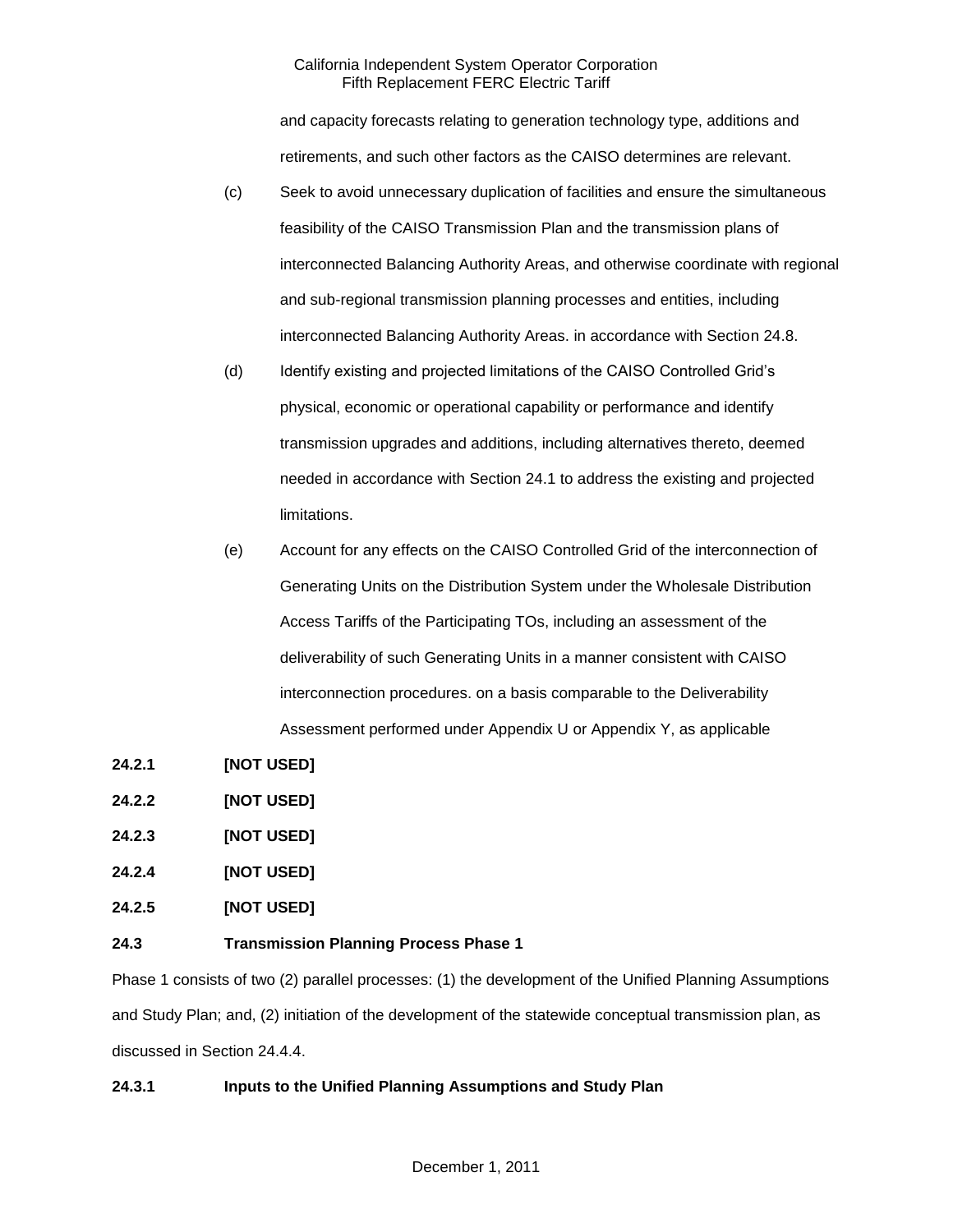The CAISO will develop Unified Planning Assumptions and a Study Plan using information and data from the approved Transmission Plan developed in the previous planning cycle. The CAISO will consider the following in the development of the Unified Planning Assumptions and Study Plan:

- (a) WECC base cases, as may be modified for the relevant planning horizon;
- (b) Transmission upgrades and additions approved by the CAISO in past Transmission Planning Process cycles, including upgrades and additions which the CAISO has determined address transmission elements in comprehensive Transmission Plan developed in the previous planning cycle;
- (c) Category 2 policy-driven transmission upgrade and addition elements from a prior planning cycle as described in Section 24.4.6.6;
- (d) Location Constrained Resource Interconnection Facilities conditionally approved under Section 24.4.6.3;
- (e) Network Upgrades identified pursuant to Section 25, Appendix U, Appendix V, Appendix Y or Appendix Z relating to the CAISO's Large Generator Interconnection Procedures and Appendices S and T relating to the CAISO's Small Generator Interconnection Procedures that were not otherwise included in the comprehensive Transmission Plan from the previous annual cycle;
- (f) Operational solutions validated by the CAISO in the Local Capacity Technical Study under Section 40.3.1;
- (g) Policy requirements and directives, as appropriate, including programs initiated by state and federal regulatory agencies;
- (h) Energy Resource Areas or similar resource areas identified by Local Regulatory Authorities;
- (i) Demand response programs that are proposed for inclusion in the base case or assumptions for the comprehensive Transmission Plan;
- (j) Generation and other non-transmission projects that are proposed for inclusion in long-term planning studies as alternatives to transmission additions or upgrades;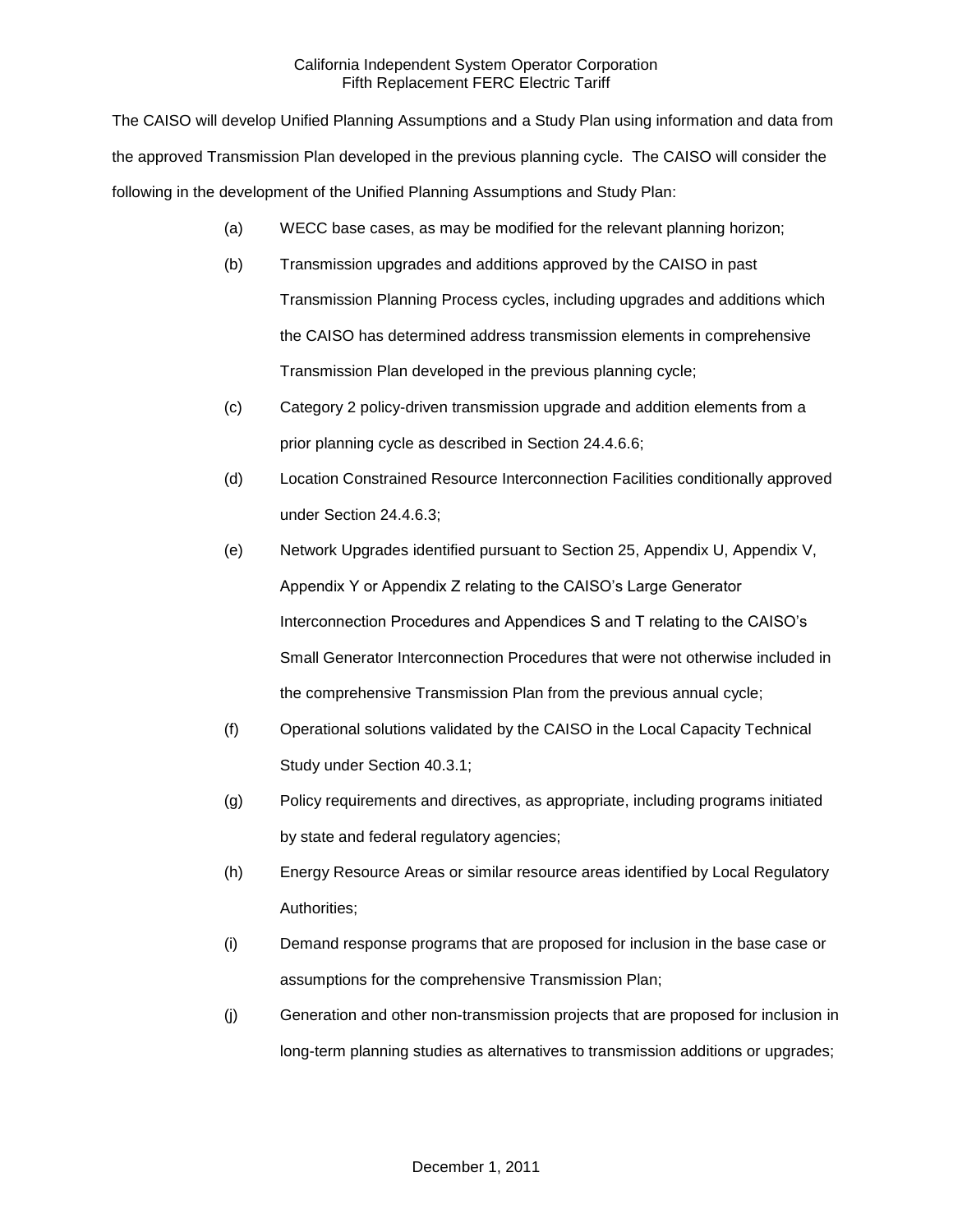- (k) Beginning with the 2011/2012 planning cycle, Economic Planning Study requests submitted in comments on the draft Unified Planning Assumptions and Study.
- (l) Planned facilities in interconnected Balancing Authority Areas.

# **24.3.2 Contents of the Unified Planning Assumptions and Study Plan**

The Unified Planning Assumptions and Study Plan shall, at a minimum, provide:

- (a) The planning data and assumptions to be used in the Transmission Planning Process cycle, including, but not limited to, those related to Demand Forecasts and distribution, potential generation capacity additions and retirements, and transmission system modifications;
- (b) A description of the computer models, methodology and other criteria used in each technical study performed in the Transmission Planning Process cycle;
- (c) A list of each technical study to be performed in the Transmission Planning Process cycle and a summary of each technical study's objective or purpose;
- (d) A description of significant modifications to the planning data and assumptions as allowed by Section 24.3.1(a) and consistent with Section 24.3.2;
- (e) The identification of any entities directed to perform a particular technical study or portions of a technical study;
- (f) A proposed schedule for all stakeholder meetings to be held as part of the Transmission Planning Process cycle and the means for notification of any changes thereto, the location on the CAISO Website of information relating to the technical studies performed in the Transmission Planning Process cycle, and the name of a contact person at the CAISO for each technical study performed in the Transmission Planning Process cycle;
- (g) To the maximum extent practicable, and where applicable, appropriate sensitivity analyses, including project or solution alternatives, to be performed as part of technical studies;
- (h) Descriptions of the High Priority Economic Planning Studies as determined by the CAISO under section 24.3.5; and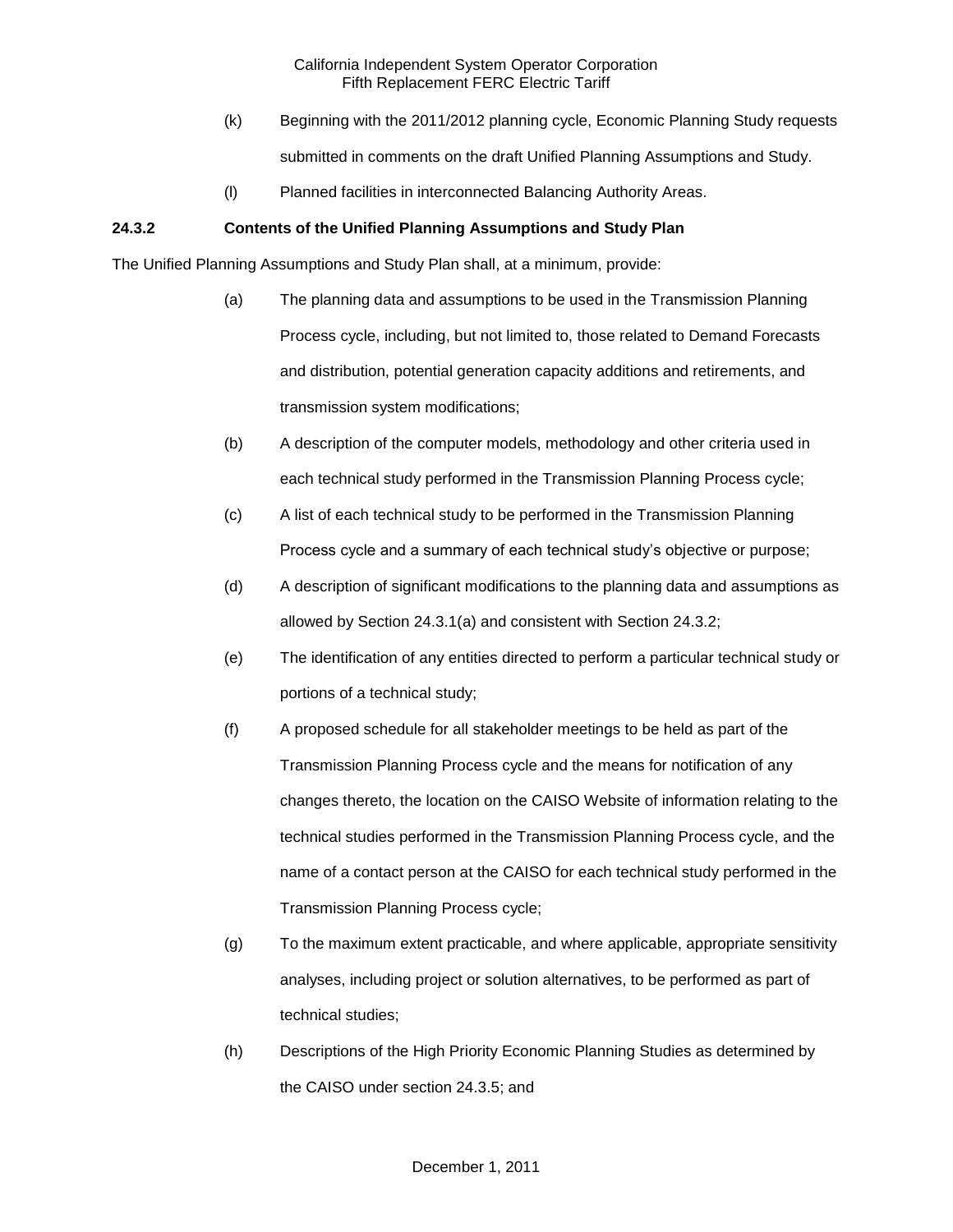(i) Identification of state or federal requirements or directives that the CAISO will utilize, pursuant to Section 24.4.6.6, to identify policy-driven transmission elements.

#### **24.3.3 Stakeholder Input - Unified Planning Assumptions/Study Plan**

- (a) Beginning with the 2011/2012 planning cycle and in accordance with the schedule set forth in the Business Practice Manual, the CAISO will provide a comment period during which Market Participants, electric utility regulatory agencies and all other interested parties may submit the following proposals for consideration in the development of the draft Unified Planning Assumptions and Study Plan:
	- (i) Demand response programs for inclusion in the base case or assumptions; and
	- (ii) Generation and other non-transmission alternatives, consistent with Section 24.3.2(a) proposed as alternatives to transmission additions or upgrades.
- (b) Following review of relevant information, including stakeholder comments submitted pursuant to Section 24.3.3(a), the CAISO will prepare and post on the CAISO Website a draft of the Unified Planning Assumptions and Study Plan. The CAISO will issue a Market Notice announcing the availability of such draft, soliciting comments, and scheduling a public conference(s) as required by Section 24.3.3(c).
- (c) No less than one (1) week subsequent to the posting of the draft Unified Planning Assumptions and Study Plan, the CAISO will conduct a minimum of one (1) public meeting open to Market Participants, electric utility regulatory agencies, and other interested parties to review, discuss, and recommend modifications to the draft Unified Planning Assumptions and Study Plan. Additional meetings, web conferences, or teleconferences may be scheduled as needed. All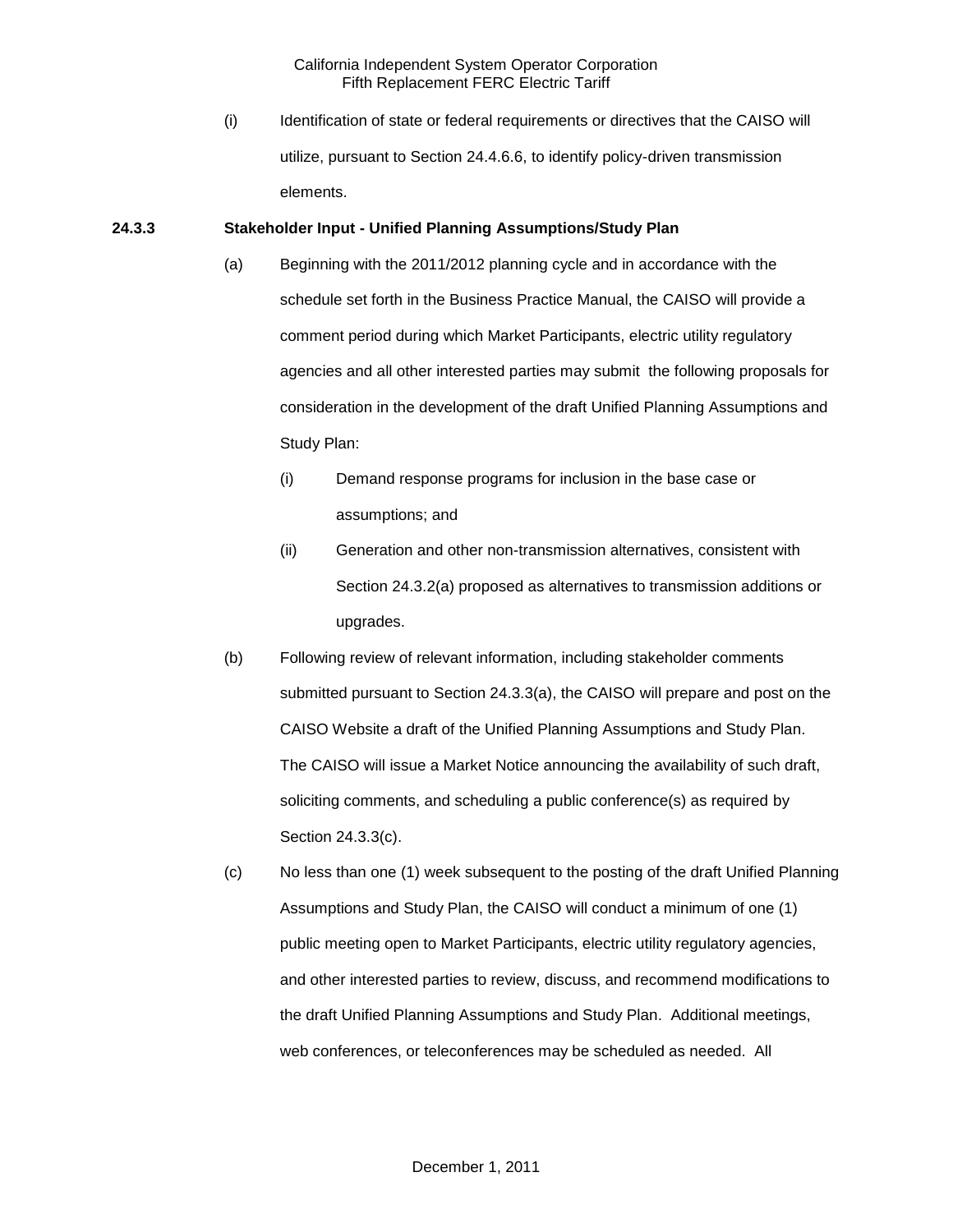stakeholder meetings, web conferences, or teleconferences shall be noticed by Market Notice.

- (d) Interested parties will be provided a minimum of two (2) weeks following the first public meeting to provide comments on the draft Unified Planning Assumptions and Study Plan. Such comments may include Economic Planning Study requests based on the comprehensive Transmission Plan from the prior cycle. All comments on the draft Unified Planning Assumptions and the Study Plan will be posted by the CAISO to the CAISO Website.
- (e) Following the public conference(s), and under the schedule set forth in the Business Practice Manual, the CAISO will determine and publish to the CAISO Website the final Unified Planning Assumptions and Study Plan in accordance with the procedures set forth in the Business Practice Manual. The CAISO will post the base cases to be used in the technical studies to its secured website as soon as possible after the final Unified Planning Assumptions and Study Plan have been published.

## **24.3.4 Economic Planning Studies**

### **24.3.4.1 CAISO Assessment of Requests for Economic Planning Studies**

Following the submittal of a request for an Economic Planning Study, the CAISO will determine whether the request shall be designated as a High Priority Economic Planning Study for consideration in the development of the comprehensive Transmission Plan. In making the determination, the CAISO will consider:

- (a) Whether the requested Economic Planning Study seeks to assess Congestion not identified or identified and not mitigated by the CAISO in previous Transmission Planning Process cycles;
- (b) Whether the requested Economic Planning Study addresses delivery of Generation from Location Constrained Resource Interconnection Generators or network transmission facilities intended to access Generation from an Energy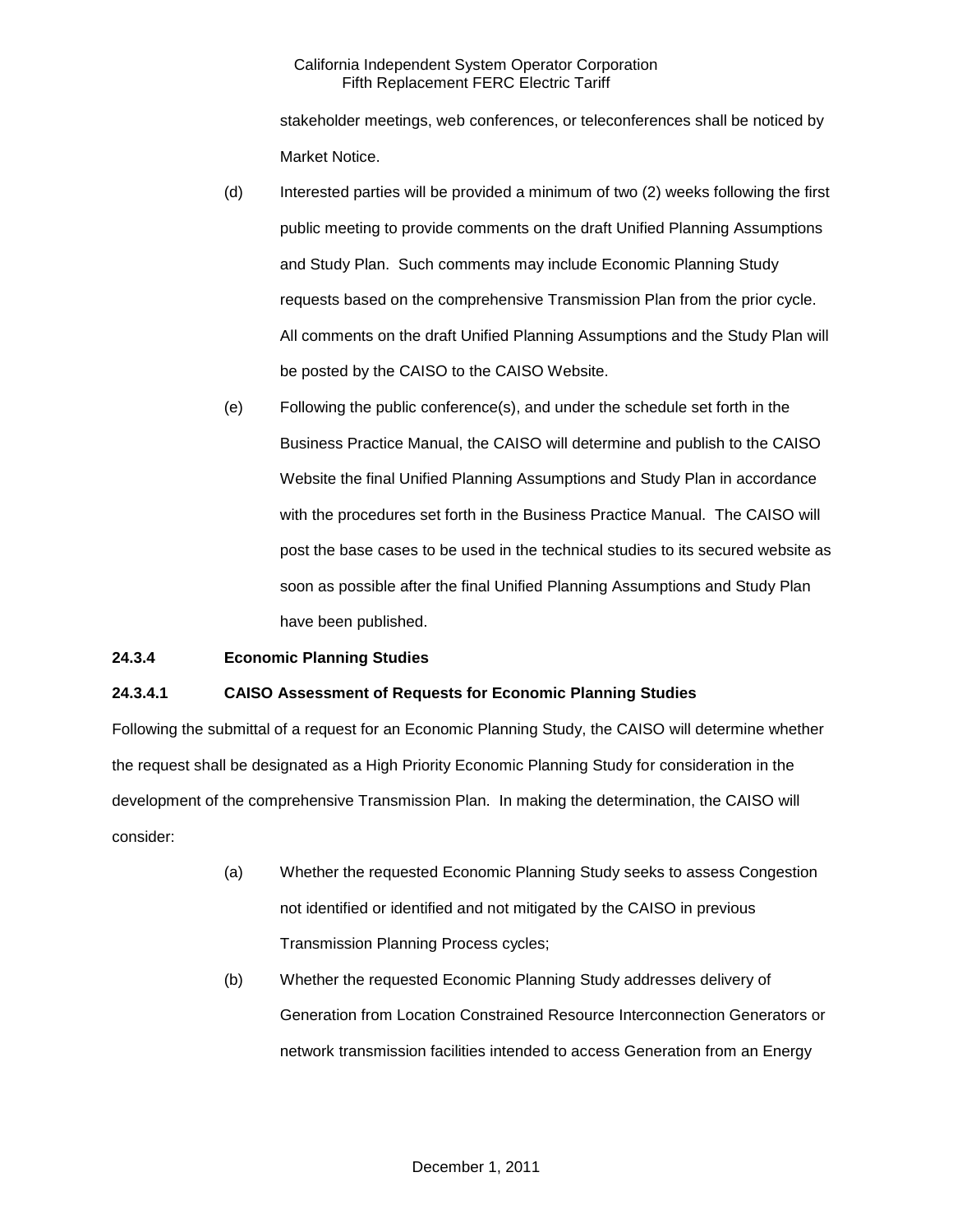Resource Area or similar resource area assigned a high priority by the CPUC or CEC;

- (c) Whether the requested Economic Planning Study is intended to address Local Capacity Area Resource requirements;
- (d) Whether resource and Demand information indicates that Congestion described in the Economic Planning Study request is projected to increase over the planning horizon used in the Transmission Planning Process and the magnitude of that Congestion; or
- (e) Whether the Economic Planning Study is intended to encompass the upgrades necessary to integrate new generation resources or loads on an aggregated or regional basis.

## **24.3.4.2 Selection of High Priority Economic Planning Studies**

In accordance with the schedule and procedures set forth in the Business Practice Manual, the CAISO will post to the CAISO Website the list of selected High Priority Economic Planning Studies to be included in the draft Unified Planning Assumptions and Study Plan. The CAISO may assess requests for Economic Planning Studies individually or in combination where such requests may have common or complementary effects on the CAISO Controlled Grid. As appropriate, the CAISO will perform requested High Priority Economic Planning Studies, up to five (5); however, the CAISO retains discretion to perform more than five (5) High Priority Economic Planning Studies should stakeholder requests or patterns of Congestion or anticipated Congestion so warrant. Market Participants may, consistent with Section 24.3.1 and 24.3.2, conduct Economic Planning Studies that have not been designated as High Priority Economic Planning Studies at their own expense and may submit such studies for consideration in the development of the comprehensive Transmission Plan.

### **24.4 Transmission Planning Process Phase 2**

## **24.4.1 Conducting Technical Studies**

(a) In accordance with the Unified Planning Assumptions and Study Plan and with the procedures and deadlines in the Business Practice Manual, the CAISO will perform, or direct the performance by third parties of, technical studies and other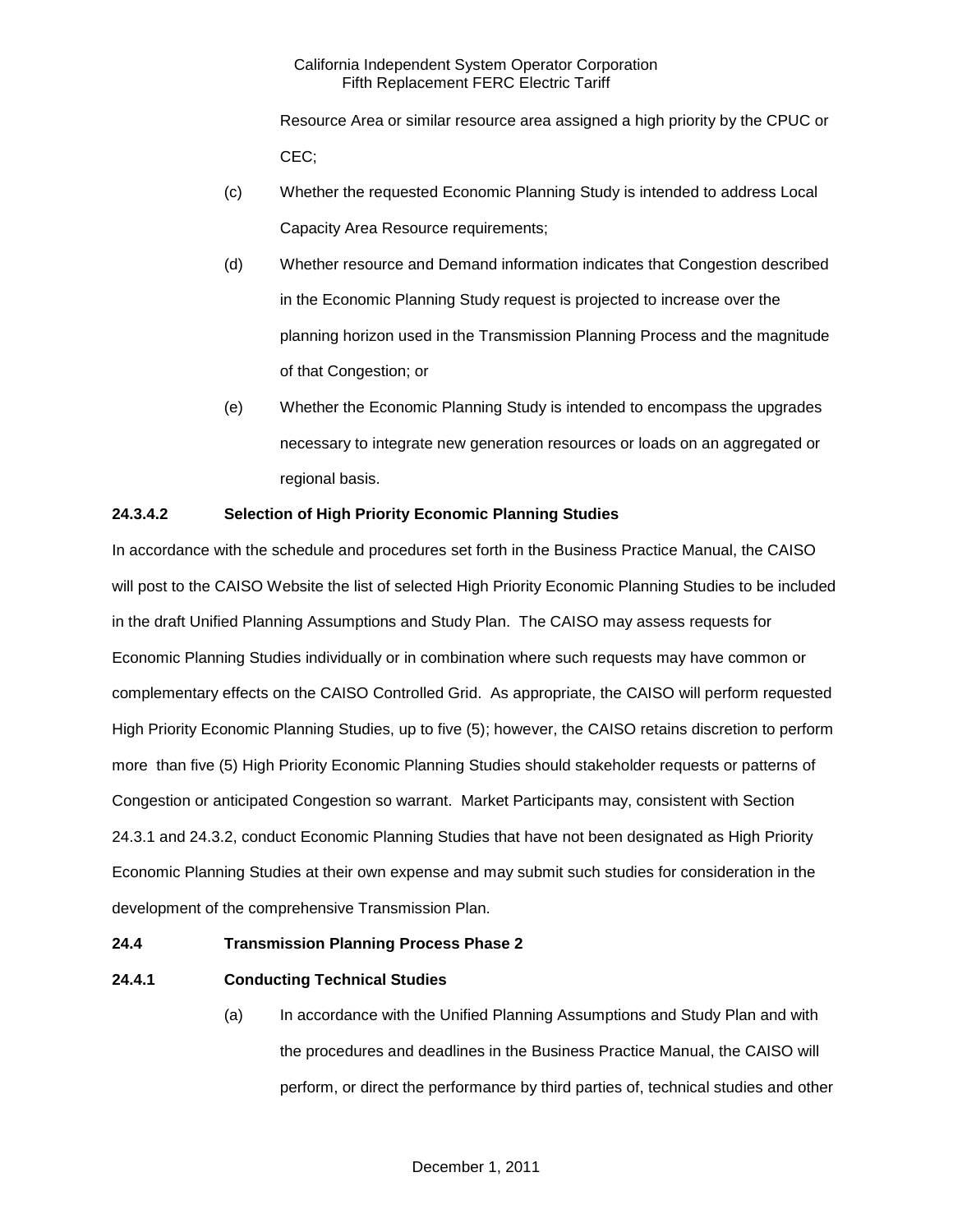assessments necessary to develop the comprehensive Transmission Plan, including such technical studies and other assessments as are necessary in order to determine whether and how to include elements from the conceptual statewide transmission plan or other alternative elements identified by the CAISO during the Phase 2 studies in the comprehensive Transmission Plan. According to the schedule set forth in the applicable Business Practice Manual, the CAISO will post the preliminary results of its technical studies and proposed mitigation solutions on the CAISO Website. The CAISO's technical study results and mitigation solutions shall be posted not less than one-hundred and twenty (120) days after the final Unified Planning Assumptions and Study Plan are published, along with the results of the technical studies conducted by Participating TOs or other third parties at the direction of the CAISO.

- (b) All technical studies, whether performed by the CAISO, the Participating TOs or other third parties under the direction of the CAISO, must utilize the Unified Planning Assumptions for the particular technical study to the maximum extent practical, and deviations from the Unified Planning Assumptions for the particular technical study must be documented in results of each technical study. The CAISO will measure the results of the studies against Applicable Reliability Criteria, the CAISO Planning Standards, and other criteria established by the Business Practice Manual. After consideration of the comments received on the preliminary results, the CAISO will complete, or direct the completion of, the technical studies and post the final study results on the CAISO Website.
- (c) The CAISO technical study results will identify needs and proposed solutions to meet Applicable Reliability Criteria, CAISO planning standards, and other applicable planning standards. The CAISO and Participating TOs shall coordinate their respective transmission planning responsibilities required for compliance with the NERC Reliability Standards and for the purposes of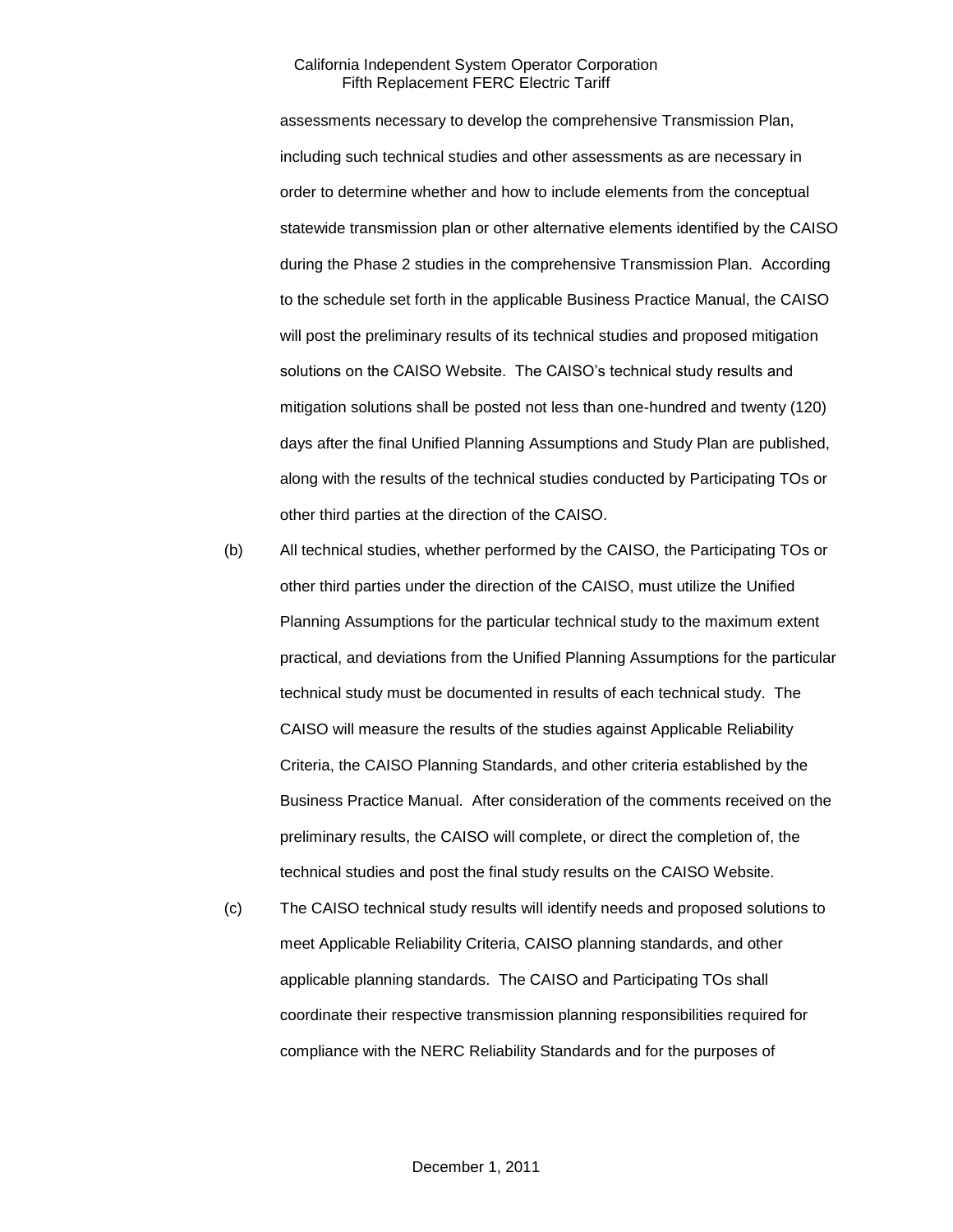developing the annual Transmission Plan according to the requirements and time schedules set forth in the Business Practice Manual.

### **24.4.2 Submission of Reliability Driven Projects**

Pursuant to the schedule described in the Business Practice Manual and based on the technical study results, the CAISO*,* CEC, CPUC, and other interested parties may propose any transmission upgrades or additions deemed necessary to ensure System Reliability consistent with Applicable Reliability Criteria and CAISO Planning Standards through the Phase 2 Request Window. Participating TOs will submit such project proposals through the Phase 2 Request Window within thirty (30) days after the CAISO posts its preliminary technical study results. The substantive description of reliability driven projects is set forth in Section 24.4.6.2.

## **24.4.3 Phase 2 Request Window**

- (a) Following publication of the results of the technical studies, and in accordance with the schedule set forth in the Business Practice Manual, the CAISO will open a Request Window during Phase 2 for the submission of proposals for reliabilitydriven projects, Location Constrained Resource Interconnection Facility projects, demand response or generation proposals proposed as alternatives to transmission additions or upgrades to meet reliability needs, and proposals for Merchant Transmission Facility projects and projects needed to maintain the feasibility of long-term CRRs.
- (b) All facilities proposed during the Request Window must use the forms and satisfy the information and technical requirements set forth in the Business Practice Manual. Proposals for these transmission additions or upgrades must be within or connect to the CAISO Balancing Authority Area or CAISO Controlled Grid. The CAISO will determine whether each of these proposals will be considered in the development of the comprehensive Transmission Plan. In accordance with the schedule and procedures set forth in the Business Practice Manual, the CAISO will notify the party submitting the proposal of any deficiencies in the proposal and provide the party an opportunity to correct the deficiencies. A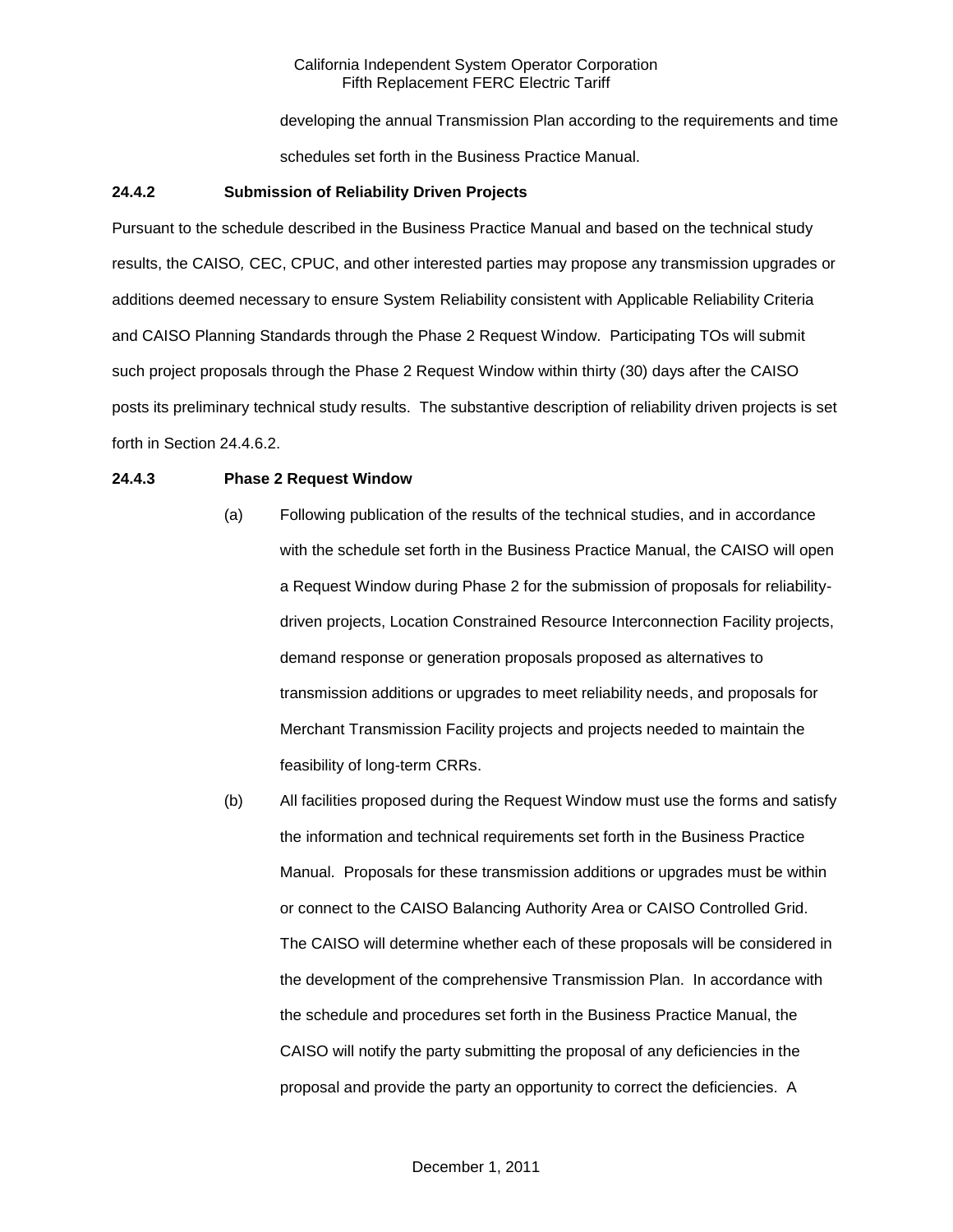proposal can only be considered in the development of the comprehensive Transmission Plan if the CAISO determines that:

- (i) the proposal satisfies the information requirements for the particular type of project submitted as set forth in templates included in the Business Practice Manual;
- (ii) the proposal is not functionally duplicative of transmission upgrades or additions that have previously been approved by the CAISO; and
- (iii) the proposal, if a sub-regional or regional project that affects other interconnected Balancing Authority Areas, has been reviewed by the appropriate sub-regional or regional planning entity, is not inconsistent with such sub-regional or regional planning entity's preferred solution or project, and has been determined to be appropriate for inclusion in the CAISO Study Plan, rather than, or in addition to, being included in or deferred to the planning process of the sub-regional or regional planning entity.
- (c) The duration of the Request Window will be set forth in the Business Practice Manual.

## **24.4.4 Comment Period of Conceptual Statewide Plan**

Beginning in Phase 1, the CAISO will develop, or, in coordination with other regional or sub-regional transmission planning groups or entities, including interconnected Balancing Authority Areas, will participate in the development of a conceptual statewide transmission plan that, among other things, may identify potential transmission upgrade or addition elements needed to meet state and federal policy requirements and directives. The conceptual statewide transmission plan will be an input into the CAISO's Transmission Planning Process. The CAISO will post the conceptual statewide transmission plan to the CAISO Website and will issue a Market Notice providing notice of the availability of such plan. In the month immediately following the publication of the conceptual statewide transmission plan, the CAISO will provide an opportunity for interested parties to submit comments and recommend modifications to the conceptual statewide transmission plan and alternative transmission elements,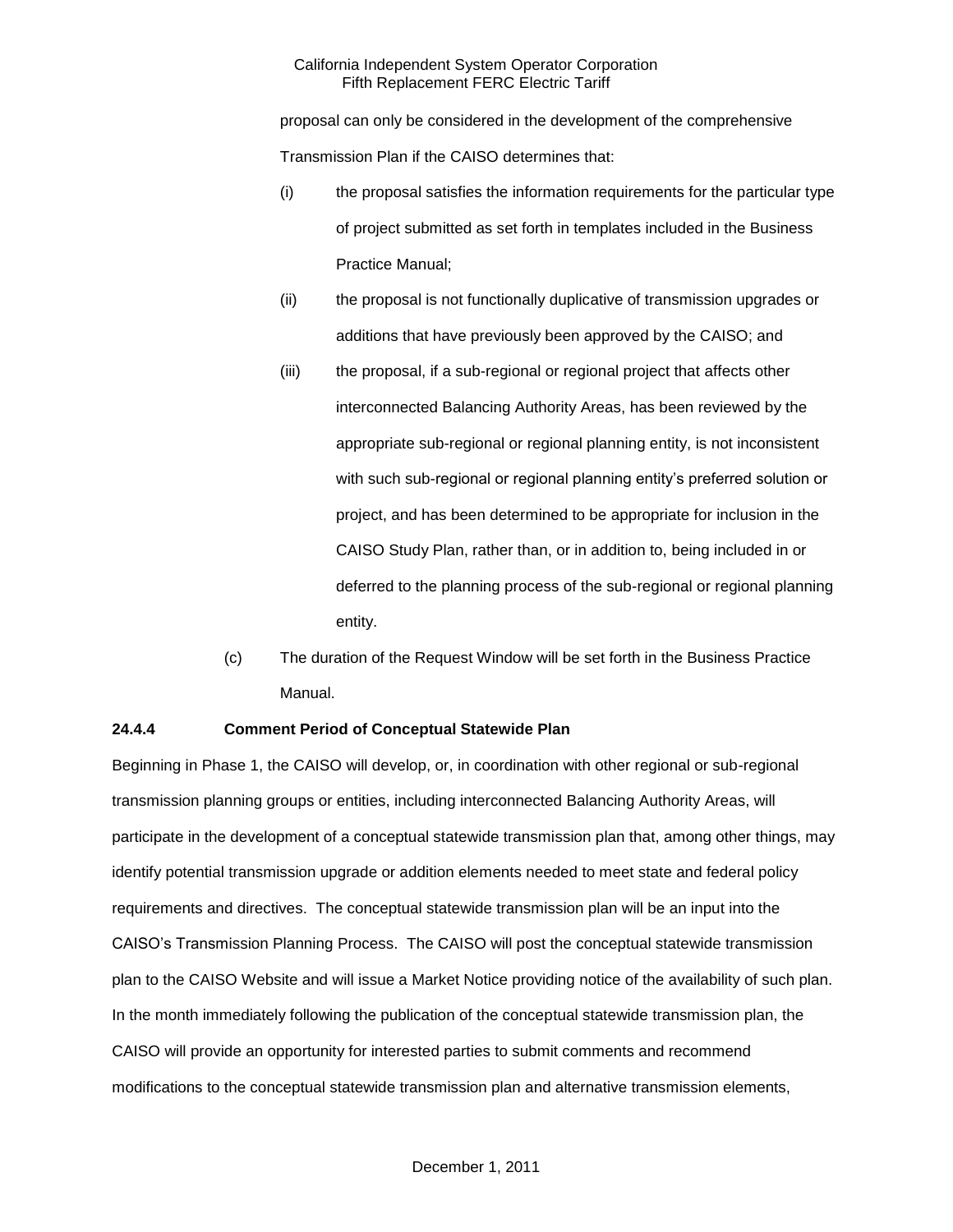including potential interstate transmission lines and proposals for access to resources located in areas not identified in the conceptual statewide transmission plan, and non-transmission elements.

## **24.4.5 Determination of Needed Transmission Projects and Elements**

To determine which projects and additional elements should be included in the comprehensive Transmission Plan, the CAISO will evaluate the conceptual transmission elements identified in the statewide conceptual transmission plan or other alternative elements identified by the CAISO during the Phase 2 studies, reliability project proposals, LCRIF projects proposals, project proposals required to maintain the feasibility of long term CRRs, proposed Network Upgrades pursuant to Section 24.4.6.5 and the results of Economic Planning Studies or other economic studies the CAISO has performed and will consider potential alternative transmission upgrade and addition elements and non-transmission or generation solutions proposed by interested parties. In determining which projects and additional elements should be included in the comprehensive Transmission Plan, the CAISO will not give undue weight or preference to the conceptual statewide plan or any other input in its planning process.

## **24.4.6 Categories of Transmission Projects**

## **24.4.6.1 Merchant Transmission Project Proposals**

The CAISO may include a transmission addition or upgrade in the comprehensive Transmission Plan if a Project Sponsor proposes a Merchant Transmission Facility and demonstrates to the CAISO the financial capability to pay the full cost of construction and operation of the Merchant Transmission Facility. The Merchant Transmission Facility must mitigate all operational concerns identified by the CAISO to the satisfaction of the CAISO, in consultation with the Participating TO(s) in whose PTO Service Territory the Merchant Transmission Facility will be located, and ensure the continuing feasibility of allocated Long Term CRRs over the length of their terms. To ensure that the Project Sponsor is financially able to pay the construction and operating costs of the Merchant Transmission Facility, and where the Participating TO is not the Project Sponsor and is to construct the Merchant Transmission Facility under Section 24.4.1, the CAISO in cooperation with the Participating TO may require (1) a demonstration of creditworthiness (e.g., an appropriate credit rating), or (2) sufficient security in the form of an unconditional and irrevocable letter of credit or other similar security sufficient to meet its responsibilities and obligations for the full costs of the transmission addition or upgrade.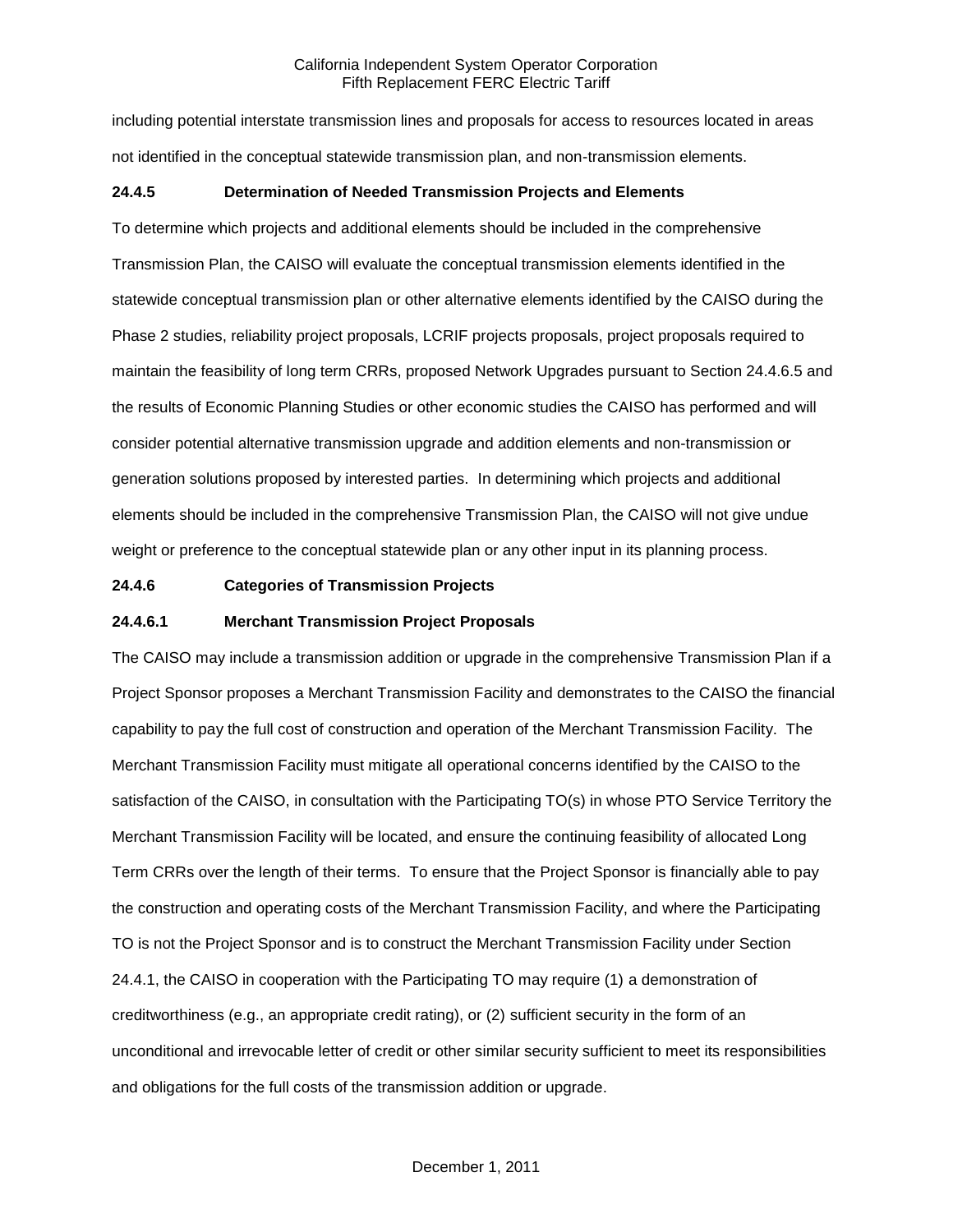## **24.4.6.2 Reliability Driven Projects**

The CAISO, in coordination with each Participating TO with a PTO Service Territory will, as part of the Transmission Planning Process and consistent with the procedures set forth in the Business Practice Manual, identify the need for any transmission additions or upgrades required to ensure System Reliability consistent with all Applicable Reliability Criteria and CAISO Planning Standards. In making this determination, the CAISO, in coordination with each Participating TO with a PTO Service Territory and other Market Participants, shall consider lower cost alternatives to the construction of transmission additions or upgrades, such as acceleration or expansion of existing projects, Demand-side management, Remedial Action Schemes, appropriate Generation, interruptible Loads or reactive support. The CAISO shall direct each Participating TO with a PTO Service Area, as a registered Transmission Planner with NERC, to perform the necessary studies, based on the Unified Planning Assumptions and Study Plan and any applicable Interconnection Study, and in accordance with the Business Practice Manual, to determine the facilities needed to meet all Applicable Reliability Criteria and CAISO Planning Standards. The Participating TO with a PTO Service Area shall provide the CAISO and other Market Participants with all information relating to the studies performed under this Section, subject to any limitation provided in Section 20.2 or the applicable LGIP. The Participating TO with a PTO Service Territory in which the transmission upgrade or addition deemed needed under this Section 24 will have the responsibility to construct, own and finance, and maintain such transmission upgrade or addition.

### **24.4.6.3 LCRIF Projects**

## **24.4.6.3.1 Proposals for LCRIFs**

The CAISO, CPUC, CEC, a Participating TO, or any other interested parties may propose a transmission addition as a Location Constrained Resource Interconnection Facility. A proposal shall include the following information, to the extent available:

- (a) Information showing that the proposal meets the requirements of Section 24.4.6.3.2; and
- (b) A description of the proposed facility, including the following information:
	- (1) Transmission studies demonstrating that the proposed facility satisfies Applicable Reliability Criteria and CAISO Planning Standards;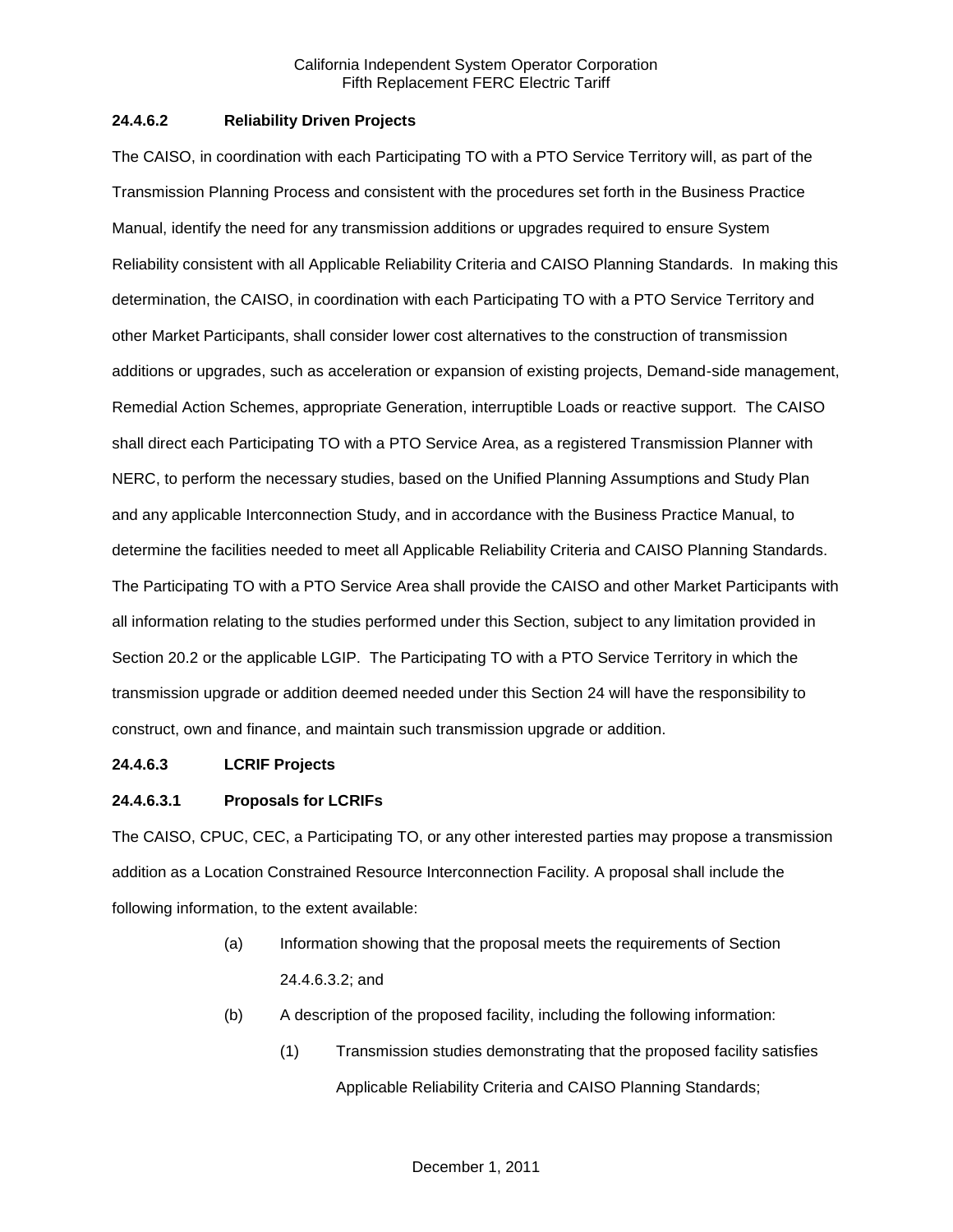- (2) Identification of the most feasible and cost-effective alternative transmission additions, which may include network upgrades, that would accomplish the objective of the proposal;
- (3) A planning level cost estimate for the proposed facility and all proposed alternatives;
- (4) An assessment of the potential for the future connection of further transmission additions that would convert the proposed facility into a network transmission facility, including conceptual plans;
- (5) The estimated in-service date of the proposed facility; and
- (6) A conceptual plan for connecting potential LCRIGs, if known, to the proposed facility.

## **24.4.6.3.2 Criteria for Qualification as a LCRIF**

- (a) The CAISO shall conditionally approve a facility as a Location Constrained Resource Interconnection Facility if it determines that the facility is needed and all of the following requirements are met:
	- (1) The facility is to be constructed for the primary purpose of connecting to the CAISO Controlled Grid two (2) or more Location Constrained Resource Interconnection Generators in an Energy Resource Area, and at least one of the Location Constrained Resource Interconnection Generators is to be owned by an entity(ies) that is not an Affiliate of the owner(s) of another Location Constrained Resource Interconnection Generator in that Energy Resource Area;
	- (2) The facility will be a High Voltage Transmission Facility;
	- (3) At the time of its in-service date, the facility will not be a network facility and would not be eligible for inclusion in a Participating TO's TRR other than as an LCRIF; and
	- (4) The facility meets Applicable Reliability Criteria and CAISO Planning Standards.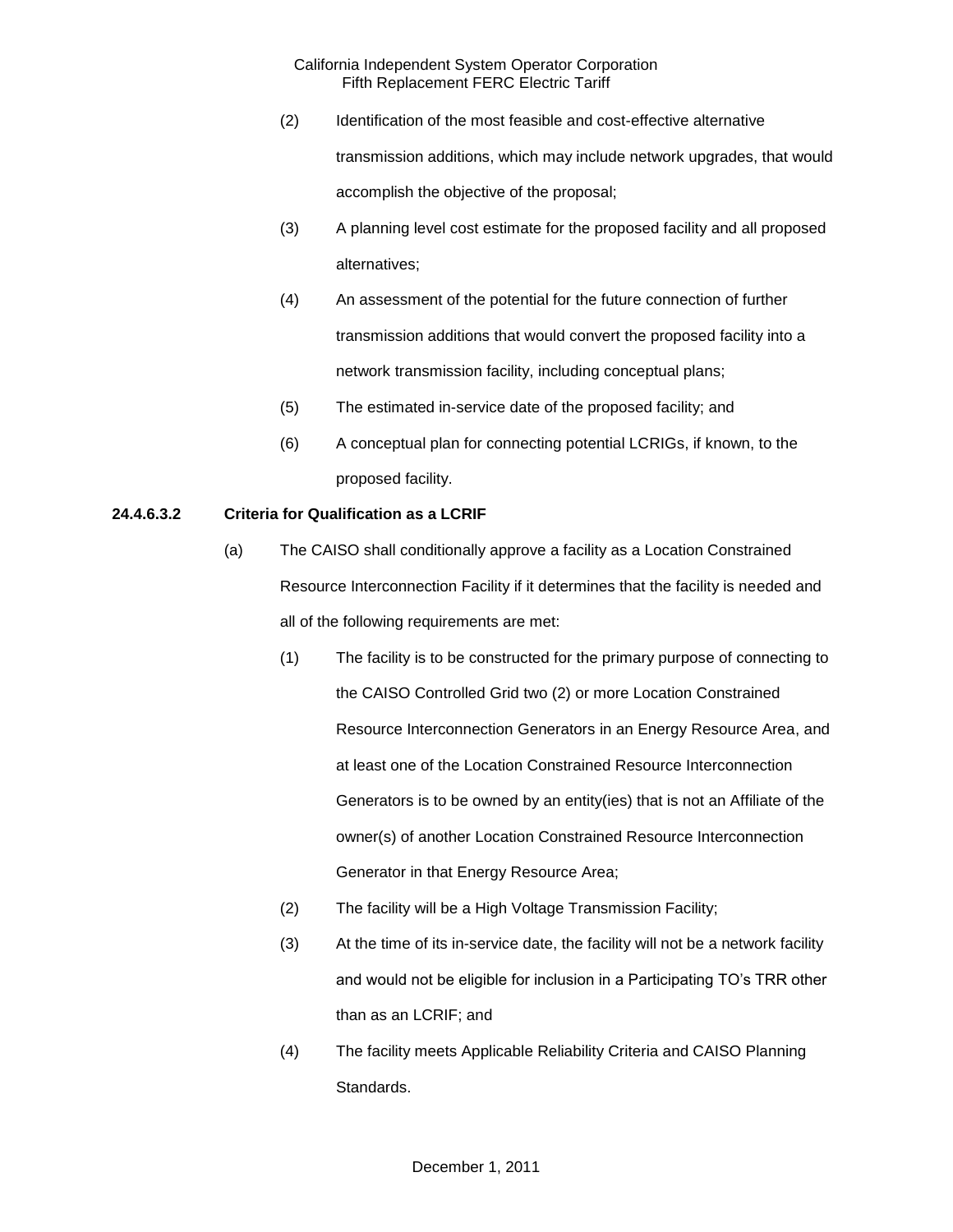- (b) The proponent of a facility that has been determined by the CAISO to meet the requirements of Section 24.4.6.3.2(a) shall provide the CAISO with information concerning the requirements of this subsection not less than ninety (90) days prior to the planned commencement of construction, and the facility shall qualify as a Location Constrained Resource Interconnection Facility if the CAISO determines that both of the following requirements are met:
	- (1) The addition of the capital cost of the facility to the High Voltage TRR of a Participating TO will not cause the aggregate of the net investment of all LCRIFs (net of the amount of the capital costs of LCRIFs to be recovered from LCRIGs pursuant to Section 26.6) included in the High Voltage TRRs of all Participating TOs to exceed fifteen (15) percent of the aggregate of the net investment of all Participating TOs in all High Voltage Transmission Facilities reflected in their High Voltage TRRs (net of the amount of the capital costs of LCRIFs to be recovered from LCRIGs pursuant to Section 26.6) in effect at the time of the CAISO's evaluation of the facility; and
	- (2) Existing or prospective owners of LCRIGs have demonstrated their interest in connecting LCRIGs to the facility consistent with the requirements of Section 24.4.6.3.4, which establishes the necessary demonstration of interest.

#### **24.4.6.3.3 Responsibilities of Participating Transmission Owner**

Each Participating TO shall report annually to the CAISO the amount of its net investment in LCRIFs (net of the amount of the capital costs of LCRIFs to be recovered from LCRIGs pursuant to Section 26.6), and its net investment in High Voltage Transmission Facilities reflected in its High Voltage TRR (net of the amount of the capital costs of LCRIFs to be recovered from LCRIGs pursuant to Section 26.6), to enable the CAISO to make the determination required under Section 24.4.6.3.2(b)(1).

#### **24.4.6.3.4 Demonstration of Interest in a LCRIF**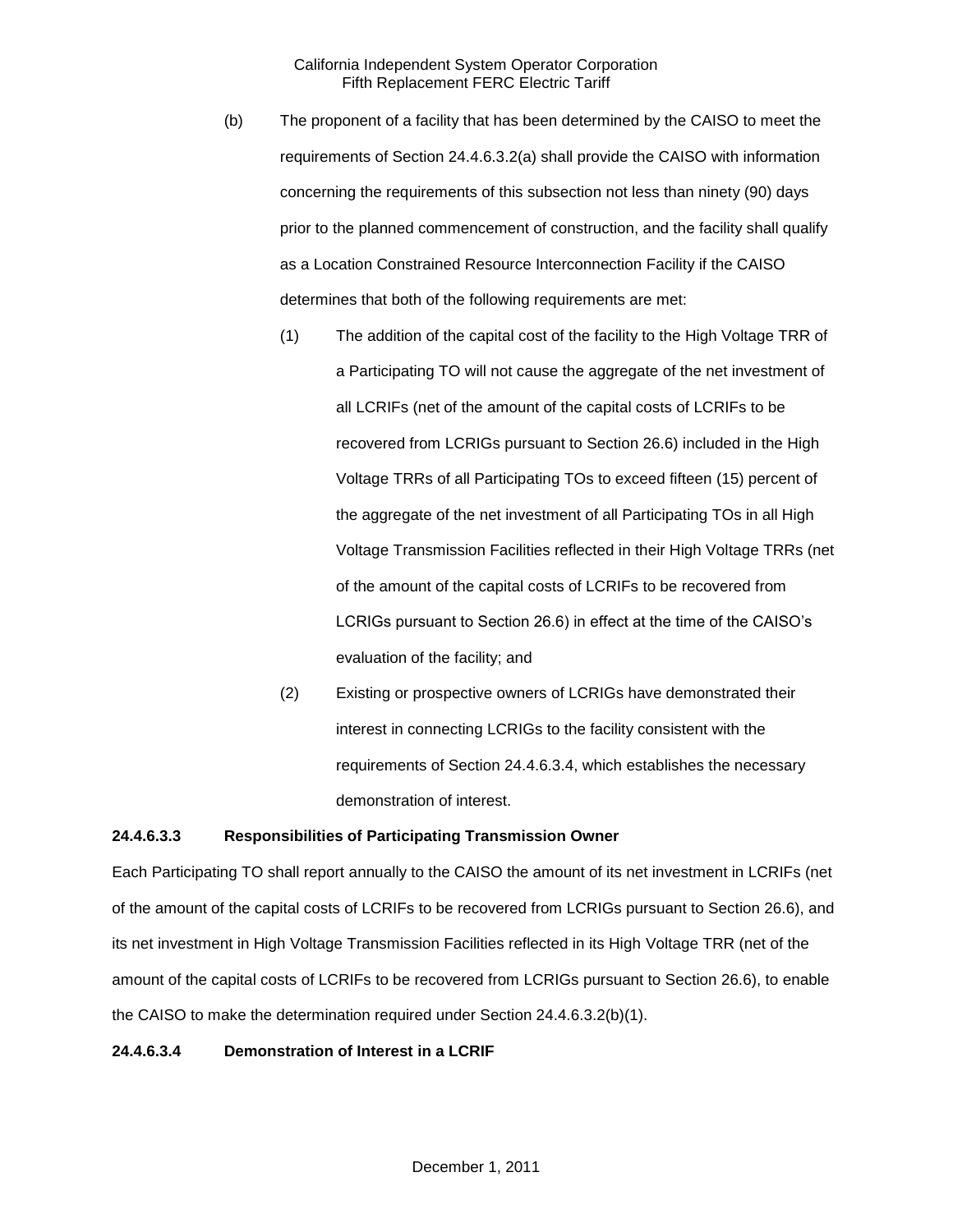A proponent of an LCRIF must demonstrate interest in the LCRIF equal to sixty (60) percent or more of the capacity of the facility in the following manner:

- (a) the proponent's demonstration must include a showing that LCRIGs that would connect to the facility and would have a combined capacity equal to at least twenty-five (25) percent of the capacity of the facility have executed Large Generator Interconnection Agreements or Small Generator Interconnection Agreements, as applicable; and
- $(b)$  to the extent the showing pursuant to Section 24.4.6.3.4(a) does not constitute sixty (60) percent of the capacity of the LCRIF, the proponent's demonstration of the remainder of the required minimum level of interest must include a showing that additional LCRIGs:
	- (1) in the case of Large Generating Facilities subject to the LGIP set forth in Appendix Y, have obtained Site Exclusivity or paid the Site Exclusivity Deposit in lieu of Site Exclusivity, provided that any Site Exclusivity Deposit paid pursuant to Section 3.5 of the LGIP set forth in Appendix Y shall satisfy this requirement, or, in the case of Large Generating Facilities subject to the LGIP set forth in Appendix U and Small Generating Facilities, have obtained control over their site or paid a deposit to the CAISO in the amount of \$250,000, which deposit shall be refundable if the LCRIF is not approved or is withdrawn by the proponent; and
	- (2) have demonstrated interest in the LCRIF by one of the following methods:
		- (i) executing a firm power sales agreement for the output of the LCRIG for a period of five (5) years or longer; or
		- (ii) in the case of Large Generating Facilities subject to the LGIP set forth in Appendix Y, filing an Interconnection Request and paying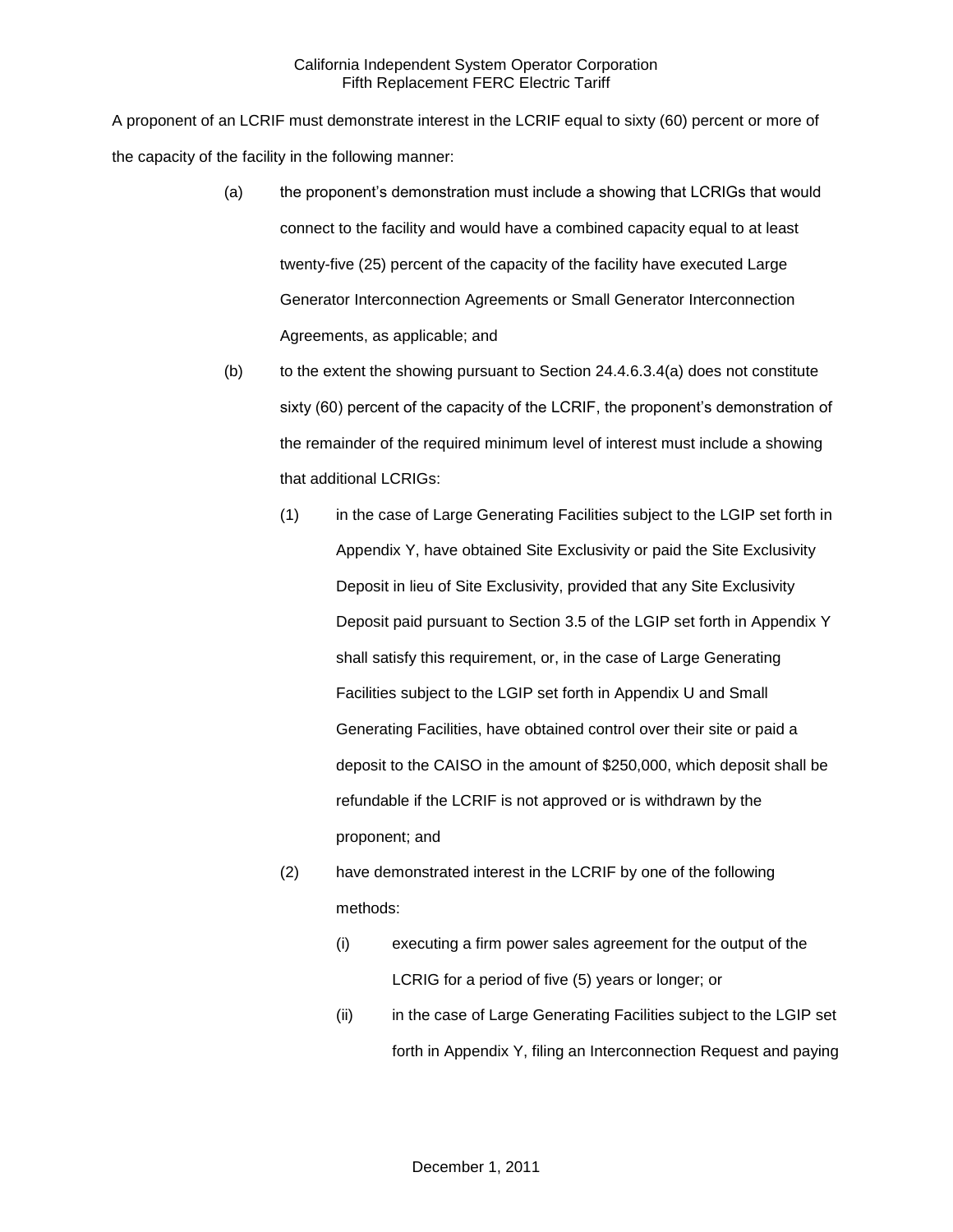the Interconnection Study Deposit required by Section 3.5 of the LGIP set forth in Appendix Y; or

- (iii) in the case of Large Generating Facilities subject to the LGIP set forth in Appendix U and Small Generating Facilities, being in the CAISO's interconnection queue and paying a deposit to the CAISO equal to the sum of the minimum deposits required of an Interconnection Customer for all studies performed in accordance with the Large Generator Interconnection Procedures (Appendix U) or Small Generator Interconnection Procedures (Appendix S), as applicable to the LCRIG, less the amount of any deposits actually paid by the LCRIG for such studies. The deposit shall be credited toward such study costs. If the LCRIF is not approved or is withdrawn by the proponent, any deposit paid under this provision shall be refundable to the extent it exceeds costs incurred by the CAISO for such studies; or
- (iv) paying a deposit to the CAISO equal to five (5) percent of the LCRIG's pro rata share of the capital costs of a proposed LCRIF. The deposit shall be credited toward costs of Interconnection Studies performed in connection with the Large Generator Interconnection Procedures (Appendix U or Appendix Y, as applicable) or Small Generator Interconnection Procedures (Appendix S), whichever is applicable. If the LCRIF is not approved or is withdrawn by the proponent, any deposit paid under this provision shall be refundable to the extent it exceeds the costs incurred by the CAISO for such studies.

**24.4.6.3.5 Coordination With Non-Participating TOs**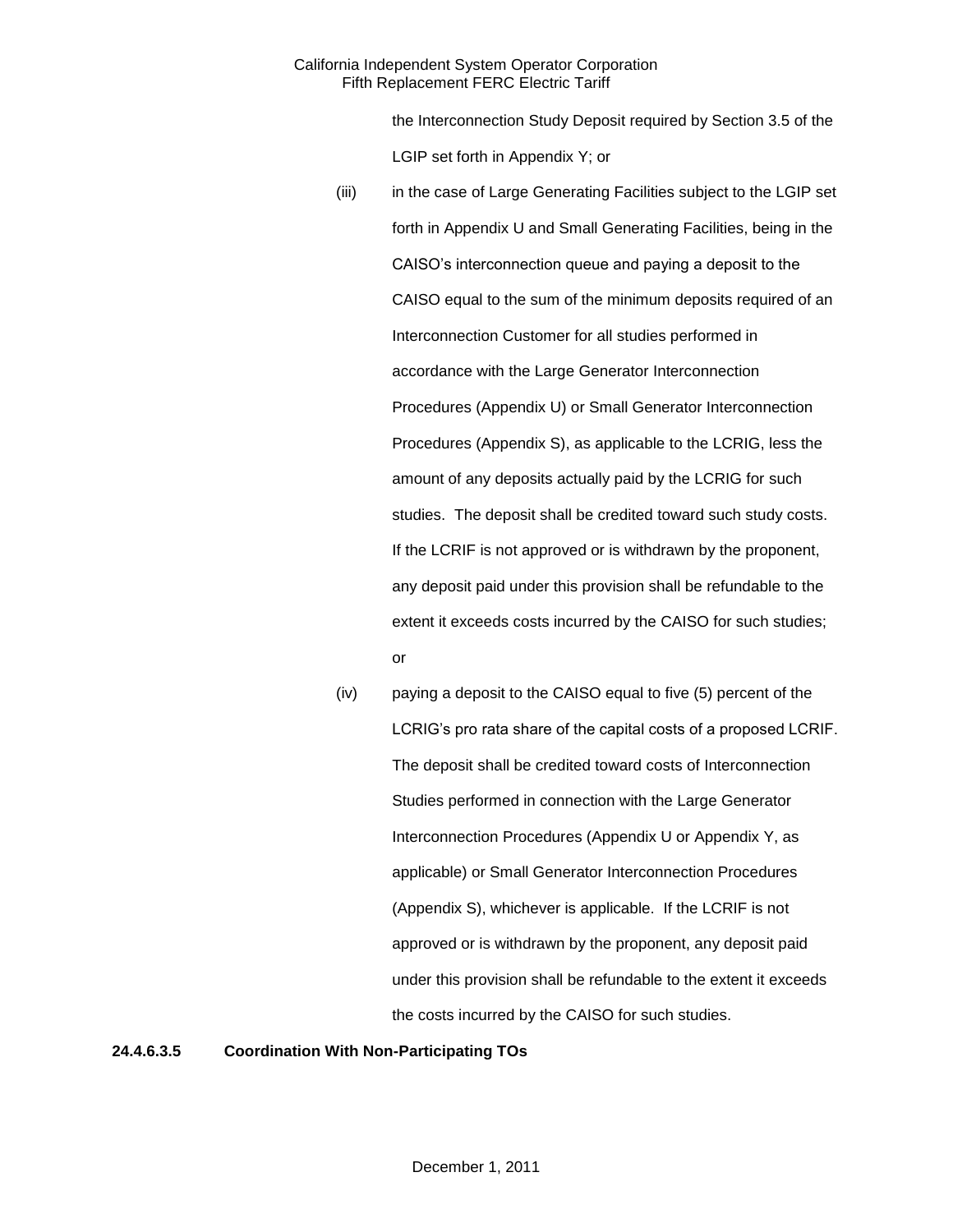In the event that a facility proposed as an LCRIF would connect to LCRIGs in an Energy Resource Area that would also be connected by a transmission facility that is in existence or is proposed to be constructed by an entity that is not a Participating TO and that does not intend to place that facility under the Operational Control of the CAISO, the CAISO shall coordinate with the entity owning or proposing that transmission facility through any regional planning process to avoid the unnecessary construction of duplicative transmission additions to connect the same LCRIGs to the CAISO Controlled Grid.

# **24.4.6.3.6 Evaluation of LCRIFs**

In evaluating whether a proposed LCRIF that meets the requirements of Section 24.4.6.3.2 is needed, and for purposes of ranking and prioritizing LCRIF projects, the CAISO will consider the following factors:

- (a) Whether, and if so, the extent to which, the facility meets or exceeds applicable CAISO Planning Standards, including standards that are Applicable Reliability Criteria.
- (b) Whether, and if so, the extent to which, the facility has the capability and flexibility both to interconnect potential LCRIGs in the Energy Resource Area and to be converted in the future to a network transmission facility.
- (c) Whether the projected cost of the facility is reasonable in light of its projected benefits, in comparison to the costs and benefits of other alternatives for connecting Generating Units or otherwise meeting a need identified in the CAISO Transmission Planning Process, including alternatives that are not LCRIFs. In making this determination, the CAISO shall take into account, among other factors, the following:
	- (1) The potential capacity of LCRIGs and the potential Energy that could be produced by LCRIGs in each Energy Resource Area;
	- (2) The capacity of LCRIGs in the CAISO's interconnection process for each Energy Resource Area;
	- (3) The projected cost and in-service date of the facility in comparison with other transmission facilities that could connect LCRIGs to the CAISO Controlled Grid;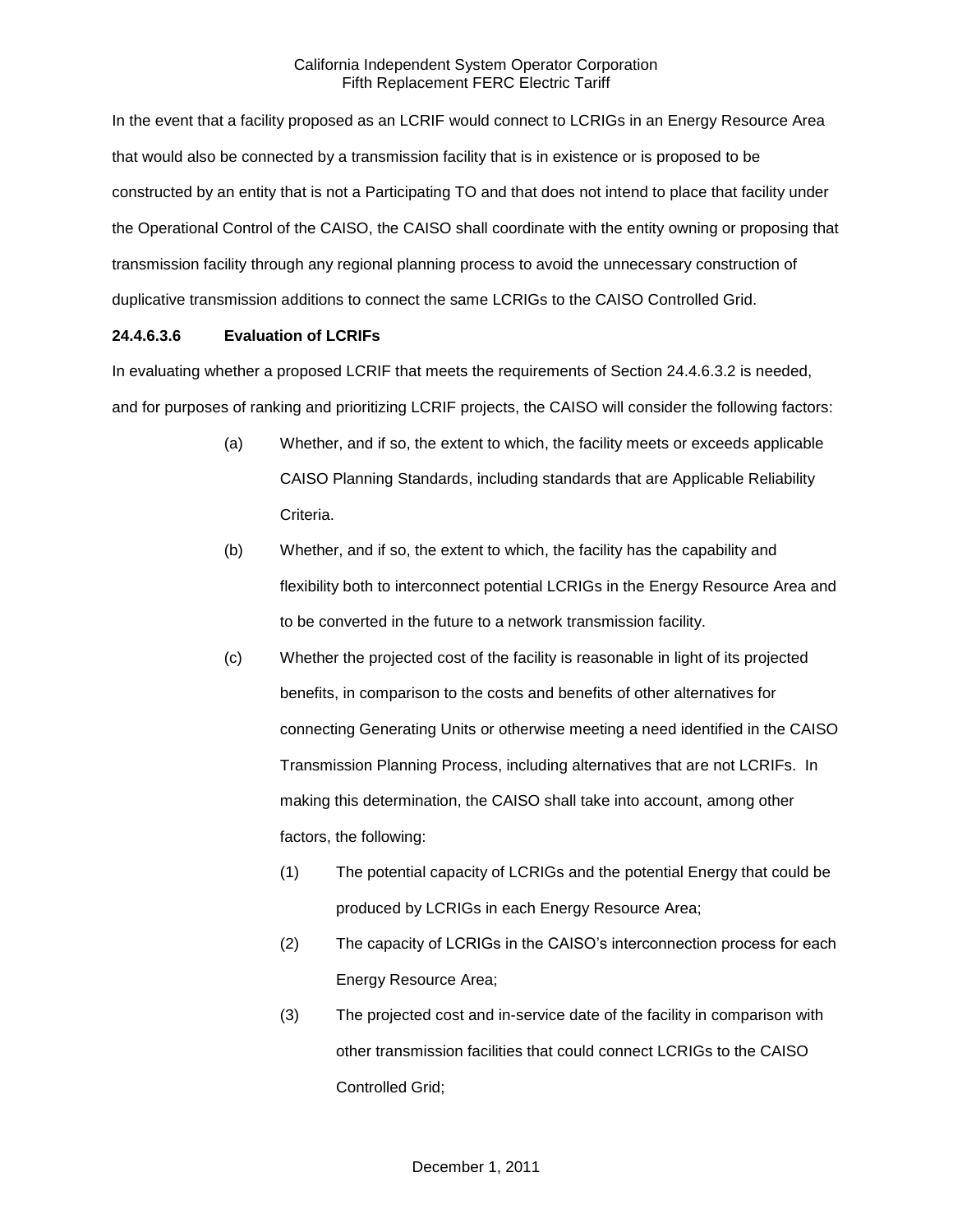- (4) Whether, and if so, the extent to which, the facility would provide additional reliability or economic benefits to the CAISO Controlled Grid; and
- (5) Whether, and if so, the extent to which, the facility would create a risk of stranded costs.

#### **24.4.6.4 Projects to Maintain the Feasibility of Long Term CRRs**

The CAISO is obligated to ensure the continuing feasibility of Long Term CRRs that are allocated by the CAISO over the length of their terms. In furtherance of this requirement the CAISO shall, as part of its annual Transmission Planning Process cycle, test and evaluate the simultaneous feasibility of allocated Long Term CRRs, including, but not limited to, when acting on the following types of projects: (a) planned or proposed transmission projects; (b) Generating Unit or transmission retirements; (c) Generating Unit interconnections; and (d) the interconnection of new Load. Pursuant to such evaluations, the CAISO shall identify the need for any transmission additions or upgrades required to ensure the continuing feasibility of allocated Long Term CRRs over the length of their terms and shall publish Congestion Data Summary along with the results of the CAISO technical studies. In assessing the need for transmission additions or upgrades to maintain the feasibility of allocated Long Term CRRs, the CAISO, in coordination with the Participating TOs and other Market Participants, shall consider lower cost alternatives to the construction of transmission additions or upgrades, such as acceleration or expansion of existing projects; Demand-side management; Remedial Action Schemes; constrained-on Generation; interruptible Loads; reactive support; or in cases where the infeasible Long Term CRRs involve a small magnitude of megawatts, ensuring against the risk of any potential revenue shortfall using the CRR Balancing Account and uplift mechanism in Section 11.2.4. As part of the CAISO's Transmission Planning Process, the Participating TOs and Market Participants shall provide the necessary assistance and information to the CAISO to allow it to assess and identify transmission additions or upgrades that may be necessary under Section 24.4.6.4. To the extent a transmission upgrade or addition is deemed needed to maintain the feasibility of allocated Long Term CRRs in accordance with this Section and included in the CAISO's annual Transmission Plan, the CAISO will designate the Participating TO(s) with a PTO Service Territory in which the transmission upgrade or addition is to be located as the Project Sponsor(s), responsible to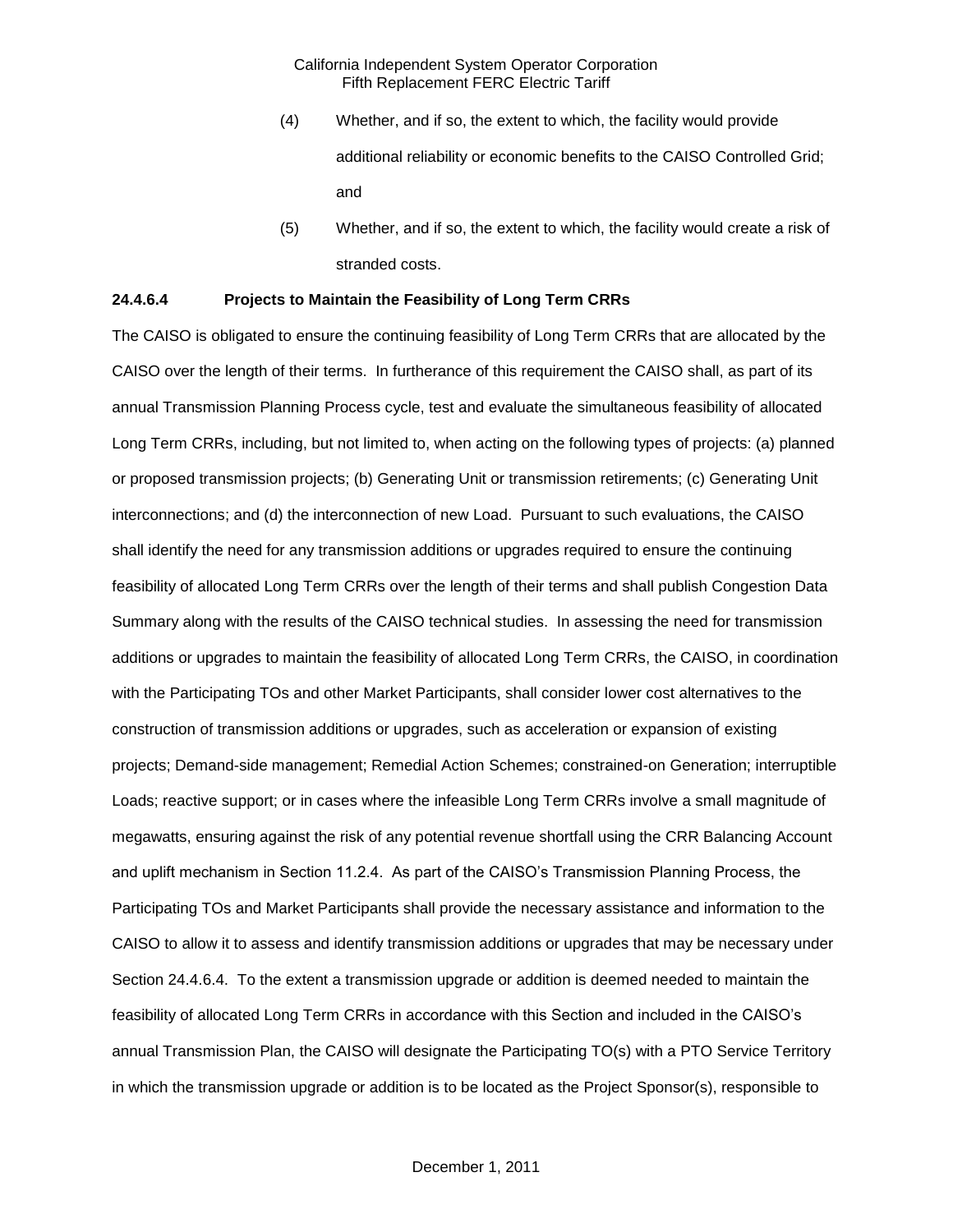construct, own and finance, and maintain such transmission upgrade or addition.

### **24.4.6.5 LGIP Network Upgrades**

Beginning with the 2011/2012 planning cycle, Network Upgrades originally identified during the Phase II Interconnection Study or Interconnection Facilities Study Process of the Large Generation Interconnection Process as set forth in Section 7 of Appendix Y that are not already included in a signed LGIA may be assessed as part of the comprehensive Transmission Plan if these Network Upgrades satisfy the following criteria:

- (a) The Network Upgrades consist of new transmission lines 200 kV or above, and have capital costs of \$100 million or greater;
- (b) The Network Upgrade is a new 500 kV substation that has capital costs of \$100 million or greater; or,
- (c) The Network Upgrades have a capital cost of \$200 million or more.

The CAISO will post a list of the Network Upgrades eligible for assessment in the Transmission Planning Process in accordance with the schedule set forth in the applicable Business Practice Manual. Network Upgrades included in the comprehensive Transmission Plan may include additional components not included in the Network Upgrades originally identified during the Phase II Interconnection Study or may be expansions of the Network Upgrades originally identified during the Phase II Interconnection Study if the CAISO determines during the Transmission Planning Process that such components or expansions are needed as additional elements under section 24.1. Network Upgrades identified in the LGIP Phase II studies but not assessed in the Transmission Planning Process will be included in Large Generator Interconnection Agreements, as appropriate. Network Upgrades assessed in the Transmission Planning Process but not modified or replaced will be included in Large Generator Interconnection Agreements, as appropriate. Construction and ownership of Network Upgrades specified in the comprehensive Transmission Plan under this section, including any needed additional components or expansions, will be the responsibility of the Participating TO if the Phase II studies identified the original upgrade as needed and such upgrade has not yet been set forth in an executed Large Generator Interconnection Agreement. If, through the Transmission Planning Process, the CAISO identifies any additional components or expansions of Network Upgrades that result in the need for other upgrades or additions, the responsibility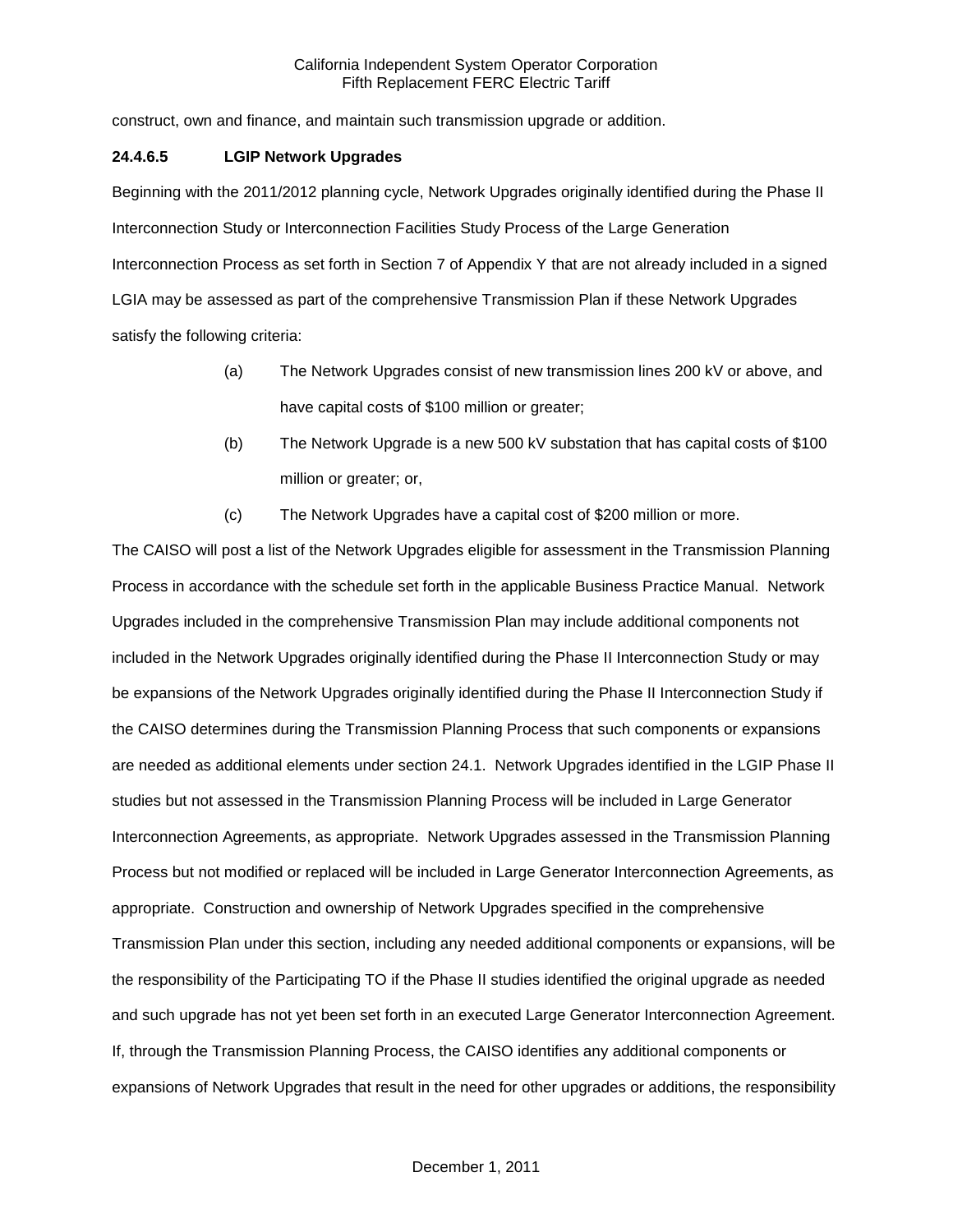to build and own such additions or upgrades will be determined by this Section 24, according to the category of those other upgrades or additions. Any decision in the Transmission Planning Process to modify Network Upgrades identified in the Large Generator Interconnection Process will not increase the cost responsibility of the Interconnection Customer as described in Appendix Y, Section 7. Category 1 policy-driven elements identified under Section 24.4.6.7 could supplant the need for LGIP Network Upgrades that would be developed in subsequent Generator Interconnection Process cycles. To the extent that a Category 1 policy-driven element eliminates or downsizes the need for a Network Upgrade, the Interconnection Customer's cost responsibility for such Network Upgrade shall be eliminated or reduced. Any financial security posting shall be adjusted accordingly.

#### **24.4.6.6 Policy-Driven Elements**

Once the CAISO has identified projects needed to maintain reliability, LCRIF projects eligible for conditional or final approval, projects needed to maintain long-term CRR feasibility, qualified Merchant Transmission Facility projects, and needed LGIP Network Upgrades as described in Section 24.4.6.5, the CAISO may evaluate transmission upgrade and addition elements needed to meet state or federal policy requirements or directives as specified in the Study Plan pursuant to Section 24.3.2(i). Policy-driven transmission upgrade or addition elements will be either Category 1 or Category 2. Category 1 are those elements which under the criteria of this section are found to be needed elements and are recommended for approval as part of the comprehensive Transmission Plan in the current cycle. Category 2 are those elements that could be needed to achieve state or federal policy requirements or directives but have not been found to be needed in the current planning cycle based on the criteria set forth in this section. Elements identified in this section and not identified in Section 24.4.6.5 as the responsibility of the Participating TO to build will be open for Project Sponsor solicitation during Phase 3. The CAISO will determine the need for, and identify such policy-driven transmission upgrade or addition elements that efficiently and effectively meet applicable policies under alternative resource location and integration assumptions and scenarios, while mitigating the risk of stranded investment. The CAISO will create a baseline scenario reflecting the assumptions about resource locations that are most likely to occur and one or more reasonable stress scenarios that will be compared to the baseline scenario. Any transmission upgrade or addition elements that are included in the baseline scenario and at least a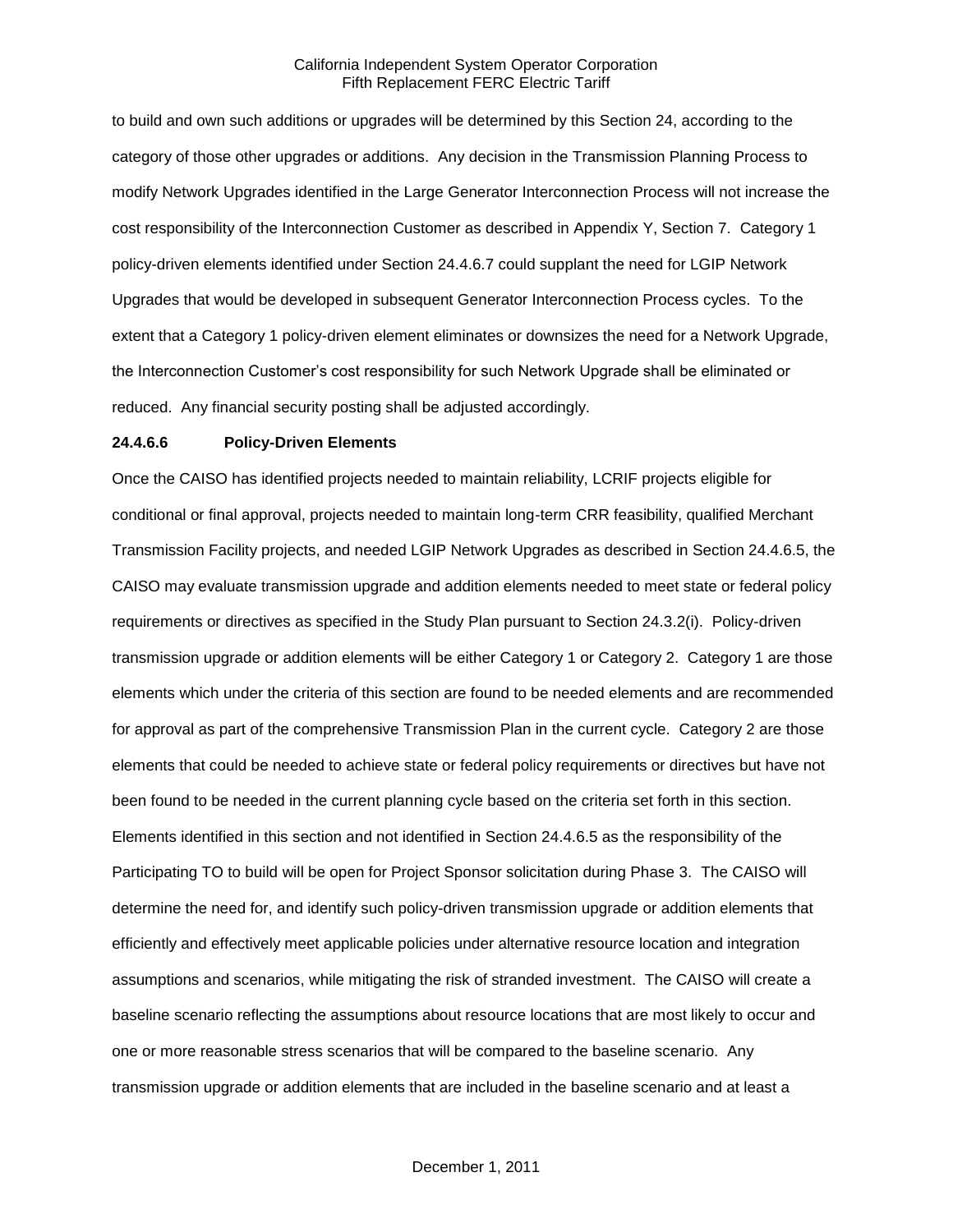significant percentage of the stress scenarios may be Category 1 elements. Transmission upgrades or additions that are included in the base case, but which are not included in any of the stress scenarios or are included in an insignificant percentage of the stress scenarios, generally will be Category 2 elements, unless the CAISO finds that sufficient analytic justification exists to designate them as Category 1. In such cases, the ISO will make public the analysis upon which it based its justification for designating such facilities as Category 1 rather than Category 2. In this process, the CAISO will consider the following criteria:

- (a) commercial interest in the resources in the applicable geographic area (including renewable energy zones) accessed by potential transmission elements as evidenced by signed and approved power purchase agreements and interconnection agreements;
- (b) the results and identified priorities of the California Public Utilities Commission's or California Local Regulatory Authorities' resource planning processes;
- (c) the expected planning level cost of the transmission element as compared to the potential planning level costs of other alternative transmission elements;
- (d) the potential capacity (MW) value and energy (MWh) value of resources in particular zones that will meet the policy requirements, as well as the cost supply function of the resources in such zones;
- (e) the environmental evaluation, using best available public data, of the zones that the transmission is interconnecting as well as analysis of the environmental impacts of the transmission elements themselves; the extent to which the transmission element will be needed to meet Applicable Reliability Criteria or to provide additional reliability or economic benefits to the ISO grid;
- (f) potential future connections to other resource areas and transmission elements;
- (g) resource integration requirements and the costs associated with these requirements in particular resource areas designated pursuant to policy initiatives;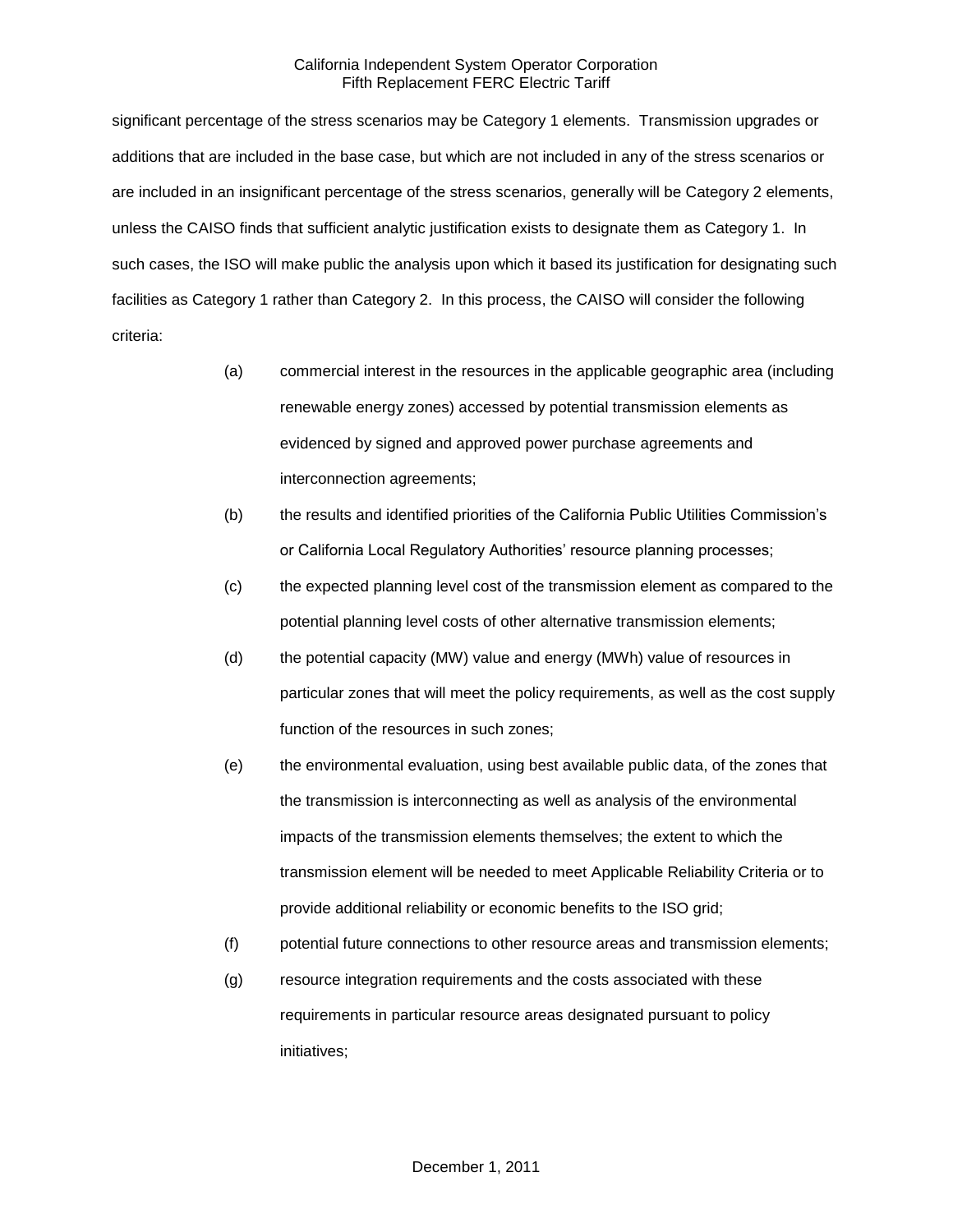- (h) the potential for a particular transmission element to provide access to resources needed for integration, such as pumped storage in the case of renewable resources;
- (i) the effect of uncertainty associated with the above criteria, and any other considerations, that could affect the risk of stranded investment; and
- (j) the effects of other additions or upgrades being considered for approval during the planning process.

#### **24.4.6.7 Economic Studies and Mitigation Solutions**

Once the CAISO has identified projects needed to maintain reliability, LCRIF projects eligible for conditional or final approval, qualified merchant transmission projects and policy driven elements, the CAISO will conduct the High Priority Economic Planning Studies selected under Section 24.4.4 and any other studies that the CAISO concludes are necessary to determine whether additional transmission upgrades and additions, or modifications to identified transmission projects or elements, are necessary to address:

- (a) Congestion identified by the CAISO in the Congestion Data Summary published for the applicable Transmission Planning Process cycle and the magnitude, duration, and frequency of that Congestion;
- (b) Local Capacity Area Resource requirements;
- (c) Congestion projected to increase over the planning horizon used in the Transmission Planning Process and the magnitude of that Congestion; or
- (d) Integration of new generation resources or loads on an aggregated or regional basis.

In determining whether additional elements are needed, the CAISO shall consider the degree to which, if any, the benefits of the solutions outweigh the costs, in accordance with the procedures set forth in the Business Practice Manual. The benefits of the mitigation solutions may include a calculation of any reduction in production costs, Congestion costs, Transmission Losses, capacity or other electric supply costs resulting from improved access to cost-efficient resources. The cost of the mitigation solution must consider any estimated costs identified under Section 24.4.6.4 to maintain the simultaneous feasibility of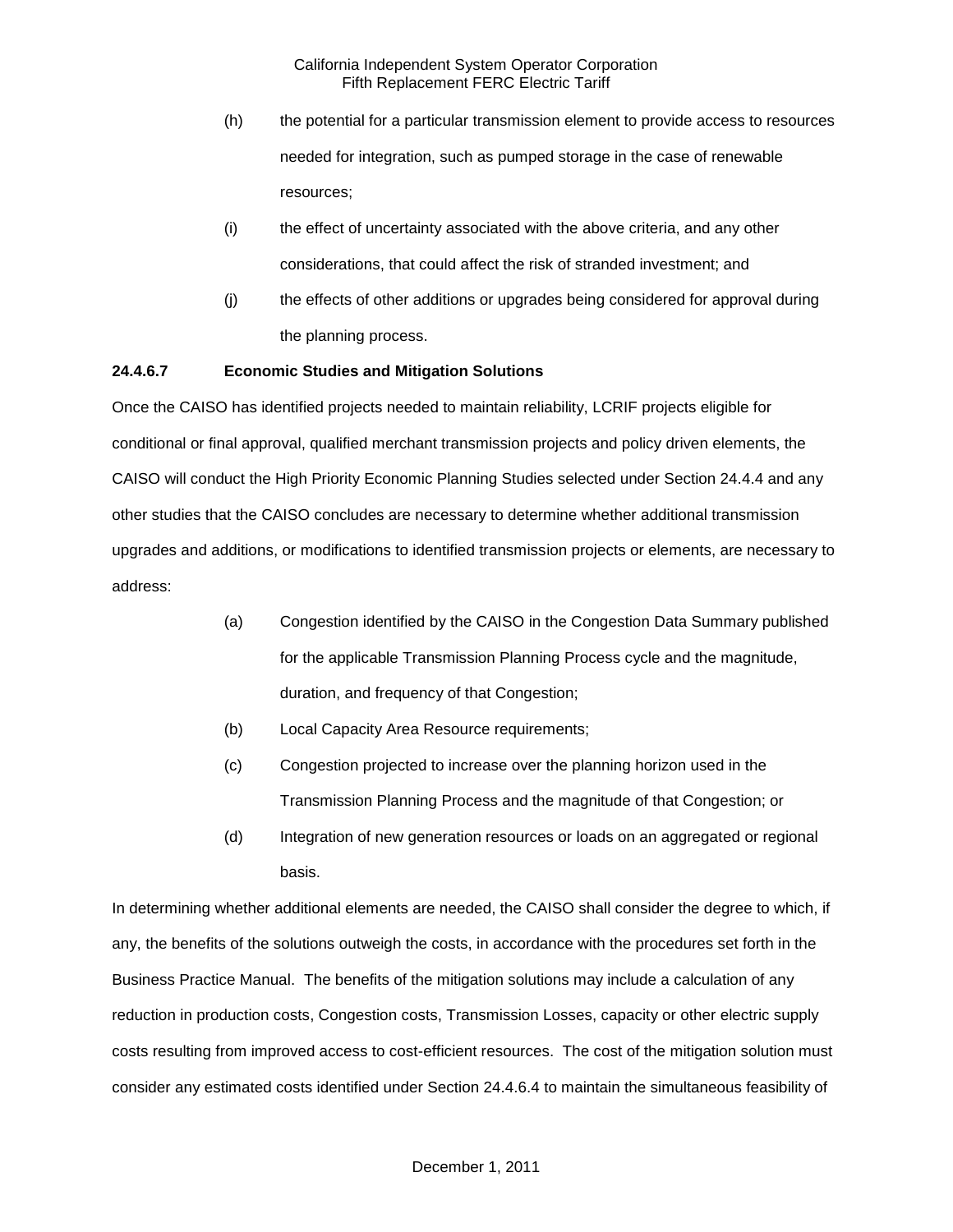allocated Long Term CRRs for the length of their term. The CAISO, in determining whether a particular solution is needed, shall also consider the comparative costs and benefits of viable alternatives to the particular transmission element, including: (1) other potential transmission upgrades or additions, including those being considered or proposed during the Transmission Planning Process; (2) acceleration or expansion of any transmission upgrade or addition already approved by the CAISO Governing Board or included in any CAISO annual Transmission Plan, and (3) non-transmission alternatives, including demand-side management. Transmission upgrades and addition elements that are identified under this Section 24.4.6.7, other than reliability-driven projects, LCRIF projects eligible for conditional or final approval and qualified Merchant Transmission Facility projects, will be open for bid and Project Sponsor solicitation in Phase 3.

#### **24.4.6.8 Projects Submitted in Prior Request Windows**

During Phase 2 of the 2010/2011 Transmission Planning Cycle, the CAISO will evaluate the specific project proposals submitted during the 2008 and 2009 request windows. If any of these 2008 or 2009 request window proposals is found by the CAISO to be needed as a Category 1 policy-driven or economically-driven element, using the criteria for approval of transmission elements under sections 24.4.6.6 or 24.4.6.7, the project will be included in the comprehensive 2010/2011 Transmission Plan. Upon Board approval of the Transmission Plan, the Project Sponsor that submitted the proposal will be approved to finance, own and construct the approved additions and upgrades provided that Project Sponsor meets the criterion specified in Section 24.5.2.1(c). If a 2008 or 2009 request window proposal is found to be needed as a Category 2 policy-driven element in the 2010-2011 Transmission Planning Cycle, and that Category 2 policy-driven element is reclassified as a Category 1 policy-driven element in the 2011-2012 Transmission Planning Cycle, the Project Sponsor that submitted the proposal will be approved to finance, own and construct the element, provided that Project Sponsor meets the criterion specified in Section 24.5.2.1(c). If competing projects have been submitted by multiple Project Sponsors in the 2008 and 2009 request windows for the same elements in the 2010/2011 comprehensive Transmission Plan, the CAISO will approve one of those Project Sponsors to build and own the project based on the criteria specified in Section 24.5.2.3. To the extent that competing project proposals for the same policy-driven or economically-driven element were submitted in both the 2008 and 2009 request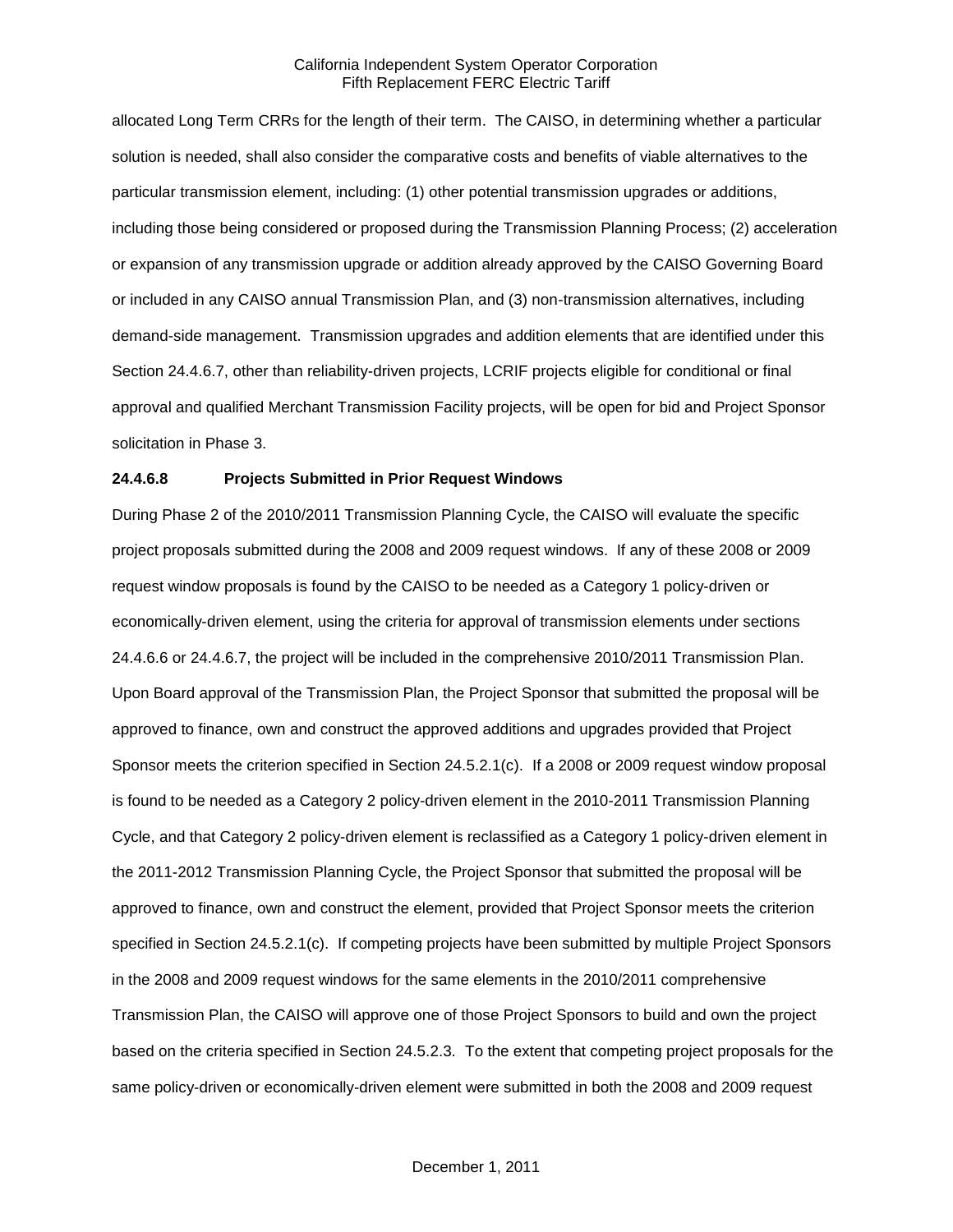windows, the CAISO will give priority to the proiect proposals submitted in the 2008 request window.

### **24.4.7 Description of Transmission Elements**

The transmission elements identified in the draft and final comprehensive Transmission Plan will provide

sufficient engineering detail to permit Project Sponsors to submit complete proposals, under section

24.5.1 to build certain transmission elements. As further described in the Business Practice Manual, such details may include, but are not limited to:

- (a) Minimum Conductor Ampacity;
- (b) Approximate Line impedance required;
- (c) Approximate Series compensation levels;
- (d) Substation bus and breaker configuration;
- (e) Breaker clearing times;
- (f) Transformer characteristics (capacity, impedance, tap range);
- (g) Minimum Shunt capacitor and reactor sizes;
- (h) Minimum FACTS device specifications;
- (i) SPS requirements;
- (j) Planning level cost estimates;
- (k) Projected in-service date.

#### **24.4.8 Additional Contents of Comprehensive Transmission Plan**

In addition to the detailed descriptions of specific needed addition and upgrade projects and elements, the draft and final comprehensive Transmission Plan may include: (1) the results of technical studies performed under the Study Plan; (2) determinations and recommendations regarding the need for identified transmission upgrade and addition projects and elements; (3) assessments of transmission upgrades and additions submitted as alternatives to the potential solutions to transmission needs identified by the CAISO and studied during the Transmission Planning Process cycle; (4) results of Economic Planning Studies (except for the 2010/2011 cycle); (5) an update on the status of transmission upgrades or additions previously approved by the CAISO, including identification of mitigation plans, if necessary, to address any potential delay in the anticipated completion of an approved transmission upgrade or addition; and (6) a description of transmission addition and upgrade projects with an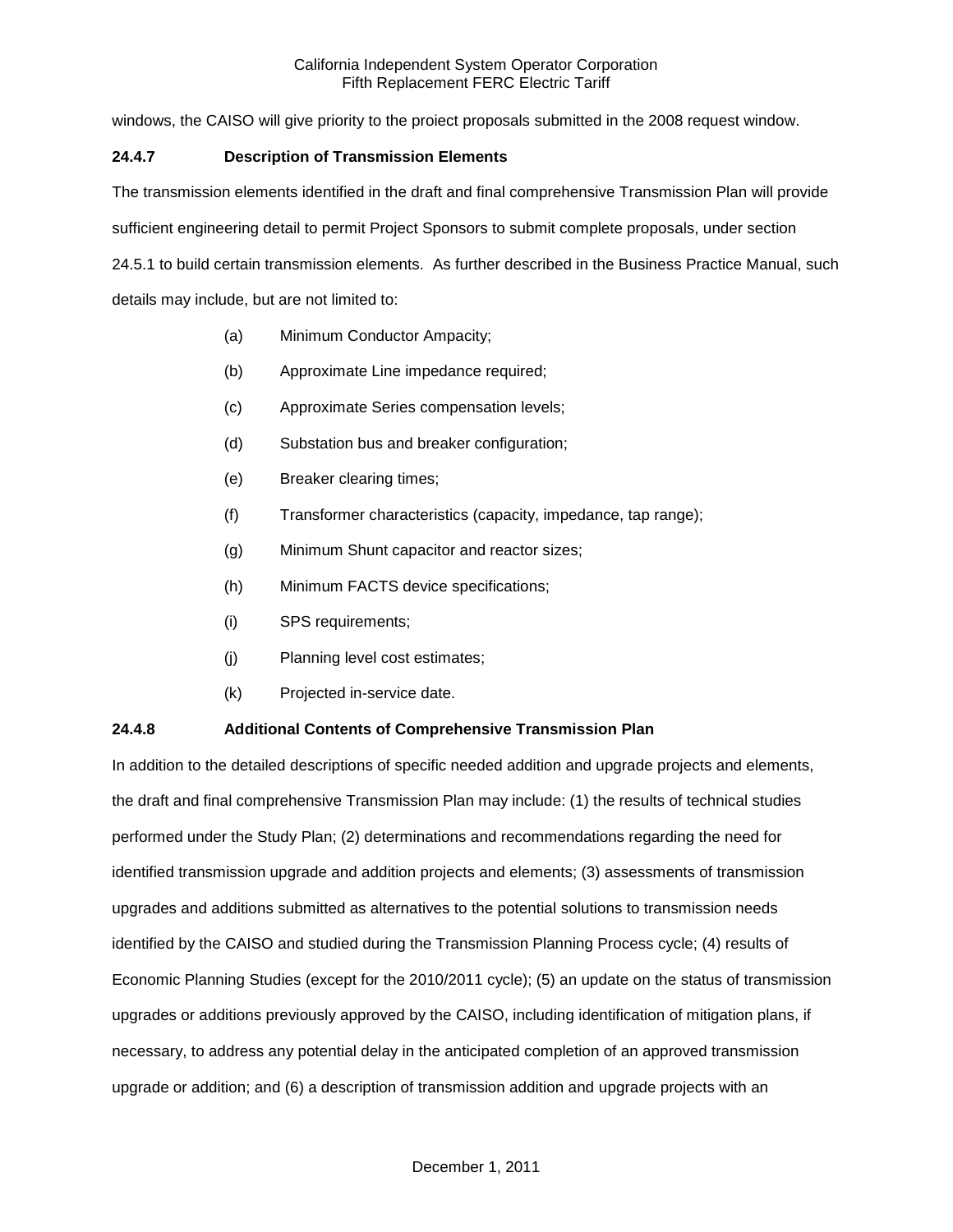estimated capital investment of \$50 million or more submitted through the Request Window and for which additional studies are required before being presented to the CAISO Governing Board for approval following completion of the studies; and (7) a description of Category 2 transmission upgrade or addition elements recommended for consideration in future planning cycles.

#### **24.4.9 Phase 2 Stakeholder Process**

- (a) According to the schedule and procedures set forth in the Business Practice Manual, the CAISO will schedule one (1) public meeting after the CAISO technical study results have been posted and Participating TOs have submitted (i) the results of technical studies conducted at the direction of the CAISO (if applicable); and (ii) reliability-driven projects and mitigation solutions. All stakeholder meetings, web conferences, or teleconferences shall be noticed by Market Notice. Interested parties will be provided a minimum two (2) week period to provide written comments regarding the technical study results and the proposals submitted by the Participating TOs.
- (b) The CAISO will schedule at least one (1) other public meeting before the draft comprehensive Transmission Plan is posted to provide information about any policy-driven element evaluations or economic planning studies that have been completed since the prior public meeting was held, as well as updated information about any studies or evaluations that are still in progress. Notice of such meeting, web conference or teleconference will be provided to stakeholders via Market Notice.
- (c) In accordance with the schedule and procedures in the Business Practice Manual, but not less than one-hundred and twenty (120) days after the results of the CAISO's technical studies are posted and not less than six (6) weeks after the Request Window closes, the CAISO will post a draft comprehensive Transmission Plan. The CAISO will subsequently conduct a public conference regarding the draft comprehensive Transmission Plan and solicit comments, consistent with the timelines and procedures set forth in the Business Practice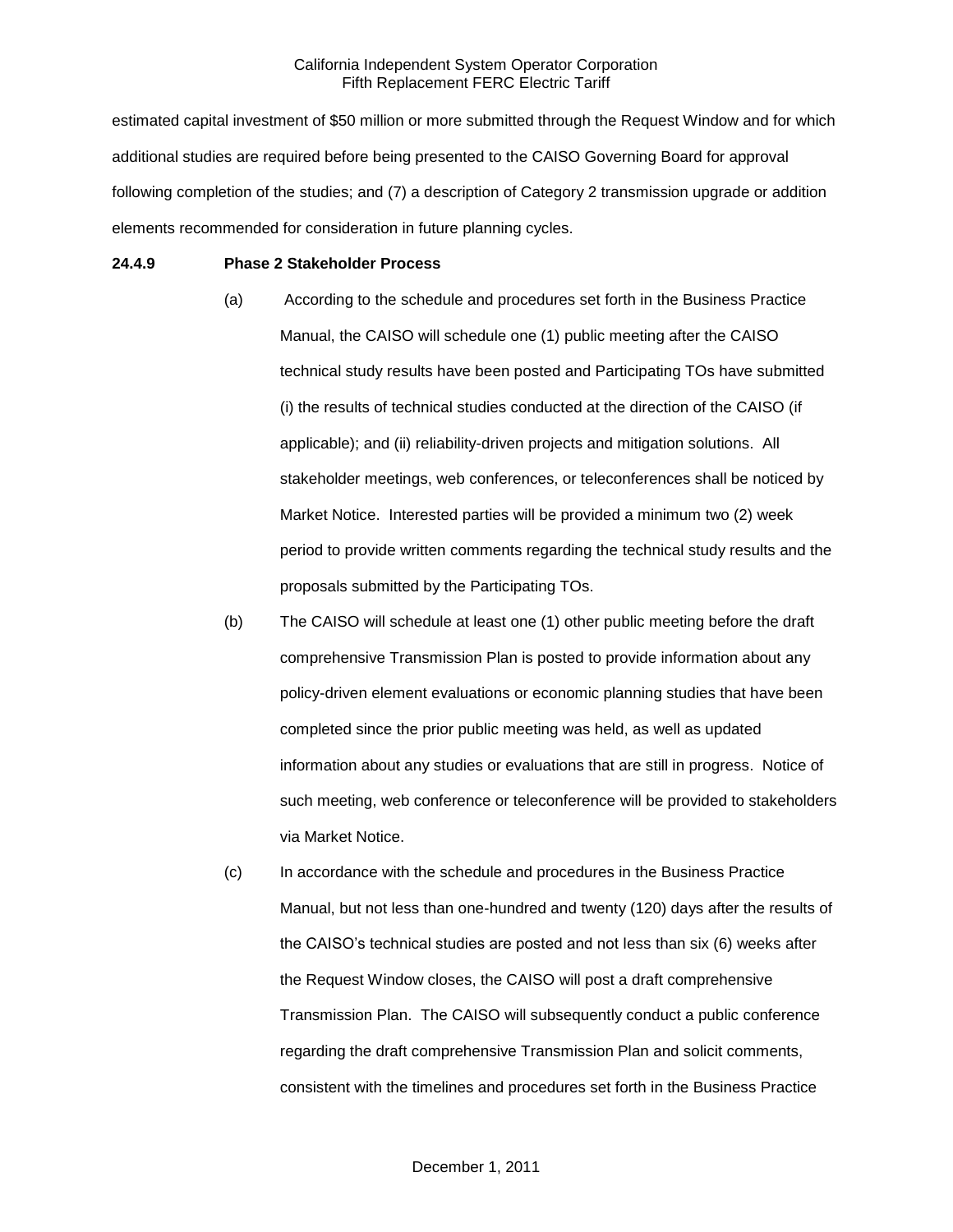Manual. Additional meetings, web conferences, or teleconferences may be scheduled as needed. All stakeholder meetings, web conferences, or teleconferences shall be noticed by Market Notice and such notice shall be posted to the CAISO Website. After consideration of comments, the CAISO will post the revised draft comprehensive Transmission Plan to the CAISO Website.

### **24.4.10 Transmission Plan Approval Process**

The revised draft comprehensive Transmission Plan, along with the stakeholder comments, will be presented to the CAISO Governing Board for consideration and approval. Upon approval of the plan, all needed transmission addition and upgrade projects and elements, net of all transmission and nontransmission alternatives considered in developing the comprehensive Transmission Plan, will be deemed approved by the CAISO Governing Board. Transmission upgrade and addition projects with capital costs of \$50 million or less can be approved by CAISO management and may proceed to permitting and construction prior to Governing Board approval of the plan. Following Governing Board approval, the CAISO will post the final comprehensive Transmission Plan to the CAISO website.

#### **24.5 Transmission Planning Process Phase 3**

#### **24.5.1 Project Submissions**

According to the schedule set forth in the Business Practice Manual, in the month following CAISO Governing Board approval of the comprehensive Transmission Plan, the CAISO will initiate a period of at least two (2) months that will provide an opportunity for Project Sponsors to submit specific transmission project proposals to finance, own, and construct the transmission elements identified in the comprehensive Transmission Plan. Such project proposals must include plan of service details and supporting information as set forth in the Business Practice Manual sufficient to enable the CAISO to determine whether the proposal meets the criteria specified in section 24.5.2.1 and 24.5.2.4. The project proposal will identify the authorized governmental body from which the Project Sponsor will seek siting approval for the project.

### **24.5.2 Project Selection**

At the end of the project submission period, the CAISO will post a list of proposed projects and Project Sponsors to its Website, subject to the confidentiality provisions set forth in Tariff section 20 and as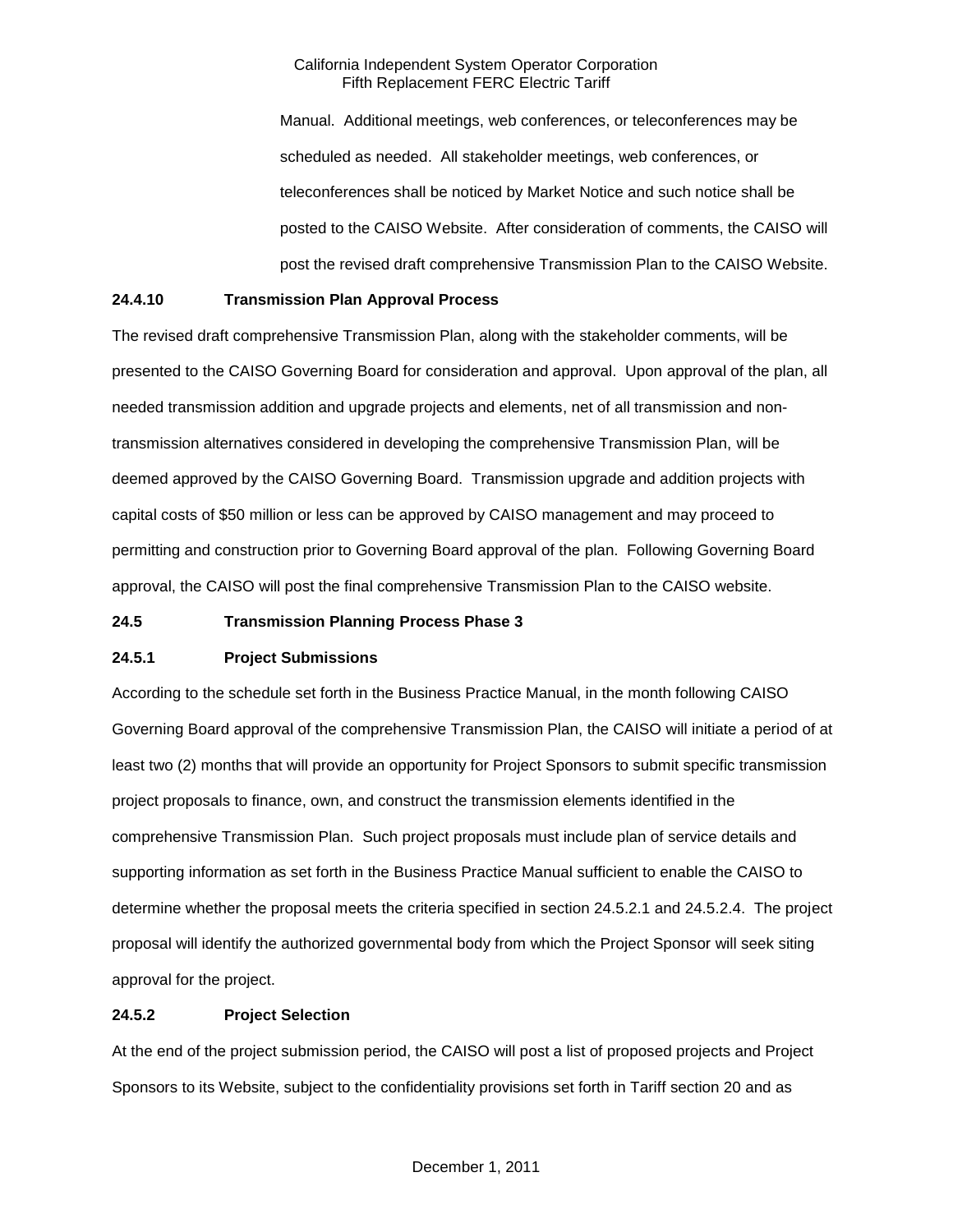further described in the Business Practice Manual, and will select projects and Approved Project Sponsors pursuant to this section 24.5.2. If the selected project involves an upgrade to or addition on an existing Participating TO facility, the construction or ownership of facilities on a Participating TO's right-ofway, or the construction or ownership of facilities within an existing Participating TO substation, the Participating TO will construct and own such upgrade or addition facilities unless the Project Sponsor and the Participating TO agree to a different arrangement.

# **24.5.2.1 Project Sponsor Qualification**

The CAISO will evaluate the proposals to finance, own and construct policy-driven transmission elements or transmission elements that are included in the comprehensive Transmission Plan based on the results of Economic Planning Studies or other economic studies conducted by the CAISO under section 24.4.6.7 to determine:

- (a) whether the proposed project is consistent with needed transmission elements identified in the comprehensive Transmission Plan;
- (b) whether the proposed project satisfies Applicable Reliability Criteria and CAISO Planning Standards; and
- (c) whether the Project Sponsor and its team is physically, technically, and financially capable of (i) completing the project in a timely and competent manner; and (ii) operating and maintaining the facilities consistent with Good Utility Practice and applicable reliability criteria for the life of the project.

On the CAISO's request, the Project Sponsor will provide additional information that the CAISO reasonably determines is necessary to conduct its evaluation.

# **24.5.2.2 Single Project Sponsor**

If only one (1) Project Sponsor submits a proposal to finance, own, and construct transmission elements under section 24.5.1, and the CAISO determines that the Project Sponsor is qualified to own and construct the project under the criteria set forth in section 24.5.2.1, the Project Sponsor must seek siting approval, and any other necessary approvals, from the appropriate authority or authorities within onehundred twenty (120) days of CAISO approval.

# **24.5.2.3 Multiple Project Sponsors**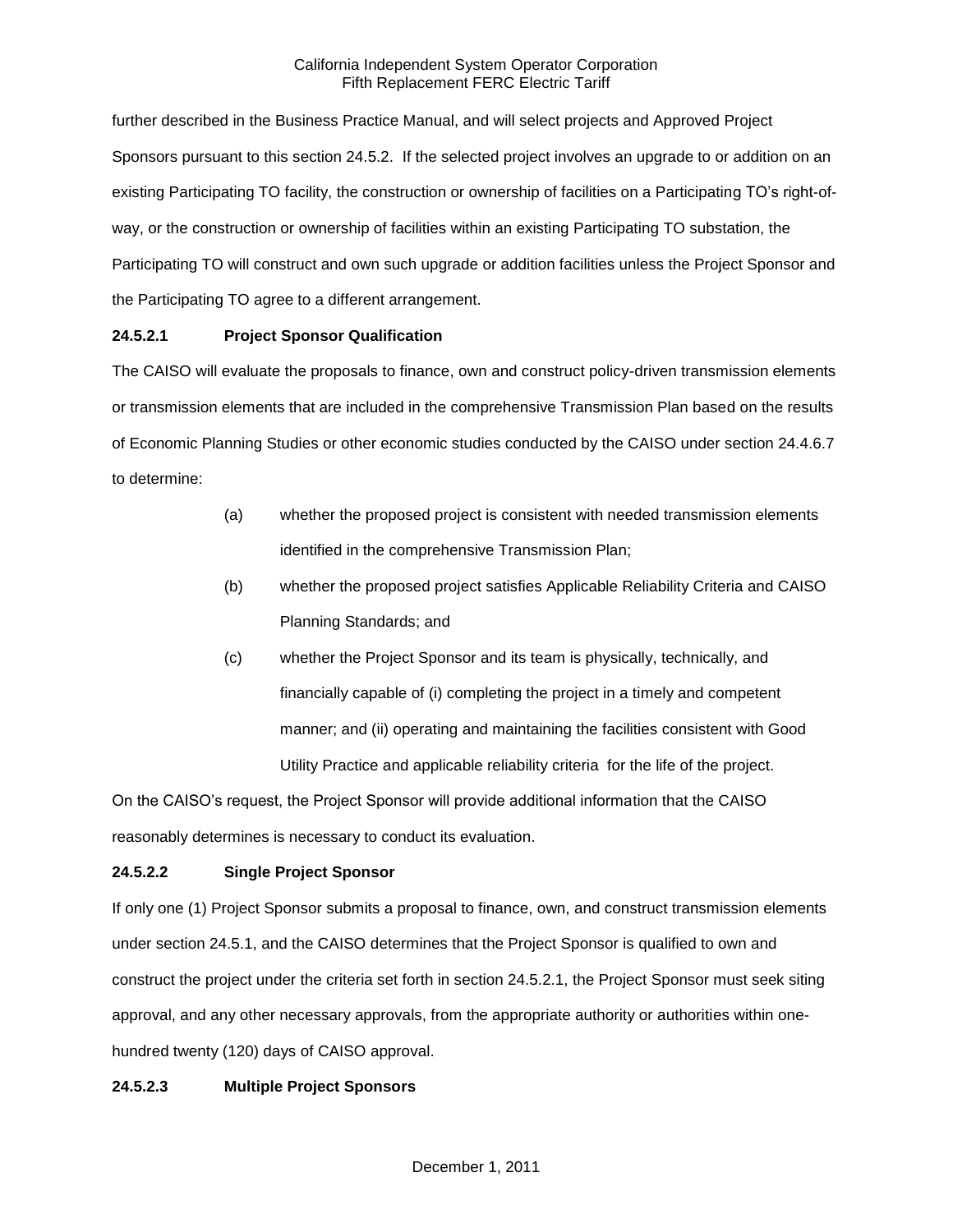- (a) If two (2) or more Project Sponsors submit proposals to own and construct the same transmission element or elements under section 24.5.1 and the CAISO determines that the two (2) or more Project Sponsors are qualified to own and construct the project under the criteria set forth in section 24.5.2.1, the CAISO will, upon request, facilitate an opportunity for the Project Sponsors to collaborate with each other to propose a single project to meet such need. If joint projects are proposed following the collaboration period, the CAISO will revise the list of potential renewable transmission upgrades or additions eligible for selection.
- (b) If the qualified Project Sponsors are unable to collaborate on a joint project and are applying to the same authorized governmental body to approve the project siting, the qualified Project Sponsors must seek siting approval within sixty (60) days and the CAISO will accept the Project Sponsor determination by that authorized governmental authority.
- (c) If the qualified Project Sponsors are unable to collaborate on a joint project and are applying to different authorized governmental bodies for project siting approval, the CAISO will select one approved Project Sponsor based on a comparative analysis of the degree to which each Project Sponsor meets the criteria set forth in sections 24.5.2.1 and a consideration of the factors set forth in 24.5.2.4. The CAISO will engage an expert consultant to assist with the selection of the approved Project Sponsor. Thereafter, the approved Project Sponsor must seek siting approval, and any other necessary approvals, from the appropriate authority or authorities within one-hundred twenty (120) days of CAISO approval.

#### **24.5.2.4 Project Sponsor Selection Factors**

In selecting an approved Project Sponsor from among multiple project sponsors, as described in section 24.5.2.3(c), the CAISO shall consider the following criteria, in addition to the criteria set forth in section 24.5.2: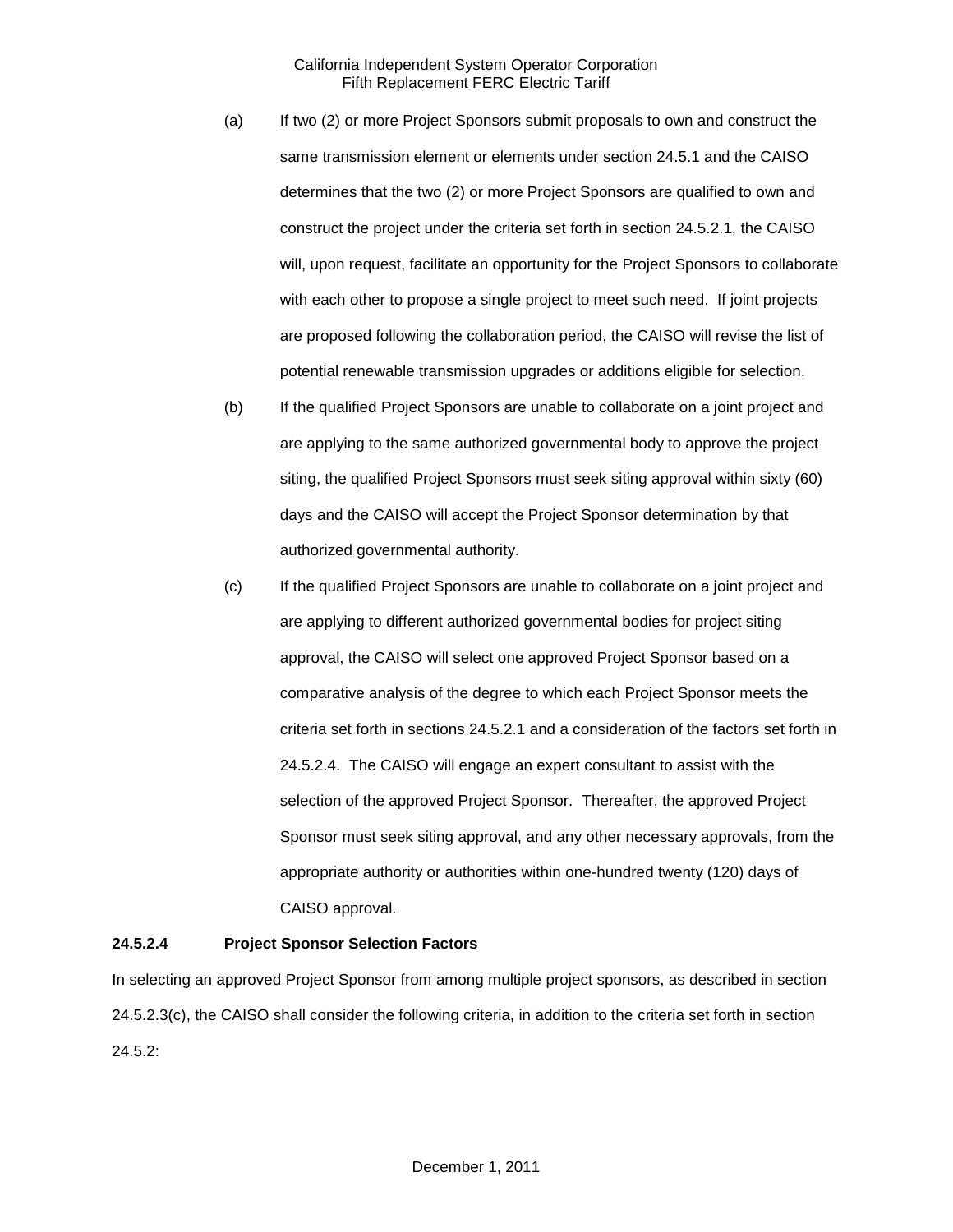- (a) the current and expected capabilities of the Project Sponsor and its team to finance, license, and construct the facility and operate and maintain it for the life of the project;
- (b) the Project Sponsor's existing rights of way and substations that would contribute to the project in question;
- (c) the experience of the Project Sponsor and its team in acquiring rights of way, and the authority to acquire rights of way by eminent domain, if necessary, that would facilitate approval and construction;
- (d) the proposed schedule for development and completion of the project and demonstrated ability to meet that schedule of the Project Sponsor and its team;
- (e) the financial resources of the Project Sponsor and its team;
- (f) the technical and engineering qualifications and experience of the Project Sponsor and its team;
- (g) if applicable, the previous record regarding construction and maintenance of transmission facilities, including facilities outside the CAISO Controlled Grid of the Project Sponsor and its team;
- (h) demonstrated capability to adhere to standardized construction, maintenance and operating practices;
- (i) demonstrated ability to assume liability for major losses resulting from failure of facilities;
- (j) demonstrated cost containment capability and other advantages the Project Sponsor and its team may have to build the specific project, including any binding agreement by the Project Sponsor and its team to accept a cost cap that would preclude project costs above the cap from being recovered through the CAISO's Transmission Access Charge.

The information that Project Sponsors must submit to enable the CAISO to conduct its evaluation of these criteria shall be specified in the Business Practice Manual.

# **24.5.3 Notice to Project Sponsors**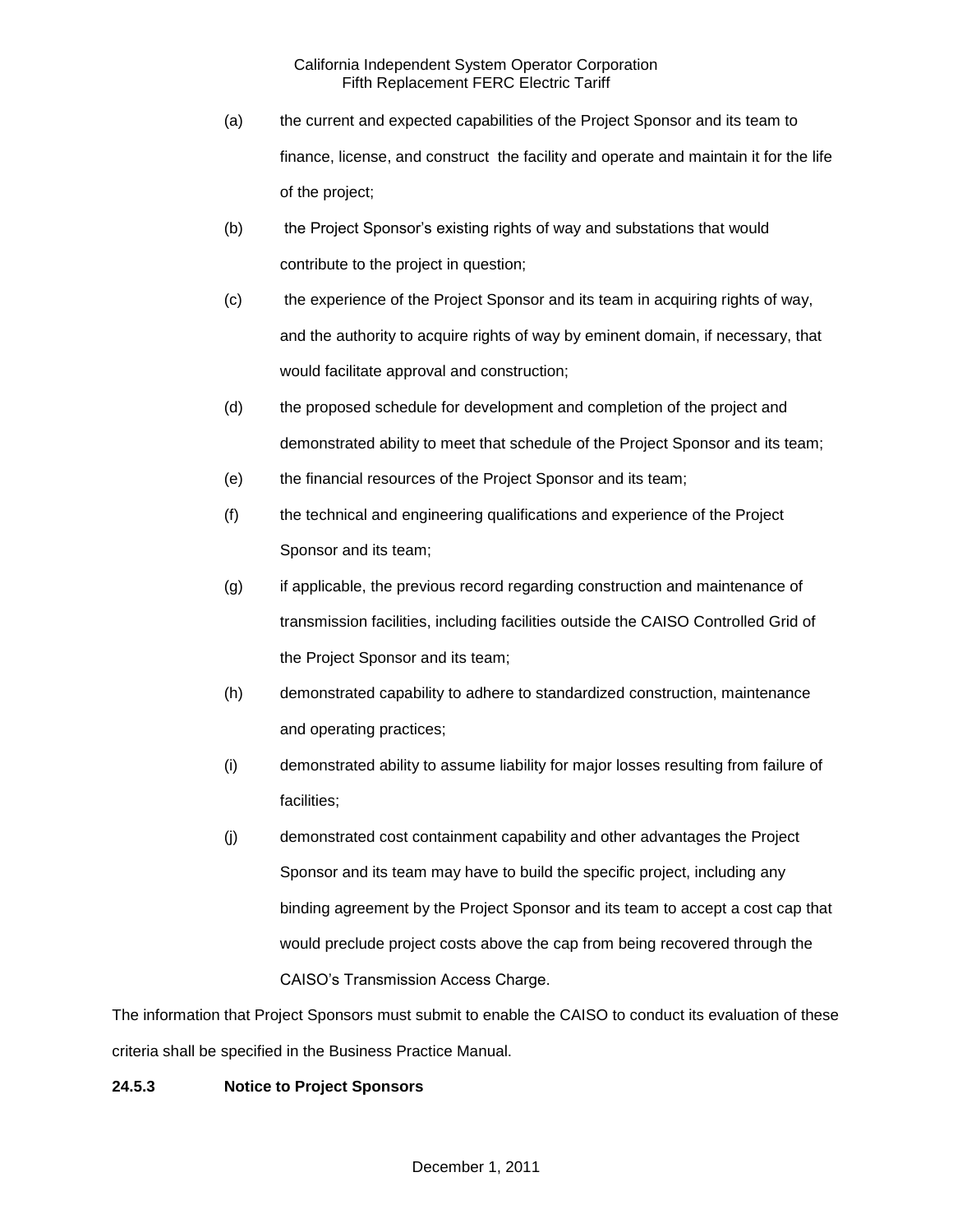The CAISO will notify Project Sponsors as to results of the project evaluation process in accordance with the schedule and procedures set forth in the Business Practice Manual.

### **24.6 Obligation to Construct Transmission Projects**

A Participating TO that has a PTO Service Territory in which either terminus of the element or elements being upgraded or added is located shall be obligated to construct all transmission additions and upgrade elements or elements included in the comprehensive Transmission Plan for which there is no Approved Project Sponsor or for which the Project Sponsor is unable to secure all necessary approvals. In cases where the Approved Project Sponsor is subsequently unable or unwilling to build the project, the CAISO may, at its discretion, direct the Participating TO with a PTO Service Territory in which either terminus of the facility being upgraded or added is located to build the element or elements, or open a new solicitation of Project Sponsors to finance, construct and own the element or elements. The Approved Project Sponsor shall not sell, assign or otherwise transfer its rights to finance, construct and own the project before the project has been energized and, if applicable, turned over to the CAISO's Operational Control unless the CAISO has approved such proposed transfer. The obligations of the Participating TO to construct such transmission additions or upgrades will not alter the rights of any entity to construct and expand transmission facilities as those rights would exist in the absence of a TO's obligations under this CAISO Tariff or as those rights may be conferred by the CAISO or may arise or exist pursuant to this CAISO Tariff.

**24.6.1 [NOT USED]**

**24.6.2 [NOT USED]**

**24.6.3 [NOT USED]**

#### **24.7 Documentation of Compliance with NERC Reliability Standards**

The Transmission Plan and underlying studies, assessments, information and analysis developed during the Transmission Planning Process, regardless of whether performed by CAISO or by Participating TOs or other third parties at the direction of CAISO, shall be used by the CAISO as part of its documentation of compliance with NERC Reliability Standards.

**24.8 Additional Planning Information**

**24.8.1 Information Provided by Participating TOs**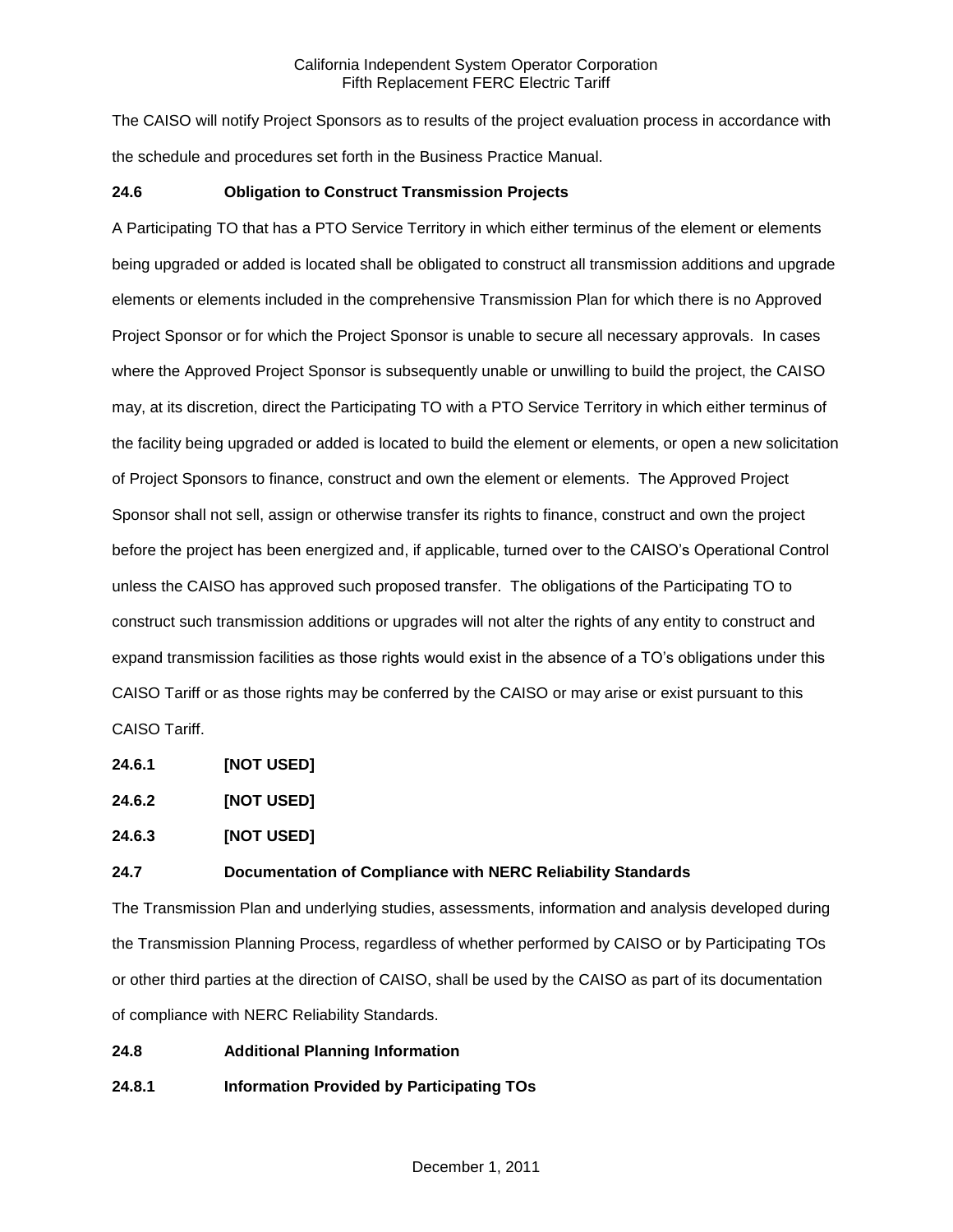In addition to any information that must be provided to the CAISO under the NERC Reliability Standards, Participating TOs shall provide the CAISO on an annual or periodic basis in accordance with the schedule and procedures and in the form required by the Business Practice Manual any information and data reasonably required by the CAISO to perform the Transmission Planning Process, including, but not limited to: (1) modeling data for power flow, including reactive power, short-circuit and stability analysis; (2) a description of the total Demand to be served from each substation, including a description of any Energy efficiency programs reflected in the total Demand; (3) the amount of any interruptible Loads included in the total Demand (including conditions under which an interruption can be implemented and any limitations on the duration and frequency of interruptions); (4), a description of Generating Units to be interconnected to the Distribution System of the Participating TO, including generation type and anticipated Commercial Operation Date; (5) detailed power system models of their transmission systems that reflect transmission system changes, including equipment replacement not requiring approval by the CAISO; (6) Distribution System modifications; (7) transmission network information, including line ratings, line length, conductor sizes and lengths, substation equipment ratings, circuits on common towers and with common rights-of-ways and cross-overs, special protection schemes, and protection setting information; and (8) Contingency lists.

#### **24.8.2 Information Provided by Participating Generators**

In addition to any information that must be provided to the CAISO under the NERC Reliability Standards, Participating Generators shall provide the CAISO on an annual or periodic basis in accordance with the schedule, procedures and in the form required by the Business Practice Manual any information and data reasonably required by the CAISO to perform the Transmission Planning Process, including, but not limited to: (1) modeling data for short-circuit and stability analysis and (2) data, such as term, and status of any environmental or land use permits or agreements the expiration of which may affect that the operation of the Generating Unit.

### **24.8.3 Information Requested from Load Serving Entities**

In addition to any information that must be provided to the CAISO under the NERC Reliability Standards, the CAISO shall solicit from Load Serving Entities through their Scheduling Coordinators information required by, or anticipated to be useful to, the CAISO in its performance of the Transmission Planning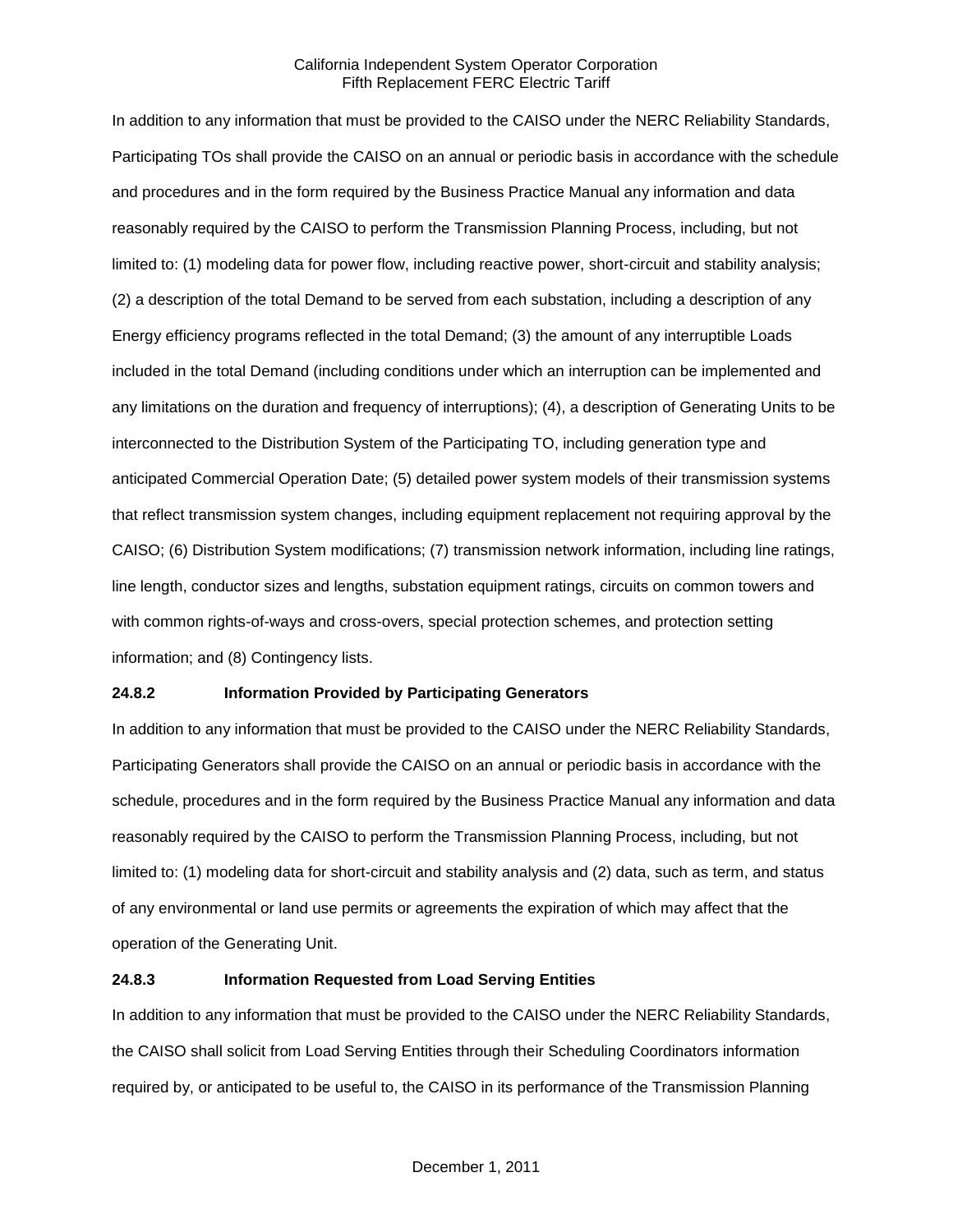Process, including, but not limited to: (1) long-term resource plans; (2) existing long-term contracts for resources and transmission service outside the CAISO Balancing Authority Area; and (3) Demand Forecasts, including forecasted effect of Energy efficiency and Demand response programs.

### **24.8.4 Information from Planning Groups, BAAs and Regulators**

In accordance with Section 24.8 , the CAISO shall obtain or solicit from interconnected Balancing Authority Areas, regional and sub-regional planning groups within the WECC, the CPUC, the CEC, and Local Regulatory Authorities information required by, or anticipated to be useful to, the CAISO in its performance of the Transmission Planning Process, including, but not limited to: (1) long-term transmission system plans; (2) long-term resource plans; (3) generation interconnection process information; (4) Demand Forecasts; and (5) any other data necessary for the development of power flow, short-circuit, and stability cases over the planning horizon of the CAISO Transmission Planning Process.

# **24.8.5 Obligation to Provide Updated Information**

If material changes to the information provided under Sections 24.8 occur during the annual Transmission Planning Process, the providers of the information must provide notice to the CAISO of the changes.

### **24.9 Participating TO Study Obligation**

The Participating TO constructing or expanding facilities will be directed by the CAISO to coordinate with the Project Sponsor or Participating TO(s) with PTO Service Territories in which the transmission upgrade or addition will be located, neighboring Balancing Authority Areas, as appropriate, and other Market Participants to perform any study or studies necessary, including a Facility Study, to determine the appropriate facilities to be constructed in accordance with the CAISO Transmission Planning Process and the terms set forth in the TO Tariff.

#### **24.10 Operational Review**

The CAISO will perform an operational review of all facilities studied as part of the CAISO Transmission Planning Process that are proposed to be connected to, or made part of, the CAISO Controlled Grid to ensure that the proposed facilities provide for acceptable Operational Flexibility and meet all its requirements for proper integration with the CAISO Controlled Grid. If the CAISO finds that such facilities do not provide for acceptable Operational Flexibility or do not adequately integrate with the CAISO Controlled Grid, the CAISO shall coordinate with the Project Sponsor and, if different, the Participating TO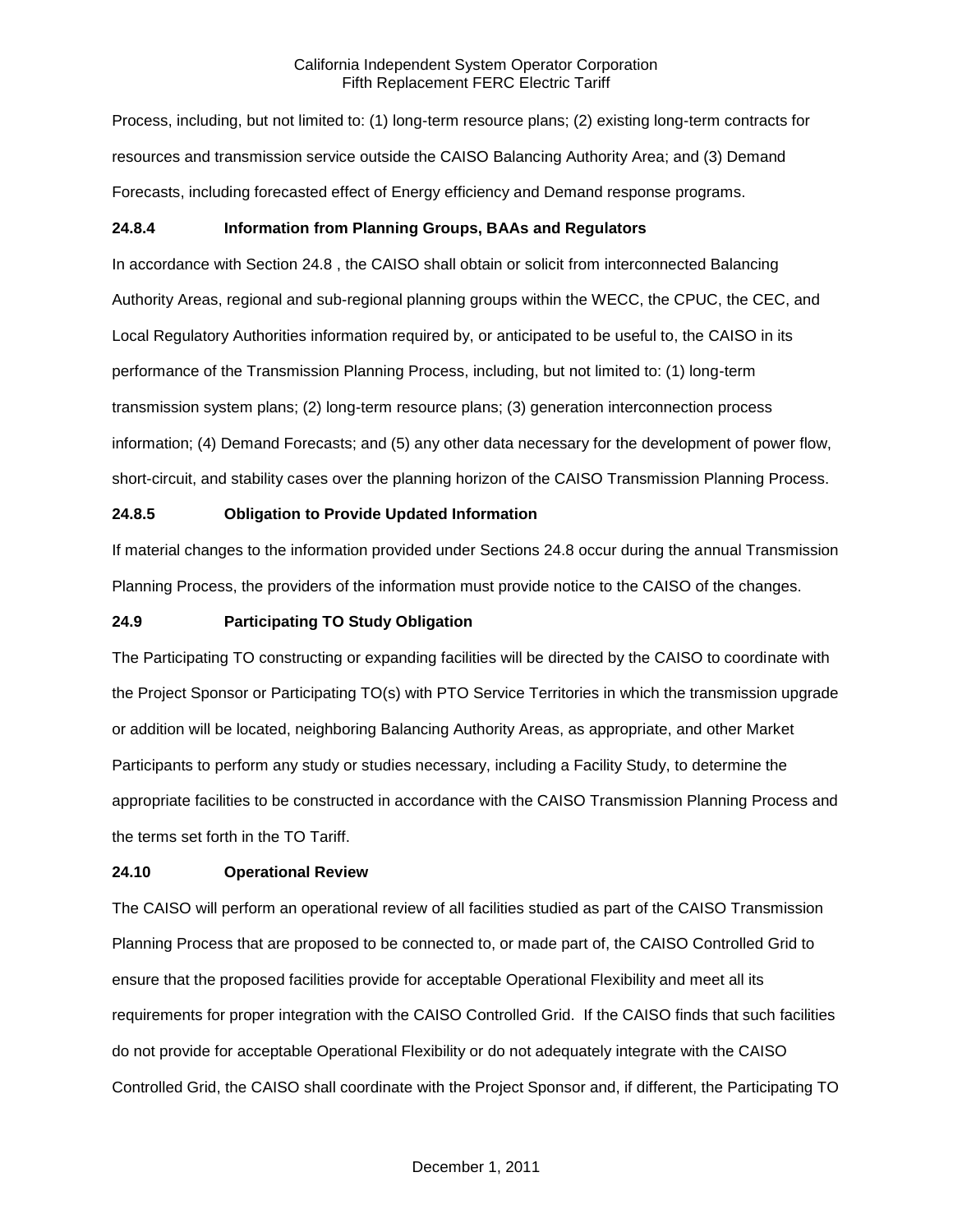with the PTO Service Territory, or the operators of neighboring Balancing Authority Areas, if applicable, in which the facilities will be located to reassess and redesign the facilities required to be constructed. Transmission upgrades or additions that do not provide acceptable Operational Flexibility or do not adequately integrate with the CAISO Controlled Grid cannot be included in the CAISO Transmission Plan or approved by CAISO management or the CAISO Governing Board, as applicable.

- **24.10.1 [NOT USED]**
- **24.10.2 [NOT USED]**
- **24.10.3 [[NOT USED]**
- **24.10.4 [NOT USED]**

# **24.11 State and Local Approval and Property Rights**

# **24.11.1 PTO Requirement to Seek Necessary Approvals And Rights**

The Participating TO obligated to construct facilities under this Section 24 must make a good faith effort to obtain all approvals and property rights under applicable federal, state and local laws that are necessary to complete the construction of the required transmission additions or upgrades. This obligation includes the Participating TO's use of eminent domain authority, where provided by state law.

# **24.11.2 Consequences Of PTO Inability To Obtain Approvals And Rights**

If the Participating TO cannot secure any such necessary approvals or property rights and consequently is unable to construct a transmission addition or upgrade found to be needed, it shall promptly notify the CAISO and shall comply with its obligations under the TO Tariff to convene a technical meeting to evaluate alternative proposals. The CAISO shall take such action as it reasonably considers appropriate, in coordination with the Participating TO and other affected Market Participants, to facilitate the development and evaluation of alternative proposals including, where possible, conferring on a third party the right to build the transmission addition or upgrade.

# **24.11.3 Conferral Of Right To Build Facilities On Third Party**

Where the conditions of Section 24.11.2 have been satisfied and it is possible for a third party to obtain all approvals and property rights under applicable federal, state and local laws that are necessary to complete the construction of transmission additions or upgrades required to be constructed in accordance with this CAISO Tariff (including the use of eminent domain authority, where provided by state law), the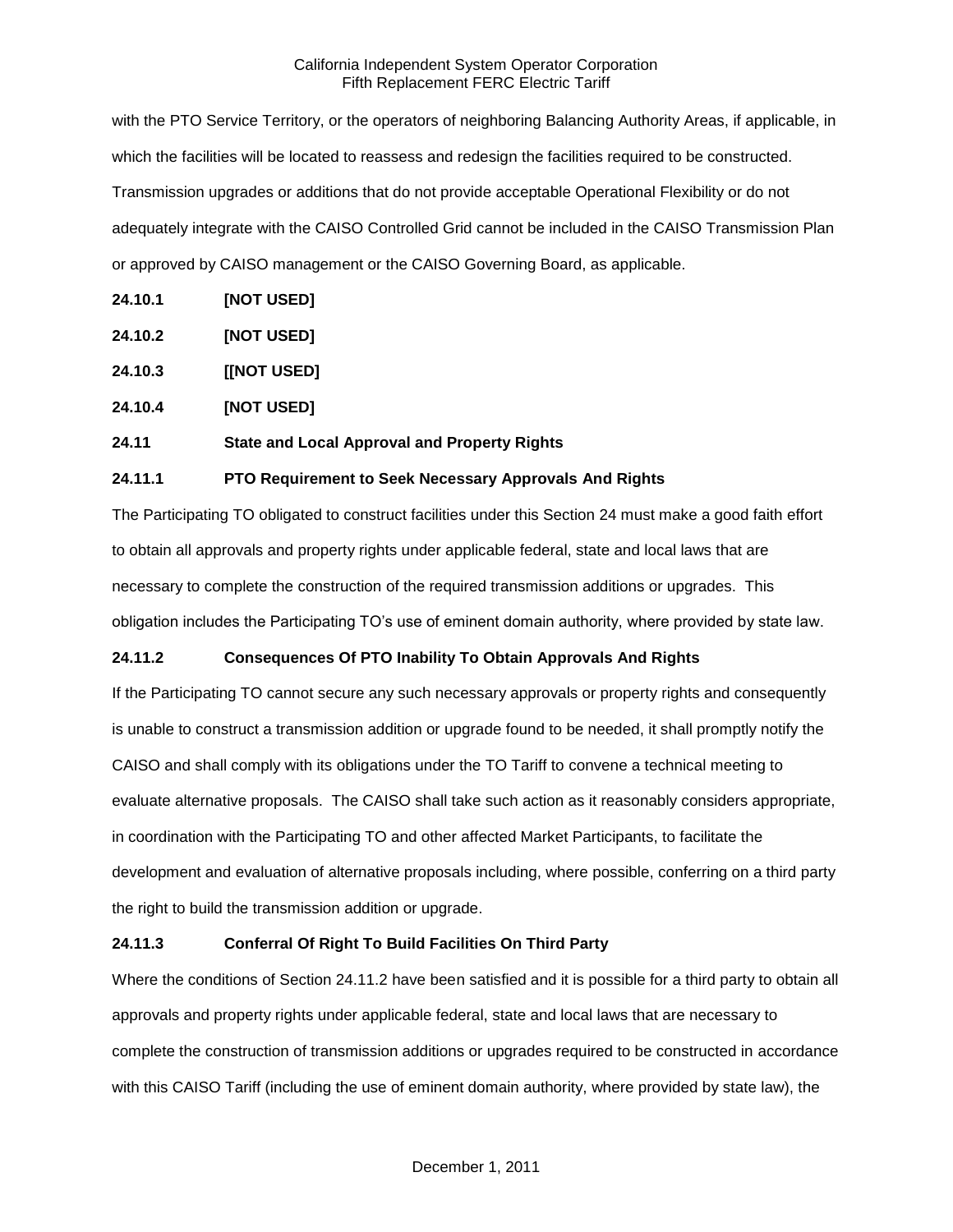CAISO may confer on a third party the right to build the transmission addition or upgrade, which third party shall, if applicable, enter into the Transmission Control Agreement in relation to such transmission addition or upgrade.

# **24.12 WECC and Regional Coordination**

The Project Sponsor will have responsibility for completing any applicable WECC requirements and rating study requirements to ensure that a proposed transmission addition or upgrade meets regional planning requirements. The Project Sponsor may request the Participating TO to perform this coordination on behalf of the Project Sponsor at the Project Sponsor's expense.

# **24.13 Regional and Sub-Regional Planning Process**

The CAISO will be a member of the WECC and other applicable regional or sub-regional organizations and participate in WECC's operation and planning committees, and in other applicable regional and subregional coordinated planning processes.

# **24.13.1 Scope of Regional or Sub-Regional Planning Participation**

The CAISO will collaborate with adjacent transmission providers and existing sub-regional planning organizations through existing processes. This collaboration involves a reciprocal exchange of information, to the maximum extent possible and subject to applicable confidentiality restrictions, in order to ensure the simultaneous feasibility of respective Transmission Plans, the identification of potential areas for increased efficiency, and the consistent use of common assumptions whenever possible. The details of the CAISO's participation in regional and sub-regional planning processes are set forth in the Business Practice Manual. At a minimum, the CAISO shall be required to:

- (a) solicit the participation, whether through sub-regional planning groups or individually, of all interconnected Balancing Authority Areas in the development of the Unified Planning Assumptions and Study Plan and in reviewing the results of technical studies performed as part of the CAISO's Transmission Planning Process in order to:
	- (i) coordinate, to the maximum extent practicable, planning assumptions, data and methodologies utilized by the CAISO, regional and sub-regional planning groups or interconnected Balancing Authority Areas;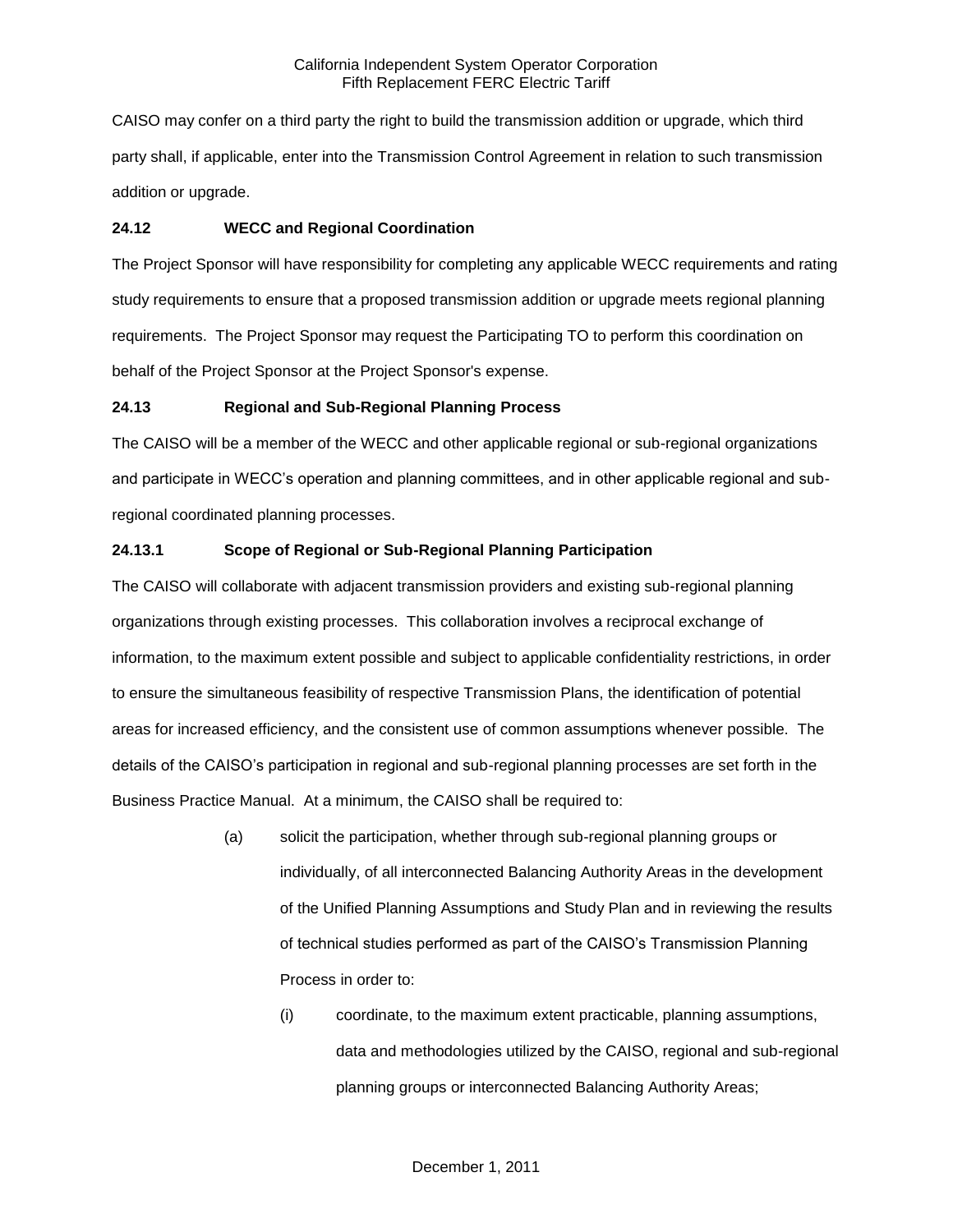- (ii) ensure transmission expansion plans of the CAISO, regional and subregional planning groups or interconnected Balancing Authority Areas are simultaneously feasible and seek to avoid duplication of facilities.
- (b) coordinate with regional and sub-regional planning groups regarding the entity to perform requests for Economic Planning Studies or other Congestion related studies;
- (c) transmit to applicable regional and sub-regional planning groups or interconnected Balancing Authority Areas information on technical studies performed as part of the CAISO Transmission Planning Process;
- (d) post on the CAISO Website links to the planning activities of applicable regional and sub-regional planning groups or interconnected Balancing Authority Areas.

# **24.13.2 Limitation on Regional Activities**

Neither the CAISO nor any Participating TO nor any Market Participant shall take any position before the WECC or a regional organization that is inconsistent with a binding decision reached through an arbitration proceeding pursuant to Section 13, in which the Participating TO or Market Participant voluntarily participated.

# **24.14 Cost Responsibility for Transmission Additions or Upgrades**

Cost responsibility for transmission additions or upgrades constructed pursuant to this Section 24 (including the responsibility for any costs incurred under Section 24.11) shall be determined as follows:

# **24.14.1 Project Sponsor Commitment to Pay Full Cost**

Where a Project Sponsor commits to pay the full cost of a transmission addition or upgrade as set forth in subsection (2) of Section 24.4.6.1, the full costs shall be borne by the Project Sponsor.

# **24.14.2 Cost of Needed Addition or Upgrade to be Borne by PTO**

Where the need for a transmission addition or upgrade is determined by the CAISO, the cost of the transmission addition or upgrade shall be borne by the Participating TO that will be the owner of the transmission addition or upgrade and shall be reflected in its Transmission Revenue Requirement.

# **24.14.3 CRR Entitlement for Project Sponsors Not Recovering Costs**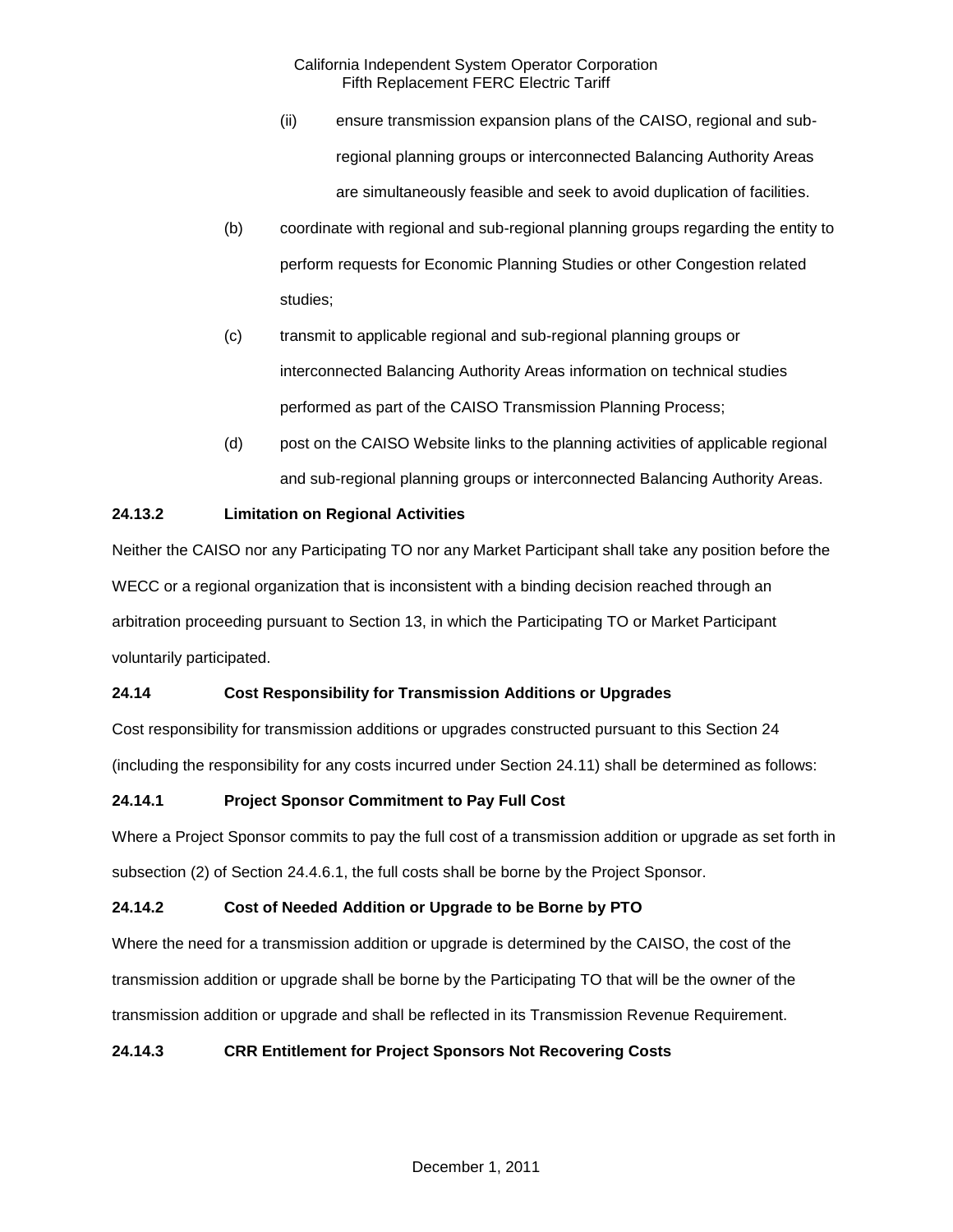Provided that the CAISO has Operational Control of the Merchant Transmission Facility, a Project Sponsor that does not recover the investment cost under a FERC-approved rate through the Access Charge or a reimbursement or direct payment from a Participating TO shall be entitled to receive Merchant CRRs as provided in Section 36.11. The full amount of capacity added to the system by such transmission upgrades or additions will be as determined through the regional reliability council process of the Western Electricity Coordinating Council or its successor.

### **24.14.3.1 Western Path 15**

Pursuant to its Project Sponsor status as specified in Section 4.3.1.3, consistent with FERC's findings in Docket Nos. EL04-133-001, ER04-1198-000, and ER04-1198-001, issued on May 16, 2006 (115 FERC ¶ 61,178), Western Path 15 shall receive compensation associated with transmission usage rights modeled for Western Path 15. In the event that Western Path 15 has an approved rate schedule that returns excess revenue from any compensation obtained from the CAISO associated with the transmission usage rights for Western Path 15, such revenue shall be returned to the CAISO through a procedure established by the CAISO and the Western Area Power Administration for that purpose.

### **24.14.3.2 FPL Energy, LLC**

Pursuant to its Project Sponsor status, consistent with FERC's findings in Docket No. ER03-407, issued on June 15, 2006 (115 FERC ¶ 61, 329), FPL Energy, LLC shall receive Merchant CRRs associated with transmission usage rights modeled for the Blythe Path 59 upgrade, such Merchant CRRs to be in effect for a period of thirty (30) years, or the pre-specified intended life of the Merchant Transmission Facility, whichever is less, from the date Blythe Path 59 was energized. For the purpose of allocating Merchant CRRs to FPL Energy, LLC over the Blythe Path 59 upgrade, the allocation of CRR Options in the import (east to west, from the Blythe Scheduling Point to the 230 kV side of the 161 kV to 230 kV transformer at the Eagle Mountain substation) as well as of CRR Options in the export (west to east) direction will be based on 57.1 percent of the total upgrade (96 MW out of the 168 MW), which is FPL Energy, LLC's share of the total upgrade as approved by FERC in the letter order issued by FERC on June 15, 2006 in Docket No. ER03-407 (115 FERC ¶ 61,329).

# **24.14.4 Treatment Of New High Voltage Facilities Costs In HVAC**

Once a New Participating TO has executed the Transmission Control Agreement and it has become